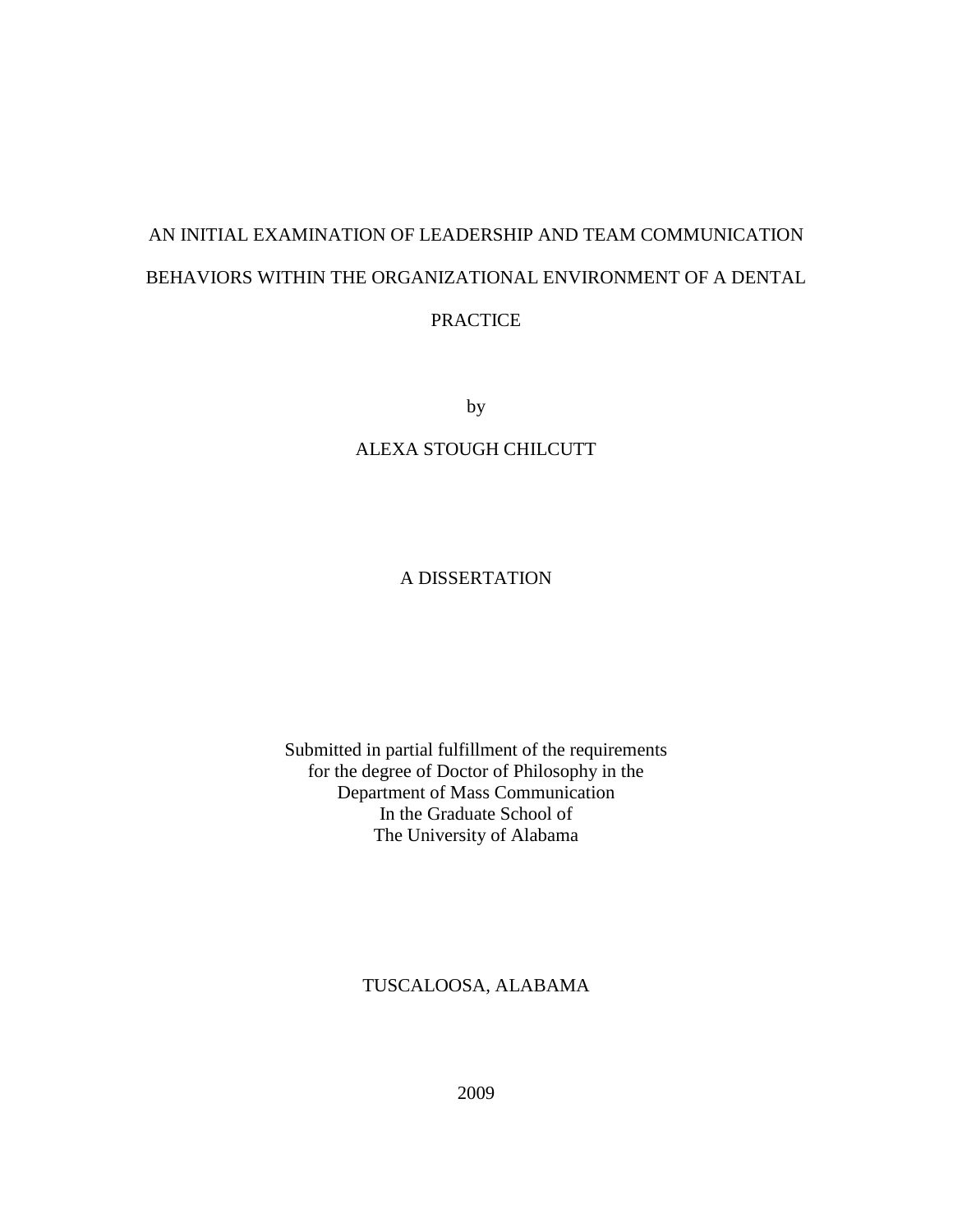Copyright Alexa S. Chilcutt 2009 ALL RIGHTS RESERVED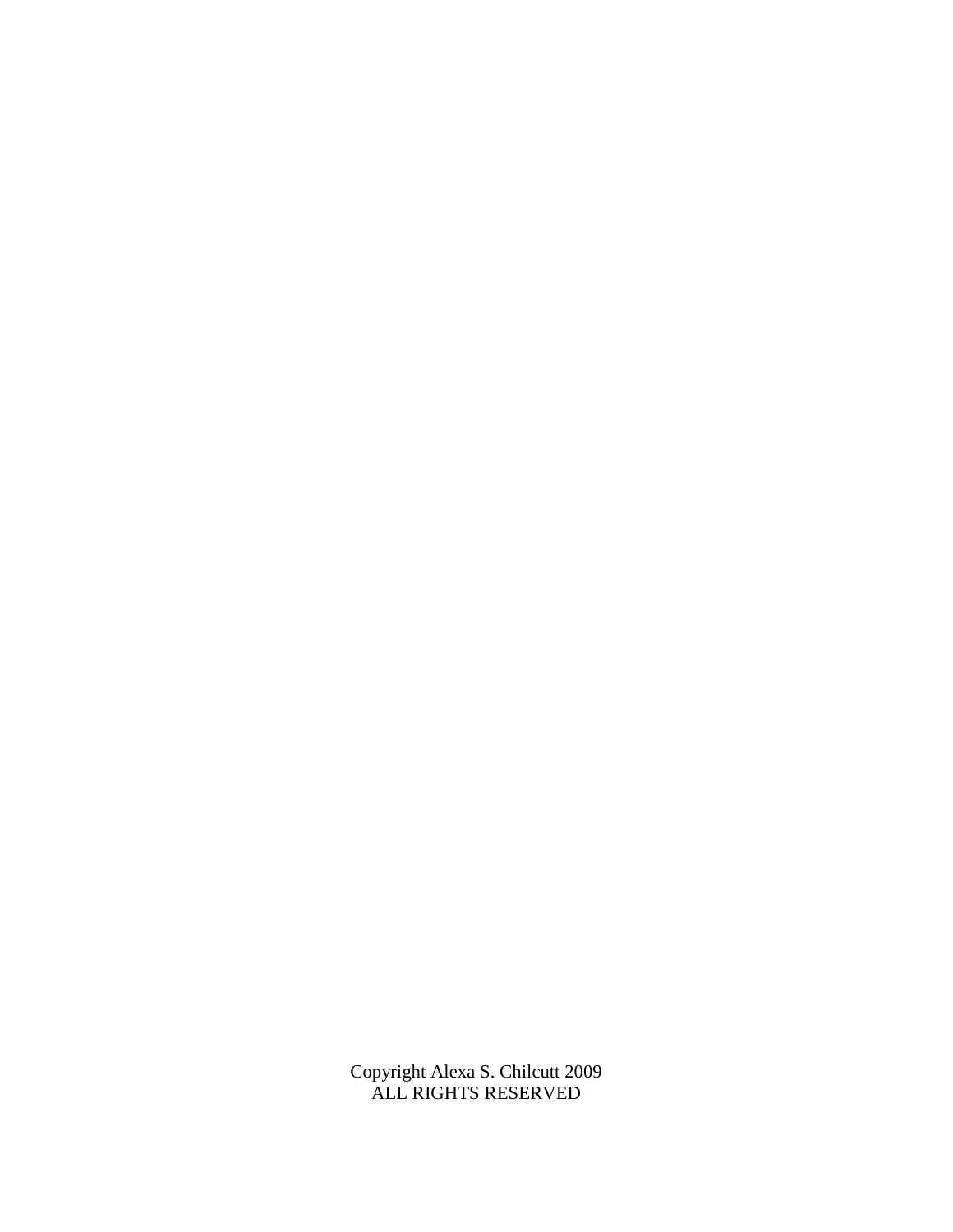#### ACKNOWLEDGEMENTS

 I am greatly appreciative of my family, colleagues, friends, and faculty members who have helped me in the accomplishment of this research project. I am most indebted to Tom Harris, the chairman of this dissertation, for not only sharing his expertise and wisdom regarding organizational communication but for his encouragement along the way. I am grateful to my outside committee member, Kim Campbell, for the timely help when I would most need clarity and direction. Thank you as well to the rest of my committee, Bill Evans, Carol Mills, and Johnny Sparks for their eagerness to be a sounding board, to assist, and at times challenge me in this process. I would like to thank Gary Stough, D.M.D., a retired dentist, past president of the Georgia Academy of General Dentistry, as well as my father, for his assistance and insight into the world of dentistry. Finally, this research would never have been accomplished without the unrelenting support of my husband, Nathan Chilcutt, who allowed me the freedom, time and space necessary to complete this project and whose confidence never waivered.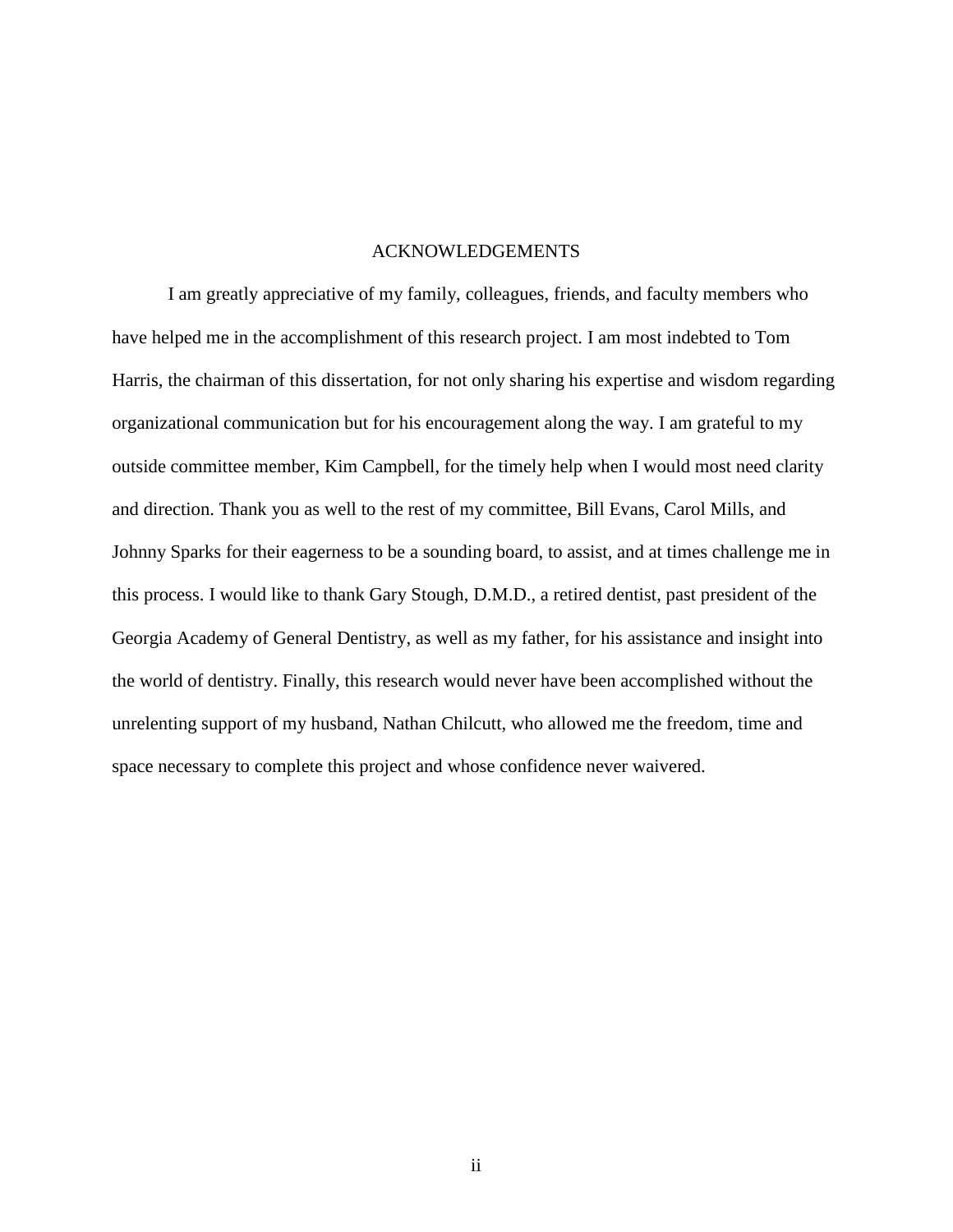# **CONTENTS**

| d.             | Theoretical Approaches to Understanding Organizations and Teams21 |
|----------------|-------------------------------------------------------------------|
| e.             |                                                                   |
| 3.             |                                                                   |
| a.             |                                                                   |
| $\mathbf b$ .  |                                                                   |
| $\mathbf{c}$ . |                                                                   |
|                |                                                                   |
|                |                                                                   |
| b.             |                                                                   |
| 5.             |                                                                   |
| a.             |                                                                   |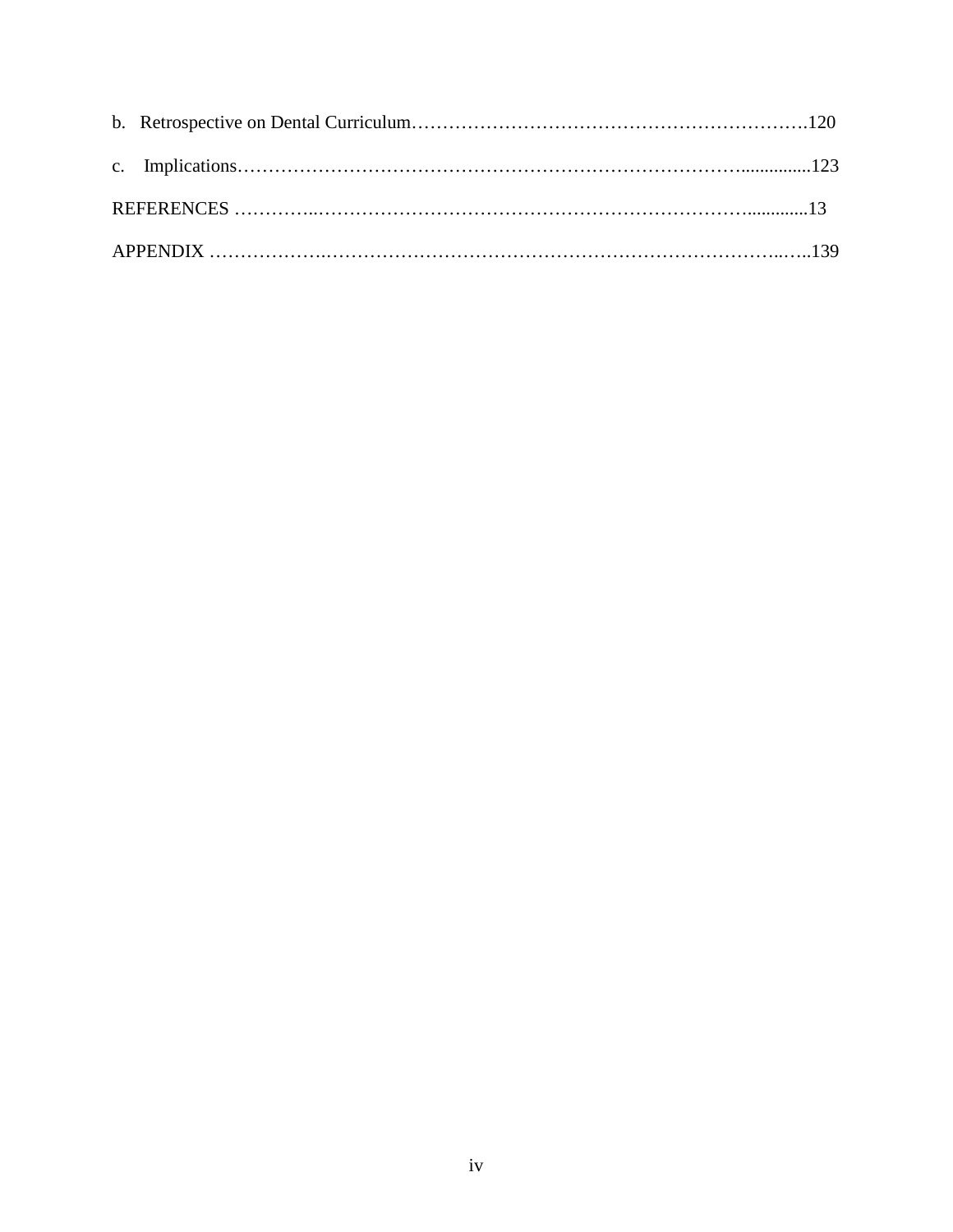# LIST OF TABLES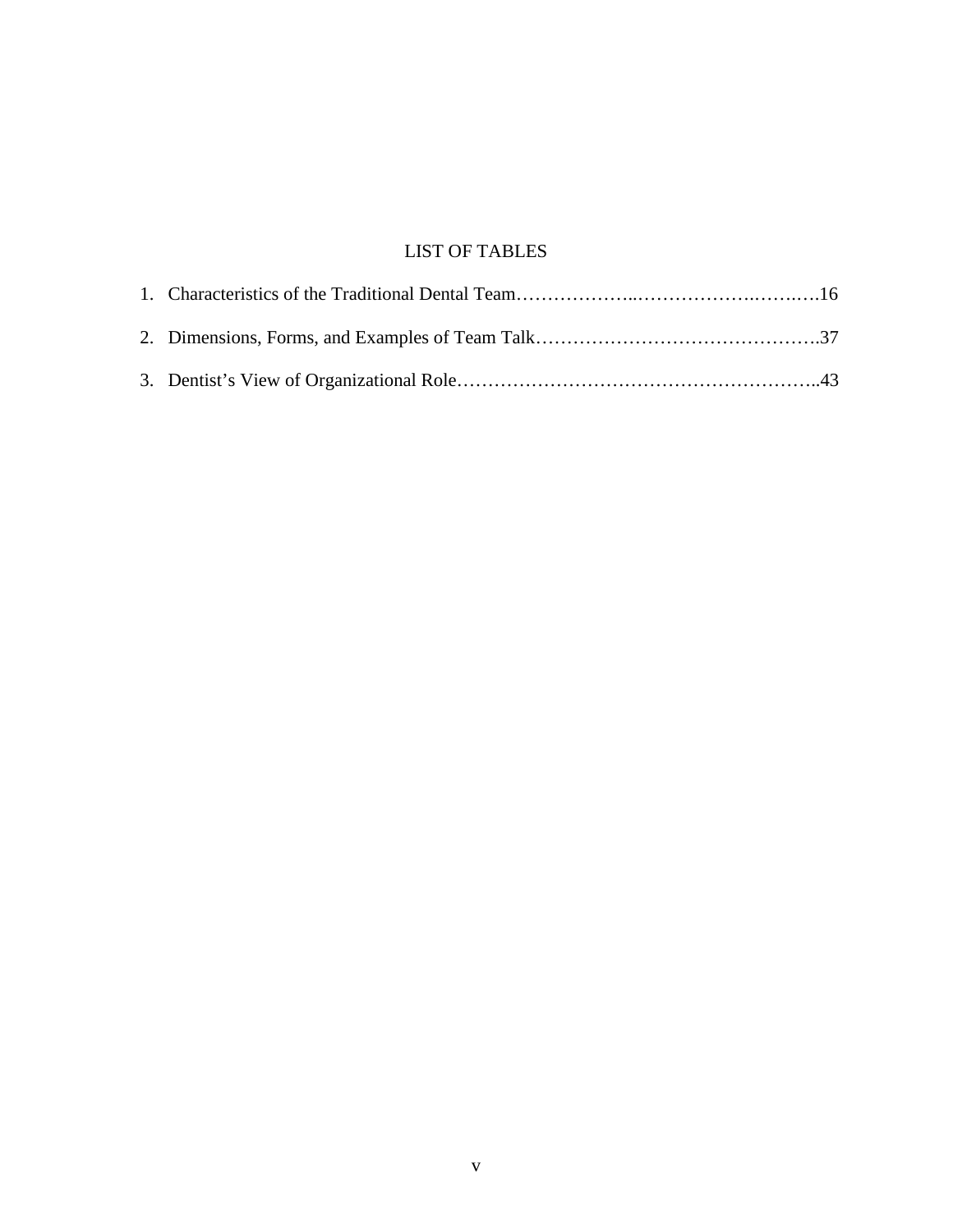# LIST OF FIGURES

| 2. Leadership and Communication Behaviors Exhibited in Ten Dental Offices46 |
|-----------------------------------------------------------------------------|
| 3. Leadership and the Resulting Team Culture for Office Number One58        |
|                                                                             |
|                                                                             |
|                                                                             |
| 7. Leadership and the Resulting Team Culture for Office Number Five76       |
| 8. Leadership and the Resulting Team Culture for Office Number Six81        |
|                                                                             |
| 10. Leadership and the Resulting Team Culture for Office Number Eight94     |
| 11. Leadership and the Resulting Team Culture for Office Number Nine99      |
| 12. Leadership and the Resulting Team Culture for Office Number Ten103      |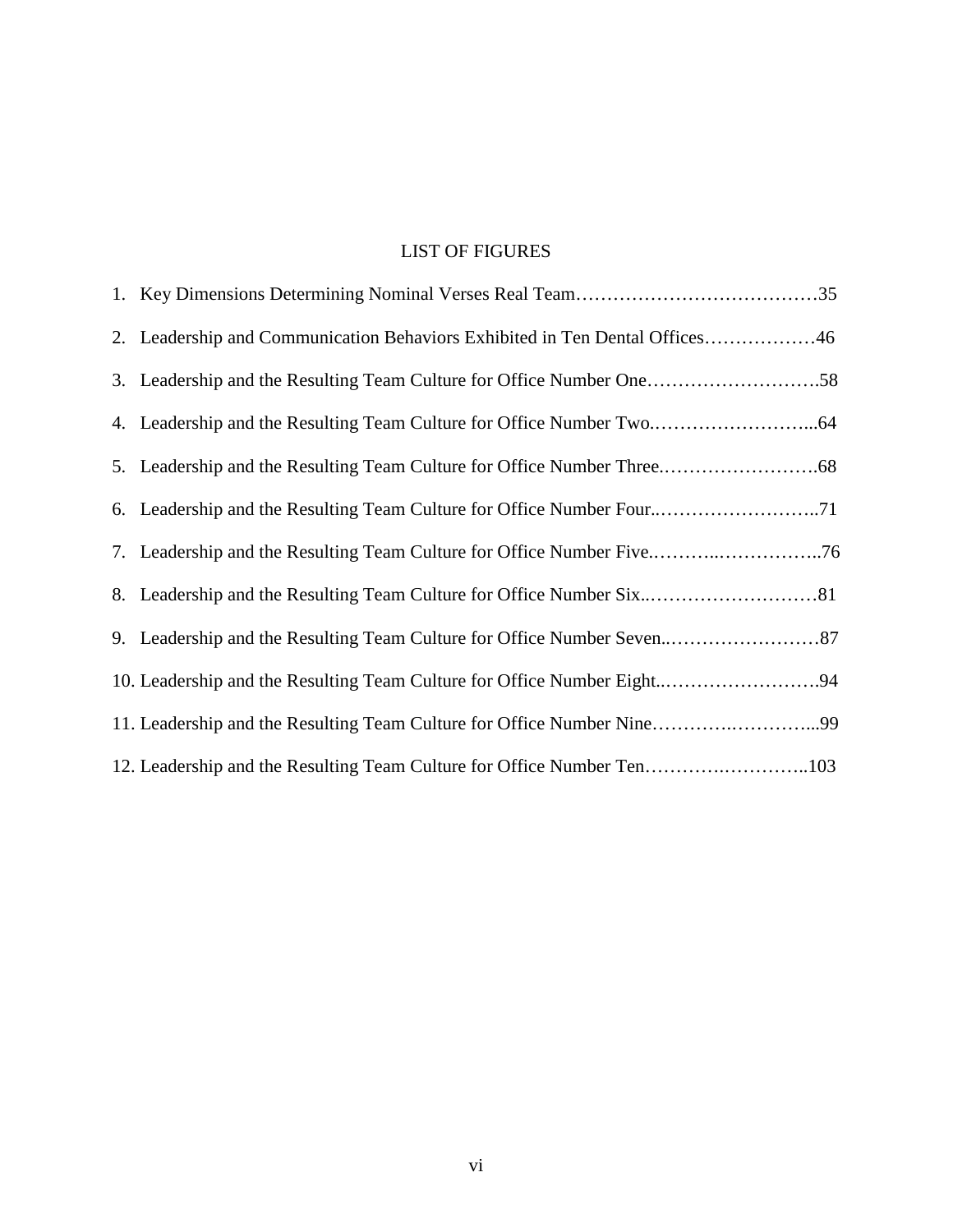#### ABSTRACT

The purpose of this study was to discover, through qualitative analysis, the current leadership behaviors and team communication practices of today's dentists and their teams. Indepth interviews of the/a dentist, the most senior, and the newest staff member were conducted in each of ten dental practices. Simple thematic analysis found dentist leadership behaviors as consisting of: heirarchical or team-oriented organizational role perspectives, proactive or laissez-faire leadership styles, and autocratic or participative decision-making processes. Findings concluded that the leadership style of the dentist to a great degree affected the types of communication practices employed within the organization. Subsequently, the interview language of each dental team was analyzed using Donnellon's (1996) American model of team work to discover the relationship between decision-making processes and communication patterns and the resulting degrees of team interdependence, identity, social distance, and conflict management style. The examination of the ten offices included in this study, the most significant findings were that the inclusion of staff in the decision-making process along with the facilitation of open communication and accepted methods of collaboration and confrontation as forms of conflict management are the two leadership and communication behaviors that create a real team culture.

vii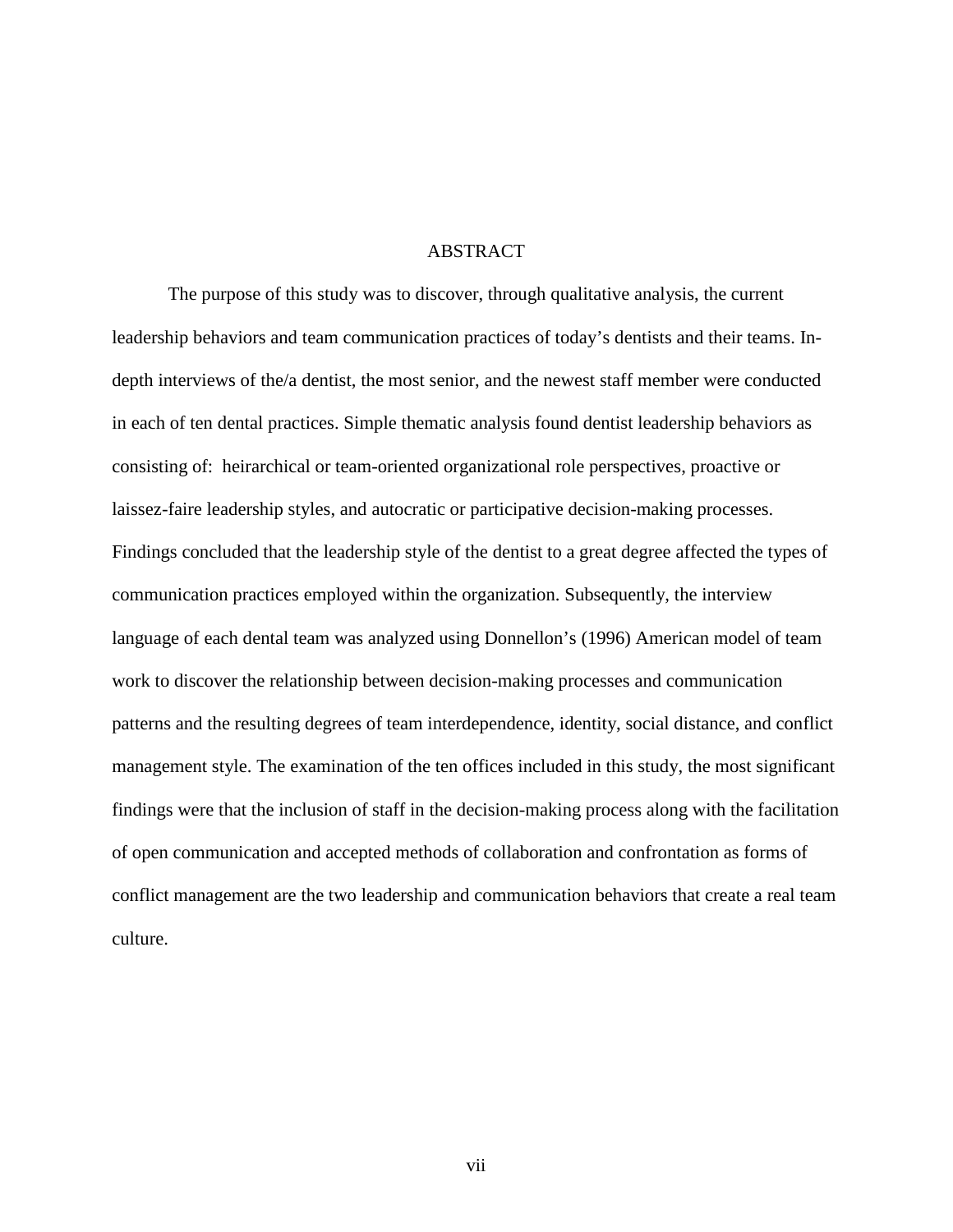#### **Introduction**

A small group of productive individuals that enjoy working together to assist one another and their patients is what every young dentist envisions. "In my dreams," was one dentist's response to this scenario in, "Hiring, staffing policies and productivity," a *Journal of the American Dental Association*, *JADA* article (Jupp, 2000, p.647). Jupp goes on to write that it is the "lucky" dentist that enjoys working with his/her team, and that an overwhelming majority of dentists report staff-related issues as the number one stressor in their practice (p.647). It is the "lack of leadership training of dental students [that] makes it hard for them to lead their teams, ensure a happy work environment, and deal with staff issues" (Stone, 2006, p.66). When asked about the subject, Dr. Steve Ratcliff, D.D.S, M.S., Chairman of the Department of Education at The Pankey Institute, explained:

Our training and selection process favors technologically oriented, introverted, and rigid personality types. There is very little leadership, management or personal growth training in dental schools and as a result we end up in roles for which most of us have little talent and ability, let alone skill sets (personal communication, March 28, 2008).

Very rarely during the eight years of post-secondary education are dental students taught the organizational communication skills necessary for effective staff relations or development of group leadership proficiencies (Jupp, 2000; Kasila, Postkiparta, & Villberg, 2006; Ratcliff, 2008; McGulgan & Eisner, 2006; Stone, 2006). Many dentists believe that the practice management course offered in dental school includes leadership skills training. On the contrary, Stone's (2006) review of such curriculum indicates that these courses focus on office management topics including practice location, hiring, functional aspects of patient management, and clinical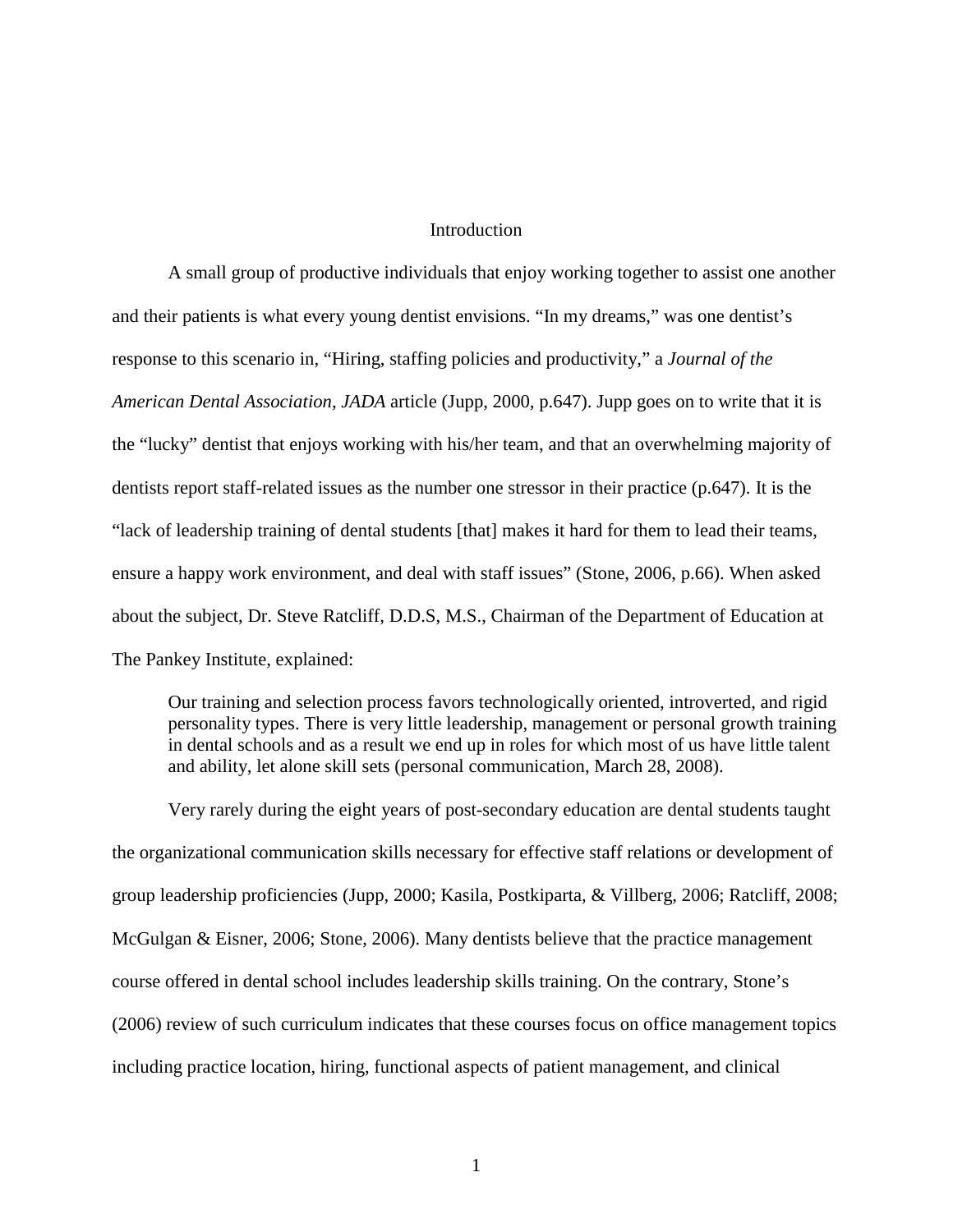practice systems. As a result, students are trained to be expert clinicians but are not prepared to communicate effectively in a leadership role in order to build effective and sustainable teams. *Larger Significance of the Private Dental Practice* 

What makes a dental practice worthy of examination? While the purpose of this study is to delineate the most beneficial communication and leadership practices that lead to a real team as opposed to a nominal team environment, one must also put the success of a dental team in a larger context. Each individual dental practice provides the backbone for what is collectively seen as the oral health field. This field makes enormous societal economic and health contributions. According to the Academy of General Dentistry's online report entitled, *2006 Economic Contribution of Dentistry Profession,* the number of workers in the oral health field in the United States as well as the annual payroll of these employees. The map's purpose is to inform lawmakers of the economic impact of the dental industry within each district. In 2006, the number of individuals employed in the field of oral health care totaled 785,301 thousand, with a combined payroll of more than 30 billion dollars (http://www.eyeonwashington.com/agd/).

Beyond the economic impact of the dentistry field, the health impact on Americans who do not seek oral hygiene care is a constant concern for dental associations. According to Oral Health America, "good oral health is essential to good overall health, as the condition of the mouth mirrors the condition of the body" (2000, p. 1). Through routine dental visits, signs and symptoms of larger personal health and social issues may become apparent. Diabetes, bone and joint disease, and oral and pharyngeal cancer, as well as herpes, mononucleosis, or HIV can be detected during oral examinations. Dentists are also able to identify neglect, abuse, and malnutrition in children (Oral Health America, 2003). Financial concerns are not the only reason some Americans forego care. An individual who has a negative experience in a dental office may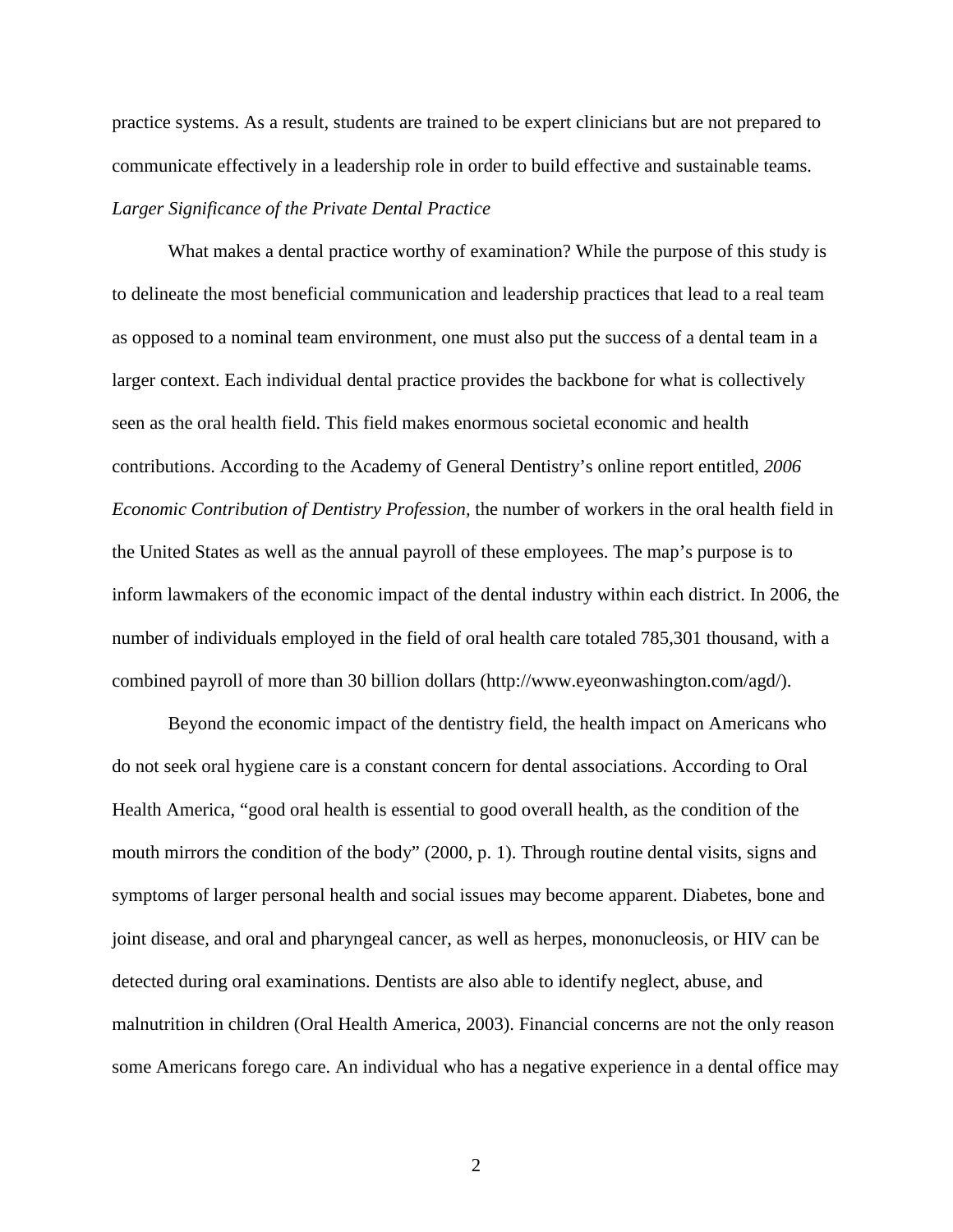not continue to seek oral care and put their overall health at risk. The quality of care patients receive is many times secondary in the mind of an individual to the emotional sense of wellbeing they experience as a patient (DiMatteo, McBride, & Shugars, 1995). Dimatteo et al.'s (1995) national study, "Public attitudes toward dentists," states that "people who are dissatisfied with the interpersonal aspects of their dentist's treatment [staff encounters included] tend to avoid care and jeopardize their health" (p. 1563). This study reports that the communication skills of the dentist rank among the top three most important factors relating to a patient's satisfaction.

Expert technical skills are not enough for today's dental practices to succeed. In a dynamic industry, such as dentistry, the dentist's leadership and the resulting value placed on communication effects the dental team's ability to work as an interdependent and cohesive unit. This has a direct impact on a team member's ability to serve both the emotional as well as physical needs of their patients. "Results in dentistry are built on many small coordinated team activities that when collectively applied begin to have a significant combined impact on your patients, your profits and on your [the dentist's] fulfillment" (Barry, 2007, para. 2).

### *The Dentist as a Team Leader*

"It is difficult to think of a substantial task within our modern healthcare service organizations that does not require a team, or work group, for its completion" (Rundall  $\&$ Hetherington, 1988, p.188). A dental practice team must maintain a high degree of professionalism and clinical expertise, while at the same time be must be service oriented in order to build long-term patient relationships. This dynamic and complex system is maintained by teams of individuals. The dentist, or dentists, within each dental practice is the organizational leader and has the responsibility of team creation and maintenance. Unfortunately, even when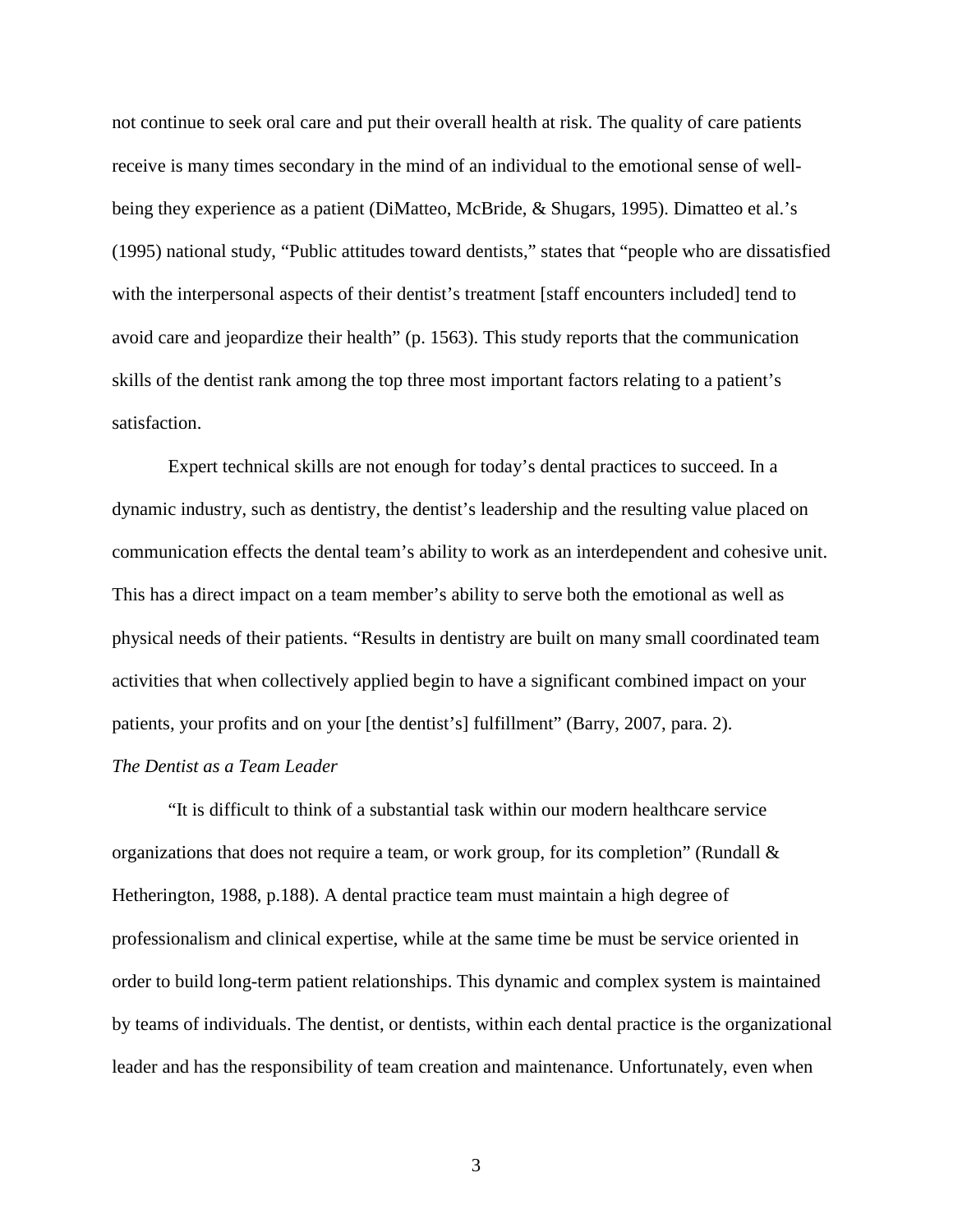initially building the practice team, the dentist(s) tends to hire from a purely functional perspective. The goal is to simply fill all necessary task-related positions. This approach is severely short-sighted and limiting in terms of understanding the relational and cultural aspects of the team.

The members of a dental practice team are by definition a small group, three to 20 individuals, as well as a functional team. "Teams are formal groups consisting of people who work together to achieve common group goals…(and) teams, themselves, rather than a team leader, control group process" (Harris & Sherblom, 2008, p. 149). Dental teams differ from medical office teams, in regards to a higher degree of interdependence and collaboration necessary for task accomplishment. The hygienist, dentist, and assistant rely on the efficiency of shared information and interrelated task-oriented skills due to the fact that they work in tandem to treat patients. The effective accomplishment of teamwork is crucial in this close knit work environment.

It is understood through previous examination of small groups and teams that the role of a leader involves the ability to assemble individuals with complimentary skills and talents and convey through effective communication the values, norms, and goals of the organization. A real team has a high degree of team identification and interdependence among members and their tasks. A team "is a group of people who are necessary to accomplish a task that requires the continuous integration of the expertise distributed among them" (Donnellon, 1996, p.10). Harris and Sherblom (2008), list eight keys of team effectiveness:

- 1. Clear mission, vision, goals, and purpose
- 2. Effective Communication
- 3. Limited size
- 4. Skill levels appropriate for the complexity of team actions
- 5. Trust
- 6. Appropriate and supportive external leadership
	- 4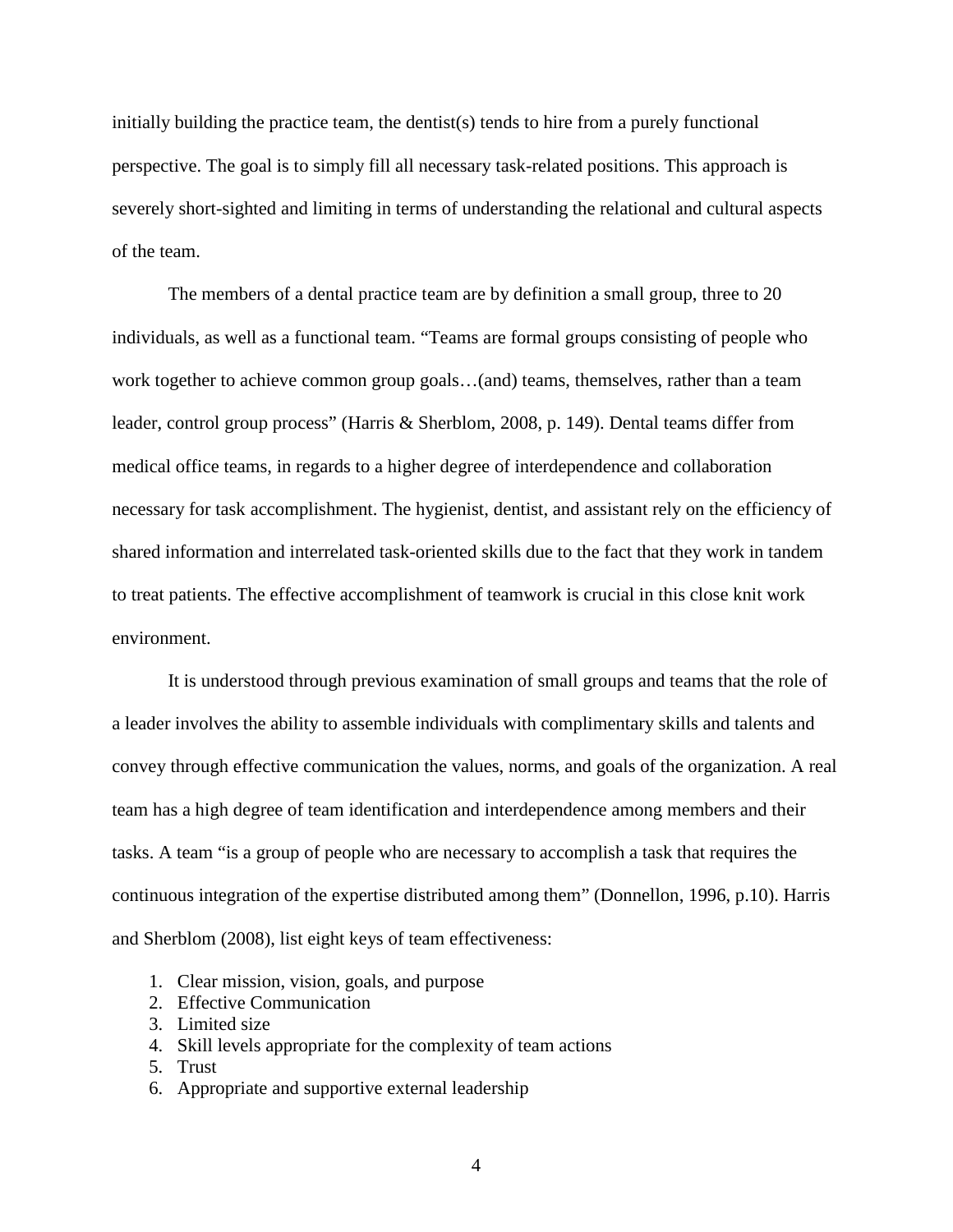- 7. Defined roles and responsibilities
- 8. Links between team activities and rewards (p. 149).

All of these factors are linked directly to a leader's mental model of a team, his/her responsibilities to and within the team, and their ability to lead effectively. It has been shown that the most effective teams have a leader who encourages them to adopt a transformational view of the organization, one that employs systems thinking where the parts do not organize the whole, but instead the "whole organizes the parts" (Banner & Gagne, 1995, p. 49). Donnellon's (1996) study makes clear the important distinction between team work and teamwork. She states that team work refers to the functionality of a team, what they do, and reserves the term *teamwork* for teams that "conformed to the ideal of cooperation and sacrifice of individual interests to group goals" (p. 10).

The typical private practice team consists of a primary dentist, a possible associate or partner dentist(s), hygienists, dental assistants, front office personnel, and possibly an office manager. Each of these individuals has a specific role within the functioning of the practice, yet they are highly interrelated and interdependent in overall task accomplishment, patient care and satisfaction (G. Stough, personal communication, March 26, 2008). Each member plays a small, but pivotal role, in contributing to the patient's visit and overall experience. During any dental office visit, the patient comes in contact with and receives information and clinical services from a number of the team members, therefore the office experience is a cumulative one.

### *Limitations of Current Dental Curriculum*

The challenge of leadership and communication proficiency stems from the total exclusion or, in the best cases, a severely limited amount of training in behavioral sciences in dental school. The United Kingdom's General Dental Council included behavioral sciences and communication skills into their guidelines for dental curriculum in 1990, and the United States'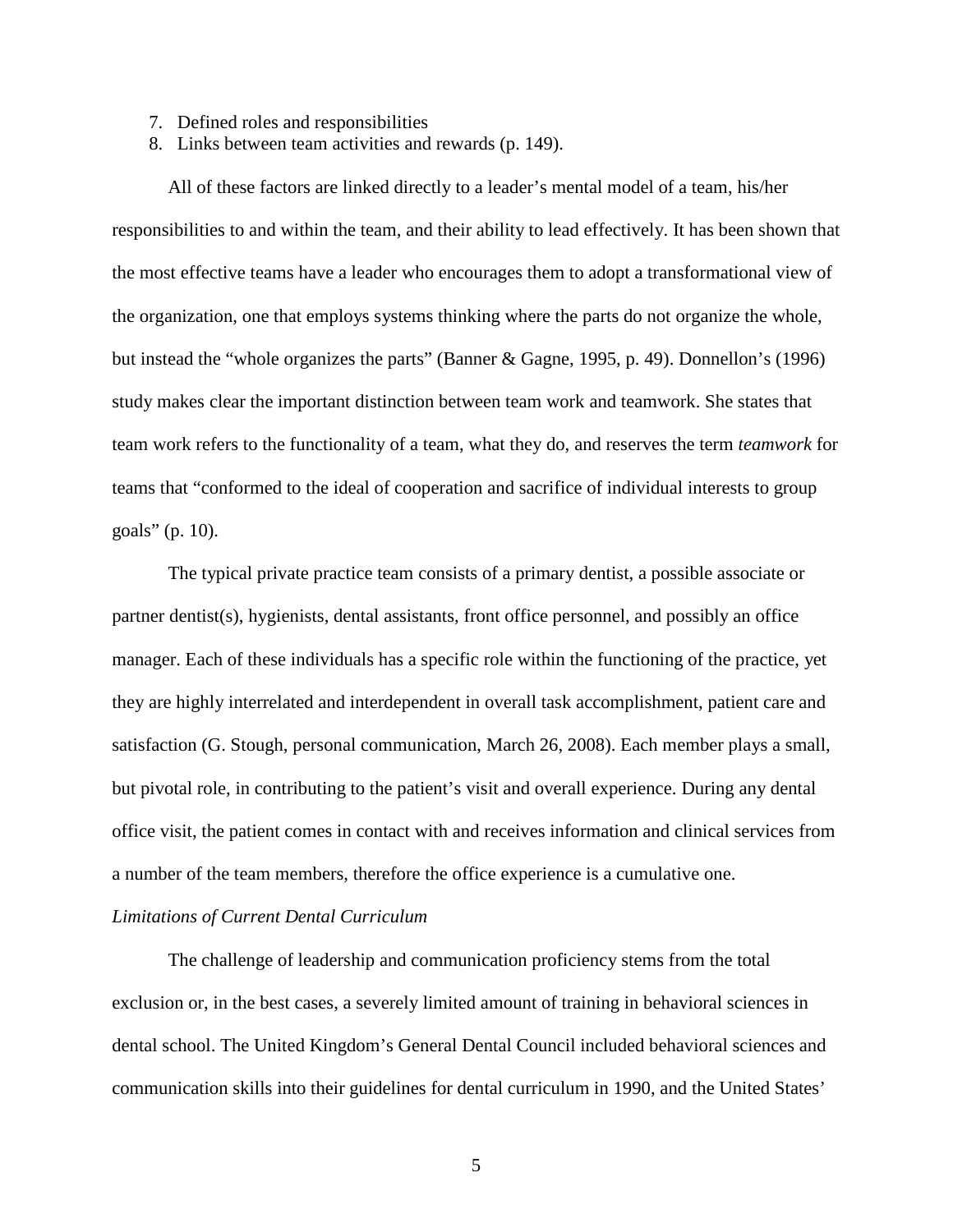American Association of Dental Schools was soon to follow in 1993 (Hannah, Millichamp, & Ayers, 2004). Although dental schools have begun to recognize the need for the inclusion of behavioral sciences in the dental curriculum, attempts to do so have been inadequate. Research has provided evidence that current curriculum is lacking in both course offerings and in their singular focus on the dentist-patient relationship (Hannah et al., 2004; McGoldrick and Pine, 1999; Stone, 2006; and Yoshida, Milgrom, & Coldwell, 2002).

First, programs that have incorporated communication skills into the curriculum have done so minimally, offering only one course (anywhere from one hour to eight hours in total instruction time) during the four years of dental school. Yoshida et al. (2002) found that only one-third of the forty U.S. and Canadian dental schools surveyed had implemented courses that specifically taught interpersonal communication skills. Secondly, courses including the "soft skills" of communication do so only in the context of the dentist-patient relationship. Dental schools incorporate the 'Standardized Patient' programs with on-site clinics that provide dental services performed by fourth-year students. The students are primarily evaluated for their clinical aptitude by instructors, and at the same time have the opportunity to practice their dentist-patient communication skills.

Along with medical schools, dental schools see improved communication skills as a means of increasing diagnostic accuracy and physician-patient rapport (which leads to patient trust, loyalty, and acceptance of a proposed course of action), and decreasing occurrences of litigation (Hannah et al., 2004). In the medical field, "the inclusion of communication skills as a medical technique is itself a tempering of scientific rationality with 'soft skills,' and constitutes a shift in the way the medical practice is conceptualized" (Islam and Zyphur, 2007, p.784). Dental schools, much like medical schools, are aware of the need for good communication skills in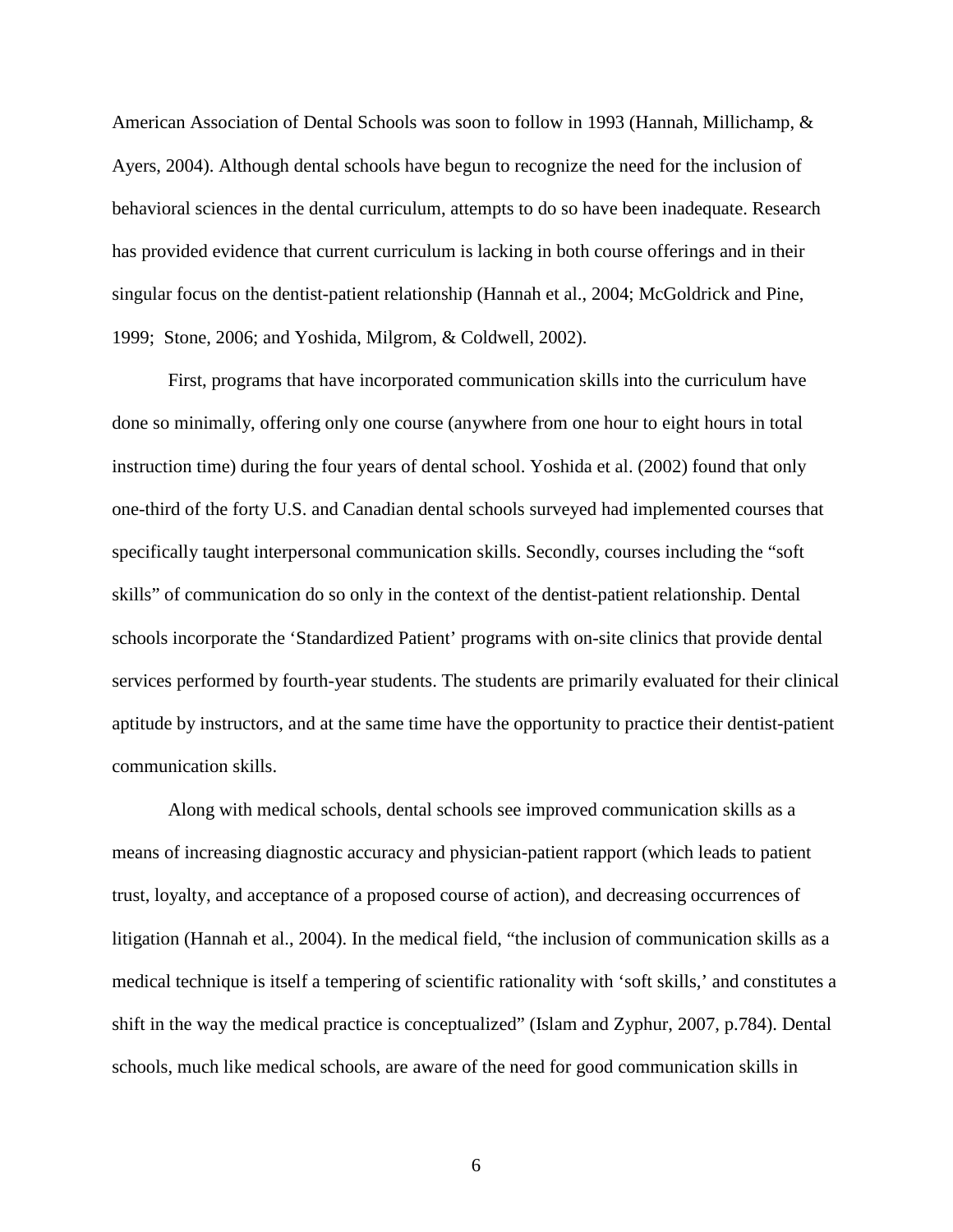regard to their patients but neglect to incorporate organizational leadership and communication skills that will enhance the ability of their team to engage in effective teamwork.

Along with this gap in curriculum, there is also a significant gap in research and scholarly literature that investigates the role of organizational communication in dentistry. Currently, communication skills are researched in regards to the dentist-patient relationship or the role of the general dentistry practitioner (GDP) within a larger team of oral health care specialists, or as a member of an interdisciplinary medical team. No other scholarly literature to date has examined the effects of leadership and communication practices of dentists on the dental practice team.

#### *Justification for Study*

The value of this study is its originality. Although there are dental trade journal articles on the subject of leadership and communication skills within the dental team, and one trade book Lockard (2007) *The Exceptional Dental Practice*, this subject has yet to be researched from an in-depth scholarly process. Therefore, this will begin a course of research not yet fully examined within this field and aim to have implications for an entire discipline in terms of organizational communication.

At present, individuals graduate from dental school and enter blindly into their role as communicator and leader and instead focus functionally on their undertaking of starting a business, hiring, and managing a work team (Stone, 2006). Many dentists endeavor postqualification to learn about organizational communication and leadership through dental trade journals such as the *Journal of the American Dental Association (JADA)* and *Dental Practice Management* or through Continuing Education courses. The journal articles are generally written by other dentists or, more often, individuals associated with consulting groups who many times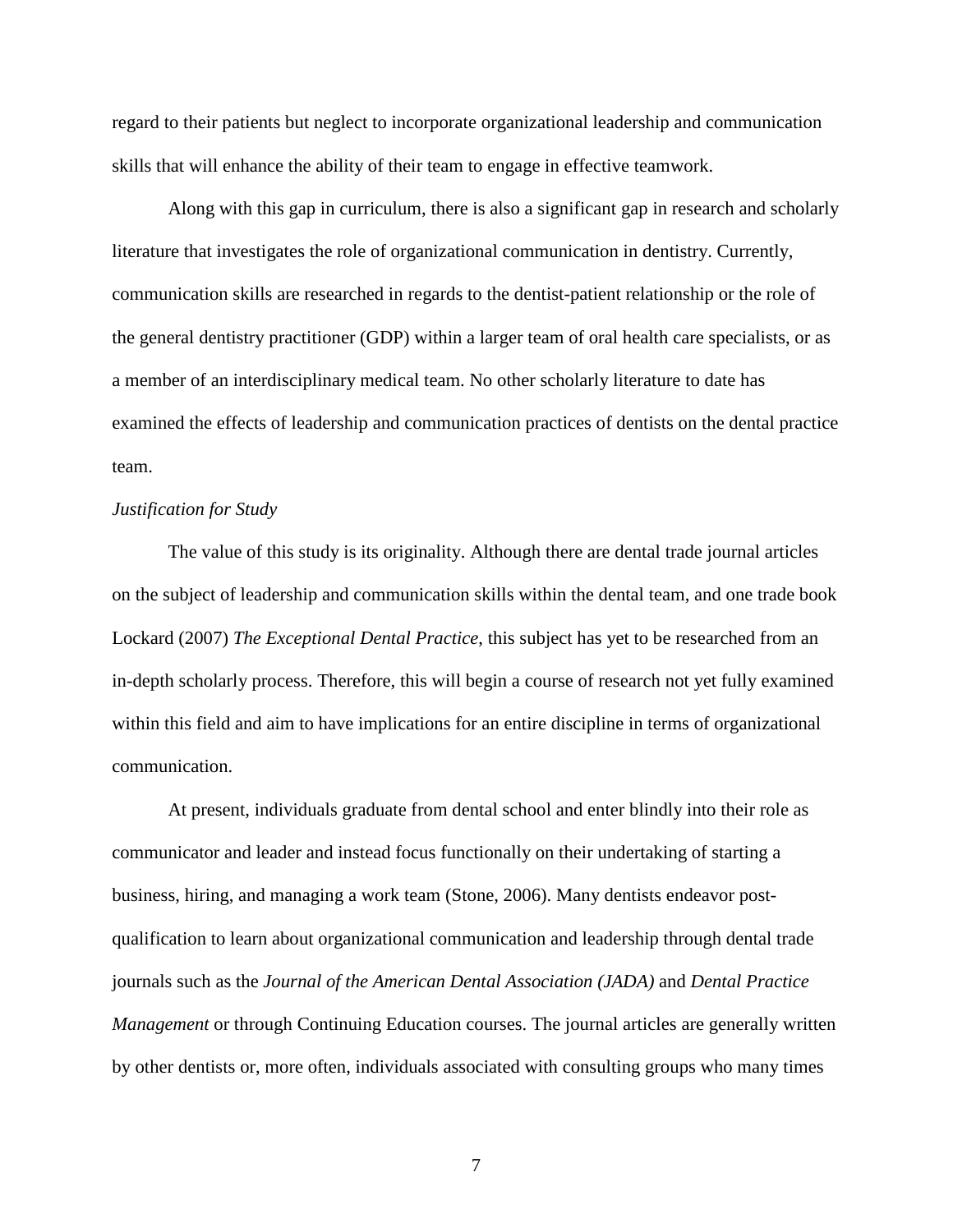have previous work experience in a dental office. These articles are anecdotal and superficial in nature, giving only general recommendations that do not explore intrinsic motives for specific communication practices or methodological disciplines. One example is the article, "A new dentist's guide to jump starting a practice" published in *Dental Practice Management* (2007) offering this advice:

Acquire non-clinical skills: Work on your organizational, leadership and communication skills. At times, treating patients can become very one-sided. In order to build a successful practice, it is essential to hone your interpersonal skills. Consider joining community groups, public speaking groups or volunteering. Activities such as these will give you the confidence to speak with others [and] will also help you develop your leadership skills (Philp, p.1).

Such advice is aimed solely at the dentist-patient relationship and when has joining a community or public speaking group been proven to build organizational leadership skills? The most directive article discovered discussed more concrete suggestions. In "Habits of effective offices," DePalma (2004) states that effective offices must be; 1) open to continuing education and change, 2) in constant communication with all parties (doctor and staff included), 3) patientcentered in vision or team philosophy, 4) able to provide "red carpet" treatment to patients and to staff in the form of a built in reward system that indicates mutual respect and team member value, and 5) involved as a partner in their community.

The Pankey Institute for Dental Research offers dentists continued education in all areas of dentistry including leadership. When asked about the need for research in the area of leadership and communication within the dental office, The Pankey Institute's Dr. Ratcliff, D.D.S., M.S., stated "I would be curious about the [communication] styles of the highly successful practice" and if the dentist(s) within these practices provide an environment that encourages continuous learning, expresses employee value and recognition of skills, includes training in communication skills, and grants access to necessary resources. "If you find teams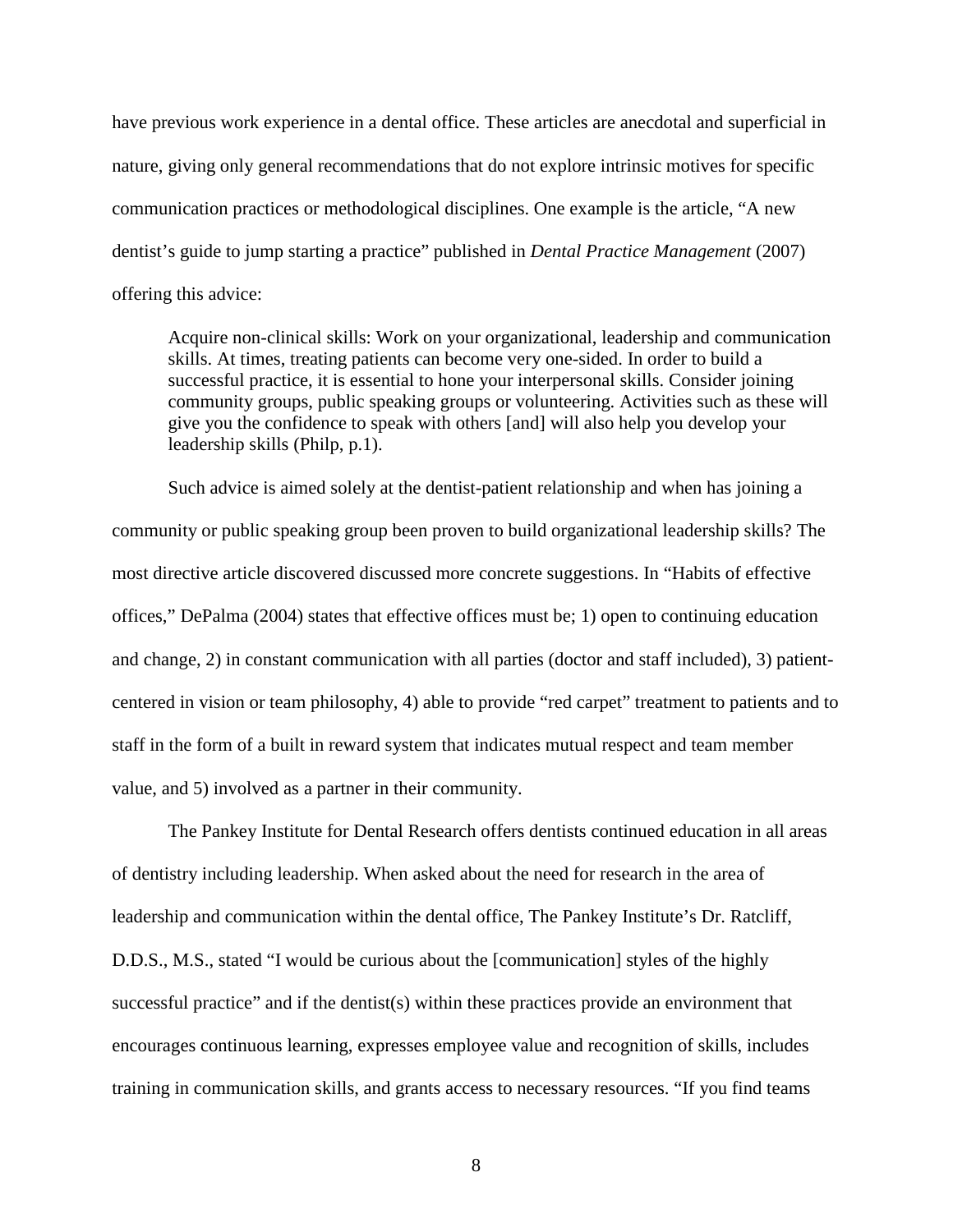which can answer these kinds of questions affirmatively, you have a winner of a leader" (S. Ratcliff, personal communication, March 28, 2008).

The dental teams in this study consisted of small groups of individuals whose tasks were interrelated and interdependent. The leadership of these teams was internal and played a major role in the creation and maintenance of team values, norms, and roles. The findings of this study can apply to other small organizational teams that fit a similar leadership and team profile.

# *Examination*

As revealed within this introduction, and to be further shown through the literature review, the scholarly research that has concentrated on organizational communication within the dental office is nonexistent. This study set out to reveal current leadership and communication behaviors within dental offices and their effects on the dental team. With the general personality of the individual accepted into dental school in mind, "technologically oriented, introverted, and rigid personality type," it may stand to reason that dentists would gravitate toward a more traditional style of leadership communication; autocratic, directing attention to the clinical, technical and hierarchical functionality of the office (Ratcliff, personal communication, March 28, 2008). It has shown in a 2003 study that dentists who have a higher degree of emotional intelligence are more successful in the hiring process and experience less turn-over (Becker). A natural predisposition to a higher degree of emotional intelligence may also lead to better interpersonal communication behaviors and leadership that is more collaborative in nature. At this point in time, whichever style of leadership a dentist adopts tends to stem from his/her personal inclinations, an assumed 'common sense' approach to understanding communication and leadership, not trained capacities (Kent and Croucher, 1998).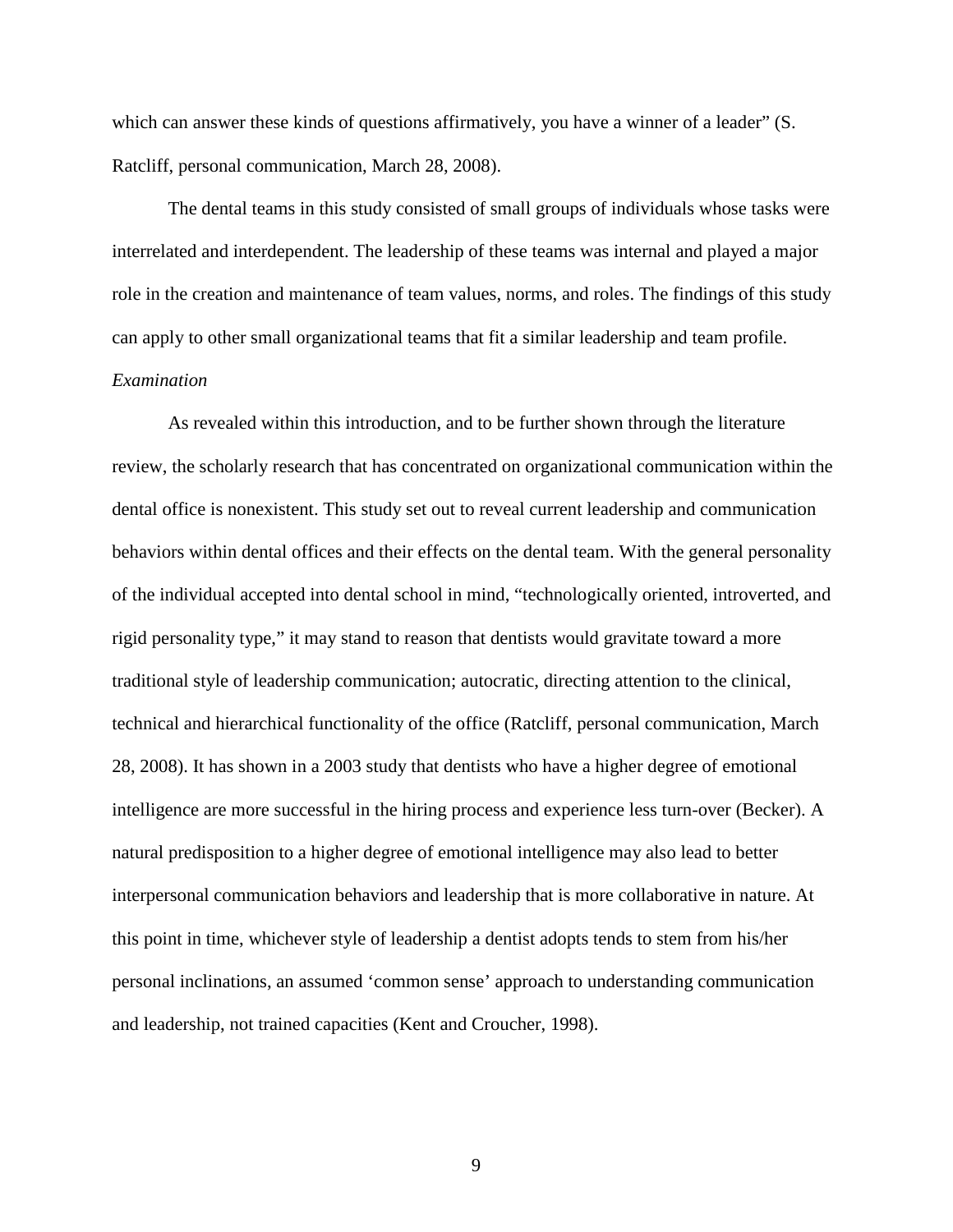As "qualitative methods are more suitable than quantitative methods for addressing certain questions about culture, interpretation, and power," ten dental offices were sought to participate in semi-structured interviews that included a dentist, a senior and a newer staff member (Lindlof, 1995, p.10). These three dental team members within each office allowed for a view of the organization that included multiple perspectives. The semi-structured, open-ended questions were designed to inquire as to each member's task-oriented and team-oriented roles as well as the leadership within the office. The questions asked about the communication practices and principles that guided team communication, change and decision-making practices, team culture, the dentist's leadership ability, and the team's ability to communicate effectively. Each dentist was asked about any trained capacities that would have been beneficial to have learned in dental school in regards to communication and/or group leadership.

My analysis of the interviews resulted in numerous and varied themes ranging from the use and acceptance of sexist or juvenile feminine labels and observance of passive personality traits among the most senior staff members to themes concerning leadership, communication practices, and organizational cultures. Simple thematic analysis was sufficient in answering the research questions concerning existing leadership styles, behaviors, and communication practices, however it was necessary to rely on an existing framework, Donnellon's (1996) American model of team work, to guide the analysis of the examination of leadership and the resulting organizational culture in a more structured manner.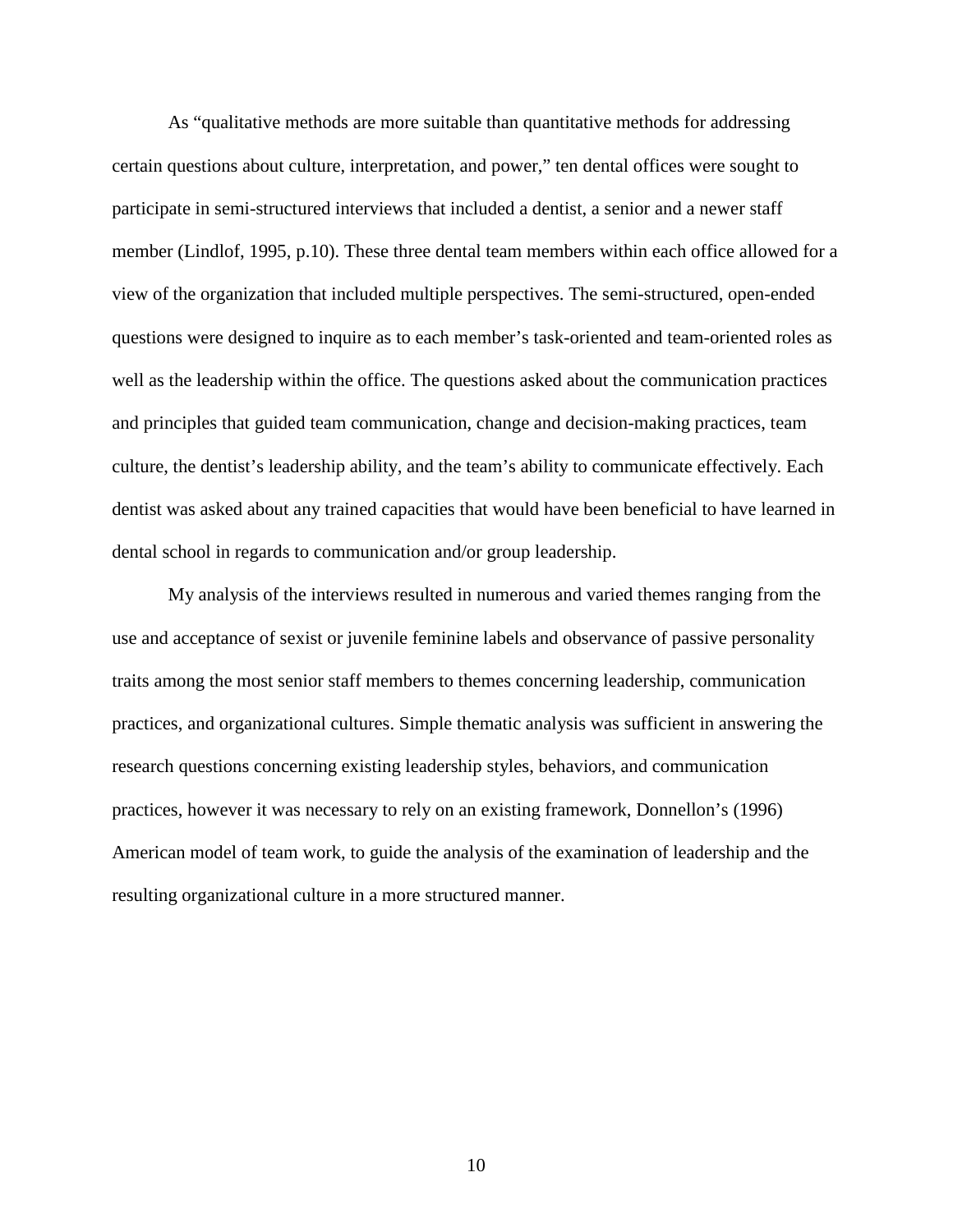#### Literature Review

#### *Dental Curriculum*

Educators and those within the dental field began in the 1970s discussing the need for behavioral sciences instruction for undergraduate dental students (Linton, McCutcheon, & Stevenson, 1975). Since the adoption of behavioral sciences into the U.K. and U.S. dental school curriculums in the early 1990s, only a small percentage have adopted into the curriculum a course directed at interpersonal communications skills. The instruction including interpersonal communication skills is solely directed at the dentist-patient relationship.

Dental curriculum focuses on communication between the dentist and patient for obvious reasons. "Health professionals and dentists in particular, are required to interact with patients on a very intimate level within minutes of meeting" (Hannah et al., 2004, p.976). Studies have shown that those dissatisfied with their dentist's interpersonal skills are more likely to avoid needed dental care, to the point of jeopardizing their health (Dimatteo et al., 1995). A 1995 national random sample survey taken from the U.S. general population assessed the public's attitudes toward dentists and their various roles in terms of importance. A similar survey administered concurrently to practicing dentists, identified skill areas in which dentists might improve and dental schools could focus curriculum. The study found that the top three areas of "most importance" were "ethical conduct, diagnosis/treatment and communication" (Dimatteo et al., 1995, p.1568). Respondents gave use of technology, collaboration with specialists, sensitivity to treatment costs, and sensitivity to pain lesser ratings.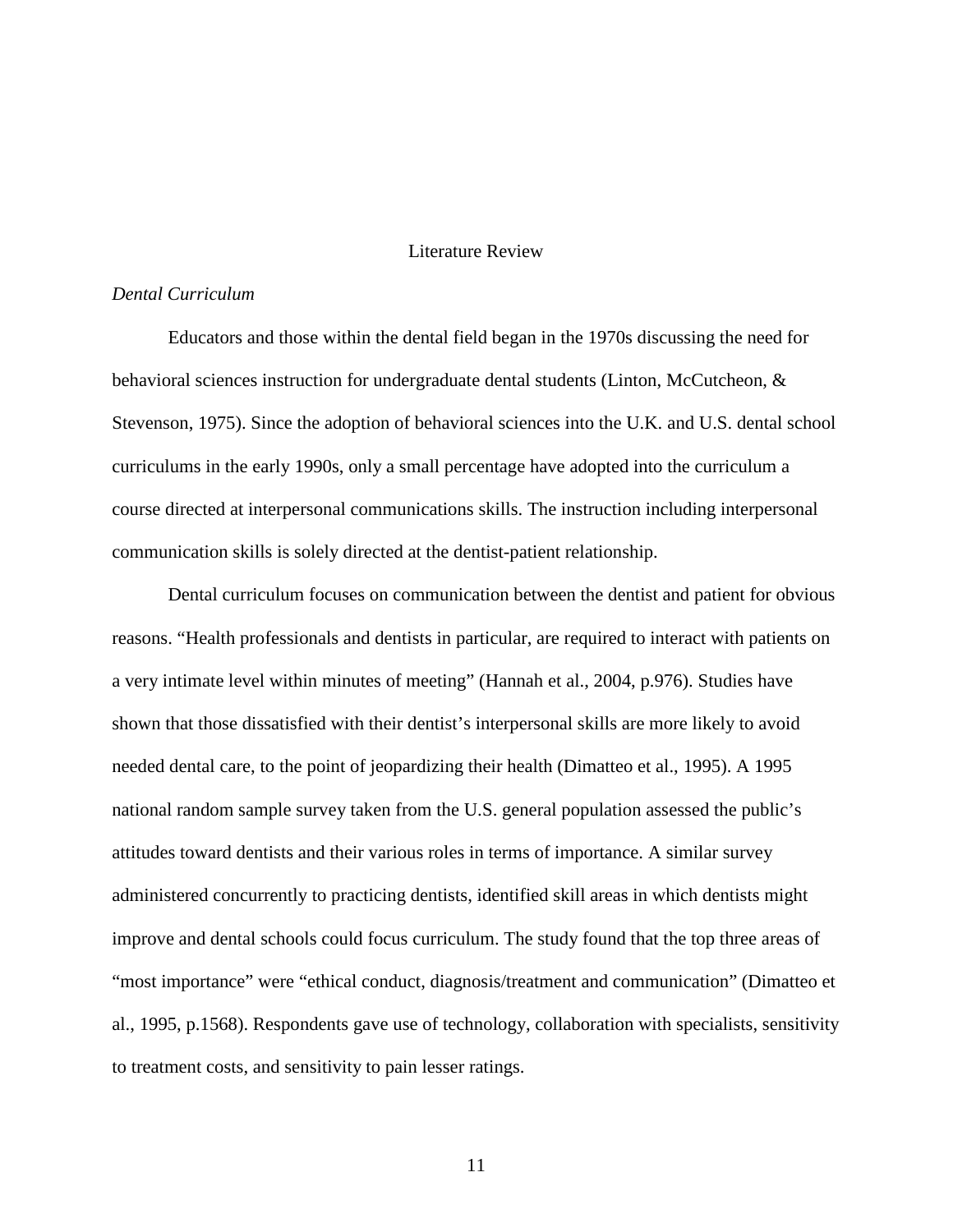Since the incorporation of behavioral sciences and communication skills into the dental curriculum, several studies have examined the extent of adoption and the methods of instruction of such curriculum. McGoldrick and Pine's (1999) study found that thirteen of the United Kingdom's fourteen dental schools offered courses in behavioral sciences covering communication skills to some degree. Upon examination of the course content and teaching style however, it was revealed that communication was generally taught theoretically via lecture-style, large group format, therefore neglecting skills-based or interactive learning opportunities. The authors concluded that there was an apparent lack of internal resources allocated to the development of communication skills-based training within the U.K. dental schools.

Yoshida et al. (2002) found that only one-third of the forty U.S. and Canadian dental schools surveyed had implemented courses that specifically taught interpersonal communication skills. Their examination of these courses revealed that most were conducted as lectures where students were engaged as passive learners only, and that the curriculum involved only a single course limiting the opportunity for students to learn these skills progressively as they advanced in technical training. Their study concluded that North American dental schools lacked sufficient training in communication skills and that courses offered needed to integrate skills-based learning techniques.

Hannah, Millichamp, and Ayers (2004) state that while the need for communication skills instruction is widely recognized, there has been little research evaluating stylistic differences in instruction to recommend effective teaching styles. Of the studies conducted by ter Horst, Leeds, and Hoogstraten (1984), Davis, Tedesco, Nicosia, Brewer, Harnett, and Ferry (1988), and Koerber and O'Connell (2003) each examined different aspects of current training methodologies. ter Horst et al. (1984) compared a group of dental students who took part in a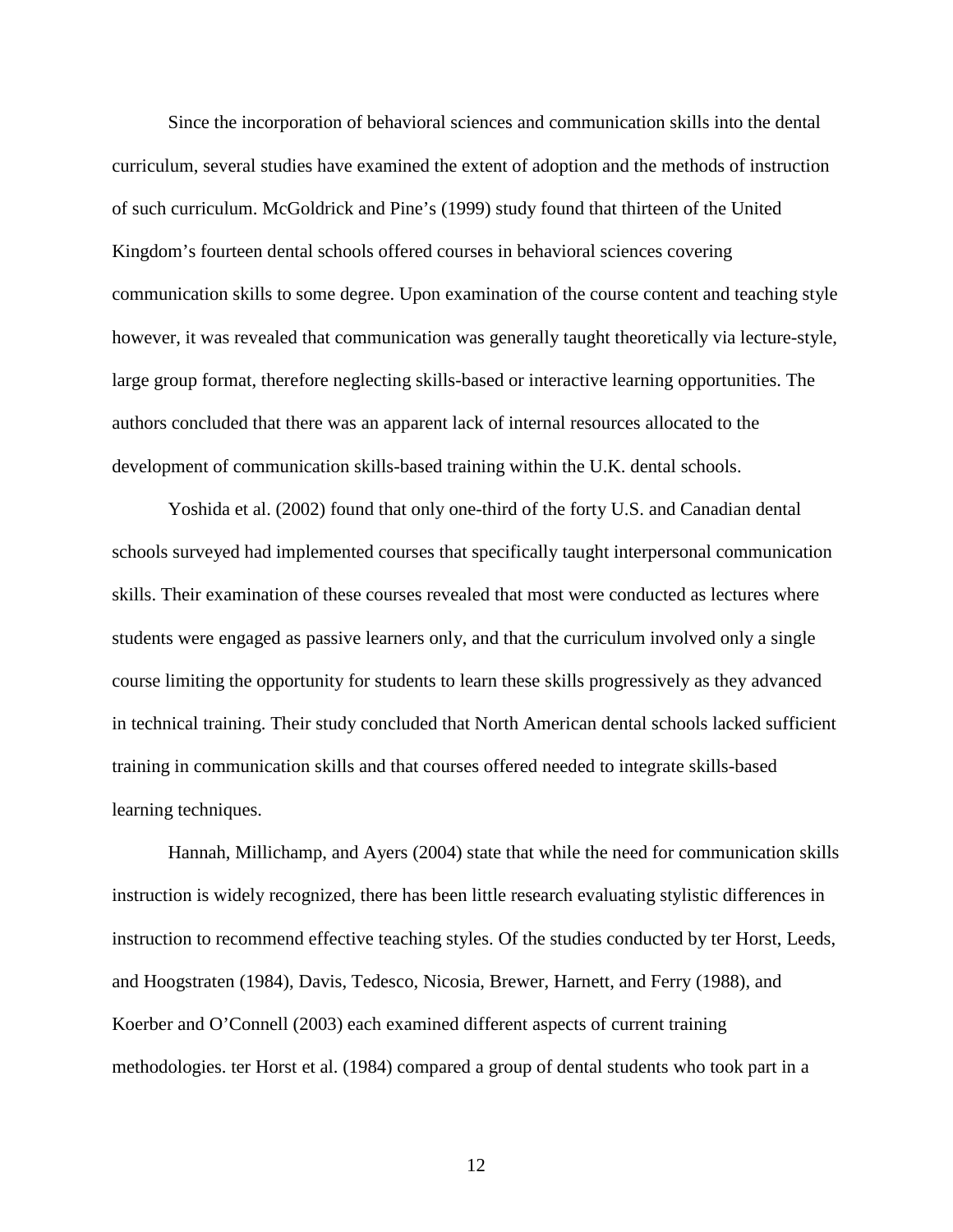three-day program on communication skills with a control group (receiving no training). The students who received training were more likely to summarize and delve more fully into patient responses during dentist-patient interactions. Davis et al. (1988) examined dental students' response to communication skills instruction techniques, whether they practiced and received feedback interpersonally or through video tape methods. They found no significant difference in instruction methods. Each of these studies examined the behavioral science curriculum and evaluated differences in the perceived importance of communication skills as well as students' ability to execute effective communication during scenario-based exercises post instruction. These studies focused on "courses," some as brief as three-day programs with six hours of total instruction, which included interactive skills-based training.

 Numerous medical studies have been conducted evaluating communication instruction and have generated recommendations for effective teaching methods. Hannah, Millichamp, and Ayers (2004), include this list of principles in their study published in the *Journal of Dental Education* to preface their own evaluation of a communication skills program offered to thirdyear dental students in New Zealand.

Medical principles for instruction call for the use of:

1) a skills-based approach (as opposed to a didactic approach), 2) clinically relevant scenarios, 3) self-assessment by students, 4) videotaping methods,

5) simulated patients with expertise in a variety of clinical roles and in the monitoring of student performance and the delivery of feedback, 6) an integrated teaching team comprising health sciences staff and human sciences disciplines, and 7) small groups for optimal learning (p. 971).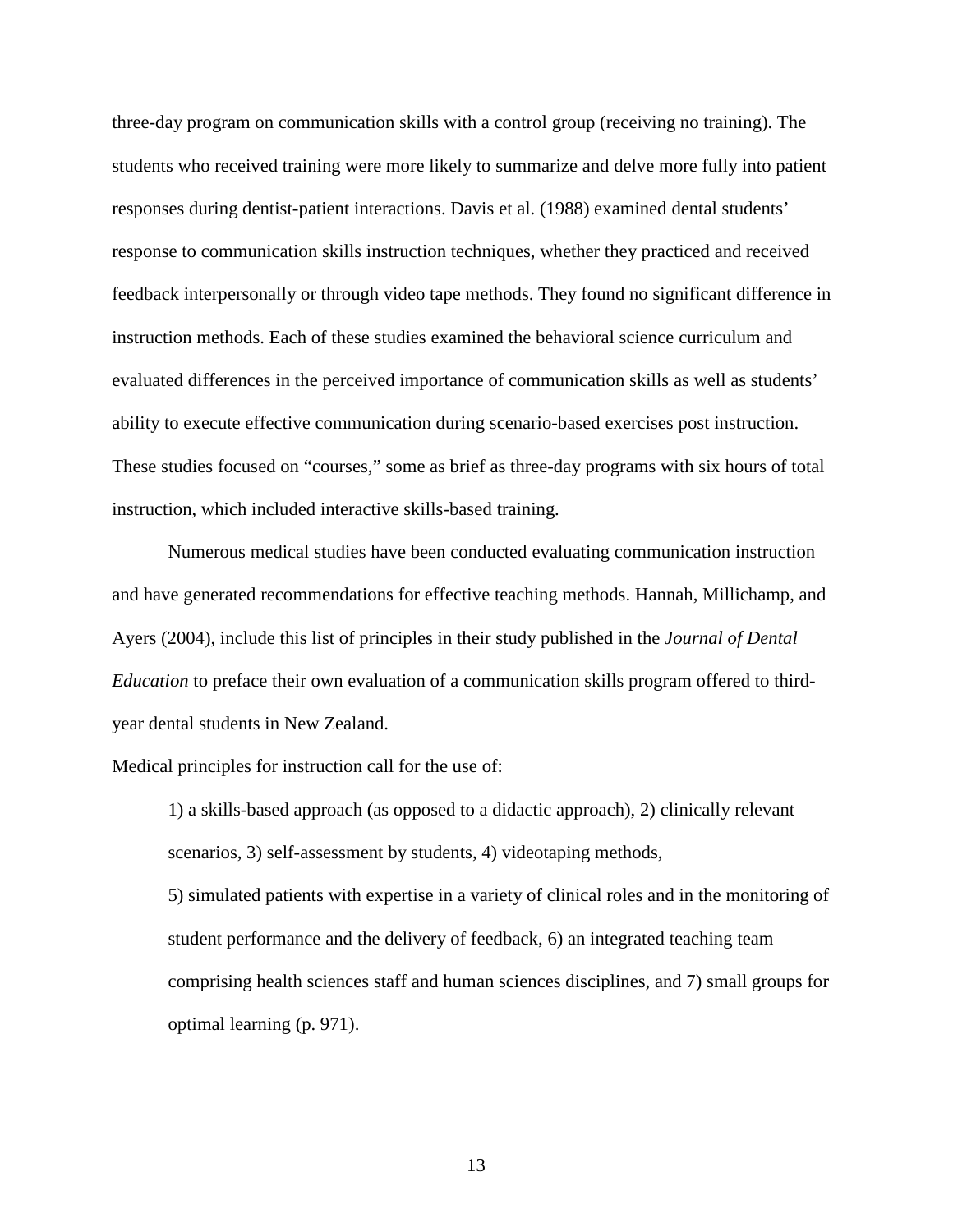Hannah, Millichamp, and Ayers' (2004) study examined the content and practices of the communication skills course offered by the University of Otago's dental school. This course implemented a skills-based approach, enacted realistic clinical scenarios, videotaped students interviewing simulated patients, and employed an integrated team of instructors. It included inclass instruction with students divided into small groups as well as self-directed learning through outside assignments and a workbook and logbook for personal analysis. As positive as the experience was for a majority of the students, who gave the course high scores in a post-course evaluation, the course was extremely limited as it consisted of four, two-hour classes.

Dental student feedback "indicated that they would prefer to have this type of course earlier in their training and continuing throughout subsequent years" and that they viewed communication skills as more important than before they took part in the course (p. 974). This research is helpful in gaining a clear picture of the extent of behavioral sciences curriculum adoption and current pedagogical methods in dental schools, and of the non-existence of organizational communication skills training regarding teamwork and/or leadership. Communication training in the dental context currently focuses on dentist-patient interactions, while development of leadership or team communication skills is neglected. Dentists, while in dental school, are not given any instruction as to the role of communication in constructing their leadership role within the practice, building participative organizational relationships with staff, or principles that guide effective team work. Next, we will explore the available literature concerning the dentist as a member of a team.

#### *Literature on Dentists and Teams*

Only a few scholarly articles have examined the dentist as part of a team. In 1995, R.E. Nowjack-Raymer examined the need for dental education to include teamwork and leadership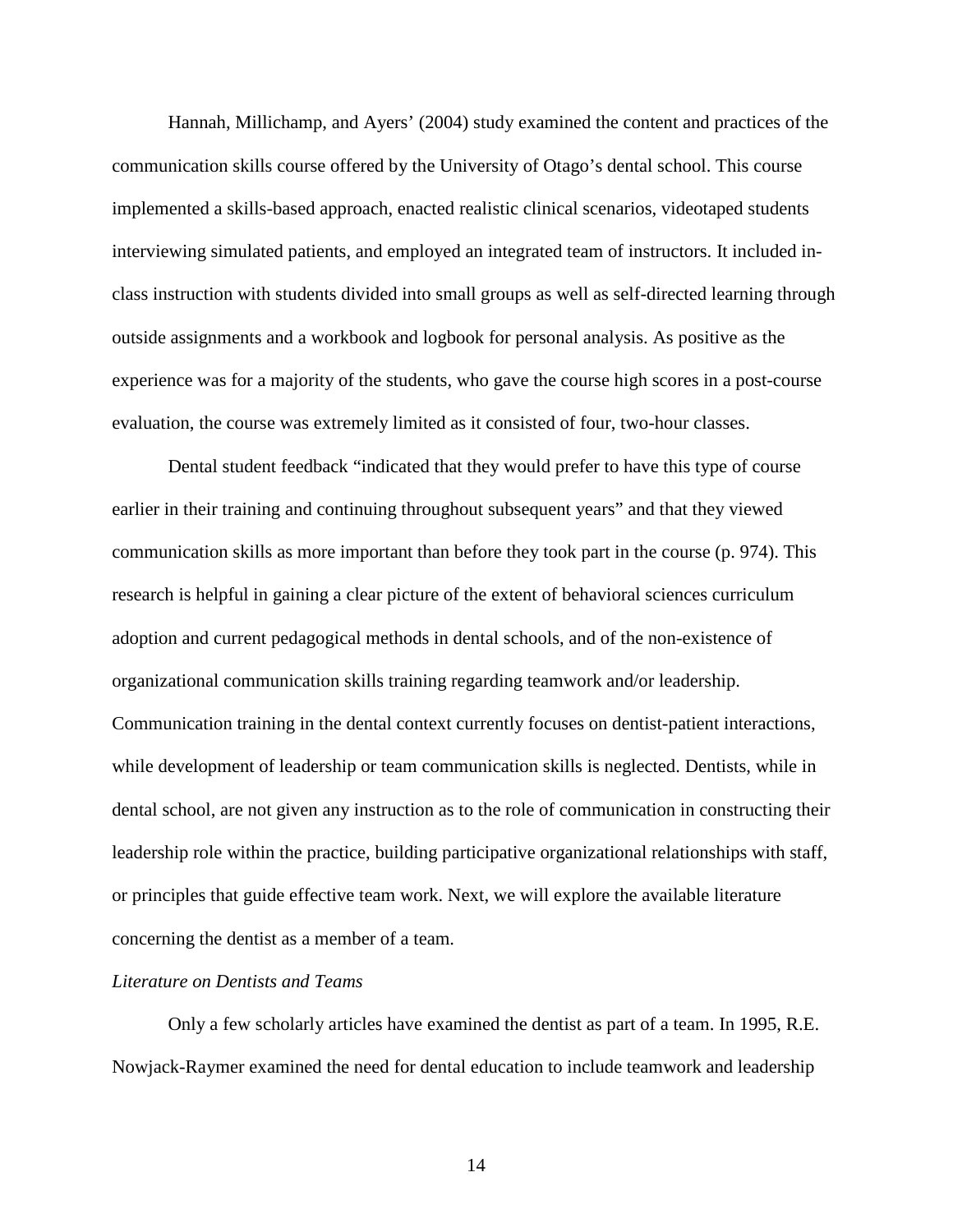skills to prepare dentists for possible membership in a collaborative primary health, or multiprofessional team. The dentist's role as a member of such a team is to aid in the prevention of oral disease as well as the diagnosis and treatment of existing oral conditions. Nowjack-Raymer includes the World Health Organization's (WHO) definition of a multi-professional team as a "non-hierarchical association of people with different professional backgrounds but with a common objective, which in any given setting is to provide patients and families with the most comprehensive health care practical" (1995, p.100).

Here, the term collaborative team is used in lieu of, or interchangeably with, the terms multidisciplinary or multi-professional teams. A case for participative verses autocratic medical team leadership is made. The author sites previous research by Boerma (1987) and Janson et al. (1992) that found experiences of participative medical teams included: 1) improved decisionmaking, 2) a higher rate of acceptance of new team members, 3) more comprehensive service packages offered to patients, and 4) treatment of a greater proportion of the population through participative medical services (p.101).

 Nowjack-Raymer's article incorporates Beckhard's (1974) model of traditional verses participative teams and adapts it to compare the traditional dental team and the collaborative, multidisciplinary team. His model is used in this study to validate the autocratic and hierarchical leadership methods as traditional ones, as summarized in Table I. He states that within a traditional dental team the following four areas are "most frequently discussed in the literature as causing the most stress and dysfunction to inexperienced and unprepared team members, *i.e*., personnel function, communication, decision-making, and leadership" (p.101).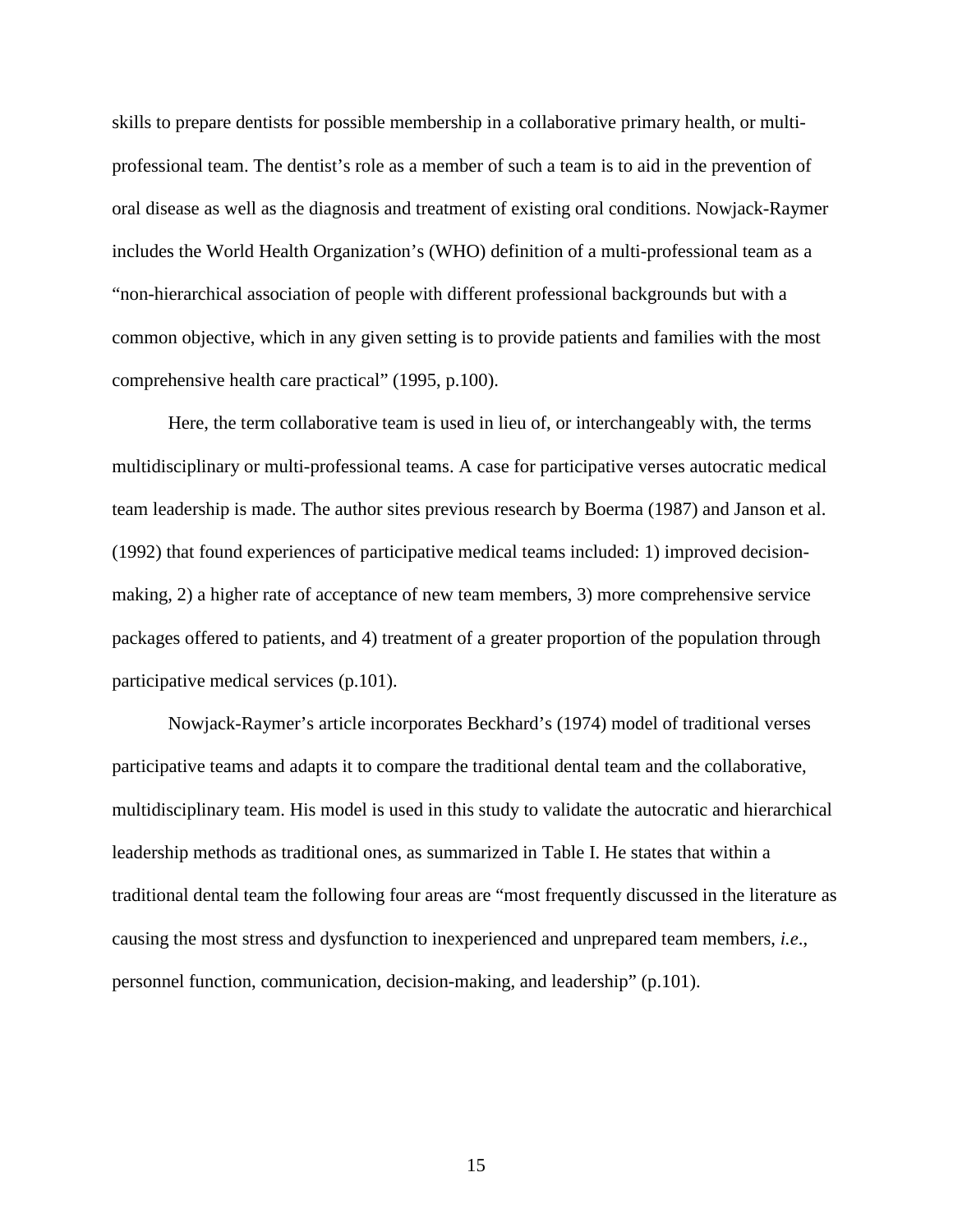### Table 1

# *Characteristics of a Traditional Dental Team*

| Characteristic     | Description                                               |
|--------------------|-----------------------------------------------------------|
| Purpose            | Specific: treat the patient and provide health education. |
| Priorities         | Same for all members.                                     |
| <b>Tasks</b>       | Clearly delineated and limited.                           |
| Location           | Self-contained environment.                               |
| Personnel function | Roles clearly defined.                                    |
| Communication      | One-way. Limited interaction.                             |
| Decision-making    | Autocratic.                                               |
| Leadership         | Hierarchical.                                             |

*\_\_\_\_\_\_\_\_\_\_\_\_\_\_\_\_\_\_\_\_\_\_\_\_\_\_\_\_\_\_\_\_\_\_\_\_\_\_\_\_\_\_\_\_\_\_\_\_\_\_\_\_\_\_\_\_\_\_\_\_\_\_\_* 

*Note*. Table from Nowjack-Raymer (1995)

In the traditional dental team personnel roles and functions are clearly defined by the leader, communication is described as being "a one-way command system with limited verbal interaction among members," and an autocratic, hierarchical approach is employed in decisionmaking and problem-solving (p.101). Although the article's focus on collaboration is in terms of the creation of primary health care teams, the same principles of collaboration and moving away from traditional leadership can be extended to apply to a private dental practice. Nowjack-Raymer (1995) suggests moving toward personnel functions that are more ambiguous in nature and overlap, communication that encourages group discussion and problem solving, and a more inclusive rather than exclusive power structure. He concludes by suggesting that greater attention to training dentists in the area of teamwork and collaboration must be "improved upon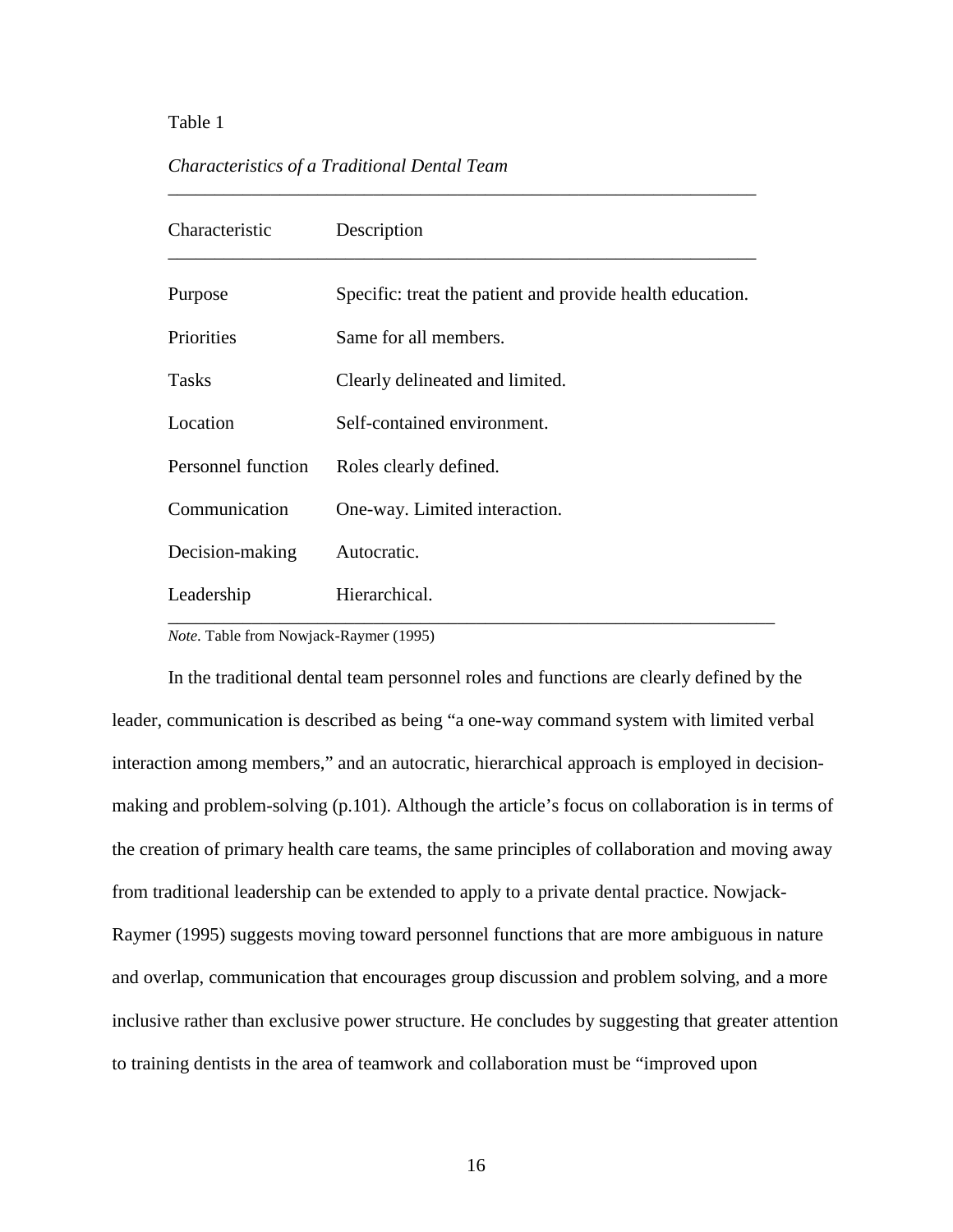substantially" as many dentists "believe that their educational preparation for teamwork was less than ideal" (p.103).

Only one article was discovered in the search for literature regarding the dentist and certain members of the dental team. In the *European Journal of Dental Education*, Morison, Marley, Stevenson, and Milner (2008) discuss inter-professional education (IPE) to be administered during both the undergraduate and professional levels in order to enhance communication between colleagues, thereby affecting team work and the quality of patient care and satisfaction. It is suggested that IPE courses be introduced early in the dental education in order to encourage a better understanding of the shared communication roles and responsibilities of the dental team. "Until relatively recently, the skills of teamwork and communication were not included in the (healthcare) core curriculum and the opportunity for learning these skills with students from other professions was not a requirement" (Morison et al., 2008, p. 23).

The authors draw from medical literature concerned with communication between nurses, physicians, and professionals, to extend this work to the field of dentistry and include the dentist, the dental nurse (assistant), and the hygienist. Dental students' and dental care professionals' attitudes toward IPE and the existing barriers to developing IPE programs were examined. While results suggested that both groups were supportive of IPE programs, barriers included differing perceptions of communication roles and responsibilities between dental, hygiene, and dental nursing students. Each group felt that there was some crossover of communication responsibilities in providing personal care and advising patients.

Dental nurses measured theirs as well as the hygienists' role in communication as taking a supporting or backseat position to that of the dentist. The hygiene students, however, saw themselves as sharing equally with the dentist the same communication tasks that the dental and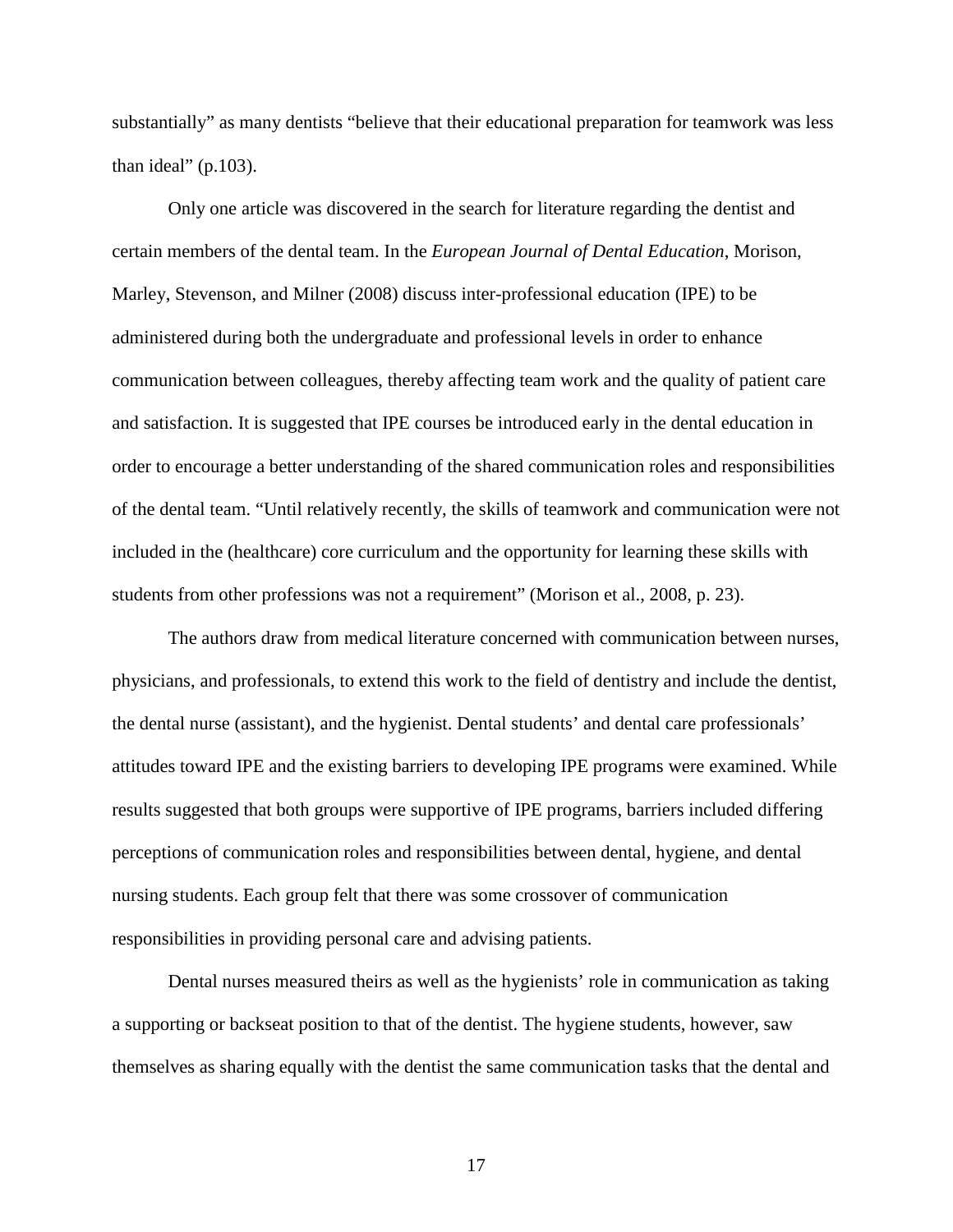nursing students saw as being the sole responsibility of the dentist. Once again, research on the topic of communication skills and practices between the dentist and his/her entire team or of the dentist's leadership role in regards to the team has been overlooked.

Looking beyond dental research, the proliferation in research addressing teams in the context of power struggles and communication occurs within the broader health care context. Here, team research includes hospital (nursing and surgical) teams, psychiatric teams, and multidisciplinary teams. Poole and Real's (2003) literature review of research involving health care groups allowed them to develop a table categorizing 54 studies. Out of the 54 team studies, 11 examined multidisciplinary, 30 interdisciplinary, ten were categorized as "unspecified," and only three examined unidiciplinary teams.

Poole and Real site the three unidisciplinary studies included Bloom and Alexander's (1982) nursing study, Buggs et al.'s (1993) case study of nursing teams, and McCrone et al.'s (1994) study of psychiatric teams. Bloom and Alexander (1982) found that while greater professionalism of staff led to a combination of lateral and hierarchical coordination, the greater the size of the team the greater the need for purely hierarchical coordination (Pool & Real, 2003). Buggs et al. (1993) examined the team approach to nursing and the resulting effects of reduction in infection and costs (Pool & Real, 2003). McCrone et al. (1994) examined the effects of psychiatric team care and reduction in short-term costs (Pool & Real, 2003).

As a result of the review of health care team literature, Poole and Real (2003) make the observations that literature that espouses the team approach and guidelines for working with teams is much more common than systematic investigations of teams themselves. "Only a few studies report group characteristics such as structure, processes, and outcomes so that the impact of team dynamics on outcomes can be explored" (Poole & Real, 2003, p.383). These findings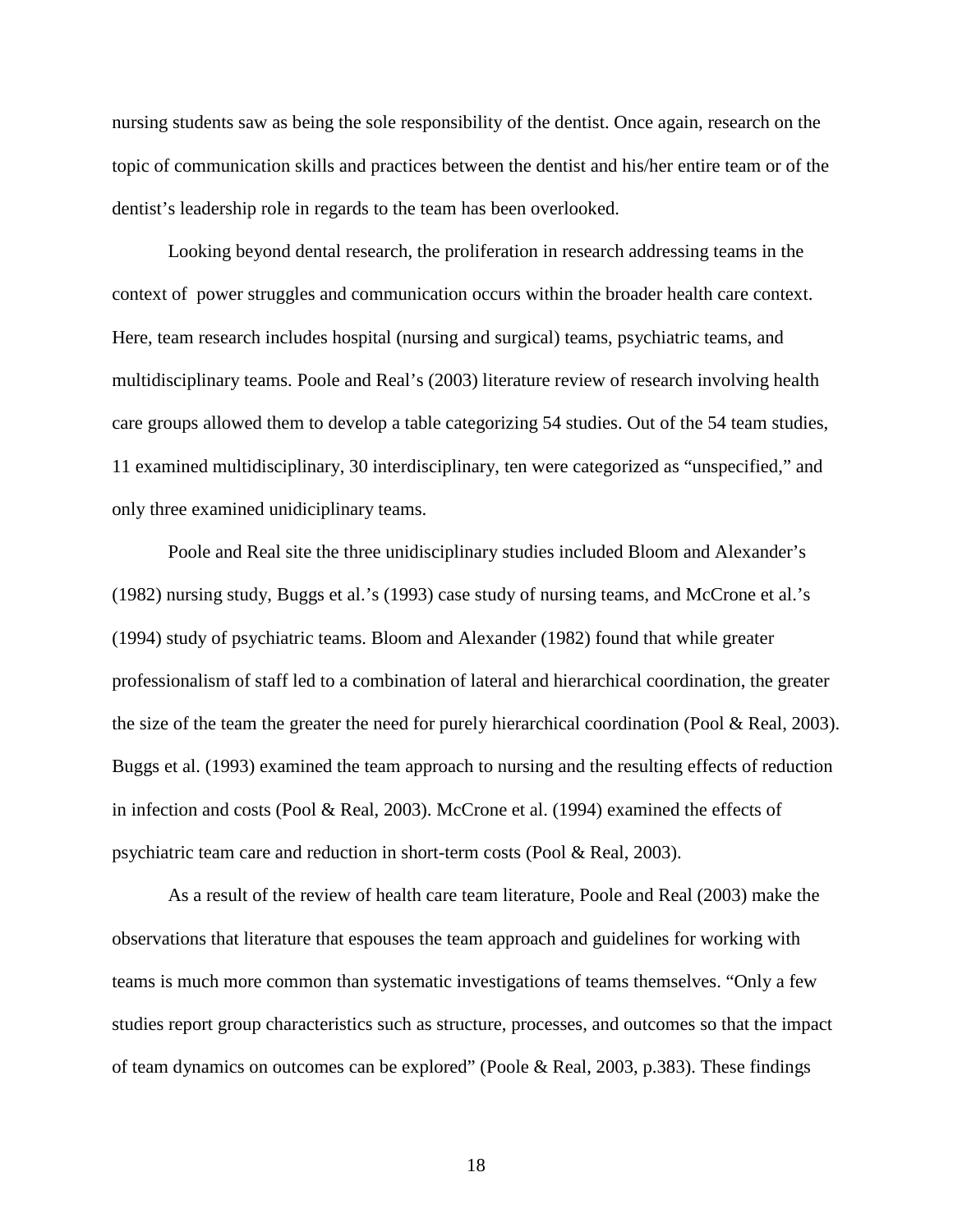supported Schofield and Amodeo's (1999) review which found that out of the 224 studies of interdisplinary teams, "38% had little useful content, 25% were descriptive, 23% focused on team processes (mostly anecdotally), 10% reported systematic empirical observations, and only 5% reported the impact of teams or team functioning or outcomes" (p.383). They make a call for more research on health care teams and note that merely creating teams or encouraging teamwork is not enough, that the processes must be examined as "communication is the cement that holds teams together and joins them to the organization" (Poole & Real, 2003, p.396).

#### *Theoretical Approaches to Leadership*

Leadership is an essential part of creating and sustaining any organizational endeavor that relies upon the work of a team. It can be defined as, "a process whereby an individual influences a group of individuals to achieve a common goal" (Northouse, 2007, p.3). This influence occurs through unique communicative behaviors and these behaviors define for the group the culture or environment in which they are a part of (Hackman & Johnson, 2004). In the late 1930s, t was Lewin, Lippitt, and White who first studied the impact of varying leadership communication styles including authoritarian, democratic, and laissez-faire. Each of these styles creates different group outcomes. Authoritarian leadership is motivated by the assumption that without strict supervision and a reward or punishment system in place, group members will be unmotivated to work. Authoritarian leadership is a strict, regulating, and hierarchical function that regards the space, or social distance, between the leader and the followers as necessary to indicate and ensure power.

Democratic leaders encourage supportive communication, assume that group members can make informed decisions, that input and collaboration are necessary, and are relationship oriented (O'Hair & Wiemann, 2004). Here, members of the group are regarded valuable assets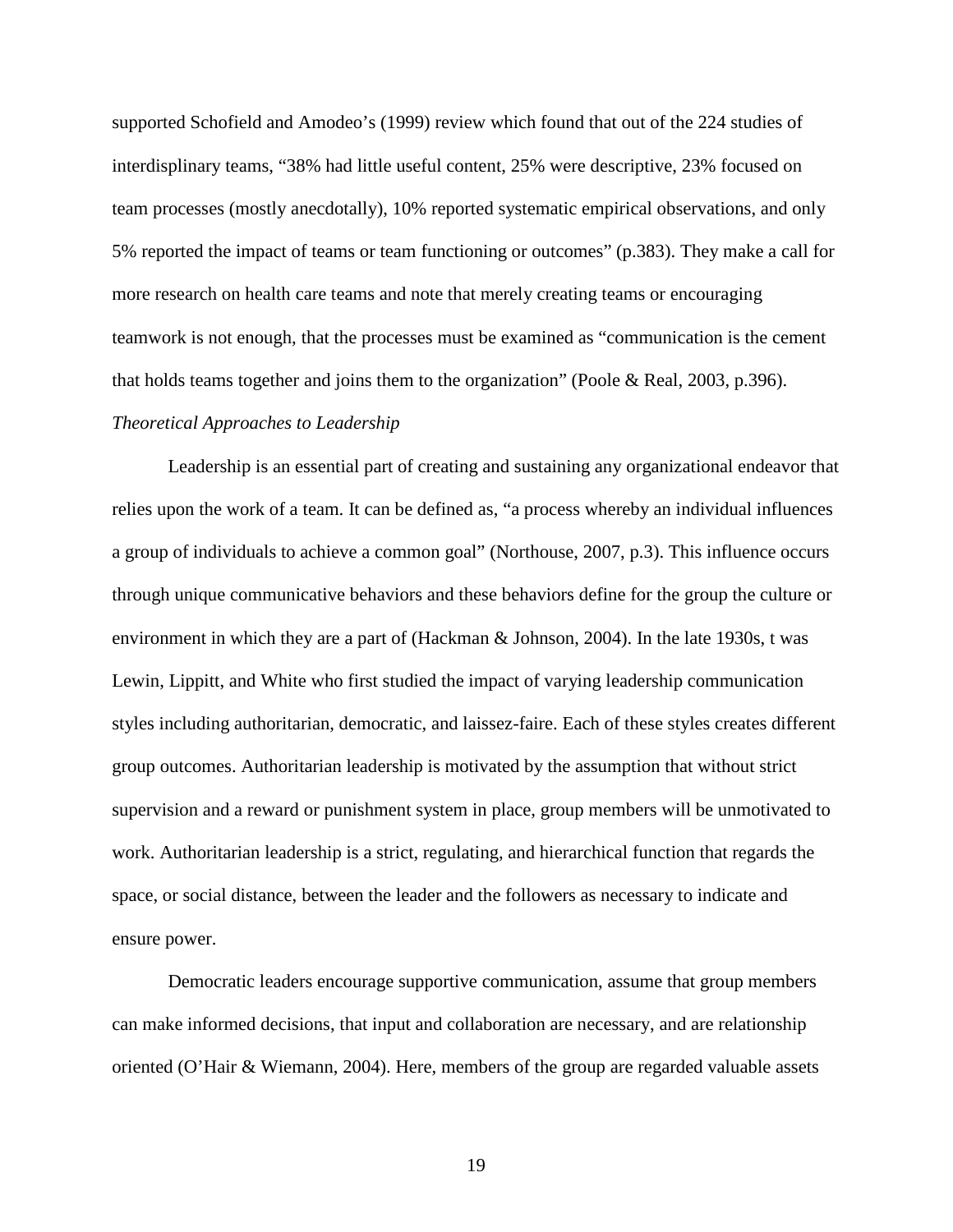and leadership is shared in that opinions, feedback and participation are encouraged. This system of leadership is empowering to its members as they are involved in decision-making and problem-solving processes. Laissez faire leadership refers to what today are referred to as leaderless groups, because in essence the leader takes a "hands off" approach to the day-to-day management of the group. This leader believes that the group should function independently and offers limited personal involvement and/or direction, only offering to intervene when the group is at a standstill (Myers & Anderson, 2008).

In the mid to later 1900s delineation between task and interpersonal objectives was recognized. Here, Katz and Kahn, and Stodgill and Coons, saw leaders as either initiating structure (task-orientation) or consideration (interpersonal-orientation) in their approaches. With the growing realization that the traditional view of leadership as management did not fulfill the needs of workers as individuals, "you manage things; you lead people," researchers began studying a multitude of different stylistic approaches (Hackman & Johnson, 2000, p.13). While leadership models and theories abound and include: traits theory (Stodgill, 1948), functional approach (Barnard, 1938), situational leadership theory (Fiedler, 1967; Hersey & Blanchard, 1988), path-goal theory (House 1971), normative decision model (Vroom & Yetton, 1973), transactional verses transformational leadership (Burns, 1978; Bass & Avolio, 1994), charismatic leadership (Weber, 1947) and the leader-member exchange theory (Graen & Cashman, 1975), research seems to agree that no one theory or style is appropriate for all occasions or groups. Manning and Robertson (2002), creators of the Dynamic Leadership Inventory, discovered through their extensive leadership observations that "the actual leadership situations people found themselves in were enormously variable and that what was appropriate varied from one situation to another" (p.137). This situational approach has allowed flexibility in the study of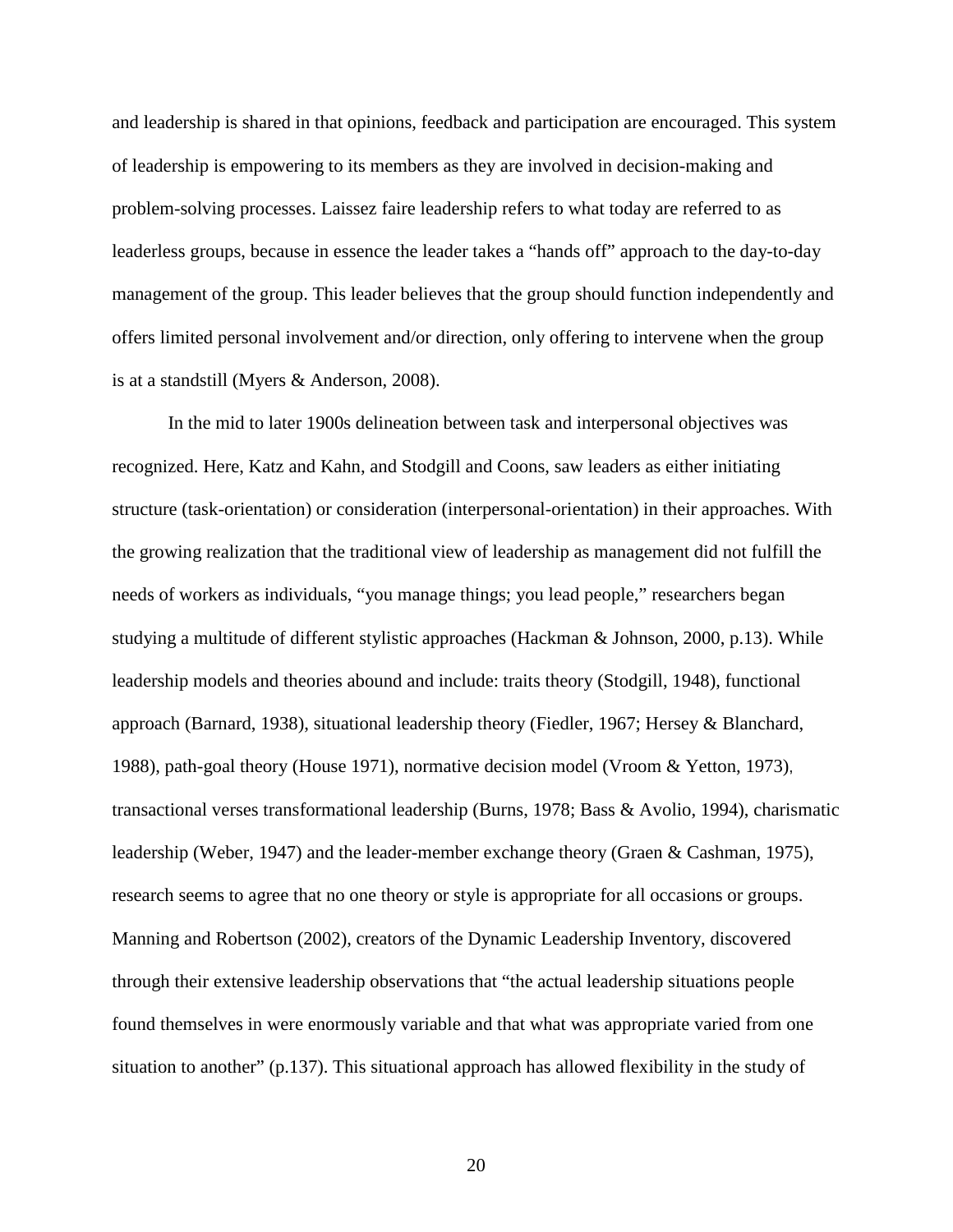leadership to accommodate situational variations. In his recent book, *The Exceptional Dental Practice*, Lockard states that:

Good leaders develop their own leadership style, consistent with their values and character. Sometimes they are inspiring and motivating, and other times they must make tough decisions about people and finances without fear of offending. Leaders need to know how and when to adapt their style to fit the situation (2007, p. 47).

#### *Theoretical Approaches to Understanding Organizations and Teams*

Traditional organizations were studied functionally and viewed as a structural means by which to accomplish production or provision of services. The classical structural theories of Taylor and Weber (late 1800s - early 1900s) exclusively dealt with the anatomy of formal organizations and directed management accordingly. A structural approach deals with logical relationships among functions in the organization and searches for order, rationality, and regulation of human behavior. They viewed organizations from a machine metaphor. From this perspective, the aim is to discover the correct structure for the organization in order to realize behavior that is predictable, rational and efficient.

As General Systems Theory was introduced to the general scientific field, Bernard (1938) proposed that organizations were people systems (a cooperative system), not mechanically engineered structures, and that people have to be intrinsically willing to follow authority. The Hawthorne Effect study, conducted by Mayo in 1939, was intended to be a scientific experiment about working conditions and productivity. Its conclusions, however, were far from expected as they revealed the importance of communication and the simple act of paying attention to and recognizing employees as motivators producing increased morale and productivity. Bernard and Mayo adopted a behavioral approach to organizations and later began the human relations movement.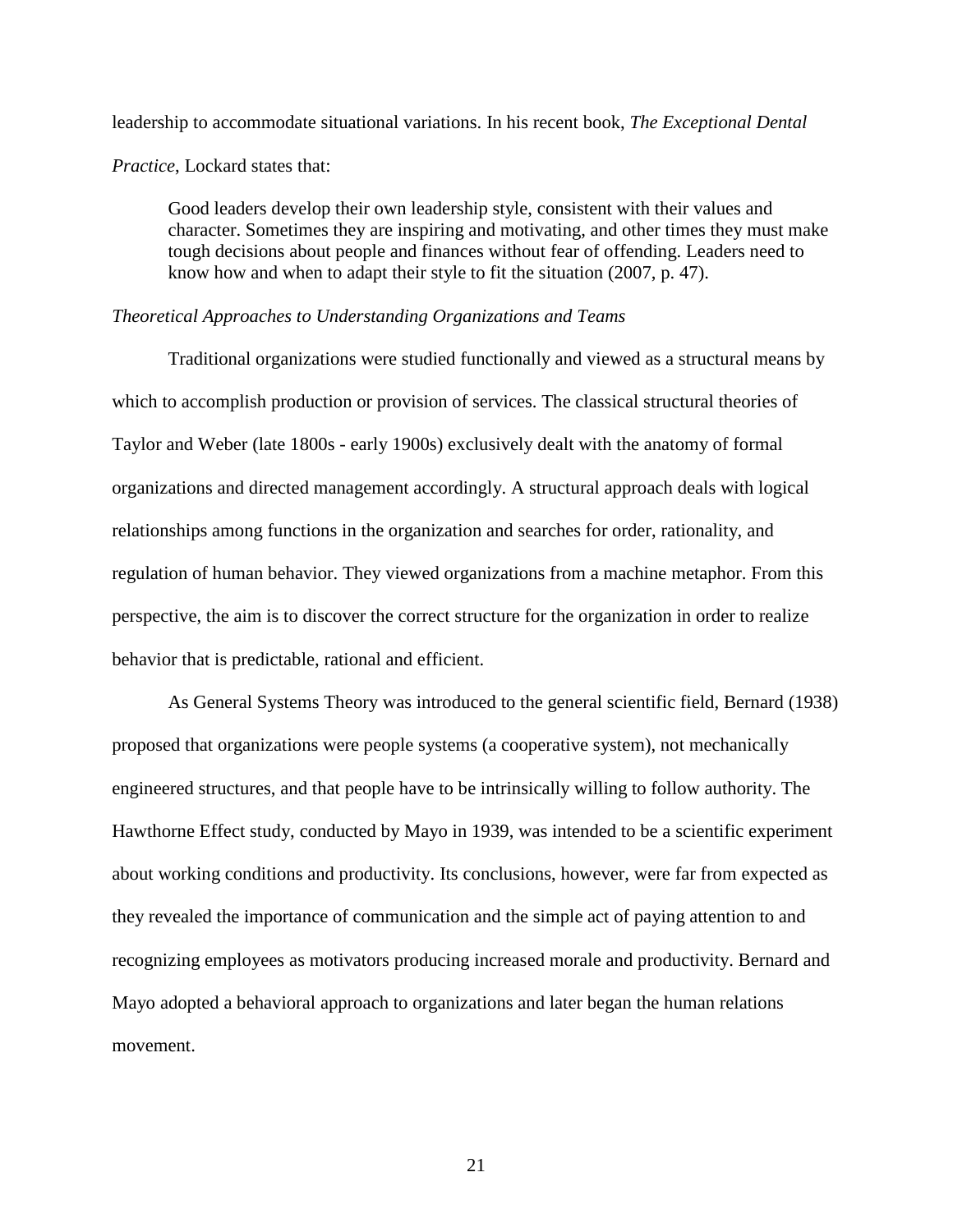Douglas McGregor's (1960) Theory X and Theory Y described two opposing management styles in an attempt to explain views of motivation and behavior. Theory X posited that people were not inherently motivated to work and that for work to be accomplished, managers needed to provide close and strict supervision of employees. This theory saw motivation in terms of coercion and viewed employees as limited resources. Theory Y (the theory recognized as more successful in eliciting good performance from workers) saw an intrinsic need for work and productive learning. This theoretical perspective recognizes that people regard work as natural and normal and therefore respond more productively to recognition and encouragement.

The systems approach to understanding organizations is more prevalent today. Task accomplishment depends on the interdependent and interrelated nature of the team. "Teamwork, then, implies co-operative and co-ordinated effort by individuals working together in the interests of the common cause. It requires the sharing of talent and leadership, the playing of multiple roles" (Harris & Harris, 1996, p. 23). This allows for each individual to be seen as equally valuable and for the compilation of individuals within the organization to be seen as a synergistic force. The primary linking process facilitating co-operative and co-ordinated efforts within any system is communication. As Harris and Nelson (2008) state, "Two perspectives must be understood to develop our organizational communication skills: (1) communication is a process, and (2) organizations can be viewed most usefully as systems of behavior" (p.16).

These concepts have grounded many other organizational communication theoretical advancements, such as Senge's (2000) learning organization model. Pragmatically, systems thinking requires a paradigm shift from individuals as confined to task/role assignments, to individuals being active agents representative of the whole and concerned with shaping and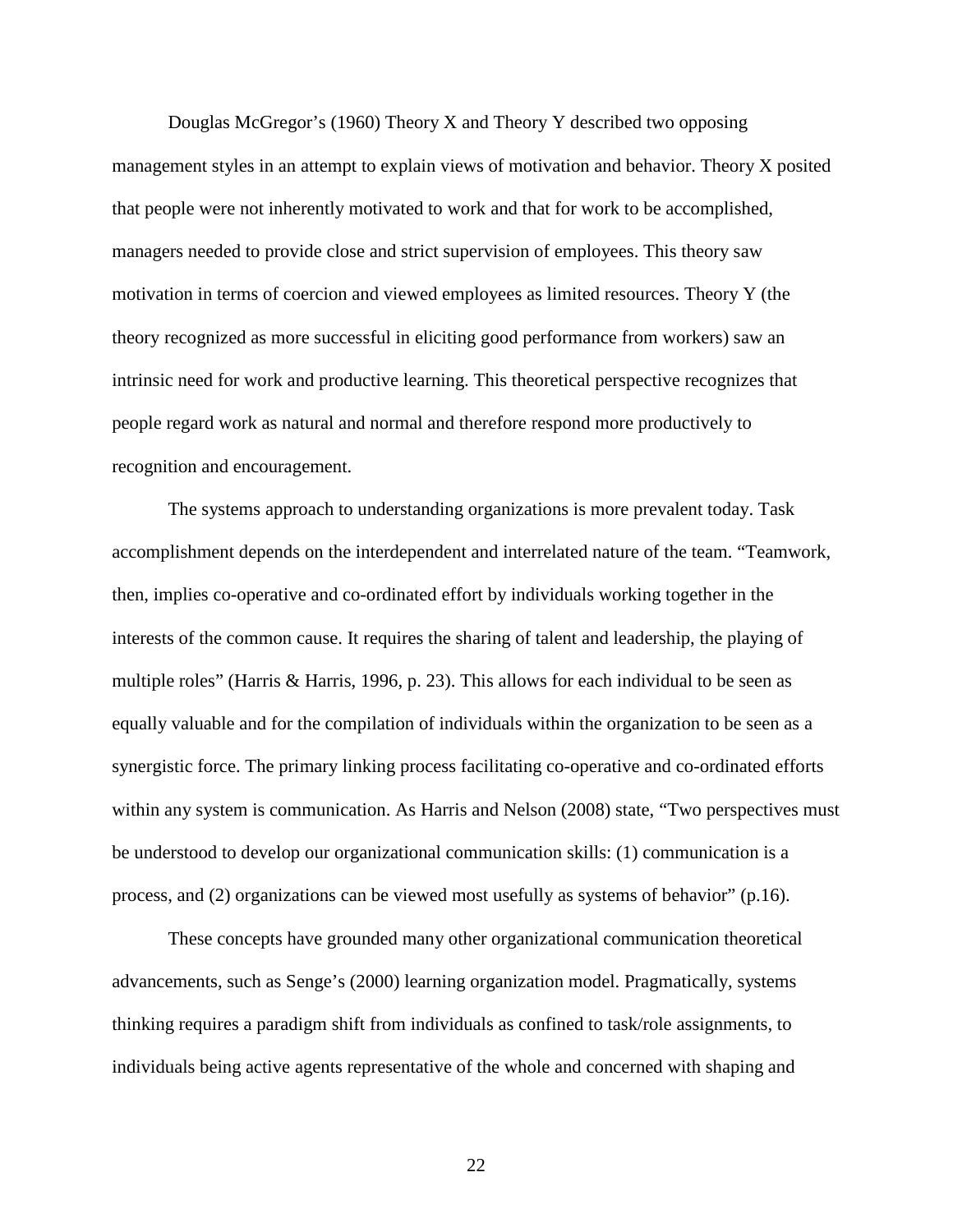creating the future of the organization. "Systems are responsive and interactive . . . multi-tiered, with each system part of a larger one" (Harris & Sherblom, 2008, p.29). A system has "interrelated sub-systems designed to balance the requirements of the environment with the internal needs of groups and individuals" (Cameron & Green, 2004, p.90). Even though each division of a team has specific jobs and functions, they must also understand that the complexity of the business calls for all members to rely upon one another for overall task accomplishment.

Within the dental office, each area (*i.e.* hygiene, front office, and assistants) has specific task-related responsibilities and many times subgroups find themselves at odds with other group members. Many times, this is a result of particular members of the team feeling undervalued by the members of the team at large (Stough, personal communication, June 22, 2008). Ultimately, it is the responsibility of the leader to communicate the importance of each member's role and the dependence on the group's interdependence for overall task accomplishment. A leader's power lies within the ability to "create the environment and participate in the social processes of [that] creation" (Pace & Faules, 1994, p.9).

The establishment of organizational processes and systems of behavior create the "organizational culture." Examination of the culture of an organization gained prominence among academics and management consultants in the late 1980s and early 1990s as a means of both explaining as well as controlling some aspects of organizational life (Harris & Nelson, 2008). Within a systems metaphor, we understand that the culture reflects the creation and maintenance of relationships and organizational activities. As an explanation of organizational behavior and the behavior of individuals within organizations, the concept of culture enabled organizational theorists to explain the persistence of organizational practices and routines in a way that rational actor models of organizations could not. "Culture is the connective tissue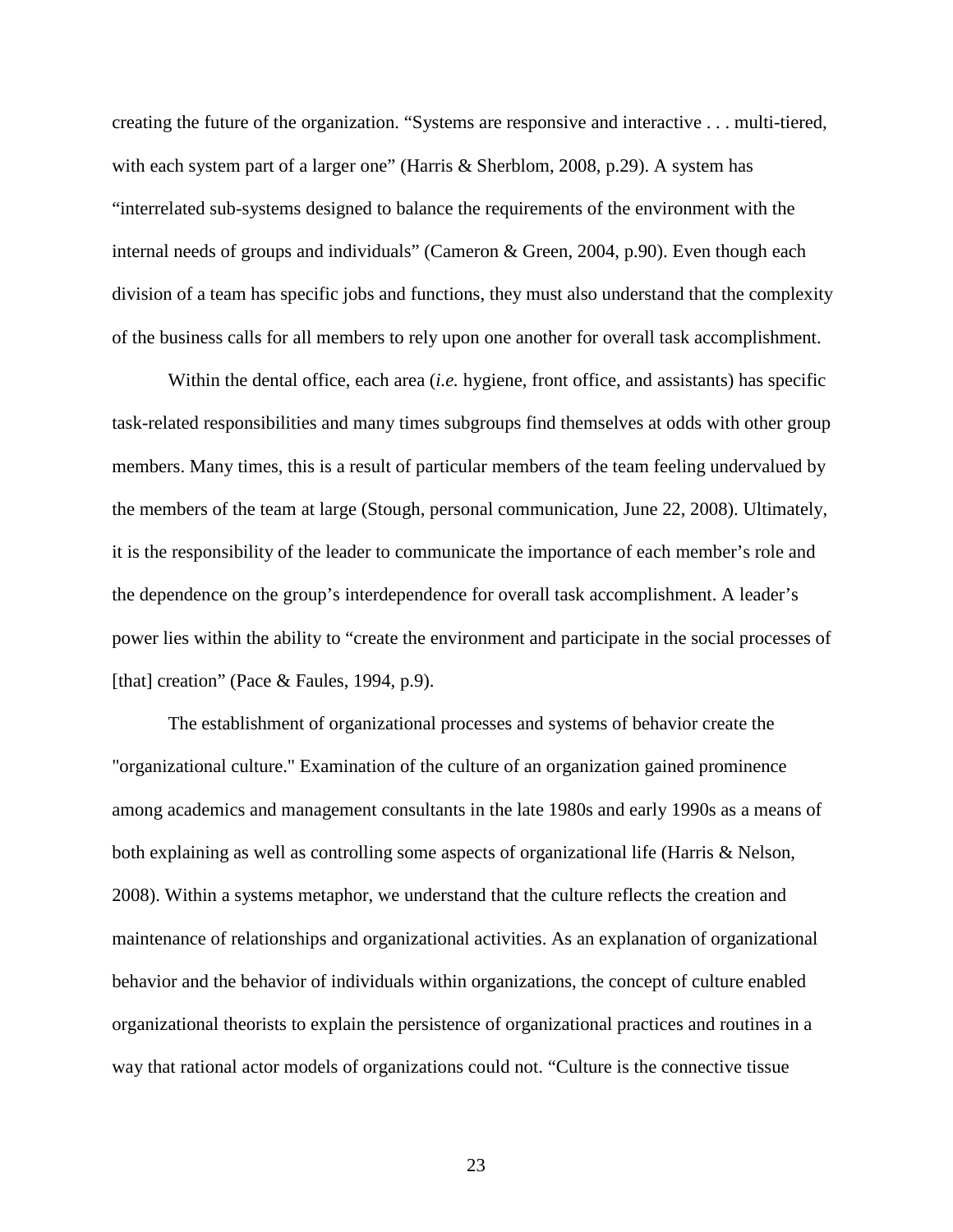knitting together an organization's people so that they can succeed in the face of environmental challenges and opportunities" (Quick, 1992, p. 45).

A cultural perspective moves the organization beyond a Rational Choice Theory paradigm, where an employee operates from a performance-tangible reward exchange, toward one of Social Exchange Theory in which organizational relationships become the intrinsic operational motivation (Barker & Camarata, 1998). Essentially, an organization's culture consists of a set of widely shared ideas and narratives and their associated social practices. The organization is created and sustained by communication and the culture is a by-product of that communication (Hackman & Johnson, 2000). Therefore to enter into a group and understand its' practices, one must investigate the ways in which the group communicates, "the link between group activity and communication is so strong that studying one without the other is virtually impossible" (Hirokawa, Cathcart, Samovar, & Henman, 2003, p.83).

The leader or creator of an organization has the power to shape the culture of the organization through the use of language and symbolism in establishing group goals, norms, and activities. As with any national, religious, or tribal culture, an organization "develops its own language, hierarchy, ceremonies, customs and beliefs" (Hackman and Johnson, 2000, p.233). The assumptions or beliefs, values, and symbols of the organization allow it to operate as a unit to accomplish its mission or goals and to make sense of events or changes occurring within its environment. "Leaders can't always control what happens in organizations, but they can exert significant influence over how events are understood" (p.236). The influence of leadership provides the organizational members' a lens through which to view their personal identification with and interdependency to the group in which they are a part of, as well as judge events that impact the group's organizational environment.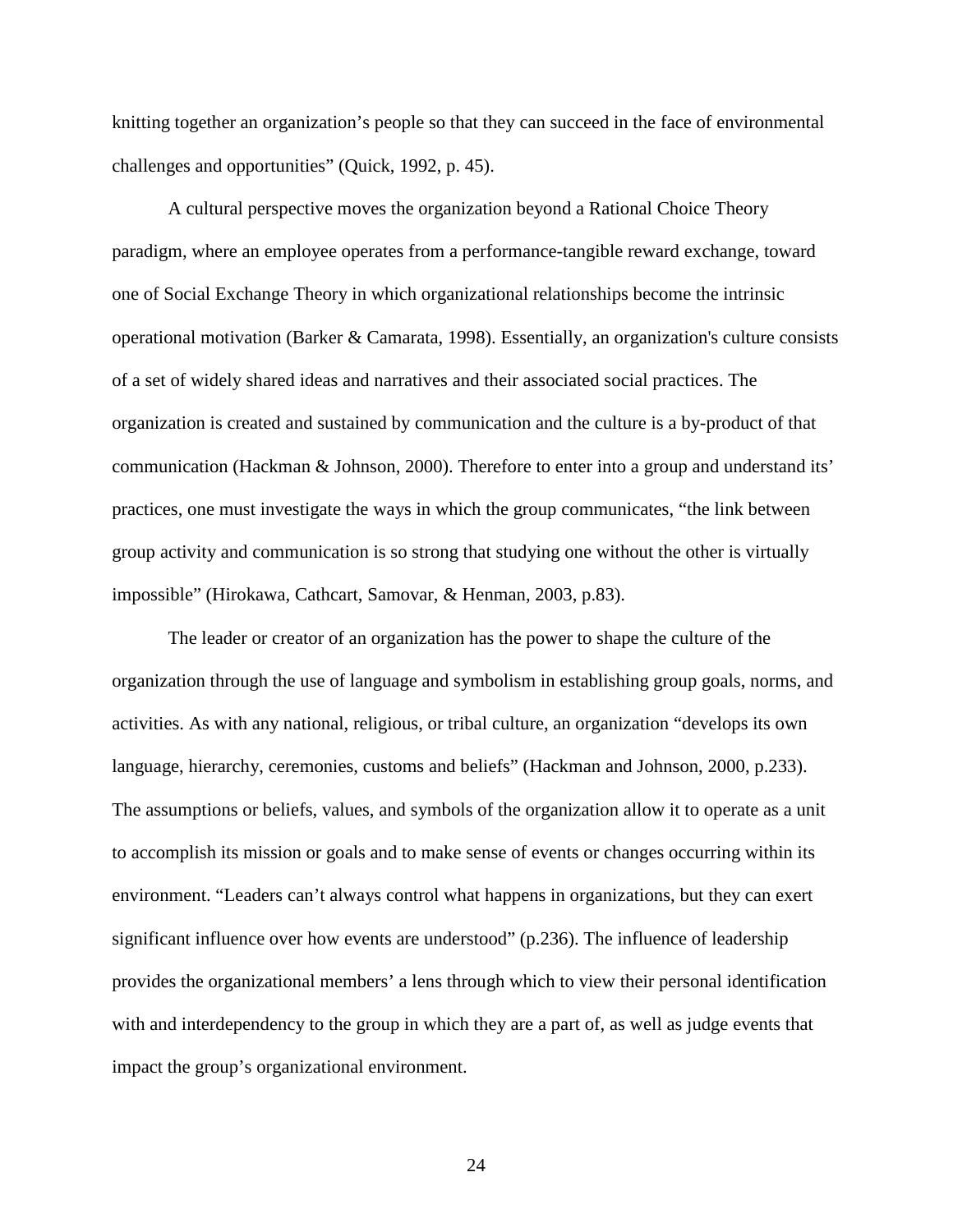Kasila et al. (2006) conducted a case study of Finnish oral health care concluding that, "little attention has been paid to issues of organizational culture and communication" and that organizational culture "is a concept of primary importance, for describing organizational reality, performance context and change processes" (p. 537). While traditional managers see power and structural systems and procedures as defining the organization, these are secondary to the organizational members' core assumptions and beliefs about the organization. With Nowjack-Raymer (1995) and Beckhard's (1974) model of the traditional dental office team in mind, Lockard, a retired dentist and a faculty member of The Pankey Institute states:

When I began practicing dentistry, the prevailing management style considered employees as replaceable units that could be plugged into the rigid dogma of managing, organizing and controlling. Their only responsibility was to do as they were told and be quick about it (2007, p.90).

Lockard writes his book about the dental practice as an administrative guide for dentists based upon his own experience of best practices. In his chapter on leadership he states that today, "shared values are the standards used to guide and evaluate the day-to-day behavior [of the team]" (2007, p.90).

#### *Research Questions*

With the information discussed in the introduction and literature review in mind, qualitative methods of inquiry were employed to determine current leadership styles and communication practices within dental offices and then to seek to make connections between these behaviors and nominal or real nature of the team. Since this particular subject has yet to be explored from a scholarly perspective, the research questions are somewhat general in nature.

RQ1: Outside of dentist's task-oriented role, how do dentists view their organizational role in regards to the team?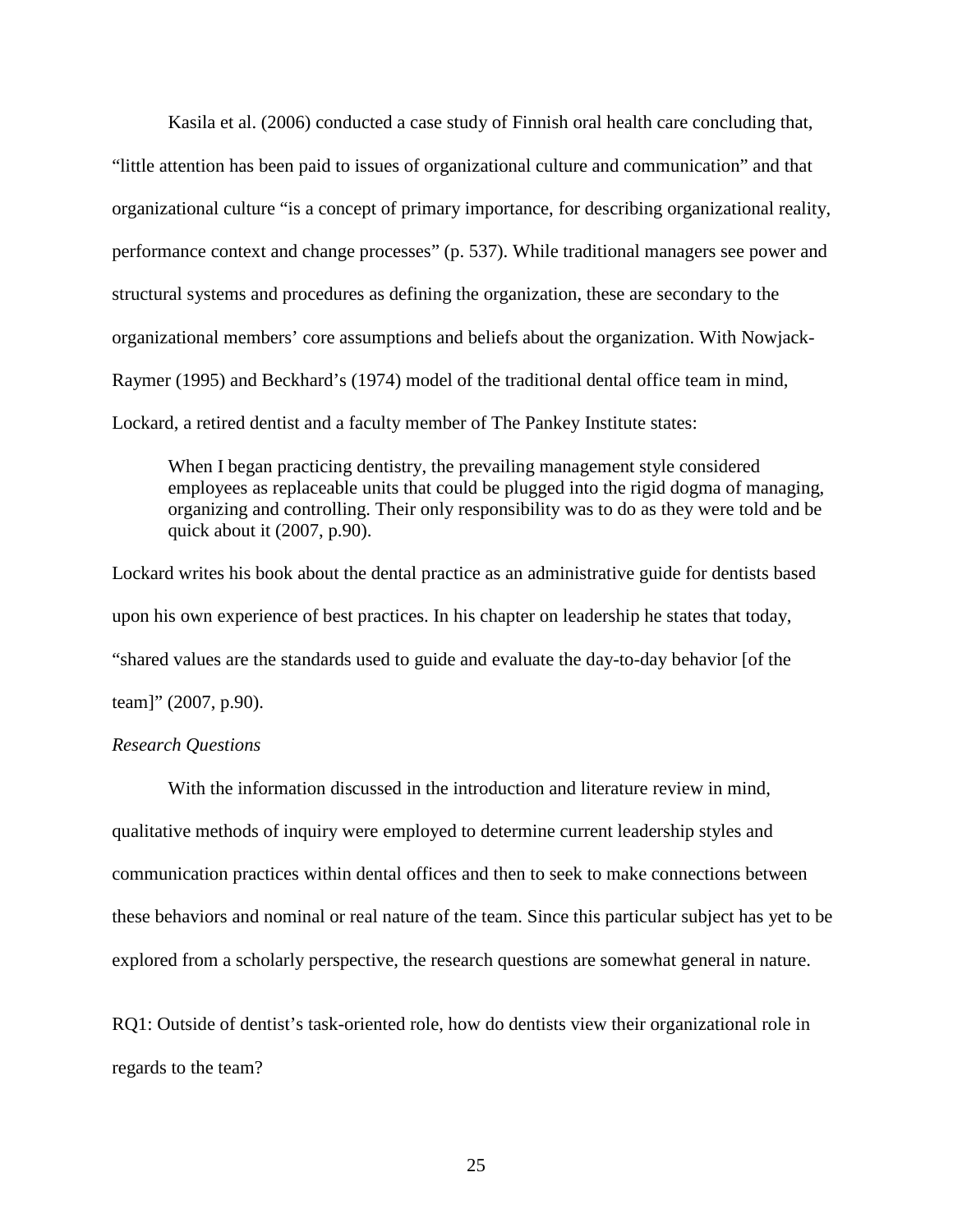RQ2: What leadership behaviors are present within today's dental practices?

RQ3: How do leadership behaviors affect organizational communication practices?

RQ4: How do leadership behaviors and decision-making processes affect team culture; the real or nominal nature of the team in terms of identity, interdependence, social distance, and conflict management styles?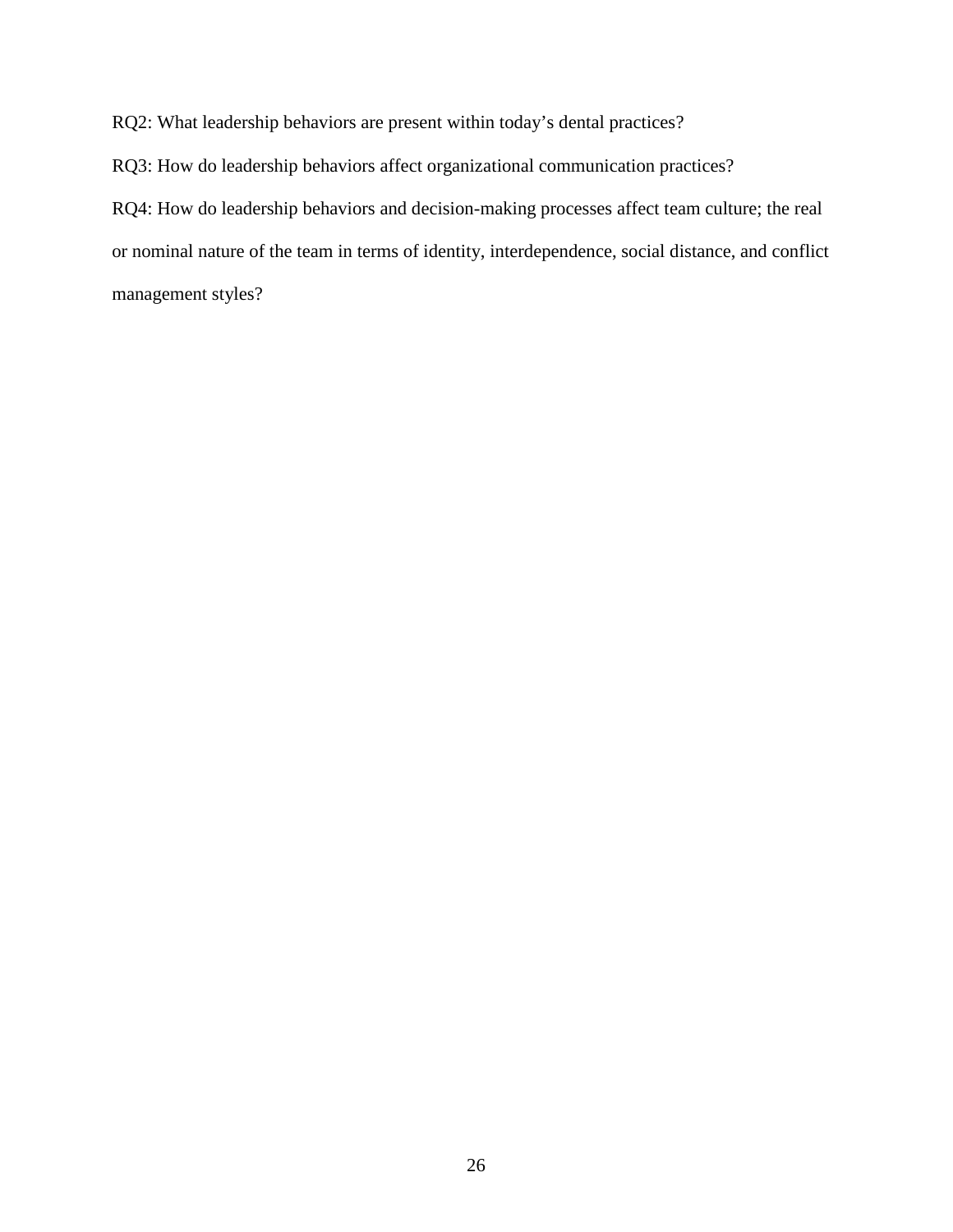#### **Methods**

#### *Pre-study Survey*

 To determine if an in-depth study examining the leadership and communication behaviors of today's dental practices was warranted, I began by conducting a pre-study survey. One purpose of the survey was simply to gain a baseline understanding of dentists' current knowledge of communication, leadership, and their attitudes concerning staff relations. I disseminated the questionnaire at the Georgia Academy of General Dentistry's annual meeting in Atlanta, Georgia in January 2008. The questionnaire included questions as to whether or not the dentist had taken any course during his/her time in dental school which focused on communication or leadership, to rank order the qualities (experience, technical, and social/personality) they looked for when hiring new team members, to rank order the factors that contributed to stress in the practice, years in practice and dental school. A statement at the end of the questionnaire explained that if they were interested in including their practice as a possible subject for future communication research, which would include in-depth interviews with the dentist, a more senior and a newer member of the dental staff, they could sign-up at a table in the central lobby.

The questionnaire was inserted into the folders of the approximately 150 practicing dentists in attendance. Sixty-five dentists, receiving degrees from 18 different dental schools representative of all U.S. regions voluntarily completed the questionnaire. Out of the 65 dentists who participated in the survey, 34 signed up to be possible candidates for the qualitative study.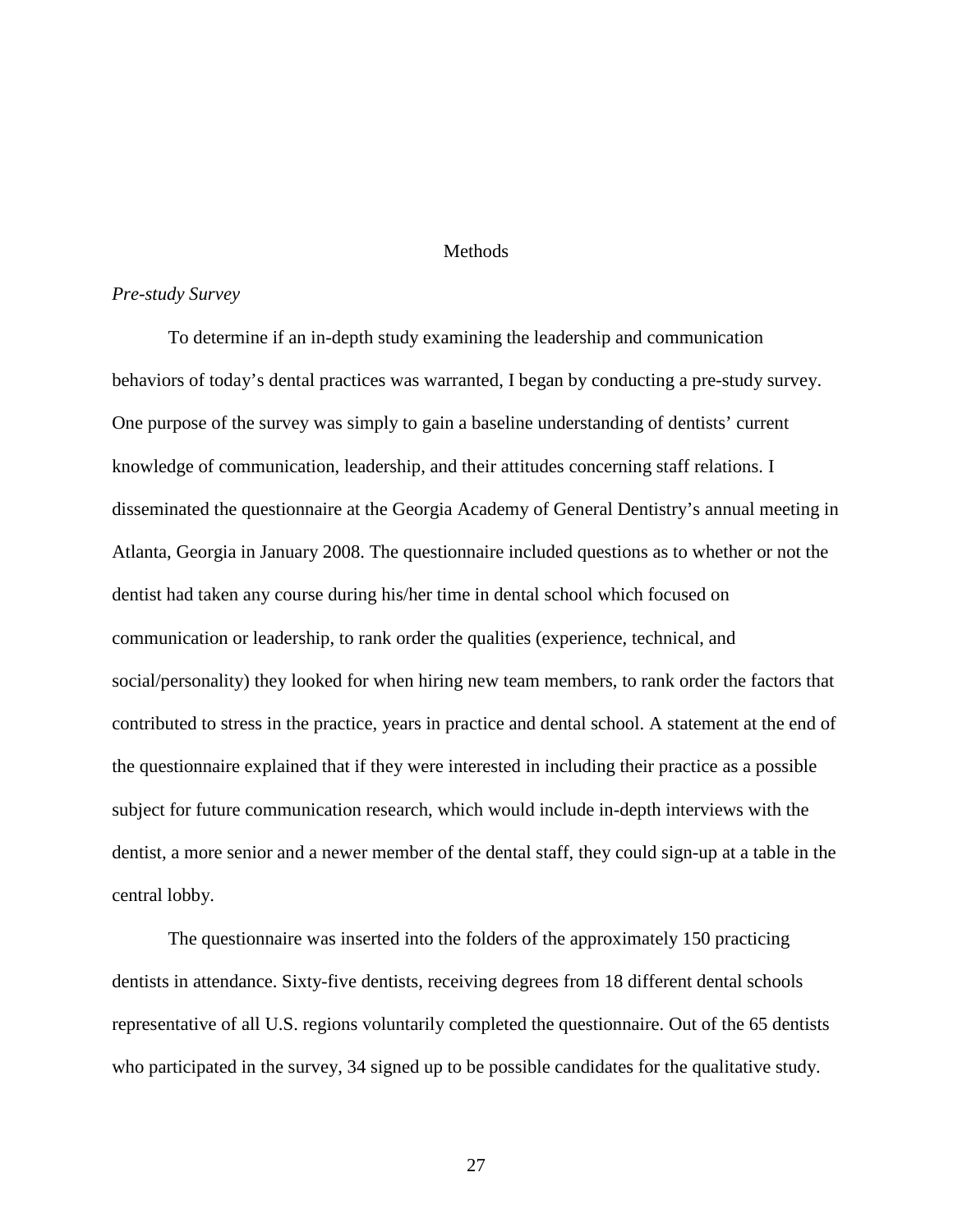This was an overwhelming response considering that previous studies state that time management is one of the top ten stressors in the dental practice (Stough, 2003).

Information gathered as a result of the questionnaire includes the following. The first question asked, "Did you attend any courses while in dental school that focused on communication skills?" There were 48 "No" and 17 "Yes" responses. Previous literature has shown that if they did receive a communications course while in dental school, it was severely limited. The second question asked, "Have you attended any courses on how to be an effective organizational leader?" Here 39 responded "Yes" and 26 "No." There are two limitations involved in evaluating this response; 1) the question should have specifically asked if they had attended a course during dental school, and 2) a review of dental school curriculums indicate that students are given a course in "practice management" which instructs them about choosing where to locate a practice, scheduling, insurance, and money management (Stone, 2006). This may equate in their minds as a course in leadership. Also, due to the ambiguous nature of the question dentists could have answered "yes" if they had attended a C.E. course on leadership.

Dentists were asked how satisfied they were with their current staff situation. They were given a Likert Scale response option with 1 being "very satisfied" to 5 "not at all." Thirty-five percent of dentists marked 3/neutral, 33 percent marked 2/satisfied, 28 percent marked 1/very satisfied, and nine percent marked 4/somewhat unsatisfied. However, the next question asked them to rate on a scale of 1 to 10, 1 being the greatest and 10 being the least, those factors that contribute to their personal stress. Eight of the ten options were adopted from a previous study conducted by Dr. Gary E. Stough, D.D.S., D.M.D. in 2002, and two were added as factors relating to communication and leadership. The ten included: time constraints, high expectations of self, anxious (fearful) patients, handling complaints or grievances (with staff and/or patients),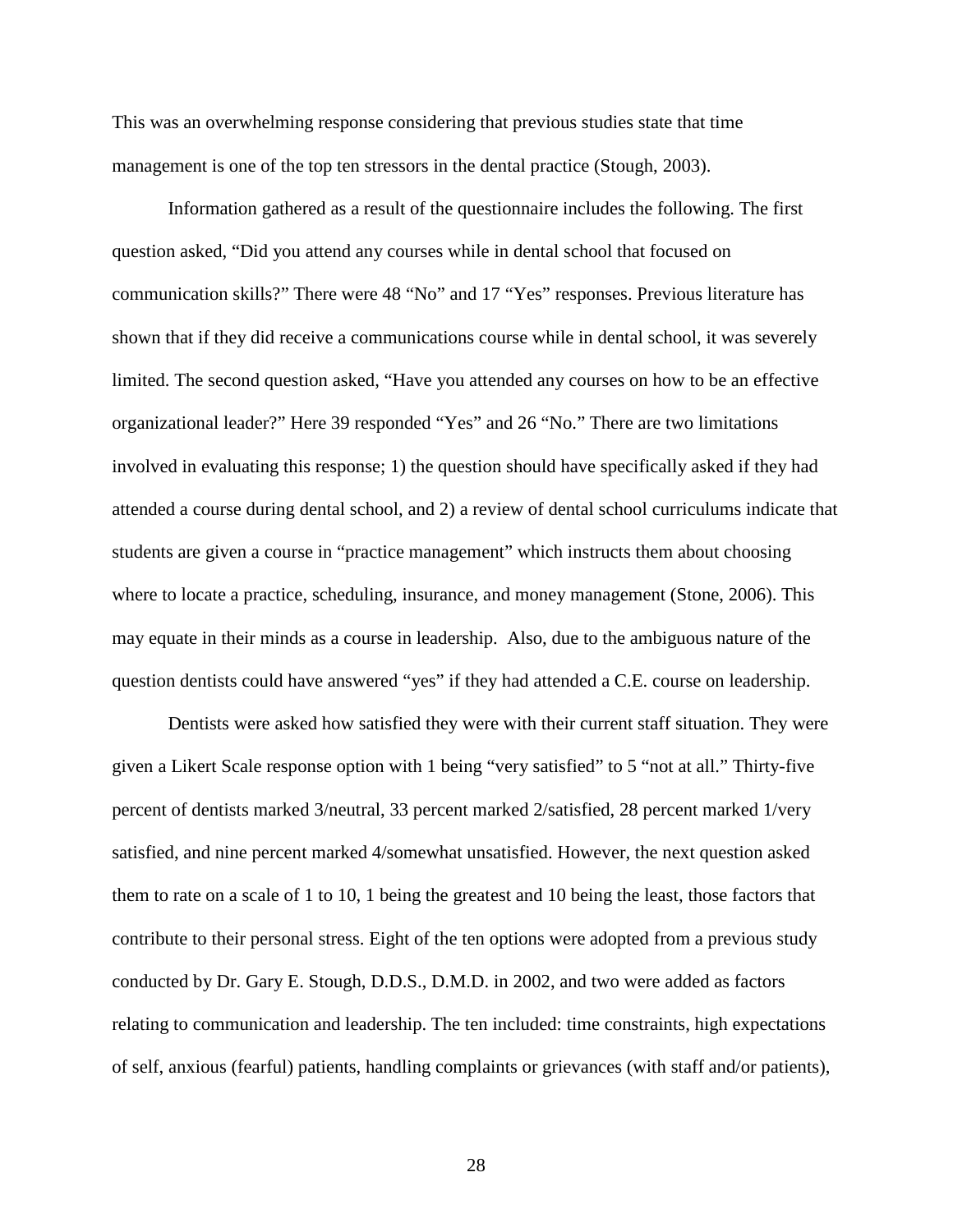staff conflict, fear of failure, motivating employees, turnover/hiring, persuading/selling recommended course of action to patients, and personal leadership ability. Unfortunately, this question was included along with others on the back of the survey and seven dentists neglected to complete them, leaving 58 responses.

 In assessing responses most important to this study, I examined how many times the following were listed as one of the top three factors in contributing to the dentist's personal stress level: handling complaints or grievances 53%; staff conflict 38%; turnover/hiring 34%; motivating employees 24%; and personal leadership ability 21%. Each of these factors relates to interpersonal communication and team leadership. These are relatively substantial percentages taking into account that each was marked as one of their top three out of ten stressors. In addition, 45 percent of respondents marked 'time constraints' as the other one of the top three stressors. Dentists, not including required hours for support staff, must themselves complete 20 hours of continuing education outside of their practice per year (Schleyer & Dodell, 2005). This makes the 37 out of 65 dentists who volunteered to take part in the communication research and to take time out of their schedules for interviews even more indicative of a recognized need and a desire for help in this area.

#### *Initial Population*

 The population of the first part of the pre-study was any dentist in attendance at the Georgia Academy of General Dentistry's annual meeting held in Atlanta, Georgia on January, 2008. This was the convenient, or available, sample in which the pre-study survey was administered. Dr. Gary E. Stough, the 2007-2008 president of the G.A.G.D., agreed to allow the pre-study survey to be included in each of the 150 folders given to the attendees (personal communication, November 11, 2007). One may argue that this population, the members of the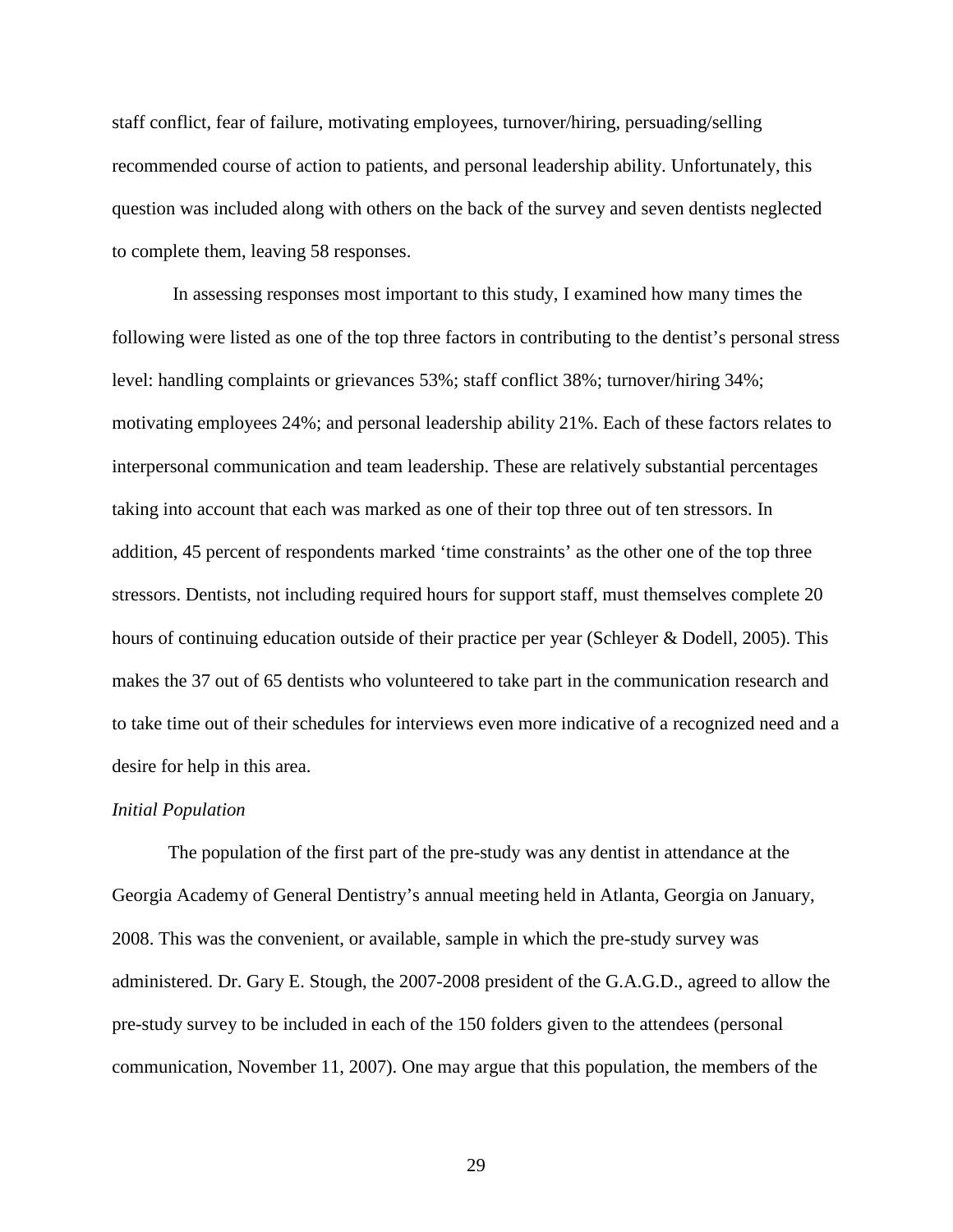Georgia Academy of General Dentistry, may not be representative of the larger population of those practicing dentistry within the United States, however, the completed surveys showed that the dentists had earned their degrees from 18 different dental schools located throughout the U.S. Dental schools recognized by respondents included; Medical College of Georgia, Emory University, University of Michigan, Temple University, University of Detroit, University of Kentucky, Ohio State, University of Texas in Houston, Northwestern, Suny Stonybrook in New York, Louisiana State University, Marquette University in Milwaukee, Wisconsin, University of Louisville Kentucky, Howard University in Washington, D.C., University of Tennessee in Memphis, and Loma Linda University.

Gaining this convenience sample was somewhat of a coup d'état as professional dental organizations are very guarded with their member's information and access into these organizations can be extremely difficult. In the fall of 2007, I had attempted to speak directly with the Georgia Dental Association and the Alabama Dental Association and found that they were hesitant to allow a researcher entrance into any meeting or to distribute any materials to their members. I discovered that this was due to the large number of consulting firms that work under the guise of conducting "research" only to write dental trade articles in order to tout their services. Dr. Gary Stough, has written trade articles on the issues of stress and staff hiring procedures and was a past editor of the Georgia Academy of General Dentistry newsletter. He allowed me to conduct the survey as this was his outgoing year as president of the G.A.G.D. *Qualitative Methods* 

In the organizational context, it was necessary to move beyond quantitative numbers and suppositions and to delve into the culture and language that best reflects a team's values and practices. Conducting methods of inquiry "in office" provided the natural setting through which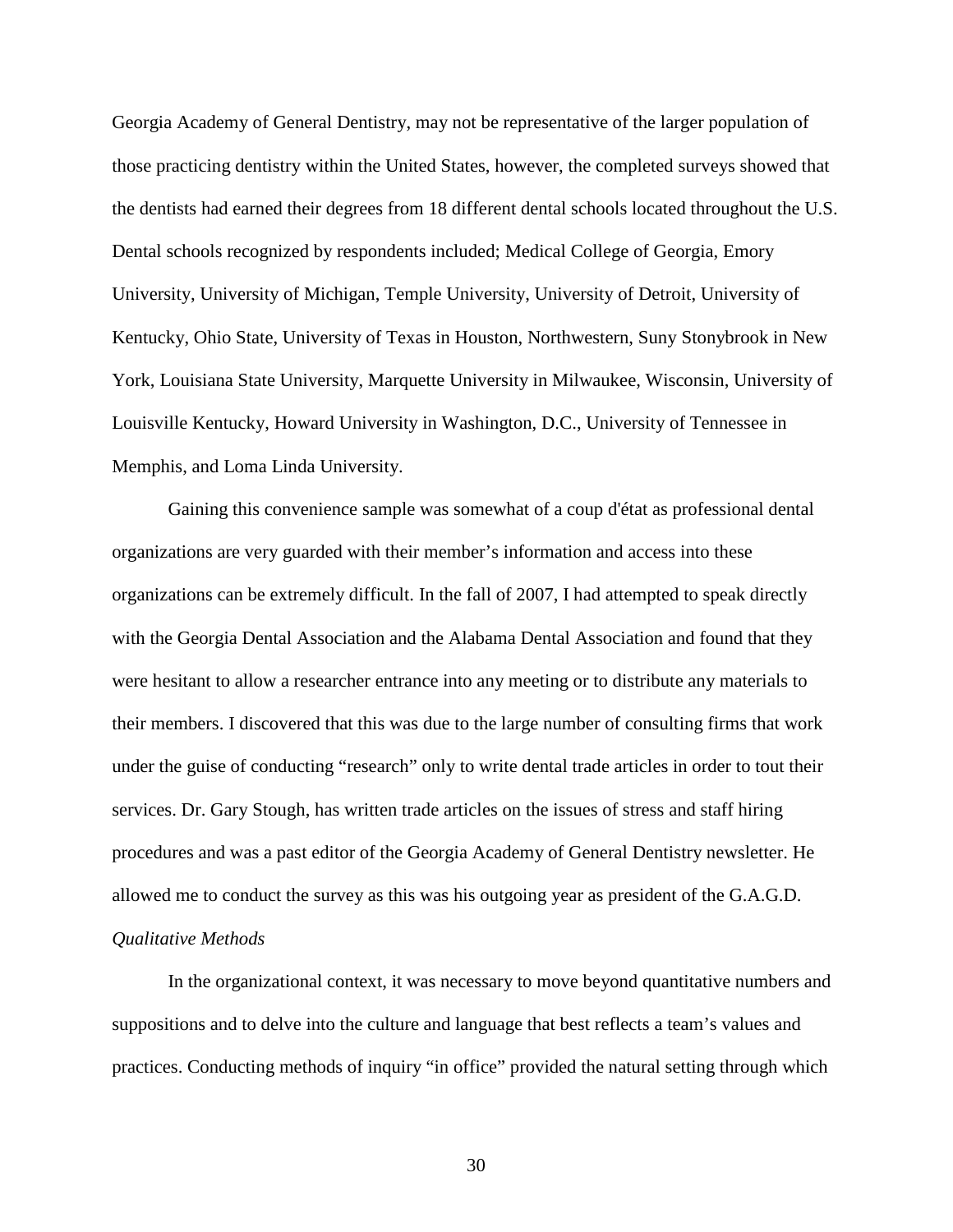to collect data by gathering "words or pictures, analyze them deductively, and focus on meaning of participants" (Creswell, 1998, p.14). Moving from a quantitative validation of the issue to a method that allowed entrance into a small number of private practices in order to examine how leadership and communication practices affect the dental team increased the depth of understanding and provided rich leadership, communication, and resulting team culture data.

Out of the ten offices needed for the qualitative methods, four took part as a result of the pre-study survey. The end of the survey (see Appendix A) stated, "If you would be willing to be a possible subject for future research in organizational communication and receive a staff development program free of charge and at your convenience, please include your contact information on the list at the back of the room." At the sign-up table, a one page explanation of the study's purpose, the interview process, and the approximated time estimated to complete the interviews was available. Of the 64 that completed the survey, 37 signed up. I later sent out letters to the 37 dentists listing dates that I would be able to travel to Georgia for them to take part in the study, four offices were able to schedule a time that was mutually convenient. Of the other six offices that participated, five were located in Alabama, and one in Mississippi. These resulted from referrals from dentists that had been interviewed and through cold calls.

All qualitative inquiry took place on site and at the convenience of each dental office. At each office, one of the practice's dentists, a more senior and a newer staff member were separately interviewed. Each interview took approximately 20 to 30 minutes to complete. In each office I was placed in a convenient location; a break room, office, or empty operatory, and was available for each participant to come and engage in the interview process at their convenience.

The opening statement included the purpose of the interview and answered questions about intent, competency, propriety, and broader impact. The interview was tape recorded and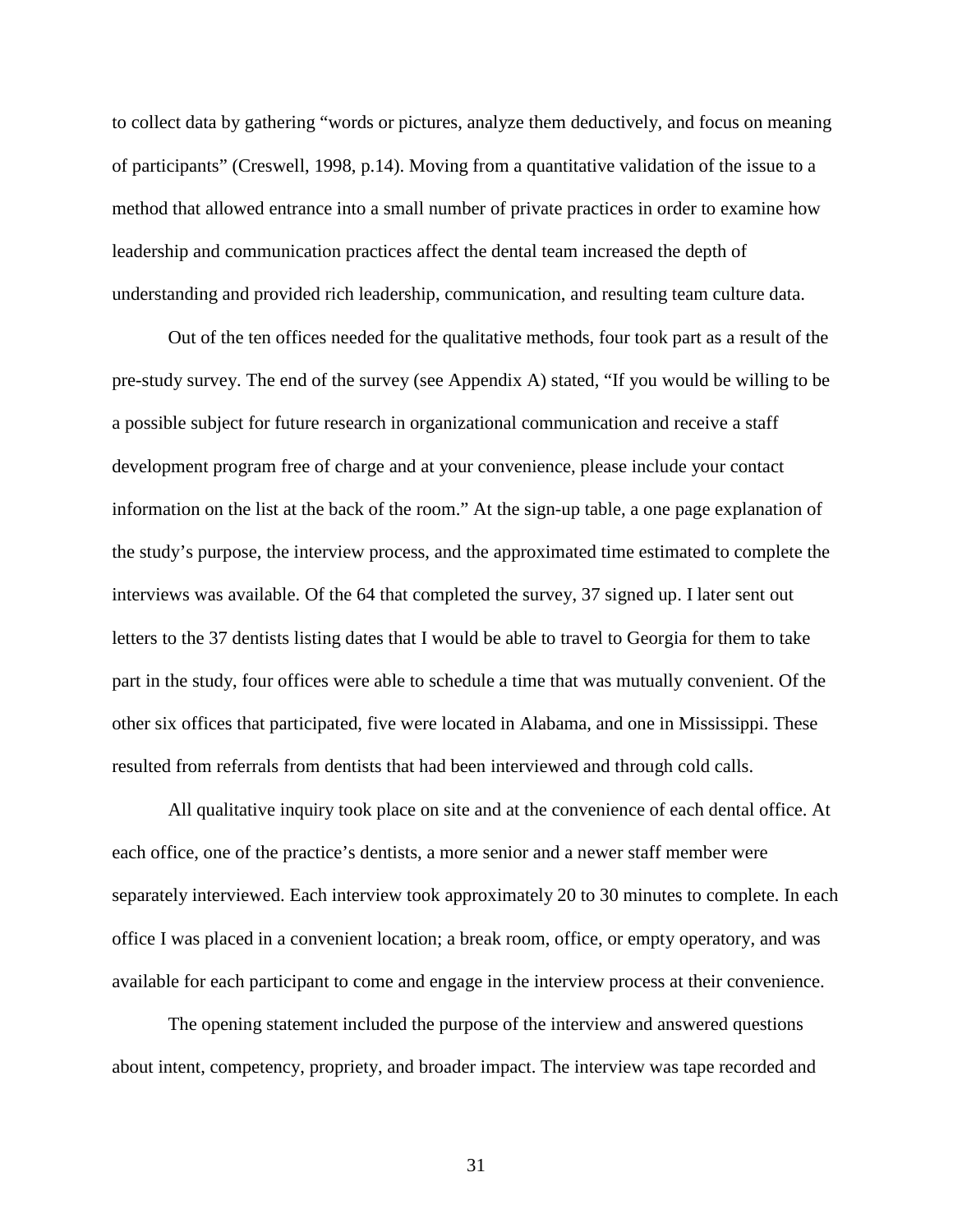brief notes were taken during the interview to capture any nonverbal cues or places in the conversation that the participant seemed to be struggling with an answer. The interview questions were used to guide the respondents but every effort was made for the process to feel conversational as additional explanations and example narratives were encouraged. Interview questions included:

- 1) What is your task-specific role in the dental office?
- 2) Dentist: How long have you been practicing dentistry? Staff Member: How long have you been a member of this team?
- 3) Outside of your task-specific role, how would you describe your role as a member of the team?
- 4) Can you tell me about the practices and principles that guide team communication?
- 5) If there are going to be changes made that will impact the entire team, describe the ways in which the change is discussed, considered, or implemented.
- 6) Are there any current leadership or communication practices that you would change or improve upon? How would these changes be beneficial?
- 7) When anyone has a problem or issue, either task-related or relational, how do they go about handling it?
- 8) Complete this statement: This office is like a(n)
- 9) On a scale of 1 to 5, 1 being the lowest and 5 being the highest, how would you rate the dentist's (your) leadership ability?
- 10) On the same scale, 1 to 5, with 5 being the highest, how would you rate the team's ability to communicate effectively with one another?

(Dentist Only) What, if anything, would have been beneficial for you to have learned in dental school in regards to running a practice?

*Qualitative Analysis Method*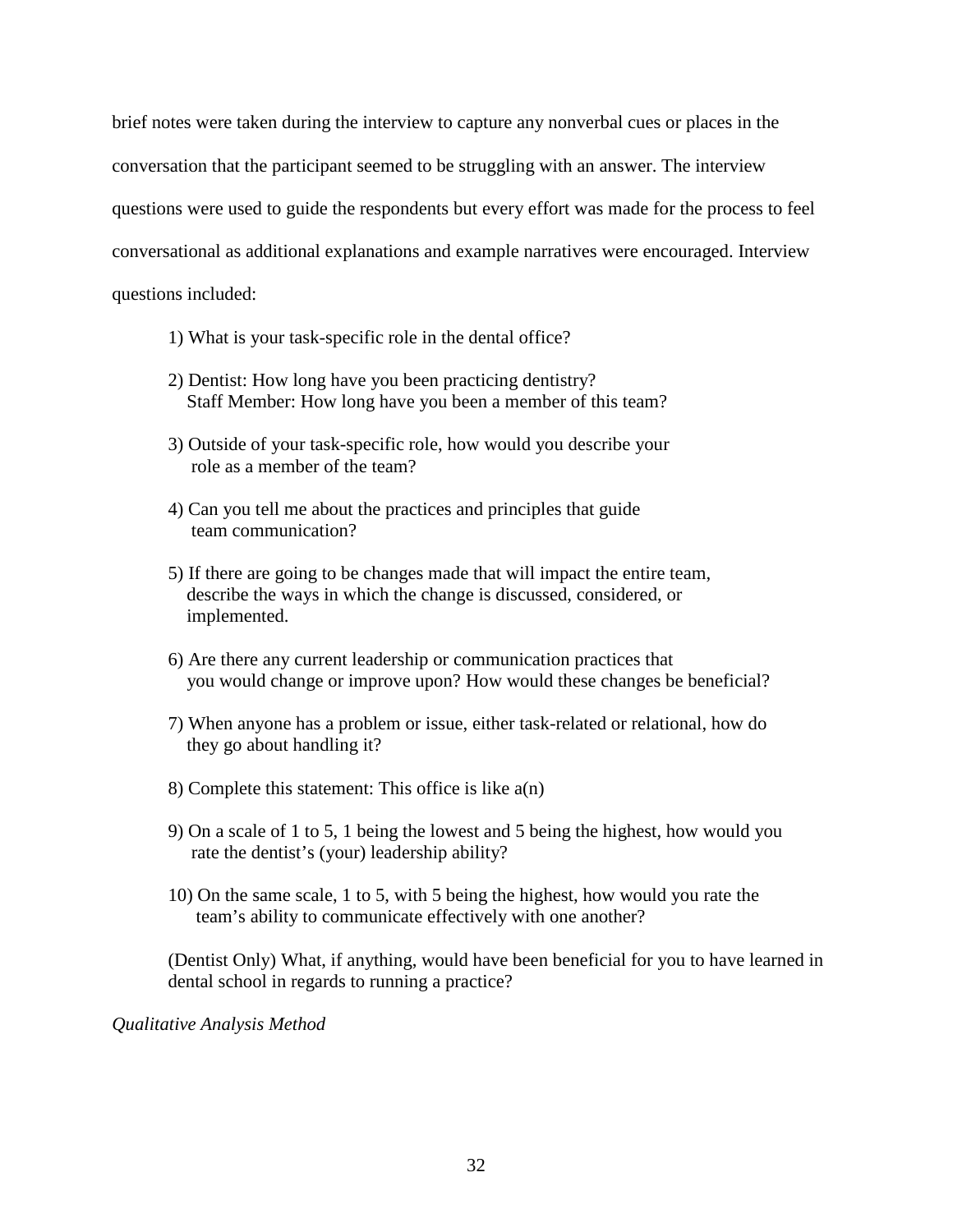As stated earlier, the interviews resulted in numerous and varied themes ranging from the use of sexist or juvenile feminine labels within the organization and the observance of passive personality traits among more senior staff members, to themes concerning leadership, communication practices, and organizational culture. For three out of four research questions (RQ1, RQ2, RQ3) a simple thematic analysis was sufficient. These questions were simplistic and designed to discover direct behaviors of the dentists or the team.

Research question four, however, was more complex as it examined the relationship between leadership behaviors, as examined in RQ1, and team culture. Here it was necessary to rely on an existing framework in which to guide the analysis in a more structured manner. Donnellon's (1996) American model of team work builds upon a solid theoretical foundation and is a compilation of interpersonal and organizational concepts. For this reason, it was seen as the most comprehensive and clearly defined model in which to employ the study's findings.

Donnellon's definition states that a team is "a group of people who are necessary to accomplish a task that requires the continuous integration of the expertise distributed among them" (p.10). This speaks directly to a dental team as each member has functional roles that clearly define their expertise, yet their organizational goals demand that they work in an interrelated and interdependent way. Donnellon's model was a result of her qualitative study that included product development teams in four large U.S. organizations. She analyzed the language of the team members during daily interactions, speaking to one another, in regards to identification, interdependence, power differentiation, social distance, conflict management tactics, and negotiation processes. For each characteristic, or key dimension, Donnellon created a linear scale on which to imagine the team's interactions as indicative of the place along the continuum that distinguishes them as either nominal or real teams. These anchors are guided by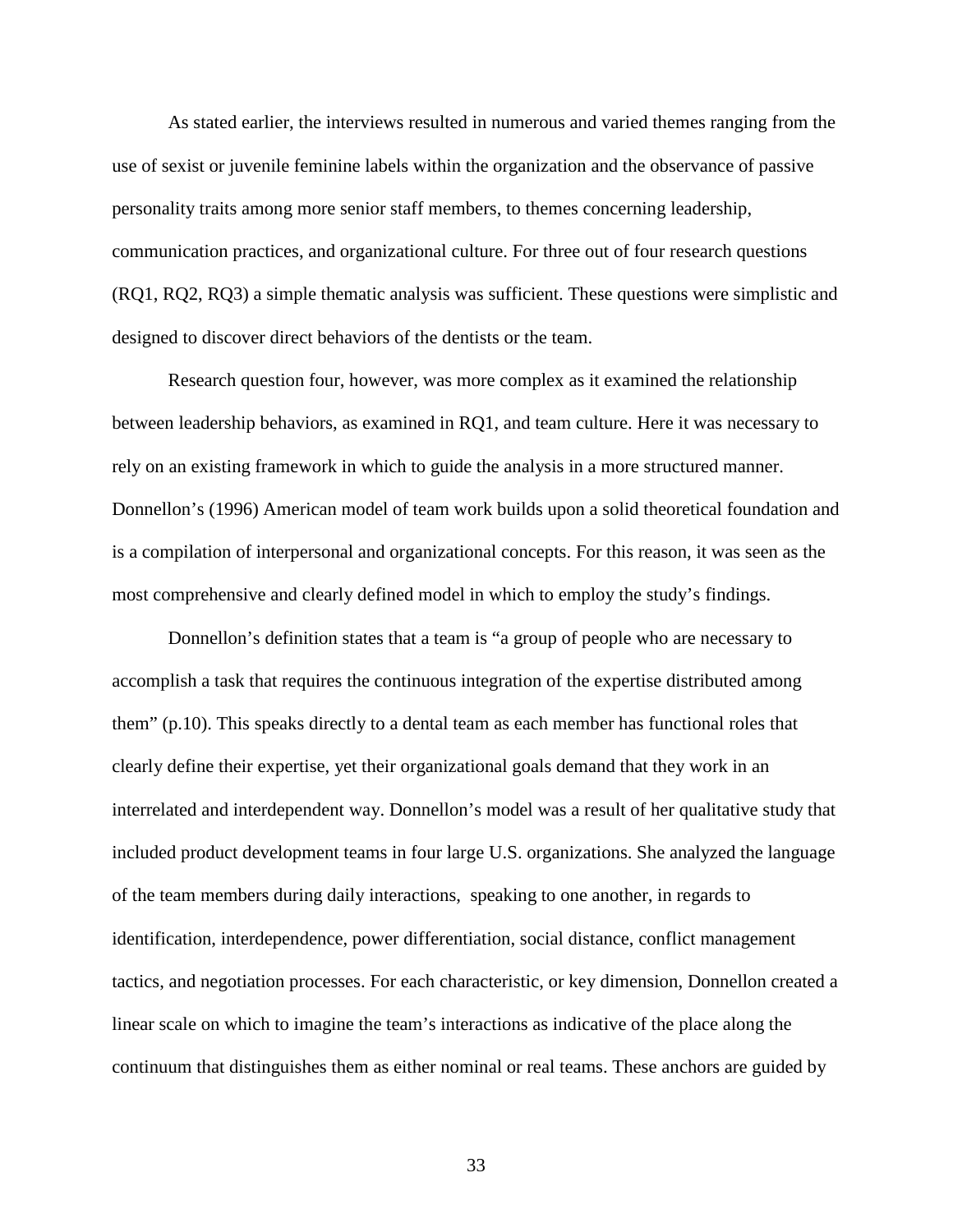her distinction between team work and *teamwork,* as the first refers to characteristics of a "nominal" or functional unit and the latter refers to a "real" team, one that is highly interdependent in nature, as seen in Figure 1.

 Of Donnellon's key dimensions, four were seen as relevant to the examination of the dental team. The following are key dimensions included in this study and their theoretical grounding according to Donnellon: identification (Brown & Gilman, 1960), interdependence (Tannen, 1990; West, 1994; Goodwin, 1980; and Malt & Borker, 1982), social distance (Brown & Gilman, 1978; Brown & Levinson, 1978; Drake & Moberg, 1986), and conflict management tactics (Filley, 1975; Robbins, 1974; Fisher & Ury, 1981; Follett, 1994; Walton & McKersie, 1965) (Donnellon, 1996). Donnellon did include a dimension that dealt with leadership in terms of power. She analyzed power differentiation through the language and language patterns of team members one to another. Furthermore, her study examined parallel teams within the context of larger organizations where the leadership was external in relation to the team. The current study examined language used in in-depth interviews that referred to team leadership and team communication practices. The applicable key dimension for leadership and power resided in the decision-making processes employed by the dentist(s).

Leadership language was assessed using techniques adopted from Donnellon to judge how participants' statements about decision-making indicate inclinations toward either end of the leadership dimensions. The present study employed transcript analysis procedures identical to the procedures used by Donnellon. However, because of the exploratory nature of the present study, dental practices are positioned only in relative rather than numerical terms, so as not to suggest measurement precision that may be unwarranted. The following figure illustrates the four applicable key dimensions of Donnellon as well as one for decision-making process.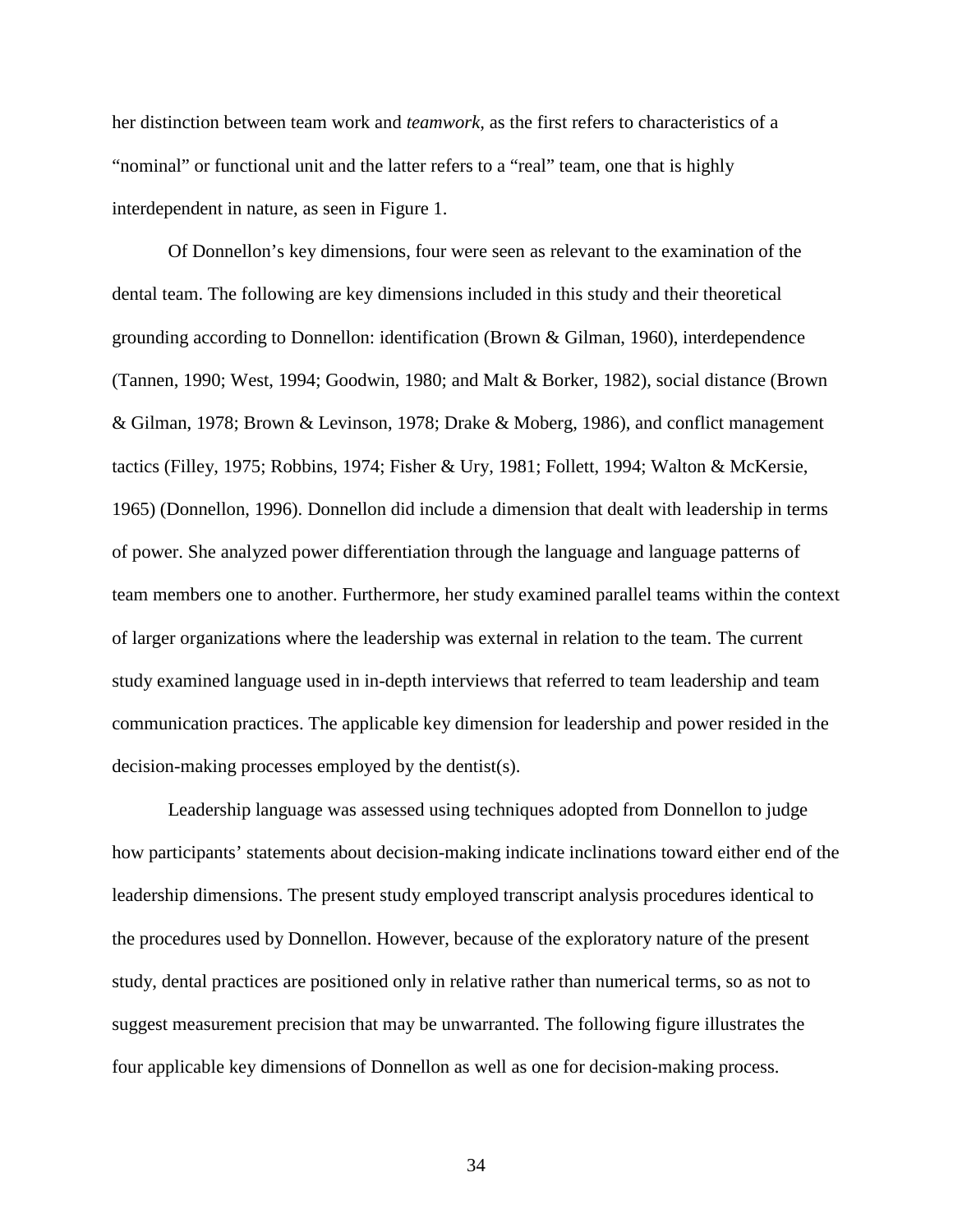

*Figure 1.* Key dimensions that determine degrees of a team's nominal verses real nature, as adapted from Donnellon, 1996.

Each of these dimensions addresses different cultural aspects of the team. Identification refers to the degree of common or shared identity across functional task assignments or departments. In the dental office this refers to whether team members identify with the group as a whole or compartmentalize themselves into functional groups such as hygiene, front or back office, or even when the staff, often referred to as "the girls," are separated from the dentist. Interdependence "is the central defining characteristic of work teams" and examines the level of shared responsibility and dependence upon one another (Donnellon, 1996, p.34). It is measured by the references to either individual independence or intent indicative of a nominal team, or by the recognition of mutual interests and needs, suggestion of joint action, or explicit expression of the team's interdependence which are indicators of a real team.

Social Distance stems from Social Exchange theory and views language that portrays social closeness or inclusiveness as a measure of the influential power of team members. A real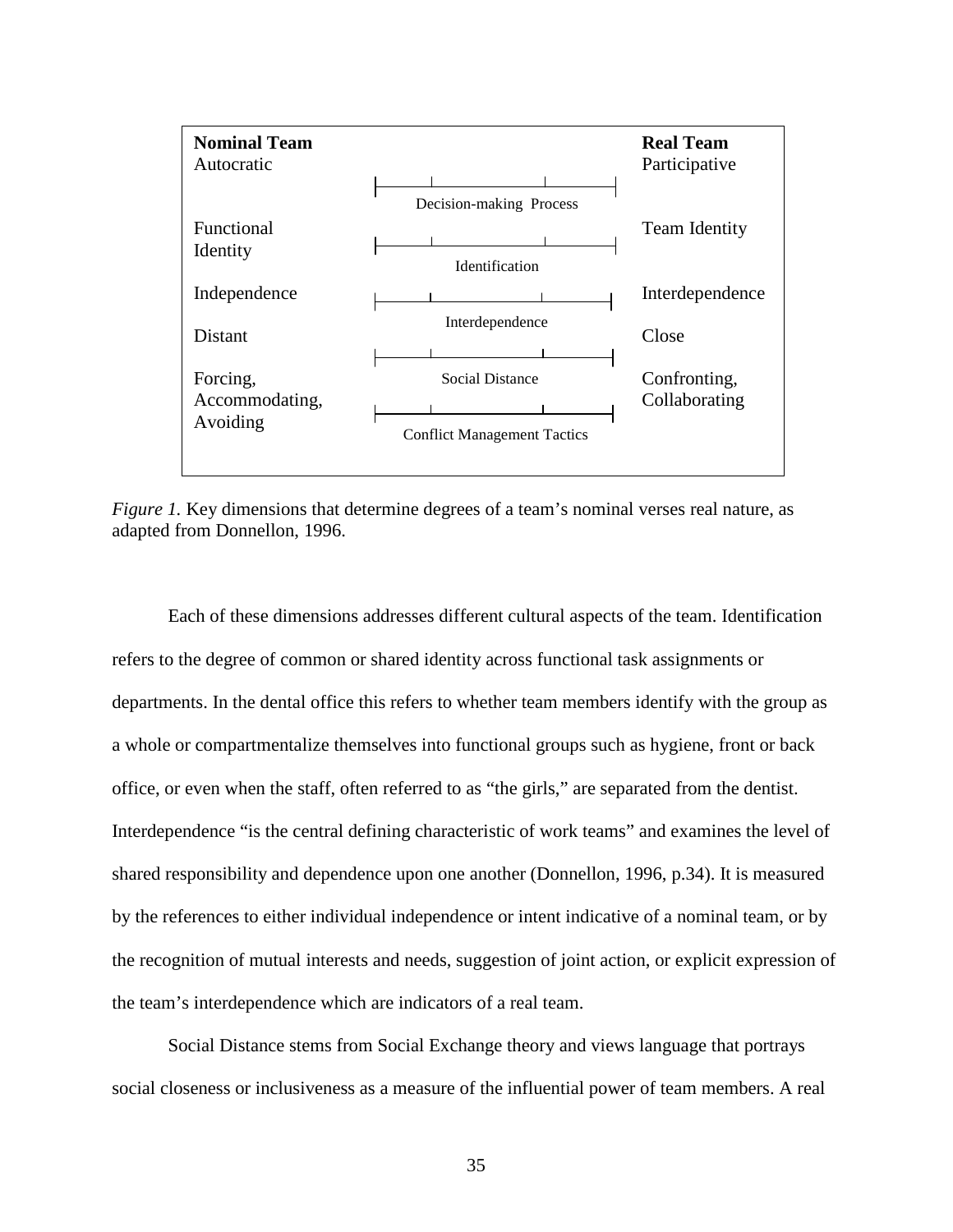team expresses social closeness through expressing a "shared identity, a common perception of interdependence and a commitment to the task" where as nominal team members would express social distance through formal and impersonal language (Donnellon, 1996, p.36). Conflict management tactics are critical to the long-term health and success of a team. As conflict is inevitable, it is the real team that understands how to deal with conflict effectively by employing forms of confrontation and collaboration. Here, confrontation is a healthy form of conflict management as the team environment is a safe one that encourages open communication practices. The nominal team indicates methods of force when dealing with conflict including forcing, avoiding, and accommodating.

In making the connection between leadership style and team culture, the key dimension of leadership is added and results from the first research question are so as to make the connection between leadership style and team culture. In examining the transcripts, it became apparent that the major leadership influence that affected the team was the autocratic or participative decision-making processes of an office. At the nominal team end of the scale is an autocratic decision-making style, where team members are excluded from the process, as in the model of the traditional dental team (Beckhard, 1974; Nowjack-Raymer, 1995). Participative decision-making anchors the real team end of the scale and includes language that is indicative of a participative style of leadership including reference of valuing staff input, opinions, and feedback during the decision-making process which empowers employees and creates a high level of reciprocal trust (Senge, 1990; Barker & Camarata, 1998).

The transcripts were then coded according to Donnellon's model of the American team in order to consider the factors indicative of a team's culture, "to expose the intricate interconnections among individuals, teams, and organizations that have shaped the common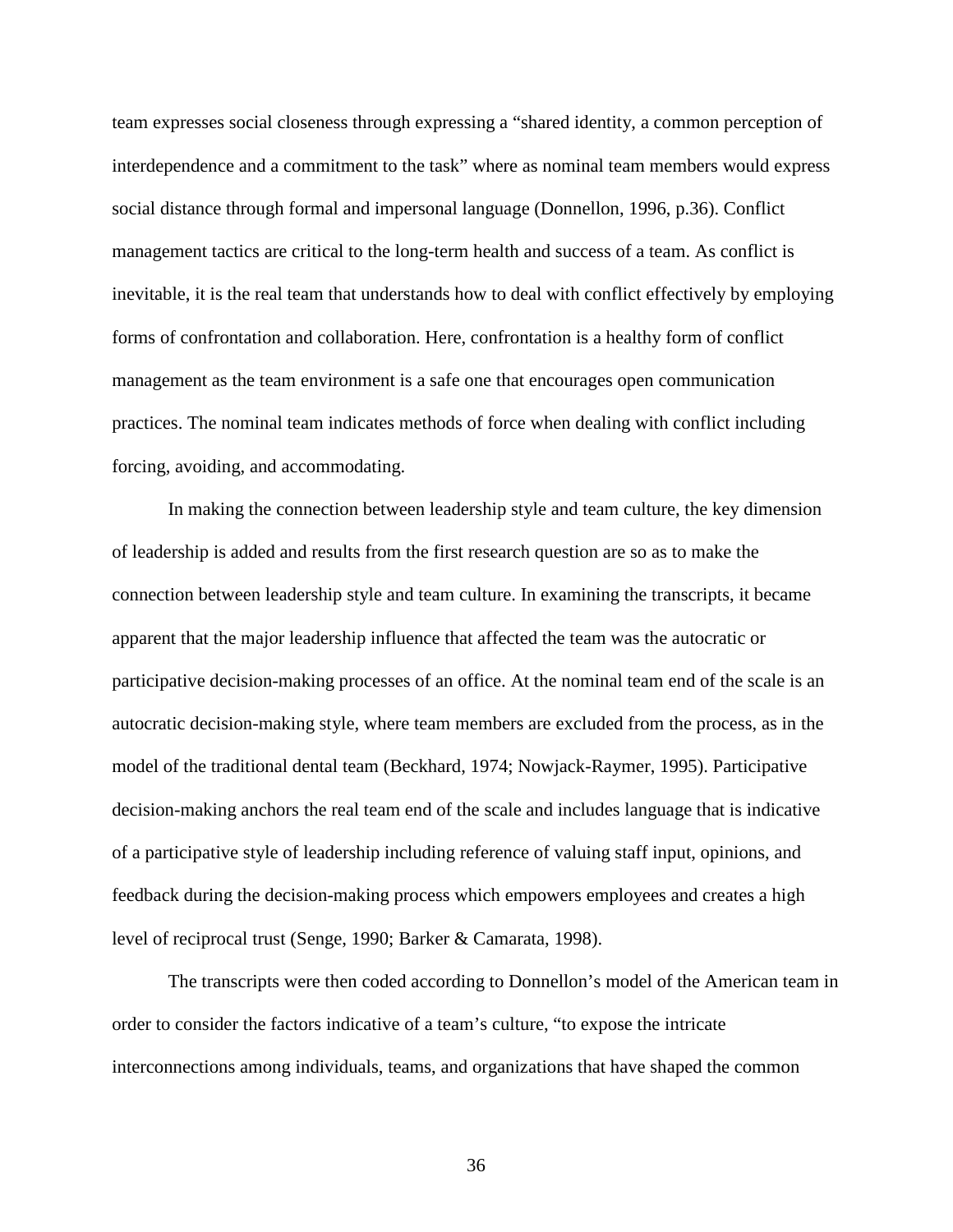experience" (1996, p. 215). Below, Donnellon's table of dimensions, forms, and examples of "team talk" was modified to exclude the key dimensions of power differentiation and negotiation and then adapted to include the language of the research at hand. Also, as noted previously, Donnellon examined the language as it occurred in daily interactions between team members, therefore a distinction must be made that this study is examining language spoken by team members about their own role and relationships within the team and about the leader other team members.

### Table 2

*Dimensions, Forms, and Examples of Team Talk as Applied to the Study's Dental Offices* 

# **I. Identification**

# A. *Functional Identification*

Inclusive pronouns refer to functional groups "we" "our" "us"

|    |                                      | "We basically just work out the<br>principles. We all work together."                                                                          |
|----|--------------------------------------|------------------------------------------------------------------------------------------------------------------------------------------------|
|    | Reference to functional groups       | "Actually, Lauren and I work up<br>front,"                                                                                                     |
|    |                                      | "We are kind of set up in teams. All<br>the assistants know that if they have<br>a problem, they are supposed to go to<br>the head assistant." |
| В. | <b>Team Identification</b>           |                                                                                                                                                |
|    | Inclusive pronouns referring to team | "we" "our" "us" "family"                                                                                                                       |
|    |                                      | "Like he has said, 'we really need to<br>do this'."                                                                                            |
| П. | Interdependence                      |                                                                                                                                                |
| A. | <b>Independence Forms</b>            |                                                                                                                                                |

| Explicit reference to independence | "I would love to have someone in  |
|------------------------------------|-----------------------------------|
|                                    | place who could manage the staff, |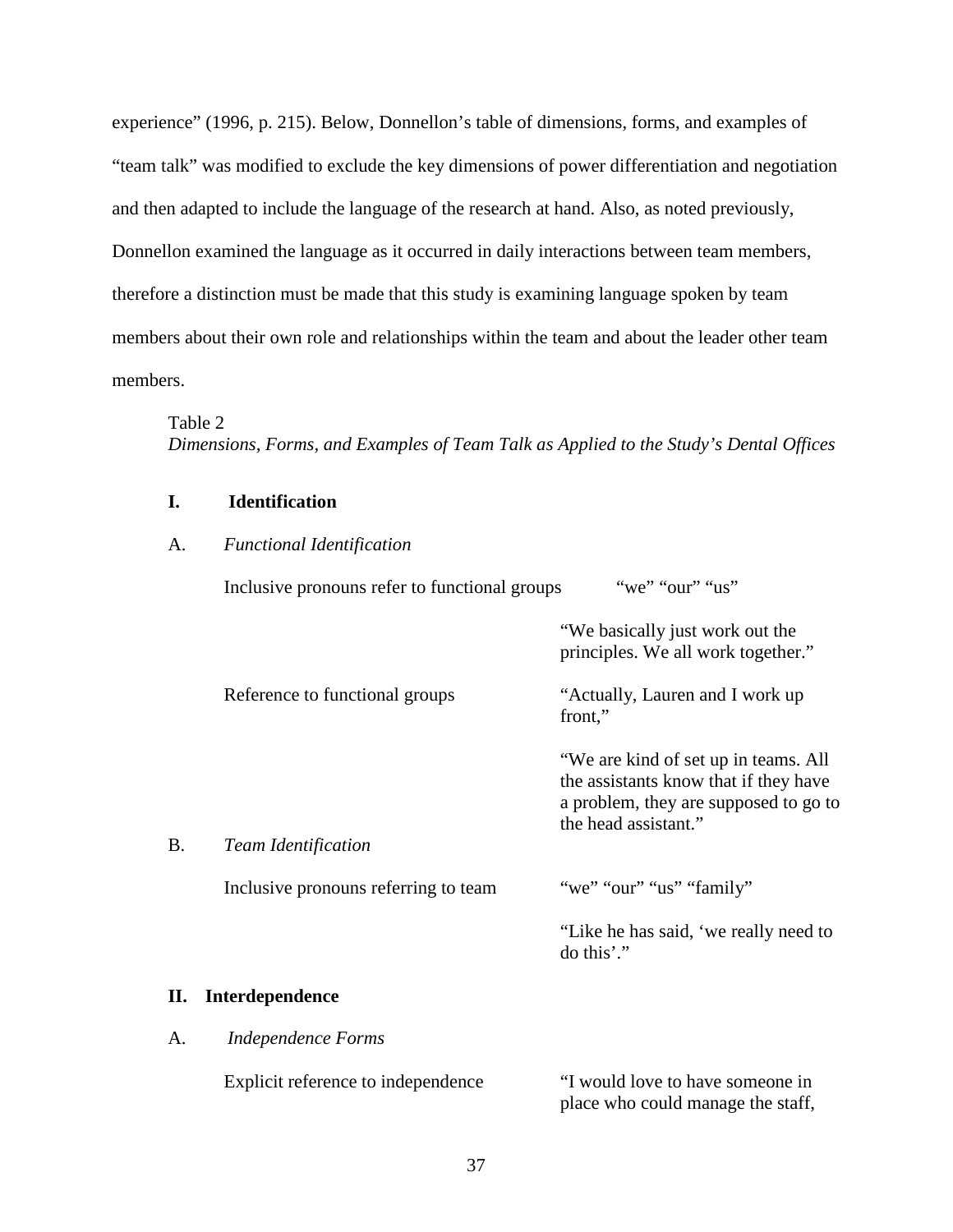|           |                                               | the team, $\dots$ and then I can step in<br>and do what I do best."                                                                                                                                                                                                                |
|-----------|-----------------------------------------------|------------------------------------------------------------------------------------------------------------------------------------------------------------------------------------------------------------------------------------------------------------------------------------|
|           | Assertions of individual intent               | "I have been focused more on<br>interests outside of the office than<br>inside the office."                                                                                                                                                                                        |
| <b>B.</b> | Interdependence Forms                         |                                                                                                                                                                                                                                                                                    |
|           | Acknowledgement of mutual interests           | "I mean, I treat people here the way I<br>would want to be treated."                                                                                                                                                                                                               |
|           | Soliciting of others' views and needs         | "I definitely have learned to some<br>degree that the team has to buy into<br>it. I always ask for feedback."                                                                                                                                                                      |
|           | Explicit reference to interdependence         | "Everybody has to know what is<br>going on. Your right hand has to<br>know what the left hand is doing at<br>all times."                                                                                                                                                           |
|           | Scheduling Coordinator / Front office:        | "I help out everywhere needed. If<br>they need help in the back, to doing<br>x-ray, like, if they cannot step out of<br>the room like that, we will do that.<br>We will go and help clean<br>instruments. Anything that the<br>doctors needs, charts pulled, things<br>like that." |
| Ш.        | <b>Social Distance</b>                        |                                                                                                                                                                                                                                                                                    |
| A.        | <b>Social Distance Forms</b>                  |                                                                                                                                                                                                                                                                                    |
|           | Accounts of using formal language             | "I know my role is to be under the<br>doctor and follow what he expects."                                                                                                                                                                                                          |
|           | Formal forms of address                       | " $Dr."$                                                                                                                                                                                                                                                                           |
| <b>B.</b> | <b>Social Closeness Forms</b>                 |                                                                                                                                                                                                                                                                                    |
|           | Claiming commonalities in<br>group membership | "We're all part of a team."                                                                                                                                                                                                                                                        |
|           | Claiming common views                         |                                                                                                                                                                                                                                                                                    |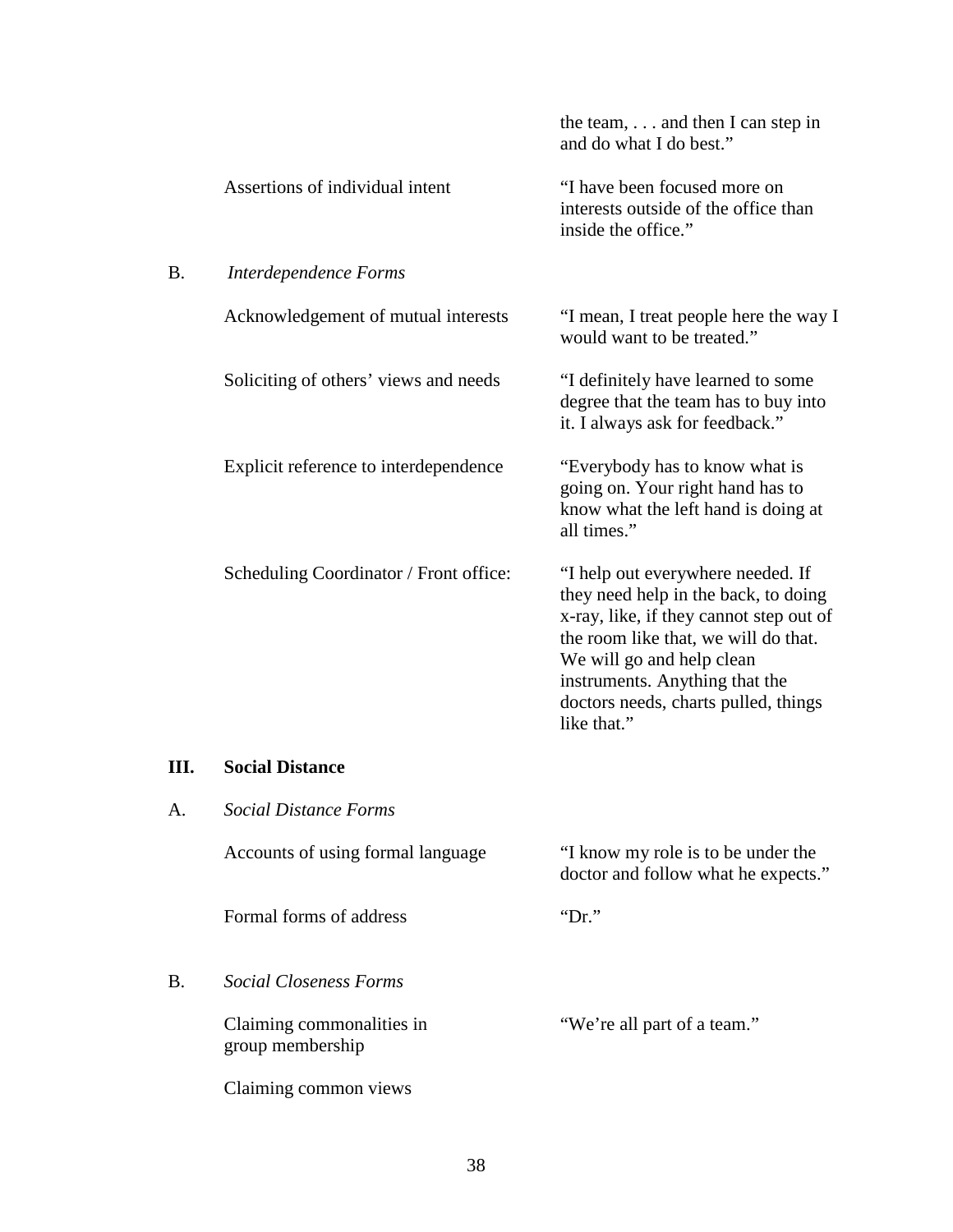| Displaying concern for others'                     | "being able to apply my skills where"<br>ever needed to help"                                                                                                                |
|----------------------------------------------------|------------------------------------------------------------------------------------------------------------------------------------------------------------------------------|
| Expressions of liking or admiration                | "Everybody is friendly to each other<br>and cut up, and we just have a good,<br>good time. We care about each<br>other's lives and what is going on<br>and love each other." |
| Expressions of reciprocity or cooperation          | "I help out everywhere needed. If<br>they need help in the back, to doing<br>x-ray, like if they cannot step out of<br>the room like that, we will do that."                 |
| Similar language                                   | "morning huddle" "girls"                                                                                                                                                     |
| <b>IV. Evidence of Conflict Management Tactics</b> |                                                                                                                                                                              |

| A.        | Forcing/Avoiding/Accommodating | "Who wants to speak out if nothing"<br>is ever going to be done about<br>implementing it, or if you have to<br>bring it up 3 months in a row before<br>you find out anything. You get to the<br>point you want to say never mind." |
|-----------|--------------------------------|------------------------------------------------------------------------------------------------------------------------------------------------------------------------------------------------------------------------------------|
| <b>B.</b> | Confronting / Collaborating    | "We ask everybody not to go into<br>another room and fuss about<br>something to somebody who cannot<br>do something about it, but take it to<br>somebody who can take care of the<br>problem."                                     |
|           |                                | "everybody airs any kind of concerns"<br>that they have, and we discuss that.<br>That always runs really smoothly<br>$\text{too."}$                                                                                                |

*Note:* Adapted from Donnellon (1996, p.31).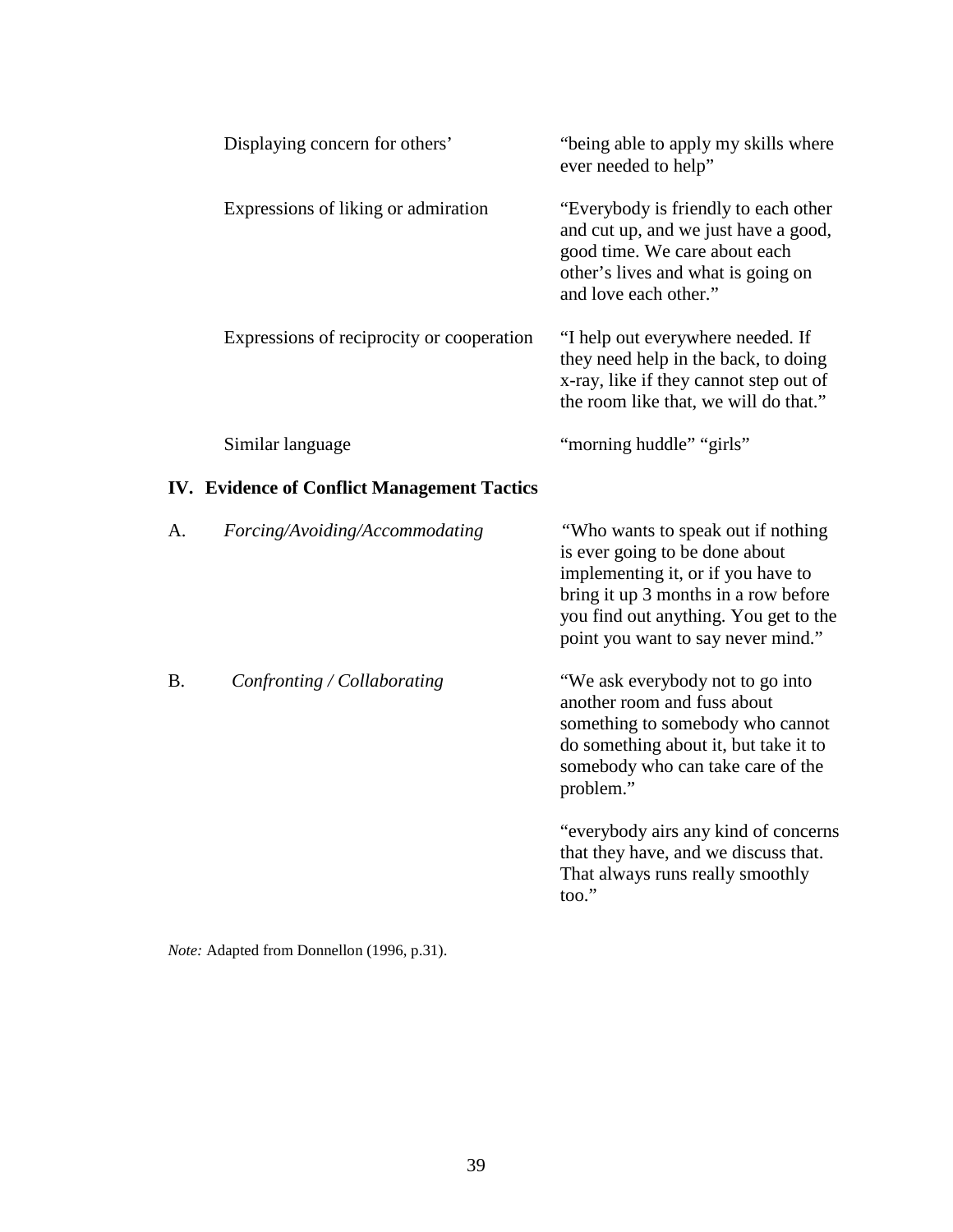## Results

The amount of information gathered through interviews of the dentist, the most senior and the newest staff member of each office provided a much more holistic picture of the organization than first imagined. While the dentist in each office provided a unique perspective as the leader, there was a much larger discrepancy between the views of the most senior and newer staff members. The senior staff members had become accustomed to and adapted to the dentist's leadership behaviors and the communication practices of the office, as one senior staff member stated, "I don't know what I would change. I don't know. I guess I have been here so long I am comfortable. I can't think of anything." The newer staff members on the other hand, most of who had made the transition from another dental office, were able to easily identify the areas in which the office could make leadership or communication changes that would benefit the team. These divergent views taken together with the dentist's perspective of their own organizational role provided rich data and gave a well-rounded view of each practice's leadership and team communication behaviors.

The study included ten dental offices, four in Georgia, five in Alabama, and one in Mississippi. Three individuals per office participated in the interview process. However, it was necessary to interview both dentists in the tenth office. The dentists in this office were husband and wife with the wife in charge of all staff management. When I visited the office, the husband participated in the interview and admitted that he had no daily leadership role. Upon review of the tape and transcript it was apparent that I would have to contact the wife in order to gain the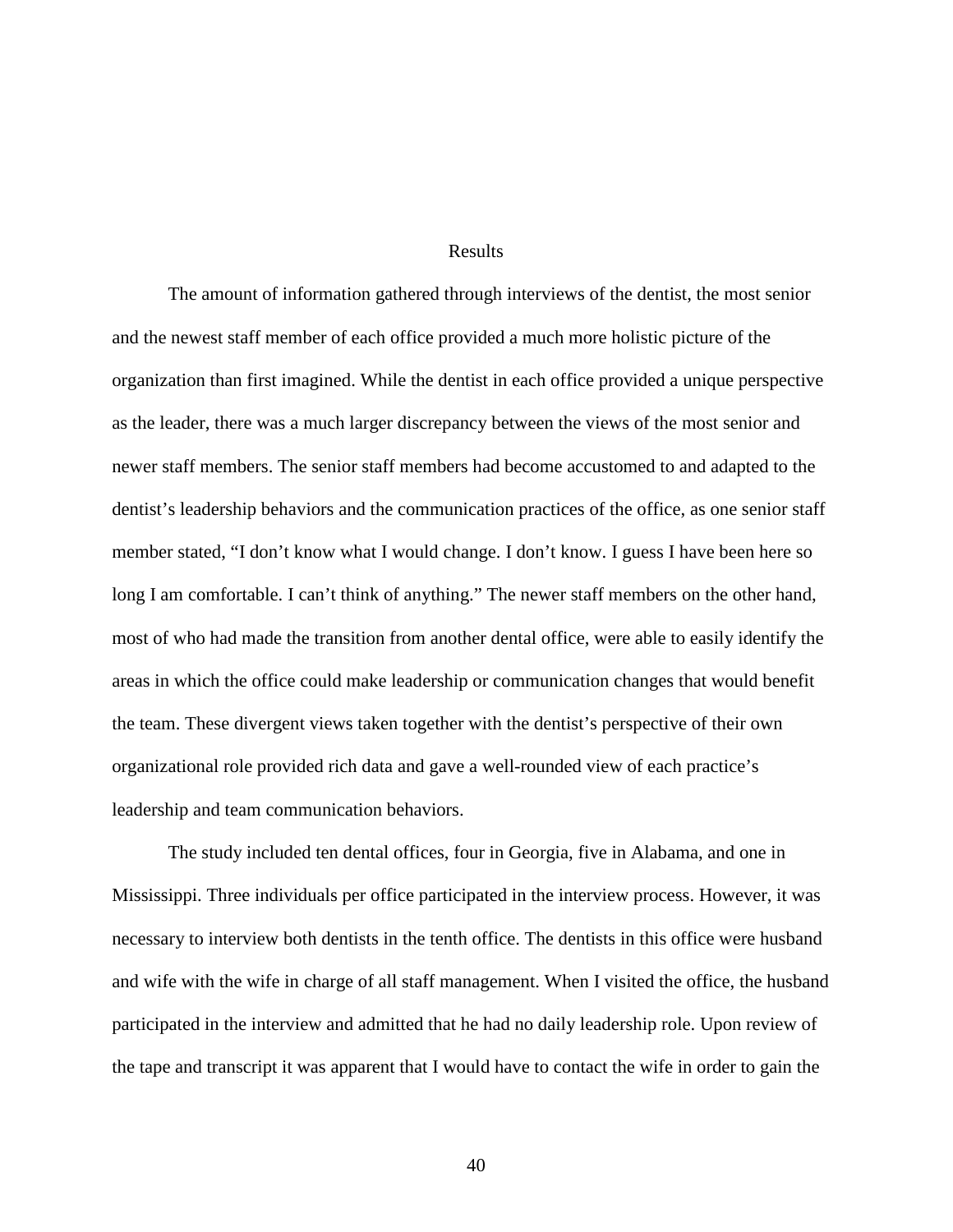correct information in keeping with that of the previous offices. While his responses to the interview were considered in the data, she was viewed as the organizational leader. A phone interview was later conducted with her. This led to a total of 31 individual interviews.

Half of the offices that participated were individual private practices and the other half were dental partnerships with either two or three practicing dentists in-office. Three of the leader-dentists interviewed were female and seven were male. Confidentiality was maintained, in compliance with the Institutional Review Board, as the transcripts were titled numerically by office in order of the interviewed process and with each respondent titled by his/her task-oriented role and years on the job (e.g. Office #1; dentist, 26 years; dental assistant, one year; hygienist, 20 years).

Throughout the interview process, notes were taken and transcripts were continually read to begin to recognize the emergence of common themes. By the fourth office, it was clear that there were many common themes and that they covered a large range of research interests. For three of the four research questions a simple theme emergent analysis was sufficient as the questions examined leadership perspective, styles, and behaviors, and communication practices. When the investigation turned to making connections between leadership style and the resulting team culture, Donnellon's (1996) framework was adopted to aid in the clear construction of comparative analysis of the ten offices. Here the data was examined in terms of language or statements that referred to the identification, interdependency, social distance, conflict management, and leadership style of the dentist. The interview transcripts for each office were read and coded according to the key dimensions.

To ensure reliability in the coding, one other coder, a retired dentist, independently read the transcripts and was asked to code in response to the first research question examining the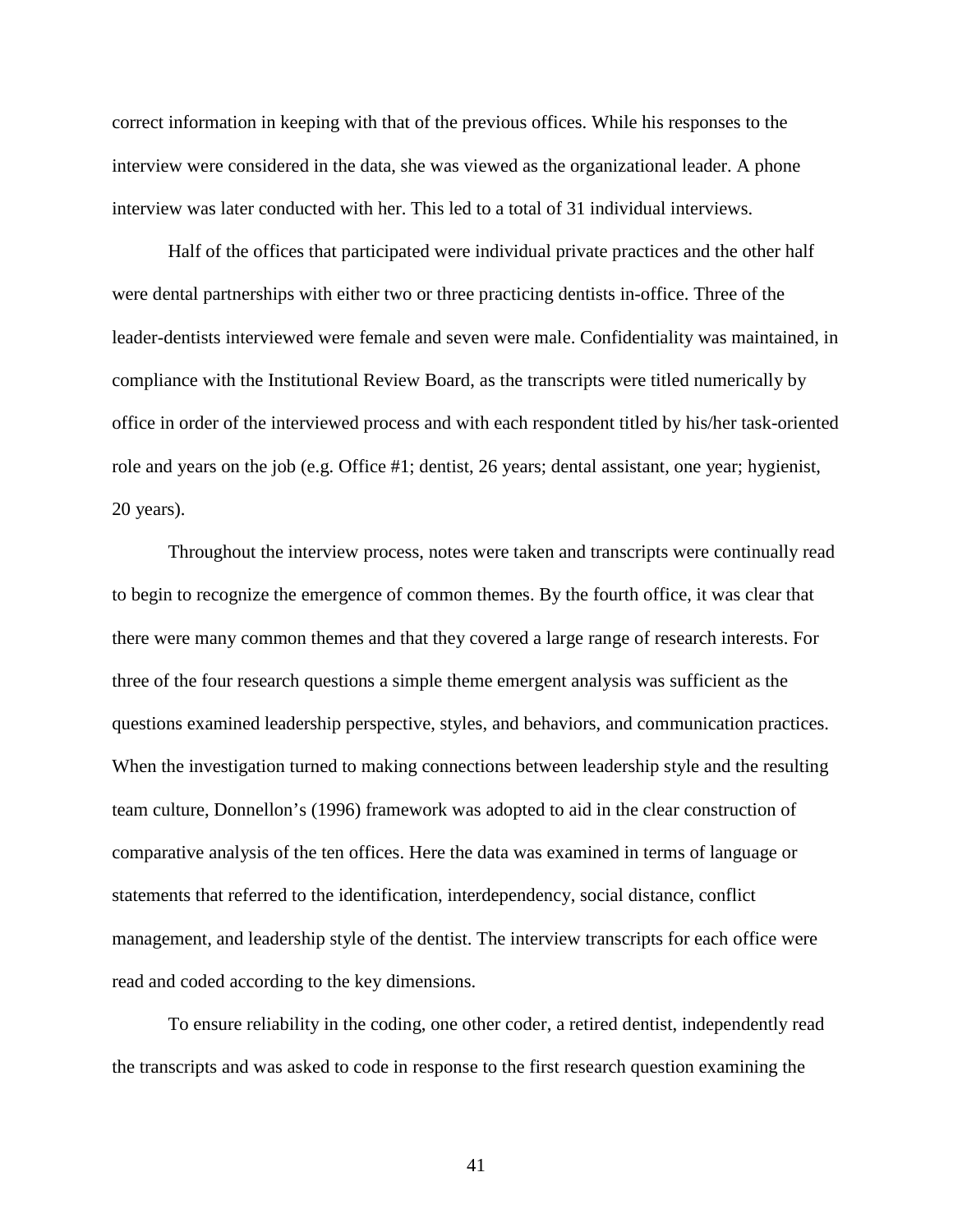dentist's view of their role within the organization (hierarchical / team-oriented), and decisionmaking processes employed by each dentist (autocratic / participative). He was given coding instructions which included 1) examining each dentist's response to interview question number three, and to categorize each as hierarchical or team-oriented, and 2) to read over each respondents, three per office, response to interview question number five concerning decisionmaking processes, and to categorize them as autocratic (unilateral decisions-making without input from staff) or participative (decision-making processes that seeks employee input). Intercoder agreement for the first research question was 90% as the coder felt that seven dentists, as opposed to my coding concluding that six, were team-oriented and the other three were hierarchical. The discrepancy was with office #9. The coder, a retired dentist, felt that the simple mention of delegating to other team members made the response more team-oriented, however, the dentist interviewed goes on to explain that she feels solely responsible for the accomplishment of organizational goals. The entire response is seen on page 47. The inter-coder agreement for decision-making process distinctions was 100%. This may be due to the simpler operational definitions supplied to the coder as to how to categorize autocratic verses participative processes. Autocratic decision-making is evident when the dentist or the staff describes decisions made by the dentist(s) unilaterally, without the solicitation of team member input prior to the final decision.

#### Descriptive Data

The first research question investigated how dentists view their organizational roles using the transcripts of their responses to the third interview question. The third interview questions asked, "Outside of your task-specific role, how would you describe your organizational role as a member of the team?" This question was formulated in such a way as to not lead the dentist into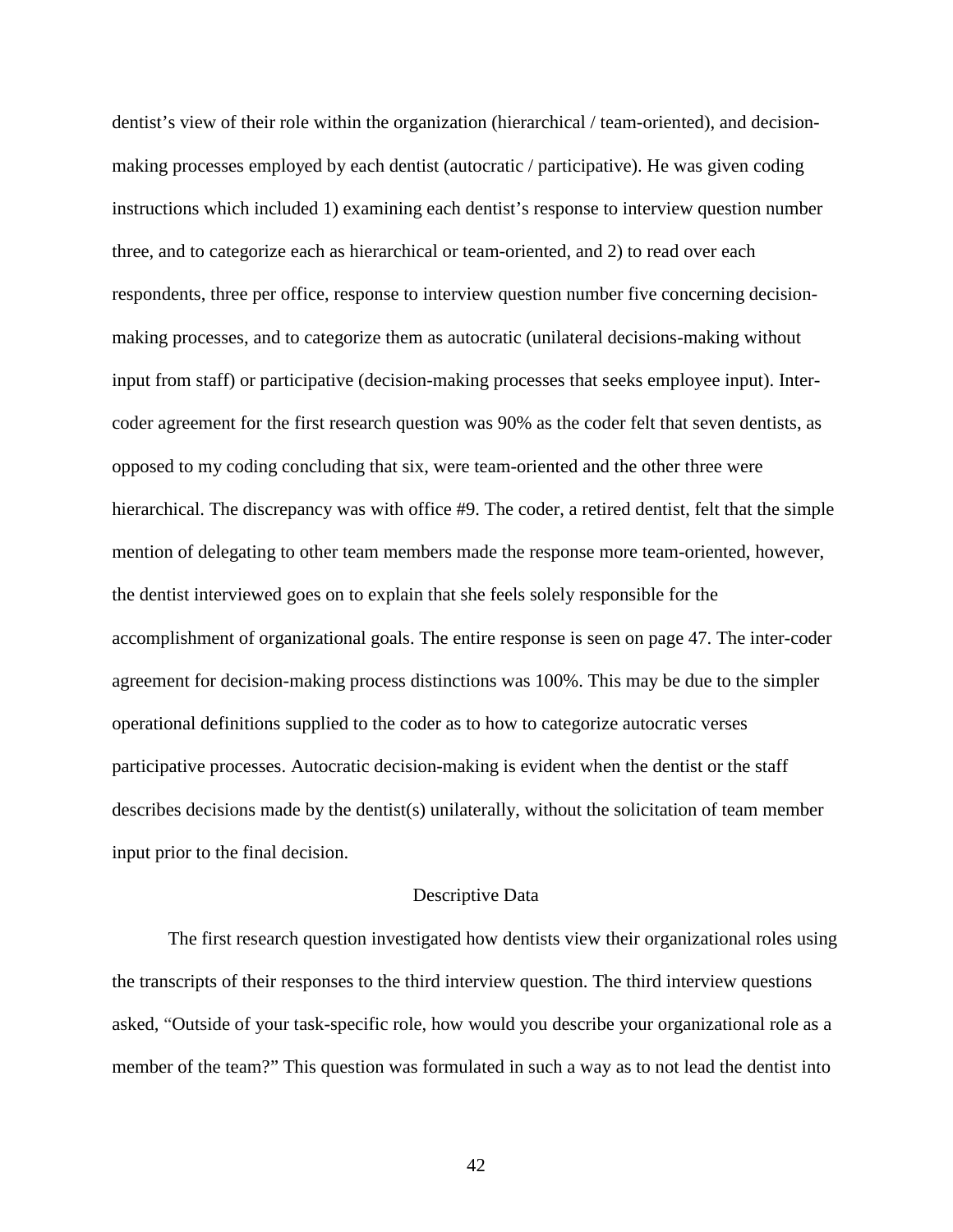answering it in terms of his/her leadership role. Therefore, their answer could include insight into their sense of hierarchical leadership or their sense of identification with the team. Out of the ten offices, four dentists immediately responded about their role as "the leader" and six discussed their roles in a more team-oriented manner as managers of resources and talents, and as a member of the team themselves.

Table 3

# *Dentists' View of Organizational Role*

| Leadership Style     | # of Dentists |
|----------------------|---------------|
| Hierarchical         |               |
| <b>Team Oriented</b> | n             |

Those that immediately pointed out their role as the leader saw themselves as extricated from the group and spoke in hierarchical terms. Although the following dentist's response is simple and straightforward, Office #2, Male, practicing for 10 years, "All the administration, hiring, firing, planning, management." He further alluded to a hierarchical perspective setting himself apart from the team. As part of his response when asked later in the interview to describe the team he replied, "They are like my kids. Managing them from communication standpoint is like managing my children." Other hierarchical responses included:

Office #2, Male practicing for 18 years: All the administration, hiring, firing, planning, management.

Office #4, Male practicing for 24 years:

I am the team leader. I am the alpha dog. Other than being the boss and the signer of checks, it means a lot of things. I have to help keep people motivated, focused, on track, organized, excited about what they do everyday, because ultimately that effects my ability to do what I do. It is great what I do, but I am not happy because of the way things are going on and that is not good.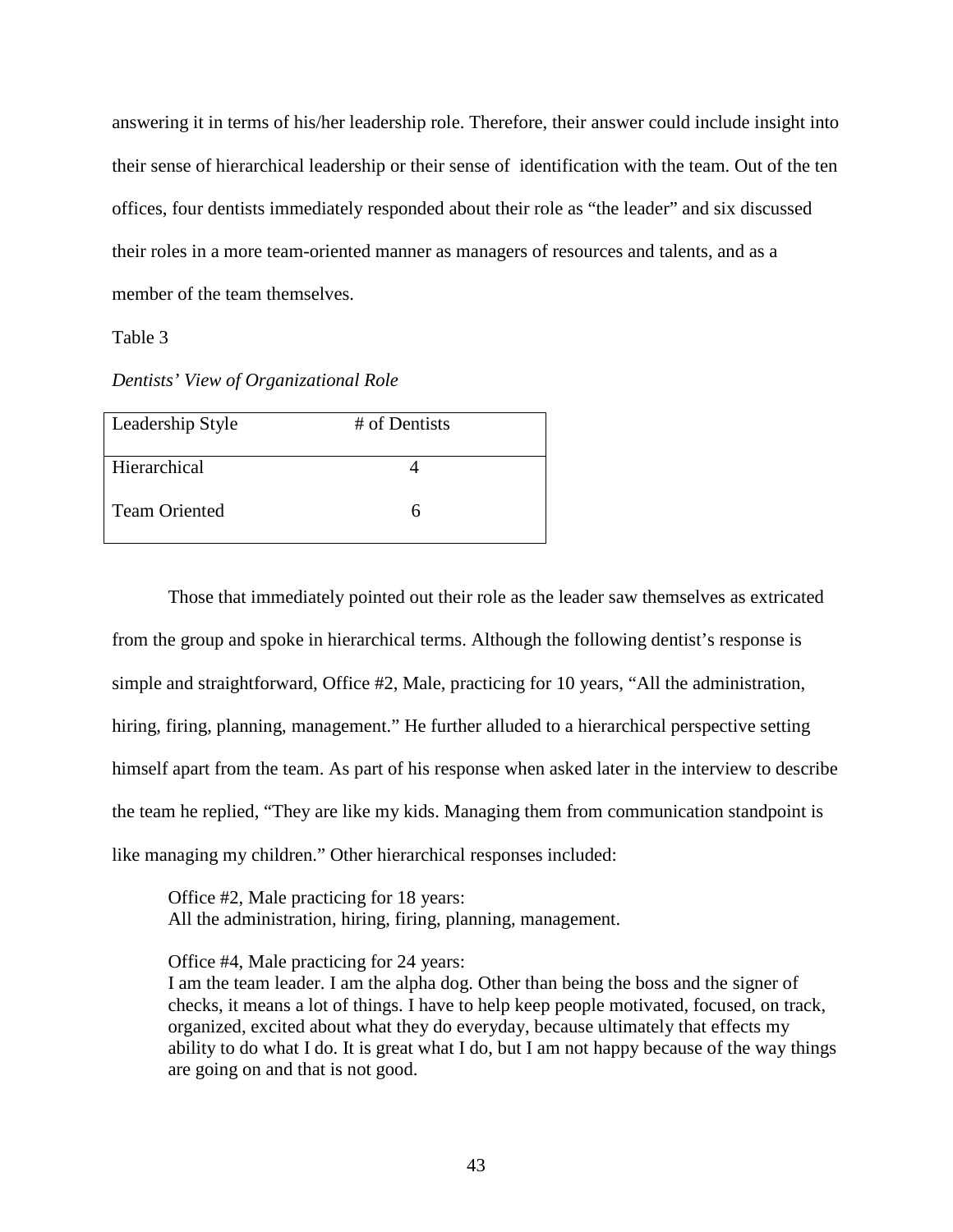Office #6, Male practicing for 26 years:

I am the bread winner and the paycheck writer. I kind of, out of most people, most of them know what they are doing. I just come in if there is a little friction or something.

Office #9, Female practicing for 9 years:

A little bit of everything. It ultimately comes down to bottom line, me on the whole thing. I try to delegate as much as I can. I do delegate to Jan, the front office what I can, but I find that I have to have a hand and know how to do it all or it does not get done well.

Note that the question asked how they describe their organizational role *as a member of the* 

*team*. Absent from these examples is any reference by the dentist to his/her role as a member of

the team, but instead to their roles outside of and reference to power over the team.

At the other end of the spectrum, six dentists discussed their roles within the team and as

members and managers of the team's talents and resources. These dentists value their integral

place within the team as well as the members of the team. Examples include:

Office #1, Female practicing for 16 years: Co-leader, help resolve issues in the office, encourage, and train.

Office #3, Male practicing for 28 years:

I just have good people working for me and they pretty well run the practice and I do not have to do actually a lot of managerial type things. They get it done. That is nice.

Office #5, Male practicing for 23 years:

I think that certainly our main role is in coordination of the group. I think we have to do our part and actually this is where we fall into line and we have a chair that we sit in and we have a task to complete and everybody else they help us to complete that task.

Office #7, Male practicing for 16 years:

I try to encourage everyone to be productive, to treat people the way they should be treated. Anytime people need to learn something, I am the one who sees to the continuing education forms or the courses for them, trying to get them to be better at their job. So I see myself in that role.

Office #8, Male practicing for one year:

Short of the technicality of me being the dentist, I mean it really, I feel like I am at a party of equals to a certain degree. I mean I treat people here the way I would want to be treated.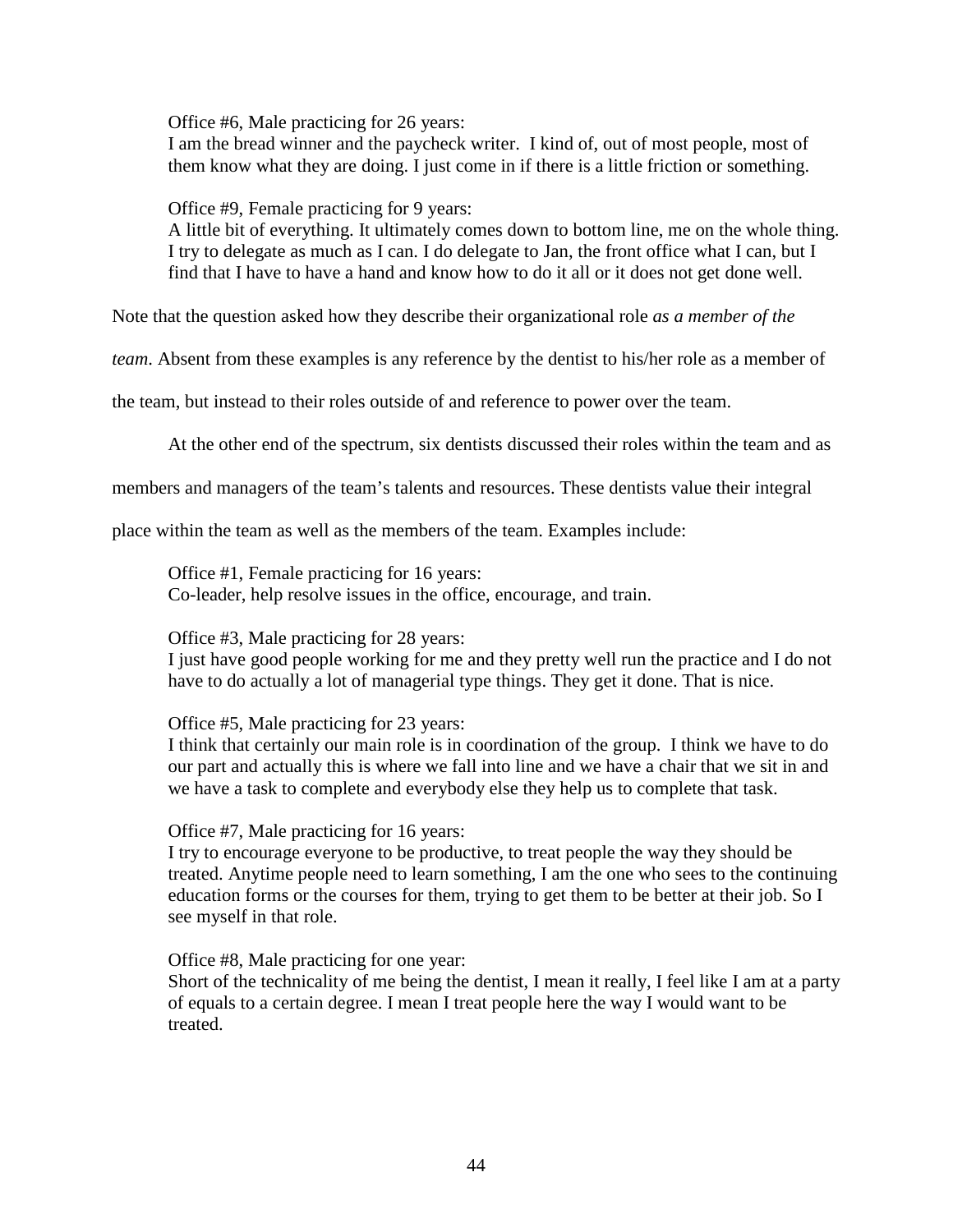Office #10, Female practicing for 8 years:

I hope that they see me as an integral member of the team, part of the team, not over them.

These responses signaled a more participative view of the dentist's organizational role. They referred more to the team as a support system and discussed their role in managing, encouraging and training members of the team. There was a sense of trust in that group members were working toward accomplishing organizational goals unlike the earlier responses.

There were no demographic distinctions between the groups of dentists in this study that exhibited the two divergent views of their organizational role. In each category there were more seasoned and newer dentists as well as male and female dentists. All responses could be placed in one of two categories, 1) those that viewed themselves as separate from the team and demonstrated hierarchical status and power over the team, and 2) those that had a more teamoriented approach to their own role and the management of the team's talents and resources. *Research Questions Two and Three* 

The second research question inquires as to the leadership behaviors present within today's dental practices and the third then asks how those leadership behaviors affect the organization's communication practices. The findings of research questions two and three were discovered to be highly inter-connected, as the leadership styles and behaviors of the dentists seem to play an integral role in determining team communication practices. Both questions are answered by examining the dentist's response to the third interview question, as in the previous research question, and then all participants' responses to questions four through seven. These questions included:

3) Outside of your task-specific role, how would you describe your role as a member of the team?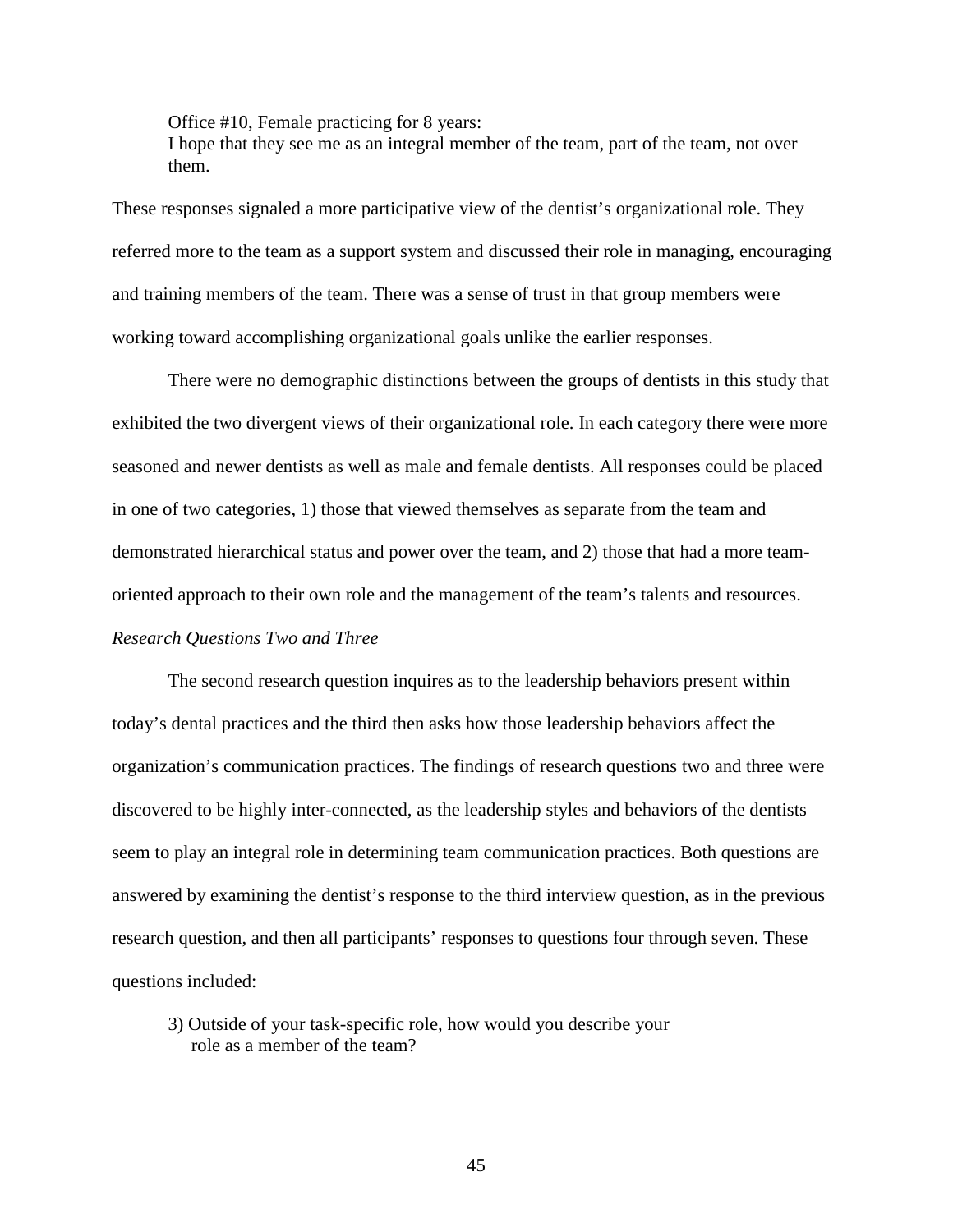- 4) Can you tell me about the practices and principles that guide office communication?
- 5) Describe the ways in which organizational change is considered or implemented.
- 6) Are there any current leadership or communication practices that you would change or improve upon? How would these changes be beneficial?

7) When someone has a problem or issue, either task-related or relational, how do they go about handling it?

# *Leadership Behaviors and Communication Practices*

Leadership behaviors also exhibited themselves through implementation of communication practices, therefore each participant's response was evaluated in terms of themes that indicated leadership behaviors or office activities initiated or established by the dentist. Simple thematic analysis was conducted taking into account remarks made about the dentist's leadership, and the communication practices that occurred in each office. Common leadership categories emerged and included: either proactive/change-agent behaviors or laissez-faire style of leadership that embraces the status quo, either participative or autocratic decision-making processes, the possible employment of and dependence upon an office manager to coordinate and handle staff relations, and focus on instruction or continuing education. Communication practices include implementation of "morning huddles" and/or weekly, monthly, or annual staff meetings. Note that the decision-making processes employed by the dentist can be viewed as leadership behaviors, as well as a communication practice. Figure 2 shows both the leadership style and communication practice themes that emerged from the transcripts of all participants in each office.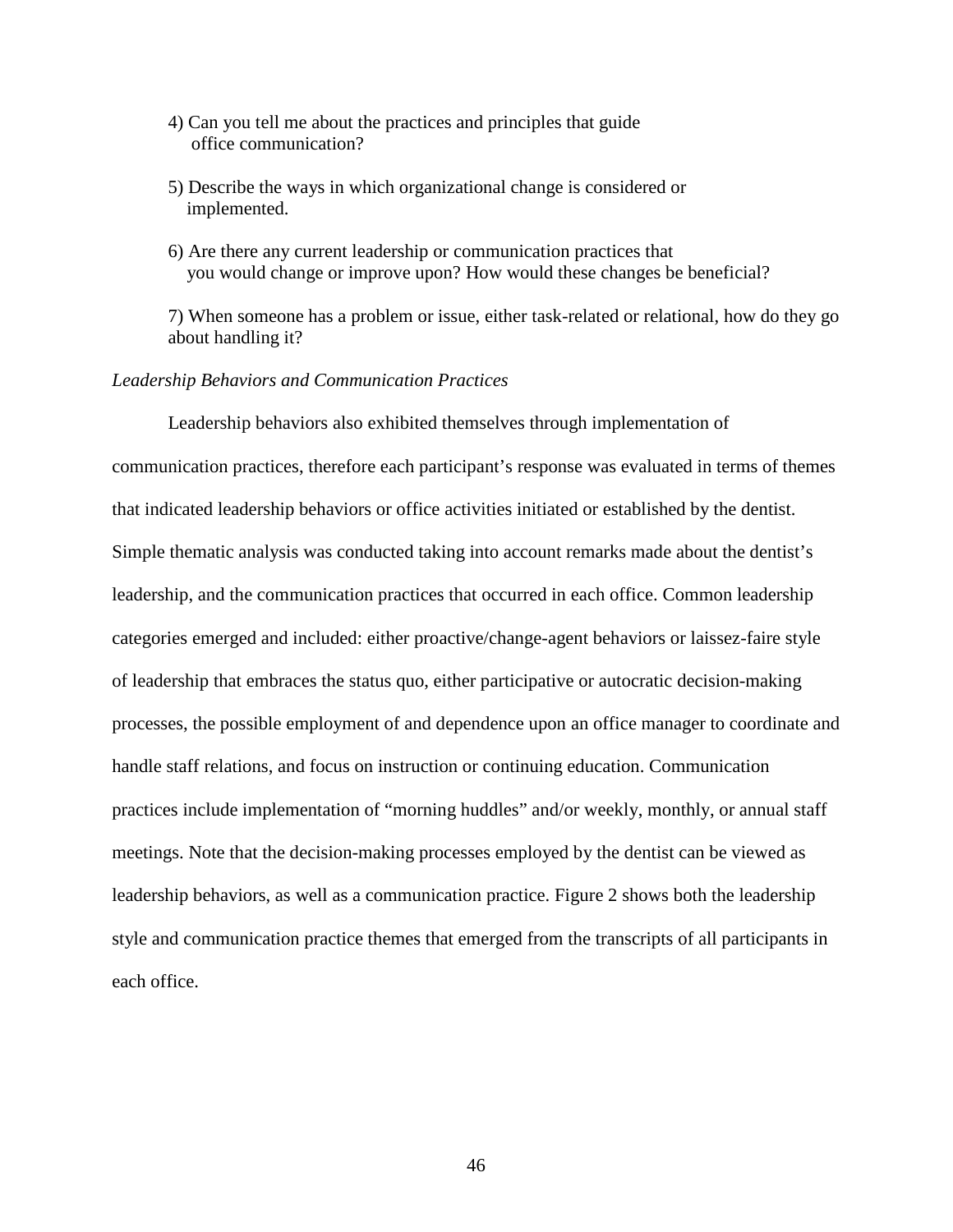| <b>Offices</b>                        | #1     | #2     | #3     | #4     | #5     | #6     | #7     | #8     | #9               | #10    |
|---------------------------------------|--------|--------|--------|--------|--------|--------|--------|--------|------------------|--------|
| <b>Observed Behaviors</b>             |        |        |        |        |        |        |        |        |                  |        |
| Proactive leadership                  | $\ast$ | $\ast$ |        | $\ast$ |        | $\ast$ | $\ast$ | $\ast$ |                  |        |
| Laissez-faire leadership              |        |        | $\ast$ |        | $\ast$ |        |        |        | $\ast$           | $\ast$ |
| Participative Decision-Making         |        | $\ast$ | $\ast$ |        | $\ast$ | $\ast$ |        | $\ast$ | $\ast$           | $\ast$ |
| <b>Autocratic Decision-Making</b>     | $\ast$ |        |        | $\ast$ |        |        | $\ast$ |        |                  |        |
| Focus on C.E.                         |        | $\ast$ |        |        |        | $\ast$ | $\ast$ |        |                  |        |
| <b>Office Manager</b>                 |        |        |        |        | $\ast$ | $\ast$ | $\ast$ | $\ast$ |                  | $(*)$  |
| Morning Huddle                        | $\ast$ | $\ast$ |        | $\ast$ |        | $\ast$ | $\ast$ | $\ast$ |                  |        |
| <b>Regular Staff-Related Meetings</b> | $\ast$ | $\ast$ |        | $\ast$ |        | $\ast$ |        | $\ast$ | $(*)$            | $(*)$  |
| *Mean Leadership Score                | 3      | 5      | 3      | 3      | 3      | 5      | 3.5    | 4      | $\boldsymbol{4}$ | 5      |

 *Figure 2.* Leadership and communication behaviors exhibited in ten dental offices. \* Based on participants' placement of dentist's leadership based on a Likert rating from 1 to 5, with 5 being the highest possible score.

The offices are listed as they occurred in the interview process. Within the responses of all

interview participants, there were comments made about the dentist's, or lead dentist's,

leadership approach. Thematic analysis concluded that there were two basic approached,

proactive and lassez-faire approach to leadership. Proactive examples include:

Office #1, *Dentist*: I don't think we are stuck in many ruts around here. Daddy [the lead dentist] is always changing stuff. You know, if you find a better way to do something, you change.

Office #4, *Dentist*: This office is dynamic. It's a living organism, always changing.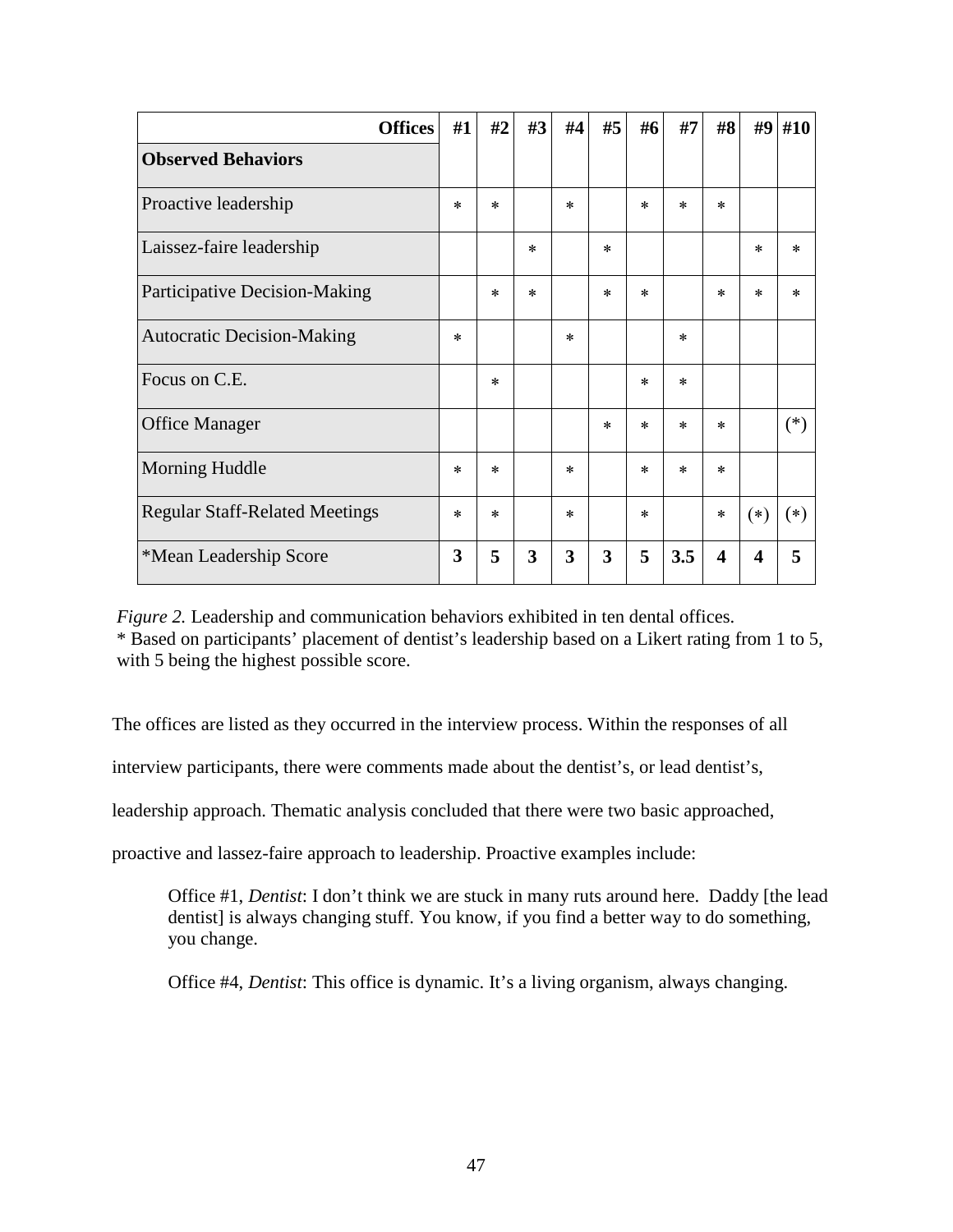Examples of dentists who had a more hands-off approach to leadership did so out of a desire for comfort and were content to maintain the status quo. Responses indicating this type of leadership include:

Office #3, *Dentist*: It's comfortable. *Staff member*: He doesn't really have a lot of change. He is pretty basic. He lets us do things basically the way things have always been done, other than updating new technology. Other than that, there is really not any change.

Office #6, *Dentist*: Sometimes it seems like it is a drone, just flying itself. Everybody just gets things down without a rudder.

These dentists talk about their comfort level, of everyone knowing what is expected, and being able to just do their job, dentistry. Four out of the ten dentists referred to this type of managerial perspective and felt it was contributing to their ability to enjoy dentistry. As a result, these organizational atmospheres are very laid back and lack formal communication practices. None of these four offices conduct "morning huddles" and two engage in some form of regular staff meetings, although not in a formal manner. This distinction, of less formalized staff meetings, is indicated by placing parentheses around the asterisks in this category for these two offices in Table 4.2.

Morning huddles are a common practice in dental offices. They are 10 to 15 minute, functional team meetings held each morning before the first patients are seen. This meeting time is used to discuss the schedule, any necessary changes in the schedule, patient issues, and basic housekeeping functions. It was surprising to find that none of the four offices engaged in morning huddles. It seems that this is as a result of the dentist's comfort level with the staff and their supposed knowledge about day-to-day operations.

Office #5, *Dentist*: We do not have weekly or for that matter, monthly meetings. We did at one time. To tell you the truth we have such a good group, we do not have to do that anymore. We do not have to continue to restate those goals and rehash all the things that we used to have to go over all the time.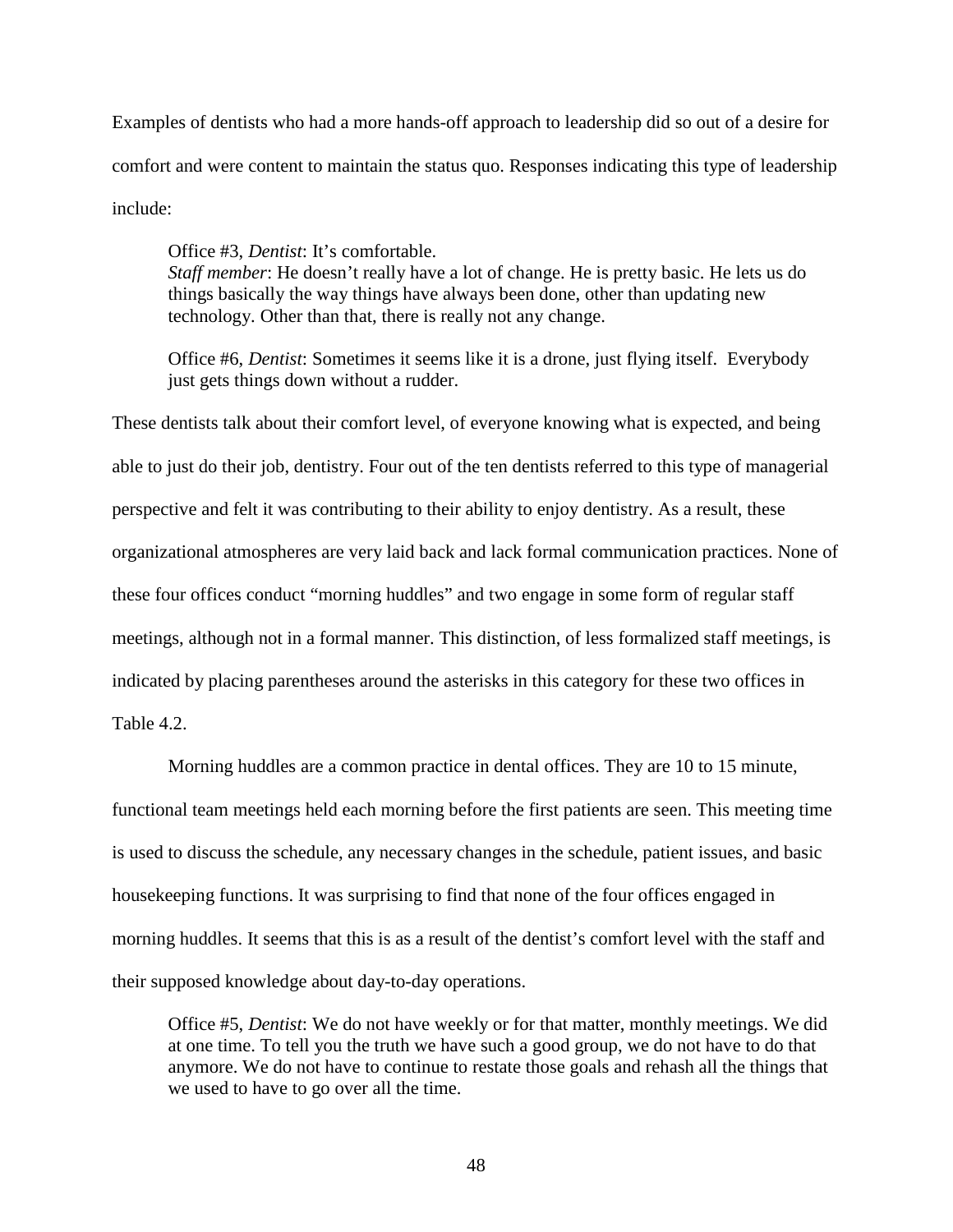The communication practices of these offices instead depend on "on the fly" communication interactions and are reliant on a loosely structured, trickle down effect. When asked how changes are made and communicated to his staff, one dentist stated, "Sometimes I bring them together. Sometimes it is just word of mouth. I will tell one person and they will tell somebody else. I do not make a lot of changes. I count on velocity of that." While freeing for the dentist, this lack of formal communication can be disconcerting to the newer members of the staff. In interviewing these newer members one sees where communication complacency becomes an issue. In response to the question asking what communication or leadership changes would be most beneficial, the newest staff member of that same office replied:

I think we do need some kind of staff meeting, whether it is once a month or whatever, to talk about things that need to change or patients that we need to be with or whatever, rather than it be let go. Well, I think we would all have a better understanding of what is going on and things that we needed to change.

An exception to this finding is office number ten. This office shares in the laid back approach to leadership and change, but not in the characteristic of communication complacency as expressed within the other three. Here, while there are no formal communication practices such as morning huddles or regularly scheduled staff meetings, the communication is described as "open access." When asked, the dentist explained that an "open line" of communication is encouraged throughout the day and that they "tie up any loose ends at the end of each day." This office is no smaller than some of the other offices interviewed, but both dentists expect and encourage their staff members to talk to each other and to them as needed. The two staff members interviewed in this office both gave the dentists the highest leadership rating and neither gave any suggestions when asked of changes that could improve leadership or communications within the office. While this office cannot be considered to have regular staff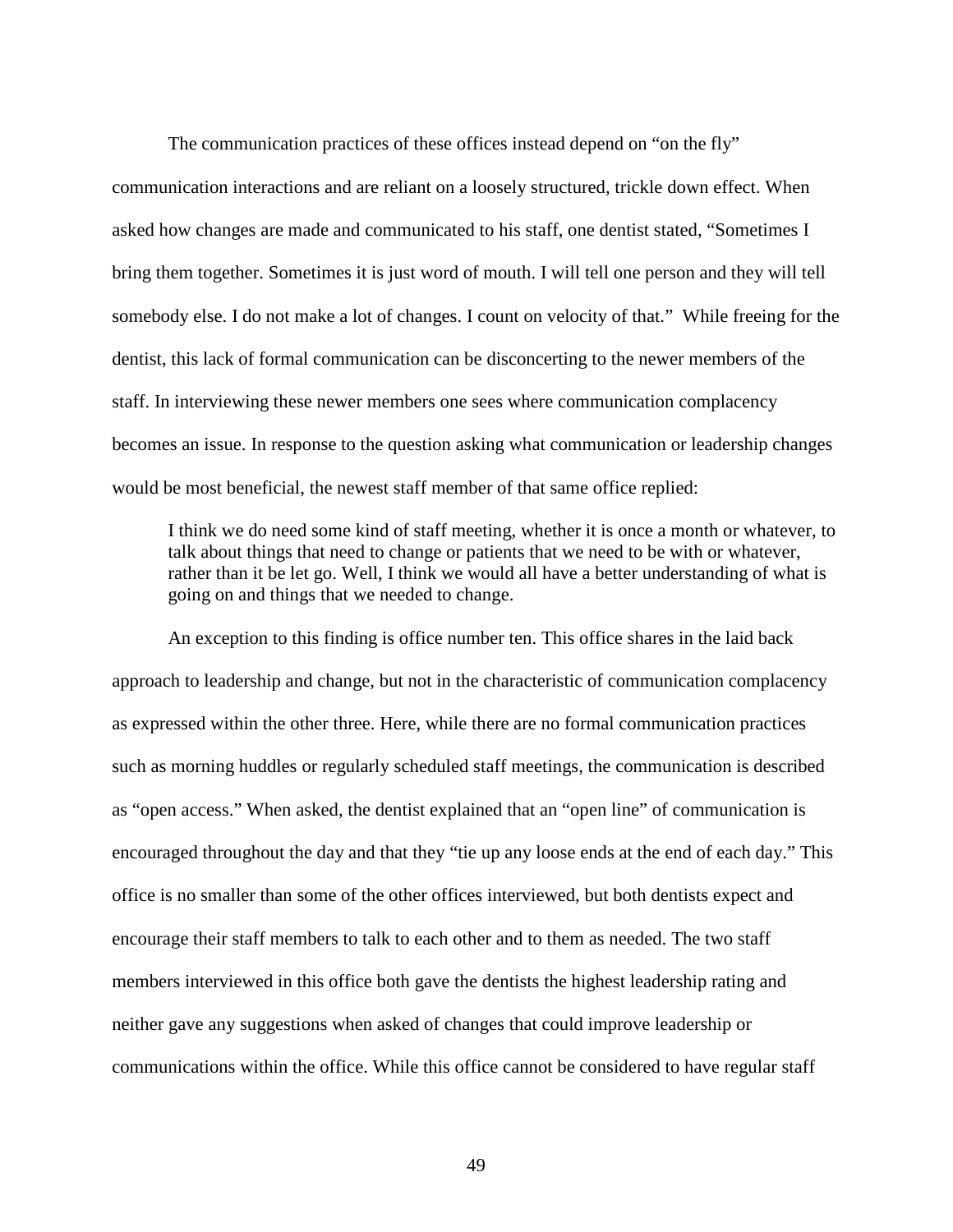meetings, it needed to be counted as meeting with its' staff on a regular basis. To be able to make this distinction, I have placed parentheses around an asterisk in this communication practice category.

 On the other side of the spectrum, six of the offices viewed their leader's behaviors as pro-active. Dental leadership that is proactive is concerned with keeping up with current technology, best practices, and staff relations. The data reveals a strong relationship between the proactive nature of leadership and the regularity of team communication. All six of the proactive offices engage in morning huddles and five of the six hold regular, weekly or monthly, staff meetings. It is important to note that morning huddles tend to be functional with short term goals and implications, whereas most participants described staff meetings as a time to bring up larger issues related to the practice including the "numbers" of new patients and income generated, changes in systems and technology, and staff relations. In these offices, the perceived quality of communication is not based on its regularity but on the participative or autocratic nature of the decision-making processes within the office.

## *Decision-making processes*

The ways in which decisions are made is indicative of leadership behavior. Seven of the ten dentists were categorized as participative and three as autocratic in their decision-making behaviors. These include decisions involving change that will impact the team as a whole. Leadership that is participative takes into consideration the opinions and input of the team. Those that are participative seek and value team input. Some examples include:

Office #2, *Hygienist*: I mean looking at getting new equipment or something like that, he usually runs it by us to see if we are interested or if we are going to use it, or things like that.

Office #5, *Office Manager*: Everybody here feels very comfortable, even to the dentists saying, "hey wait a minute, we cannot do it." And then it is taken into consideration.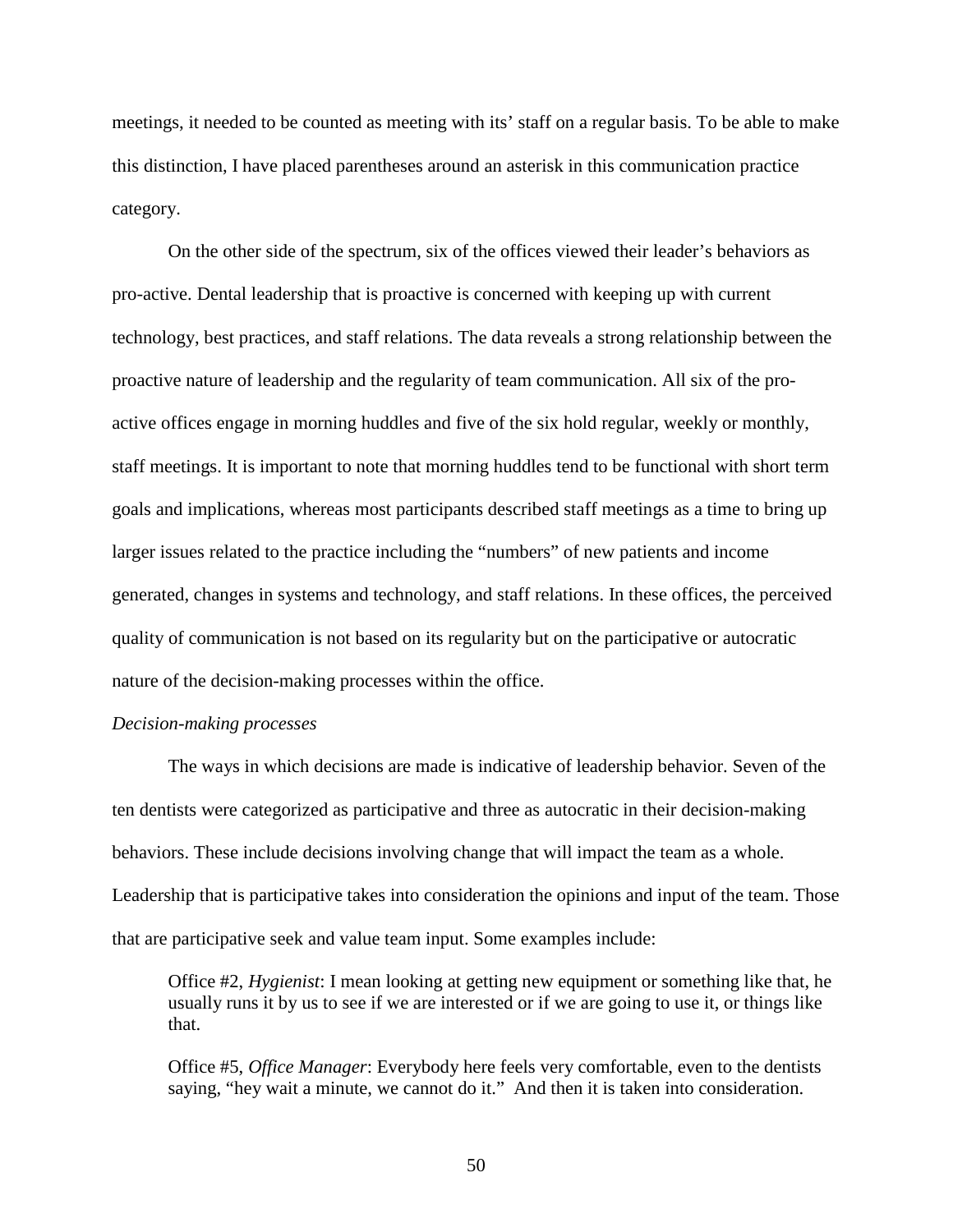Then it may be accepted or not accepted, but it is heard and it is given serious thought to. People feel like they have a voice in the office.

Office #10, *Dentist*: I'm all about getting their input on any change because the decision is going to affect them, and then how they feel about it is going to effect me.

Autocratic decision-making processes are made unilaterally by the dentist or dentists. Here, the

team is involved after the fact as they are informed of the decision and instructed as to how to

proceed. Examples of responses indicating autocratic decision-making processes include:

Office #4, *Dentist*: The decision making is different. I communicate that to them in the staff meetings and morning huddles, things like that. Sometimes I will sit down side by side, like with . . ., and say we are going to change our schedule in the spring, like the hours from this to this.

*Staff Member*: It is usually not [communicated]. For example, he has line changed the schedule as far as what time we are to be here, what time the first patient is, and not bothered to tell us and he would go in and block himself out for that afternoon and there are patients there, but he failed to communicate it to the front desk so we can reschedule and it just happens sometimes where we see it. That is kind of our biggest issue because he is a computer whiz and he just kind of goes in and makes changes.

Within a dental partnership practice:

Office #7, *Dentist*: When we are making a change, now I talk to . . ., my partner, and we hash it out. Sometimes when we are driving home from work, over the phone, that kind of thing. And then we will say lets talk about it with everybody, usually in the morning huddle, if we make a decision. If we don't make a decision, we will just talk about it until we have a spare moment until we decide.

A point to be discussed in greater detail in the next chapter is that although dentists may

view themselves in a hierarchical leadership position in regards to the team, they may be

participative in they way they go about making decisions that affect the team. The dentists in

offices number two and nine viewed themselves as leaders and spoke in hierarchical terms about

their organizational roles, yet seek and value staff input when considering change that will affect

the team.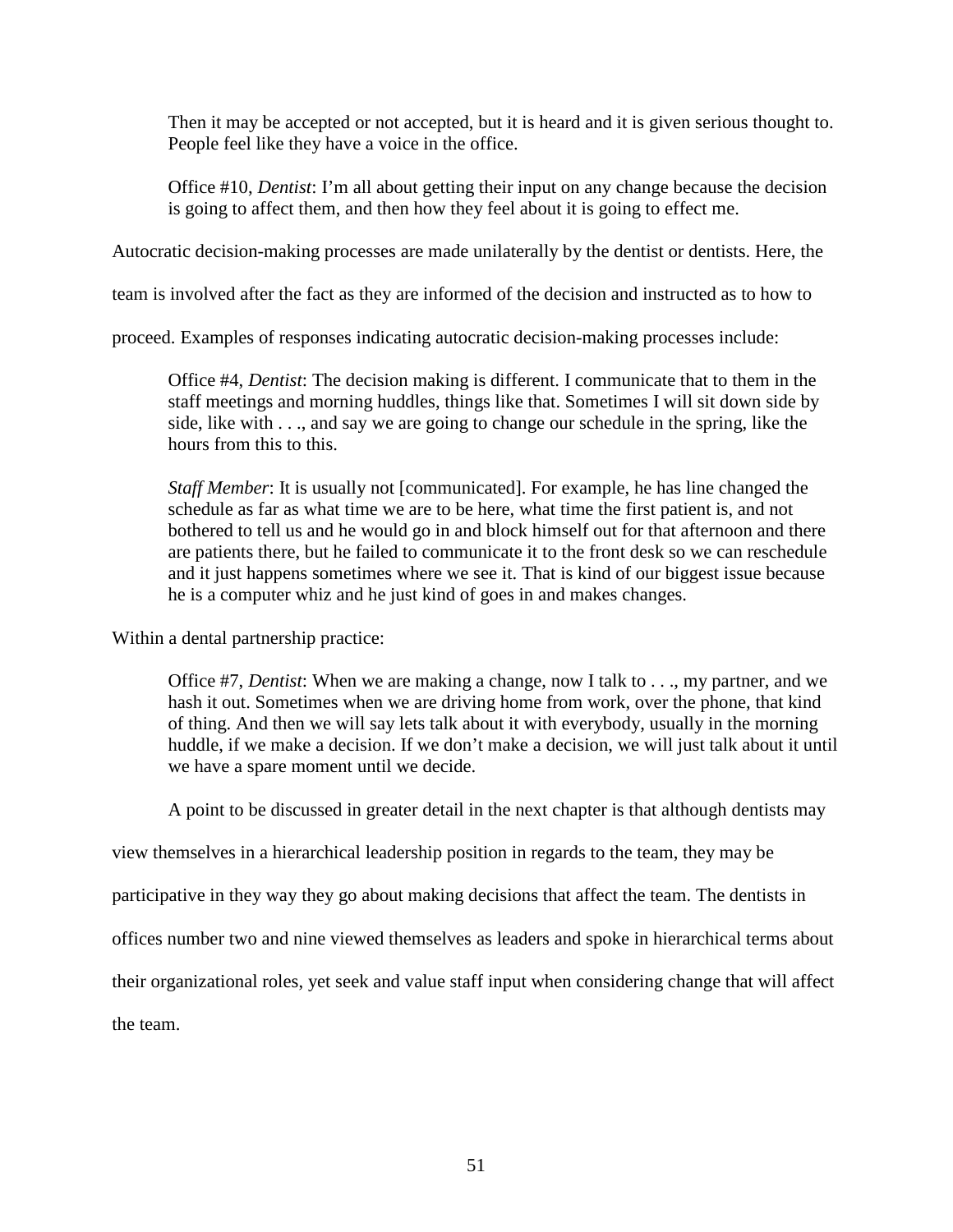# *Delegating leadership to an office manager*

The next leadership behavior is appointing administrative duties to an office manager. Four out of ten dental offices had an official office manager and the tenth dentist interviewed described his dental associate, his wife, as assuming the role of office manager. A dental office manager's duties may include scheduling, insurance, accounts receivable, payroll, and dealing with staff-related issues. In all of these instances, the dentist referred to the office manager as the individual who was their first line of defense in handling issues related to the staff, allowing them to focus on dentistry. This ability is appealing as seen here when one dentist, who is currently without an office manager, stated:

Most of us dentists would love to see patients and not have to deal with staff, payroll, and management issues. We just want to show up, do our work, and go home. But because we are a small business we have chosen all that. To be the owner, we have to deal with that. I would have a single person to hire, train, and be able to trust. That is the hard part. Training is easy, the trusting is the difficulty, and that would basically be an office manager who would run the business and allow me to focus on what I do. . . So I think that would be the single thing. I don't think it is just dentistry, most small businesses would love to have someone in place who could manage the staff, the team, the systems that you put in to place, to make sure everything is running right so then I can step in and do what I do best.

Excluding office number ten where the wife-dentist is described as the office manager, the breakdown of office characteristics of the remaining four offices includes the following: three have proactive dental leadership, three engage in morning huddles, two have regular staff meetings, two have leaders that are focused on training and continuing education, and three engage in participative and one in autocratic decision-making processes. None of these observations created any consistent pattern between offices. The only constant theme is that of the office manager's role in management of staff relations and as mediator. The responses to the seventh interview question, "When anyone has a problem or issue, either task-related or relational, how do they go about handling it?" from these four offices included: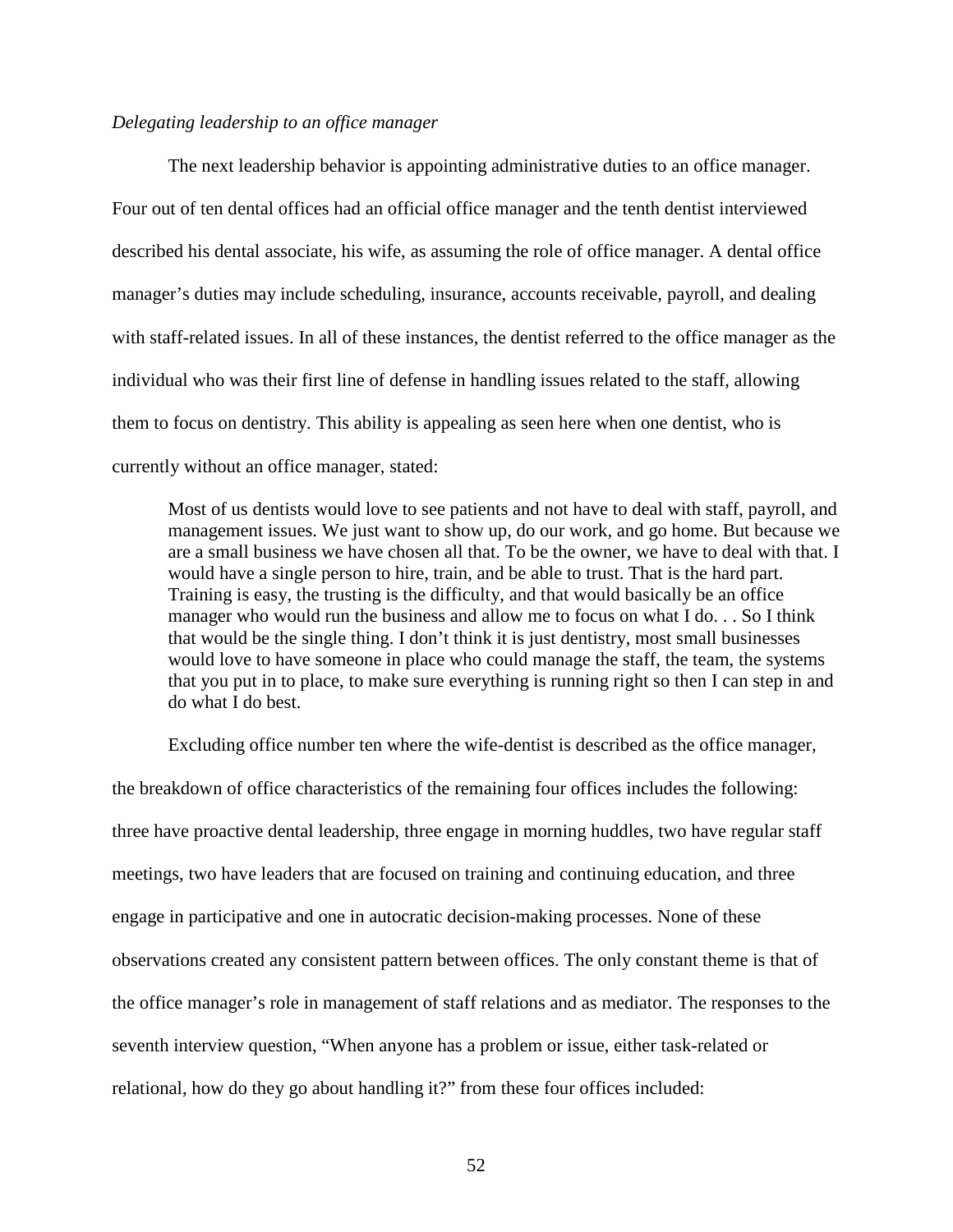Office #5, *Dentist*: We encourage them to go to the office manager first, but depending on the employee, some of them just feel more comfortable coming to us and we try to be flexible. We try to be flexible. There are different personalities. Sometimes we will refer them back, because we had already had that conversation with the office manager. We have kind of put some guidelines put in place with her so we rather her take care of the situation.

Office #6, *Office Manager*: A lot of times the girls will come to me if there is a problem, [with a] patient or anything else. If I can handle it I will try to handle it. If it is something that he needs to know about, other than trivial, then I will just try to take care of it. If it is somebody is upset, crying, I will go and talk to him. I just try to take care of it. I'm a cheerleader too, because he doesn't really even think about it and I'm actually not going in there and tell him. So when I pass out pay checks, I say, "Keep up the good work."

Office #7, *Dentist*: And it really does depend on the individual for the most part in this office. Sometimes it comes back to me, and it is nice when it doesn't come back to me. It just depends on what it is. If it gets handled without me knowing, then fine. Yeah, that is what my office manager is for. I think we have a person that can do it now.

Office #8, *Office Manager*: It kind of goes through me first. He hired me to be like the office manager, but it hasn't really happened because I kind of do front desk stuff too, well it kind of has happened, but just not as structured as most offices. Like, I mean, he has told everybody to go through me if they have a problem and not go straight to him, and if I cannot sort it out then he and I will sort it out together. It works pretty well for the most part.

In Figure 2, on page 47, you can see that there is no direct observable relationship

between the existence of an office manager and the average rating of the dentist as an effective

leader. The leadership effectiveness scores for each of these four offices were 3, 3, 5, and 4. This

is based on a scale of 1 to 5 with 5 being the highest possible rating. The implementation of an

office manager does not seem to have any effect on the practice or team other than allowing the

dentist the increased ability to focus on practicing dentistry and less on daily team interactions.

Findings from this study conclude that dentists with office managers see them, not as replacing

the dentist as leader, but as alleviating the dentist's staff and management responsibilities.

Office #10, *Dentist*: My wife, who is the other dentist, is also the office manager, and she does an artful job at managing everyone, so that I can just come in and enjoy what I do best, dentistry. I am the lead dentist, but she handles everything else.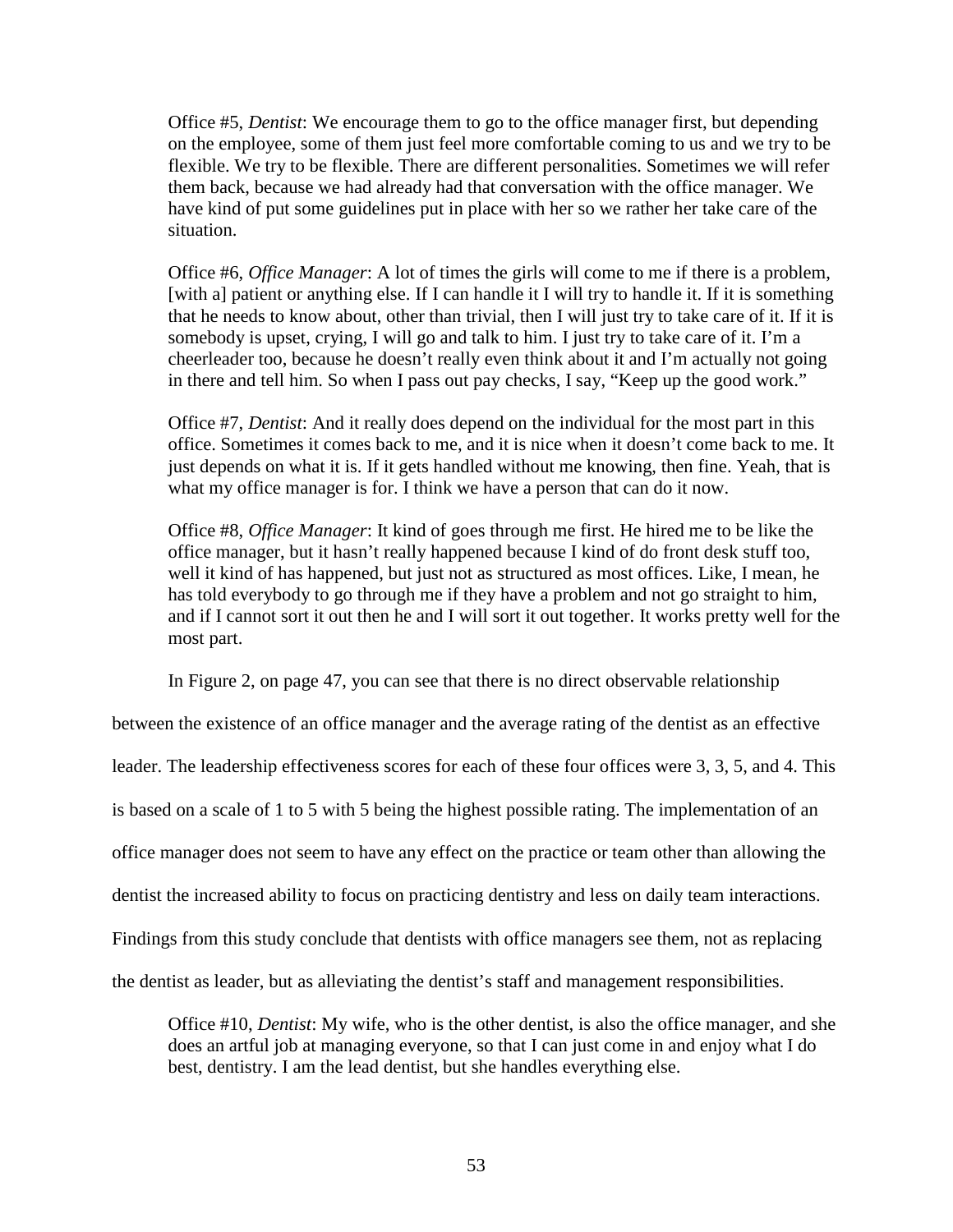#### *Focus on continuing education*

The next leadership behavior revealed was a focus on continued training and education. Three of the ten offices mentioned the dentist as an educator or trainer, providing continuing education to the team that best suited its members' needs. These responses included education that developed any type of skills training or understanding of the newest dental technology. It may be important to note that all three of these dentists' leadership behaviors were also viewed as proactive.

All three examples feature the dentists' willingness to help train and provide their staff with opportunities to continue learning about the dental profession. One dentist discussed regularly scheduled meetings that provide his staff with an opportunity for training or to have a speaker tell them about new technological advancements in screening and equipment. In the sixth office, a staff member praises the dentist for his willingness to instruct and to help her be as productive as possible, adding to her overall value as a team member. Finally, the dentist of the seventh office expresses his role as the facilitator of continuing education programs providing for team members' needs on an individual level.

Office #2, *Dentist*: The second staff meeting that we have each month is what we call our continuing education meeting. Our *Lunch and Learn* yesterday was on some oral cancer screening.

Office #6, *Assistant*: If you have a question, get ready to do something, like a job or something and do not know how to do it, just ask him and he will show you. If you are willing to learn he will teach you.

Office #7, *Dentist*: Anytime people need to learn something, I am the one who sees to the continuing education form or the courses for them, trying to get them to be better at their job.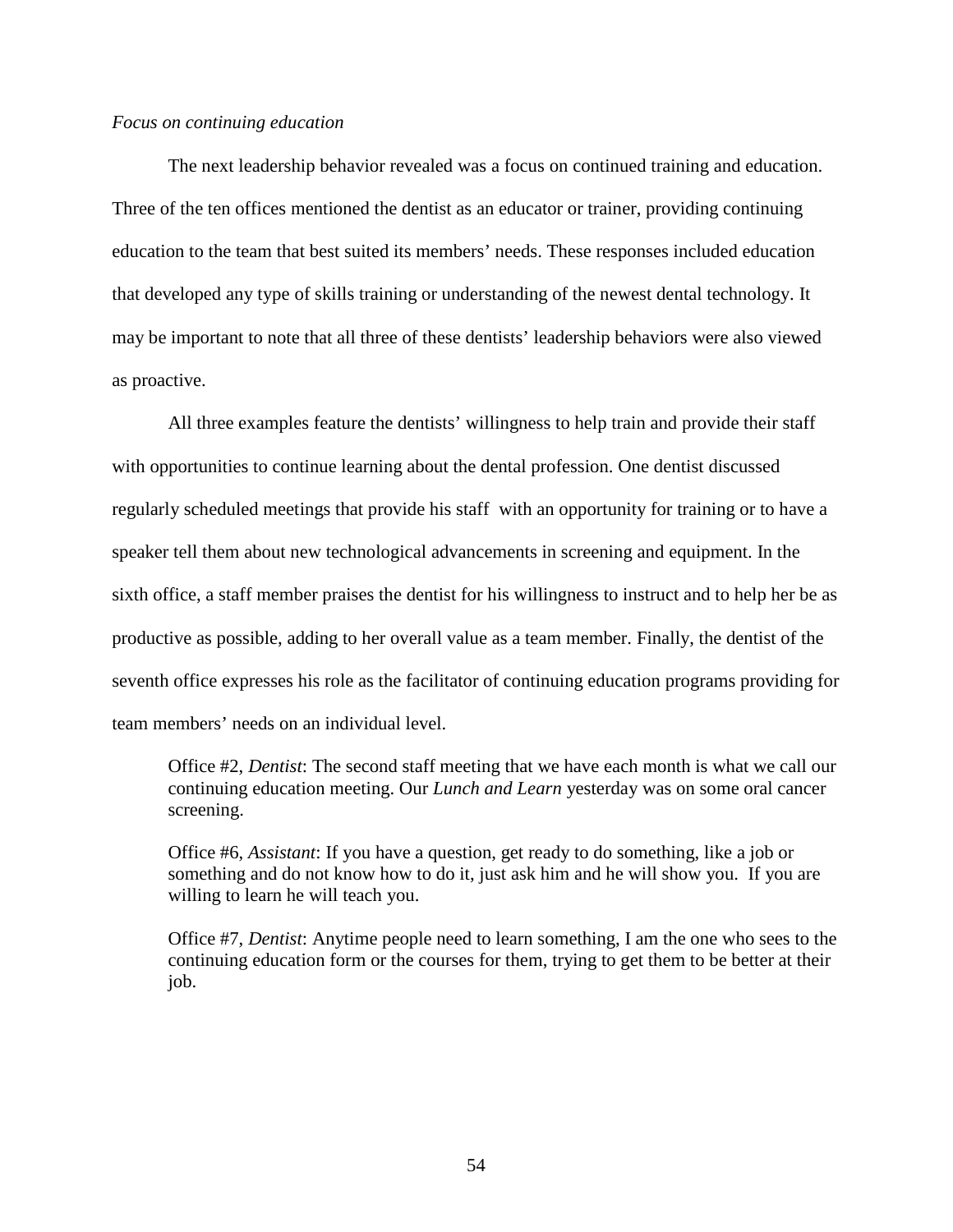#### *Communication practices*

Finally, it was noted earlier that leadership behaviors seem to directly affect the organizational communication practices of the team. Table 3 shows that the pro-active dentists engage in regular formal communication with staff and that conversely, the dentists content to maintain the status quo disregard regular formal team communication. But, do these leadership behaviors and communication practices affect the way that members of the team view the dentist(s)' leadership ability? The ninth interview question was intended to take an informal perceived measure of leadership effectiveness. It asked all interview participants, "On a scale of 1 to 5, 1 being the lowest and 5 being the highest, how would you rate the dentist's (your) ability to lead?" The average of the three responses per office was calculated. Only three out of ten offices gave the dentist(s) an average score of 5. Upon examining the data on leadership behavior and communication practices, two of the three shared many of the same characteristics. Both offices have proactive leaders, engage in morning huddles *and* regular staff meetings, focus on continuing education, and employ participative decision-making processes.

The third office with a leadership rating of 5, office number 10, first seemed like an anomaly. This practice is quite unique as the two partner dentists are husband and wife, are only in the office together two days a week, and all staff managerial duties fall to the wife. When visiting this office I interviewed the husband-dentist who stated, as mentioned earlier, that his wife has freed him from all staff management responsibilities allowing him to focus exclusively on dentistry. As a result he answered all interview questions from a "hands off" viewpoint and when asked the question about rating leadership, his answer reflected his opinion of his wife's leadership, a 5. The score for the office was a 5 overall, but his personal leadership style and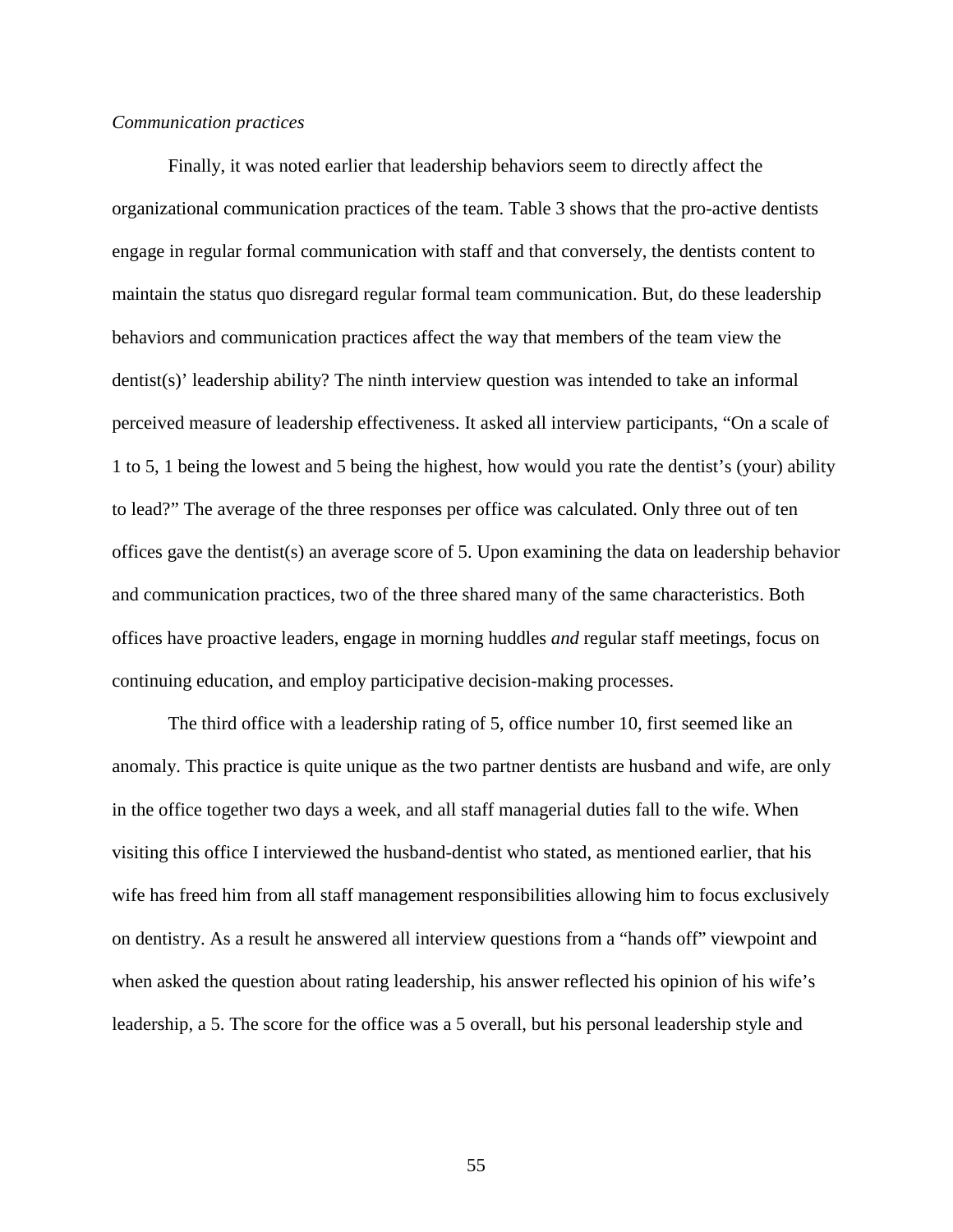communication practices did not reflect the pattern evident in the other offices with leadership ratings of 5.

It was then assumed that possibly the office did engage in similar activities as the other two, but that by interviewing him exclusively the true leadership and communication practices were not revealed. In an effort to examine this office more completely, I contacted the wife and asked her the same interview questions. She was able to create a more complete picture of the leadership and the communication style of the office. As the primary staff manager, she views herself as an integral part of the team and places a high value on all other team members by trusting and empowering them. During the interview, she gave an illustration that had occurred that day of a disgruntled patient, not with service but with insurance changes, who called and was taking his frustrations out on the employee at the front-desk. The dentist overheard and intervened, taking up for the staff member. She praised her employees throughout the interview and talked about how "lucky" she had been to have such a great team that she could rely upon. She discussed that although the office does not engage in a lot of change, that when a change is necessary she seeks feedback and input from those team members the change is most likely to affect. While the communication style here is less formal, both dentists encourage staff members to access the continuous "open line" of communication between members of the team and the two dentists. Therefore, the similarities between all three offices with leadership ratings of 5 include; regular communication (whether formal or informal), actions that suggest to staff members that they are valued (whether through a willingness to educate or through empowerment), and participative decision-making processes.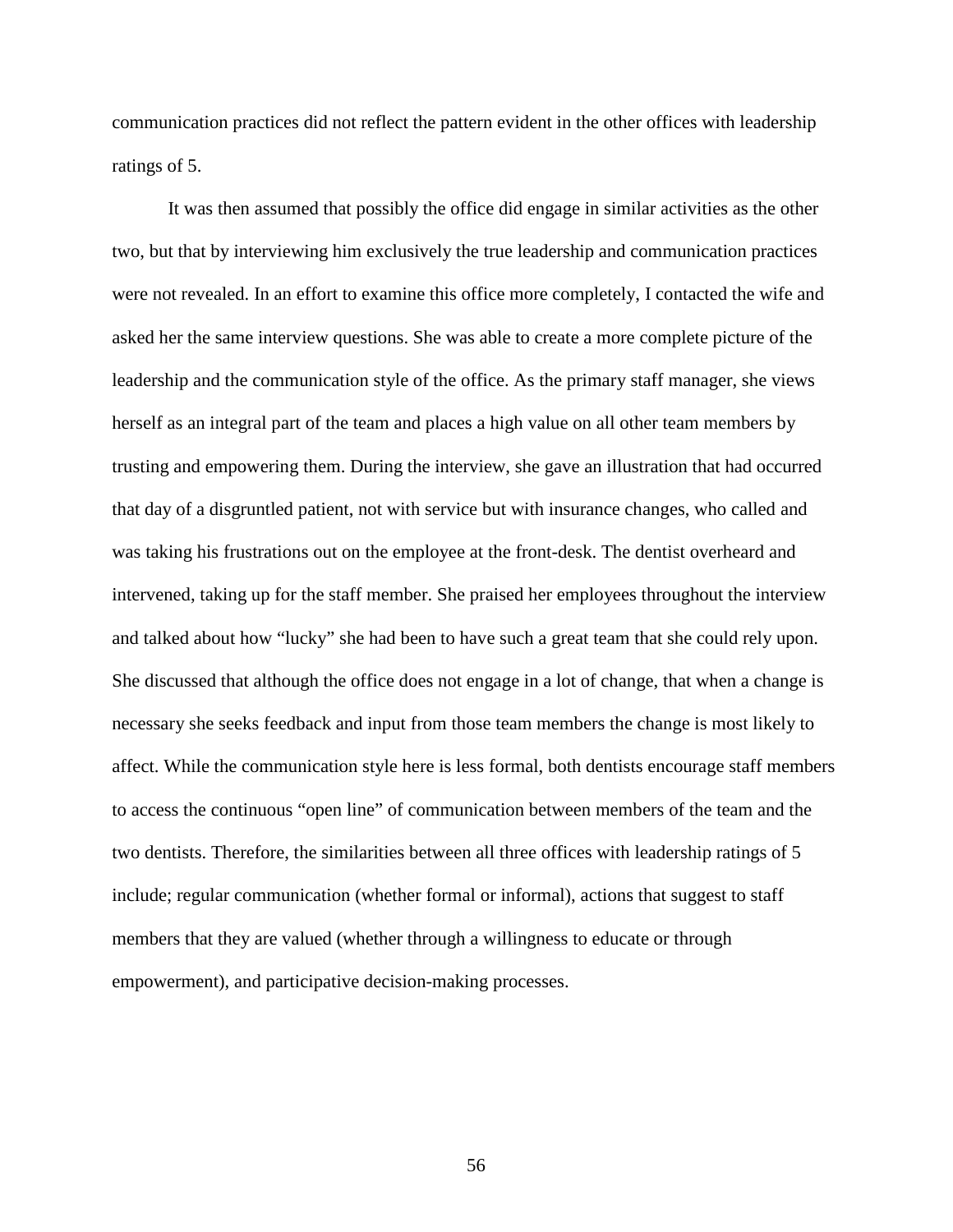#### Analytical Data

Research question four asked how the style of leadership affects the nature of the team within a dental office. The analysis of this question is analytical in that it builds on the findings of the first two research questions and then analyzes the language of respondents according to Donnellon's (1996) key dimensions of the American model of team work. This question addresses the relationship between leadership decision-making behaviors and the perceived affects on the nominal or real nature of the team. The following key dimensions were chosen in reference to team literature concepts and the perceived cultural characteristics of a dental office team. They include the leader's decision-making behaviors, and the team's sense of identity, interdependence, social distance, and conflict management. Respondents' transcripts within each office were coded to determine a low, mid, to high occurrence of language for each key dimension, helping to demarcate along the created continuum the nominal verses real nature of the team. Donnellon created a visual model that shows a nominal team at one end and a real team at the other end of each key dimension's scale. The elements of each key dimension are not mutually exclusive; therefore the presence of one does not negate the presence of the other.

The analysis of leadership language consisted of statements made by any of the interview participants within each office that referred to the way decisions are made, whether autocratically or participatively. Donnellon's method for linguistic analysis along with examples from this study are presented in Table 3.1, pages 37-39. A model is created demonstrating the leadership and resulting team culture for each office. Each office's findings are then discussed separately in this chapter. Offices 1, 2, 3, 4, 6, 8, 9, and 10 were similar in that the leadership and decisionmaking processes seemed to directly affect the other key dimensions attributing to team culture.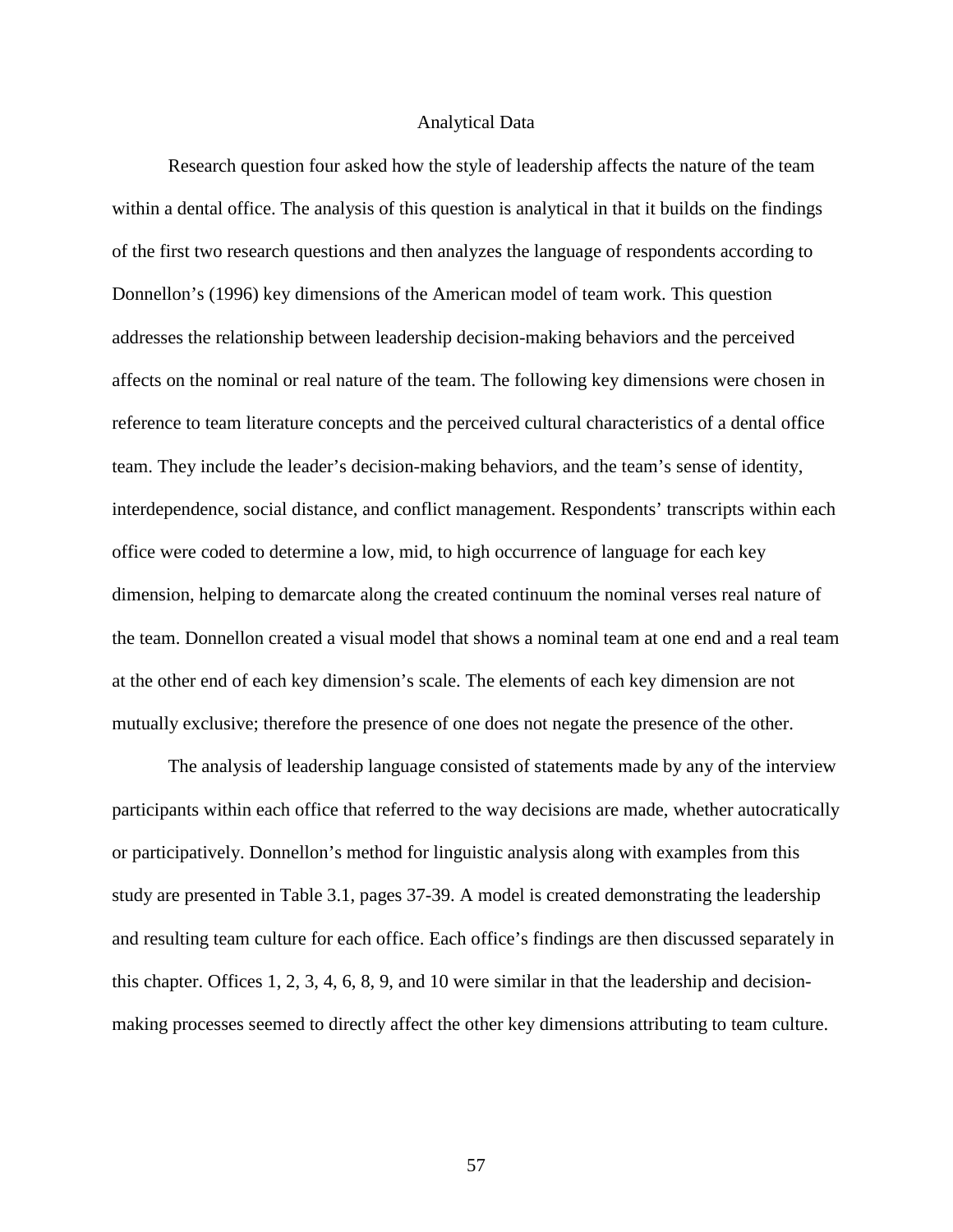Offices 5, and 7 did not follow this pattern and the possible mitigating factors will be discussed within the findings.

## *Results for Office Number One*



*Figure 3.* Leadership and the resulting team culture for office number one.

The first office consisted of three dentists; a father, his daughter and son-in-law. I interviewed the daughter-dentist. She had a very positive view of the leadership, communication practices, and the team. It was evident that her father was the central leader figure in the office. Upon interviewing the two staff members, it became apparent that there were communication issues stemming from the three dentists inefficiency with which they communicated with one another, as well as with the staff.

*Decision-making process.* The dentists' decision-making practices, although they would like to perceive them as participative, are autocratic. There is one mention concerning participative decision-making where team input is said to contribute to office-wide change. However, this can be viewed as discrepant data because this mention by the dentist is later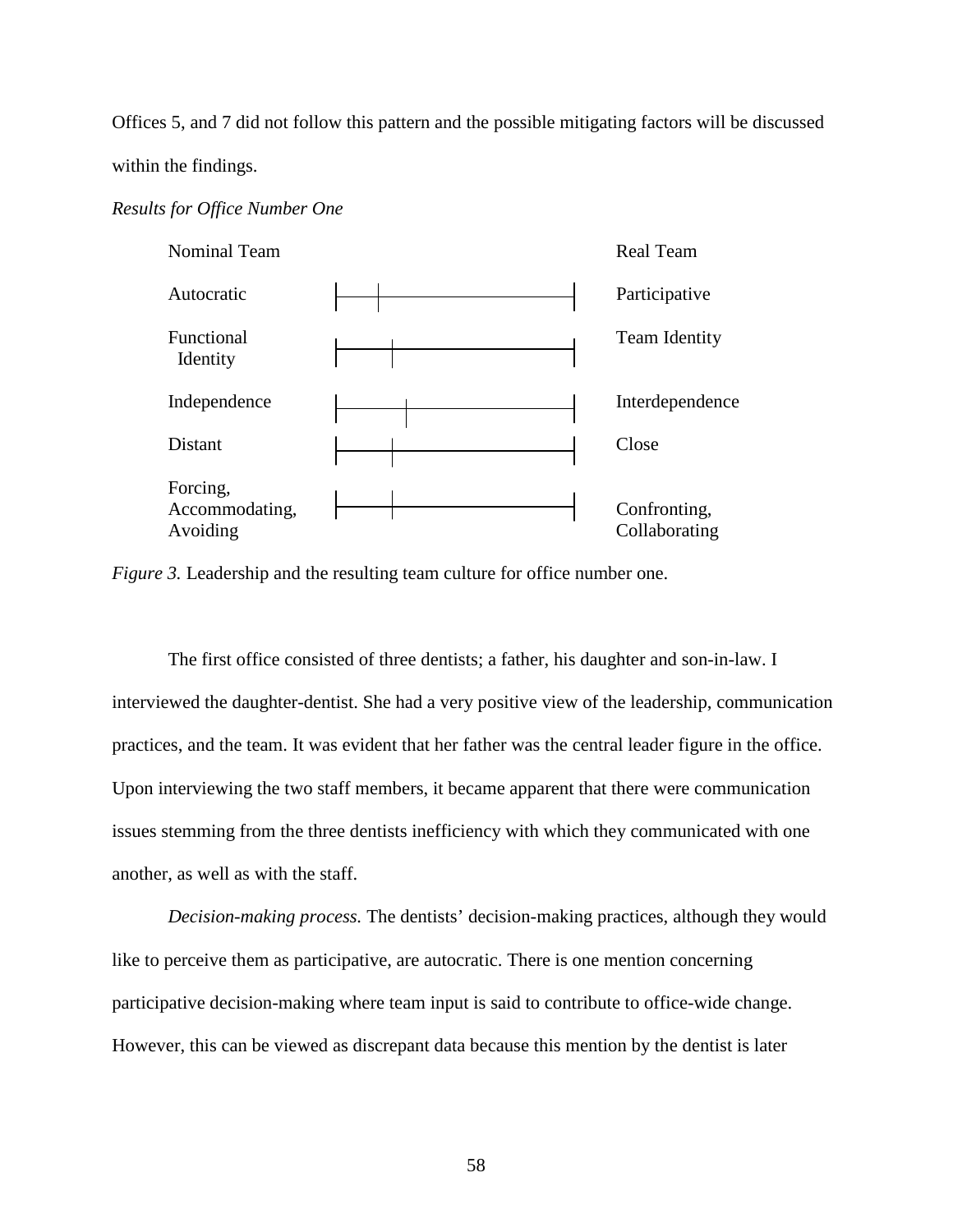refuted in the end of the same response, as well as in the responses of both staff members. The

dentist, states:

We also have monthly meetings with the front office staff and the head assistant, and then the assistants meet once a month, and the hygienists meet once a month. Things come out of that constantly to make things different or better. Pretty much it is done as a team, somewhat, not the whole team, but leaders.

In response to the question addressing change, staff members stated:

Staff Member #1: Of course there are going to be times when the doctors will just make a decision and it doesn't matter what everybody thinks. I think for the most part, we have team meetings. The hygienists have monthly meeting and the assistants have monthly meetings, so which ever group it affects, it will be brought to them at that meeting and discussed.

Staff Member #2: Pretty much I think the doctors make the decisions and we just do what they say. . . And then I guess [during meetings] if we have a concern about the office we could bring that up but we never have.

The first staff member's response regarding task-oriented teams where issues are "brought to them," refers to each group's (hygiene, assistants, front-office) concerns about their personal work schedule and patient scheduling. Changes resulting from group input in these instances only affects these specific group members.

The ways in which the leadership engages and values the team input regarding change is indicative of leadership and impacts the team culture. While the dentist may feel that the leadership is open to staff input regarding change, staff responses reveal that the dentists are the primary figures in the decision-making process. As seen above in Figure 4.3, this autocratic leadership places the office at the nominal team end of the decision-making continuum.

*Identity*. Using Donnellon's method of exclusive and inclusive pronouns to signify a functional or team identity, 48 exclusive pronouns and 20 inclusive pronouns were found throughout the three participants' responses. While "we" may be used inclusively to refer to the entire group, as used here by the dentist "Everybody is friendly to each other and cuts up, and we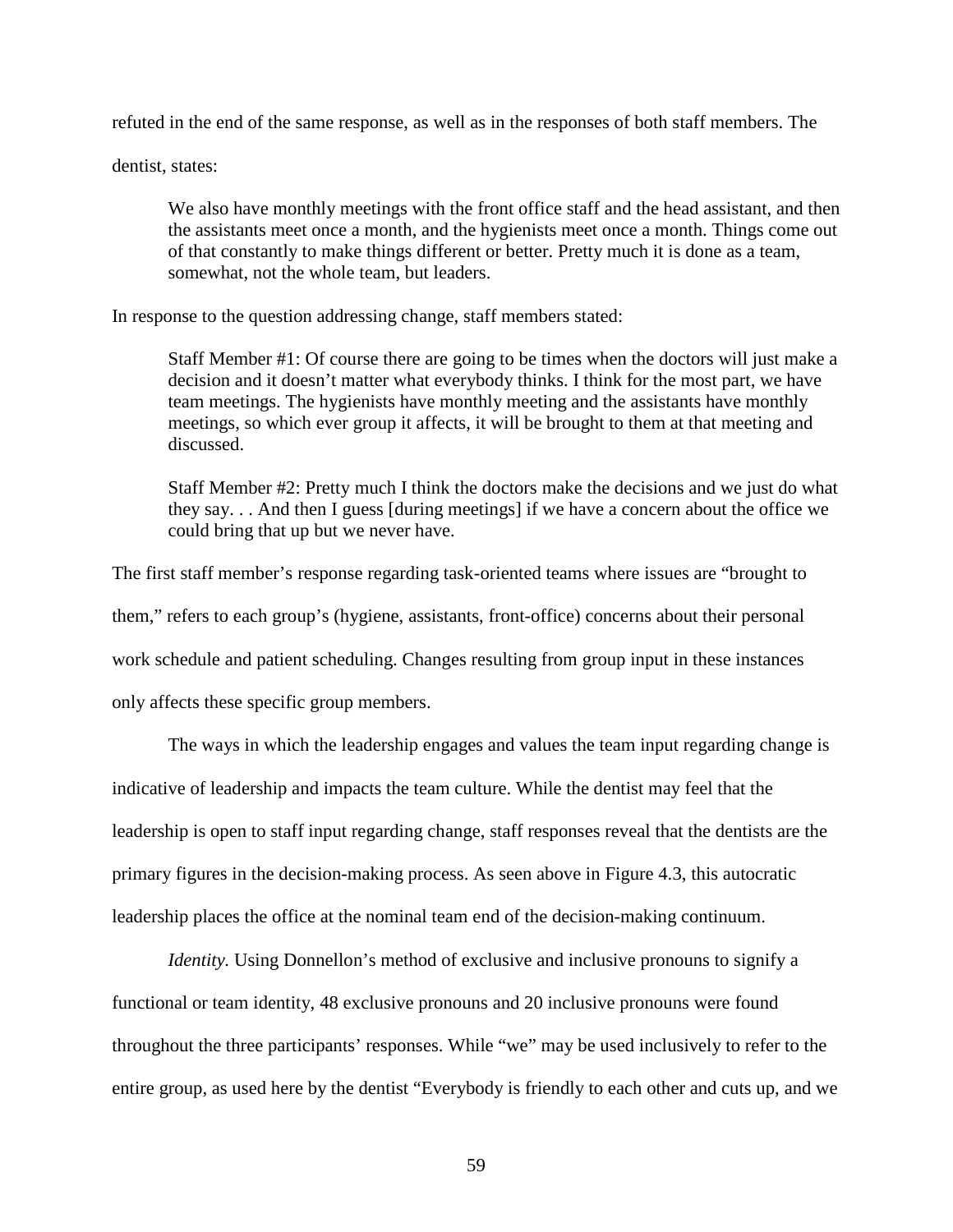just have a good, good time. We care about each other's lives and what is going on and love each

other." It is more often used to separate the dentists from the staff, or to differentiate one

functional group from another as seen in the following two responses:

Dentist: We [the dentists] encourage everybody to be open and honest with any kind of issue whatsoever. We actually have some little agreement spelled out about what to do when something comes up. At staff meetings we pretty much go around the table and if anybody has anything or concern about it, they can voice it.

Staff Member #1: What we do, each team has like a team leader. Ours is . . . because she has been here the longest for the assistants. So if we have a problem or something, we can just go to her and discuss it.

The occurrence of exclusive pronouns is 2.4 times greater than that of inclusive pronoun

use. The dentist is the participant that employs the most inclusive language referring to the team

as a whole. The two staff members, however, use more exclusive language. An inclusive

example from the dentist includes:

Once a year we close the office and the whole staff gets together for the whole day and it is nothing but brainstorming about all the different areas. We just literally take one of those and just write stuff down. We make suggestions. And we go back… it is fun to go back at the end of the year to see what you did. Pretty much last year we accomplished just about everything we set forth in the goals for the year. That is nice. We have done that for a while.

Note that this one response from the dentist includes seven of the twenty coded inclusive pronouns. The other inclusive pronouns are seen throughout each participant's response to describing what the office "like." Within this key dimension of identity, this office's members identify more with the task-oriented functional groups than as integral members of the team-atlarge. This puts the office more toward the nominal end of the identity continuum.

*Interdependence.* Interdependence is a key ingredient in effective team work. The level of interdependence is a measure of how team members view themselves in relation to one another and in regard to integrated knowledge and skills necessary to accomplish the goal at hand. There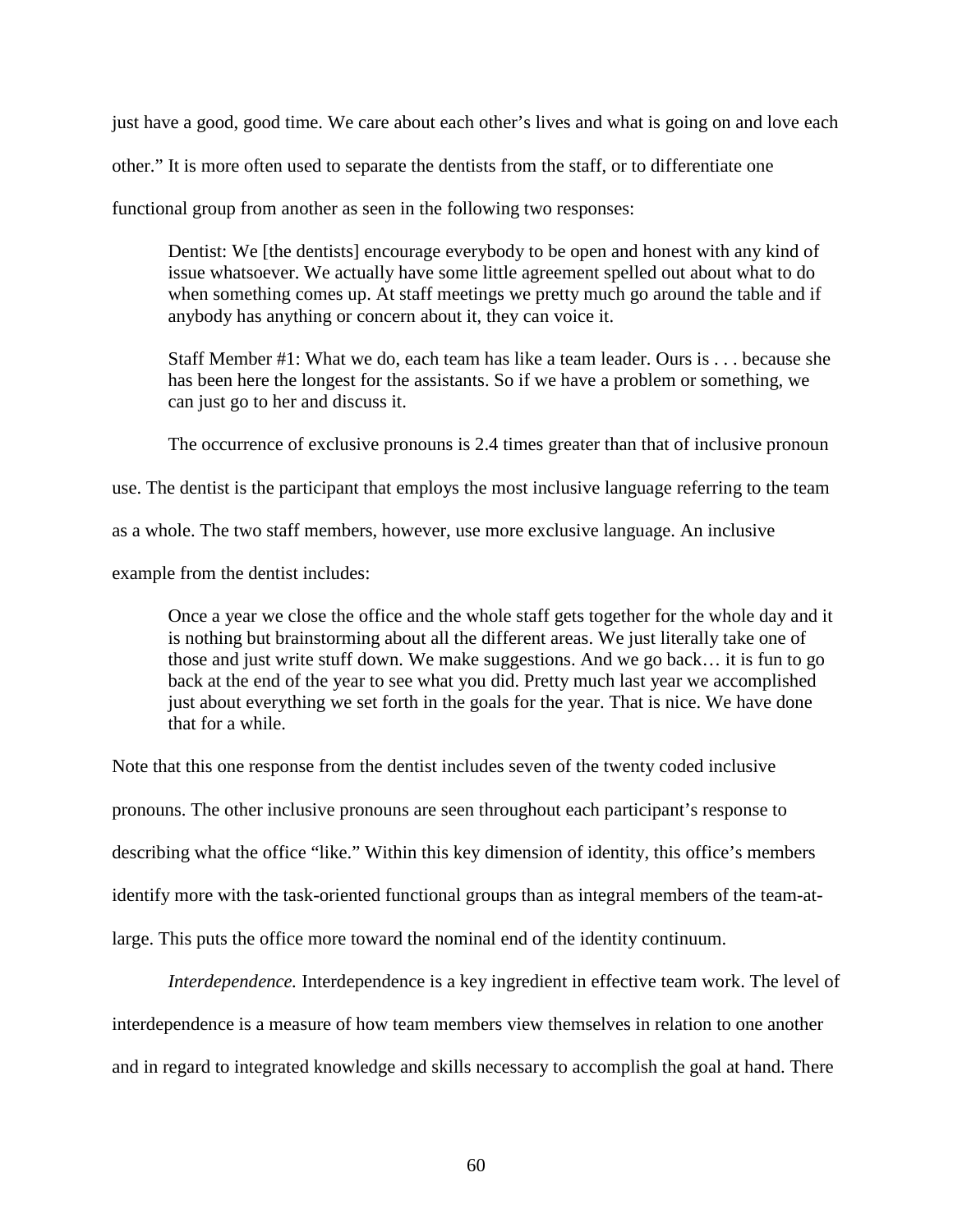were eight independent statements and five interdependent statements coded within the responses of this office's transcripts. Coding for independence included recognizing explicit reference to independence or assertions of individual intent. Some examples of statements of independence include the dentist stating, "Pretty much it is done as a team, somewhat, not the whole team, but leaders" and "Daddy [lead dentist] is always changing stuff."

The interdependent references include the soliciting of others' views and needs as seen in this staff response:

Because I have been here so long, people come back and ask me questions of my opinion more as I have been here longer; like how things were done in the past or just to see if there is something that needs to be done.

It is important to recognize that the presence of interdependence and independence can co-exist. The recognition of each simply allows for a measure of the perceived interdependence of the team and a way to visualize the level of the nominal verses real nature of the team itself. In a dental office, the tasks are inherently reliant on team work and interdependent actions of the members, yet the way the team members perceive themselves in relation to the team at large is relevant. Here the number of independent verses interdependent responses places the team more toward the nominal end of the scale.

*Social Distance.* For this study, forms of social distance included formal language (formality in referring to subgroups) and formal forms of address ("the doctors", Dr. ). I make a case for including the references to separate groups as a form of formal language within a dental office as it displays distance between subgroups of individuals and the team. Although these functional groups are examined previously, the formalized reliance of team members within the office on a subset of individuals creates increased social distance apart from the team at large.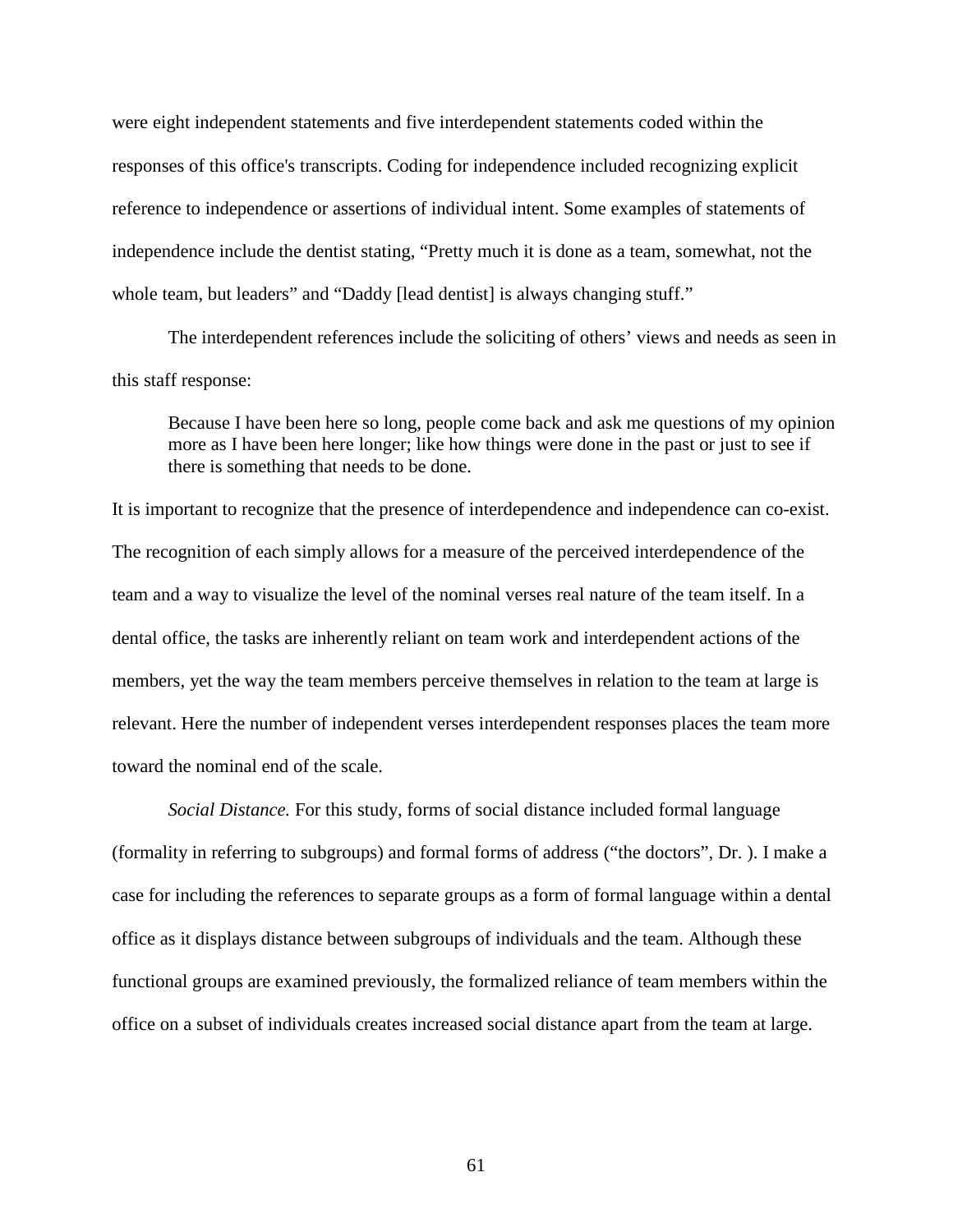There are 15 occurrences of references to social distance. The most senior staff member, a

hygienist, states:

All the assistants know that if they have a problem, they are supposed to go to the head assistant. If they don't feel comfortable to come to one of the doctors to discuss it, then talk to her and let her go to the doctor. The front office has a person who they are supposed to talk to. It is broken out in groups, that way. Some people are not comfortable to go directly to the doctor to discuss it, so you know there are other people you can go to.

The social distance is recognized as a contributing factor to the poor communication practices of

the office. All three respondents confirm this in these following statements:

Dentist: Yeah, we don't always get the word out about things. I don't feel like in enough time for it be fair to people. . . We do not really have a good way to make sure that everybody has the message.

Staff Member #1: [Communication is] Kind of haphazard at times because not all of us are here every day. So if you happen to be here on the right day you might hear what you need to, and if you are not here that day, you may hear it 2-3 weeks later. We have had new employees come and have been here and I'm like, who is this? I didn't even know we were hiring anybody; that type of thing.

Staff Member #2: I mean some things around here, I feel are just kind of secret you know and by the time it gets around you don't know if that is a rumor or true. So that is something our office definitely needs to work on. Especially when it comes to hiring different people, or something like last minute you may hear we are going to get somebody or something, so it is just kind of weird about stuff about that.

While functional subgroups contribute to increased amount of social distance, the basic

level of interdependency required to complete work within the dental office also creates a degree

of social closeness. Reference to social closeness was found in claiming commonalities with

group membership, claiming common views, displaying knowledge and concern for others,

expressions of liking or admiration, and expressions of reciprocity or cooperation. In total, there

were eight occurrences of social closeness. Examples were predominantly located within

participants responses when asked to complete the sentence, "This office is like a \_\_\_\_\_\_\_\_\_\_\_."

In response to this, the dentist replied: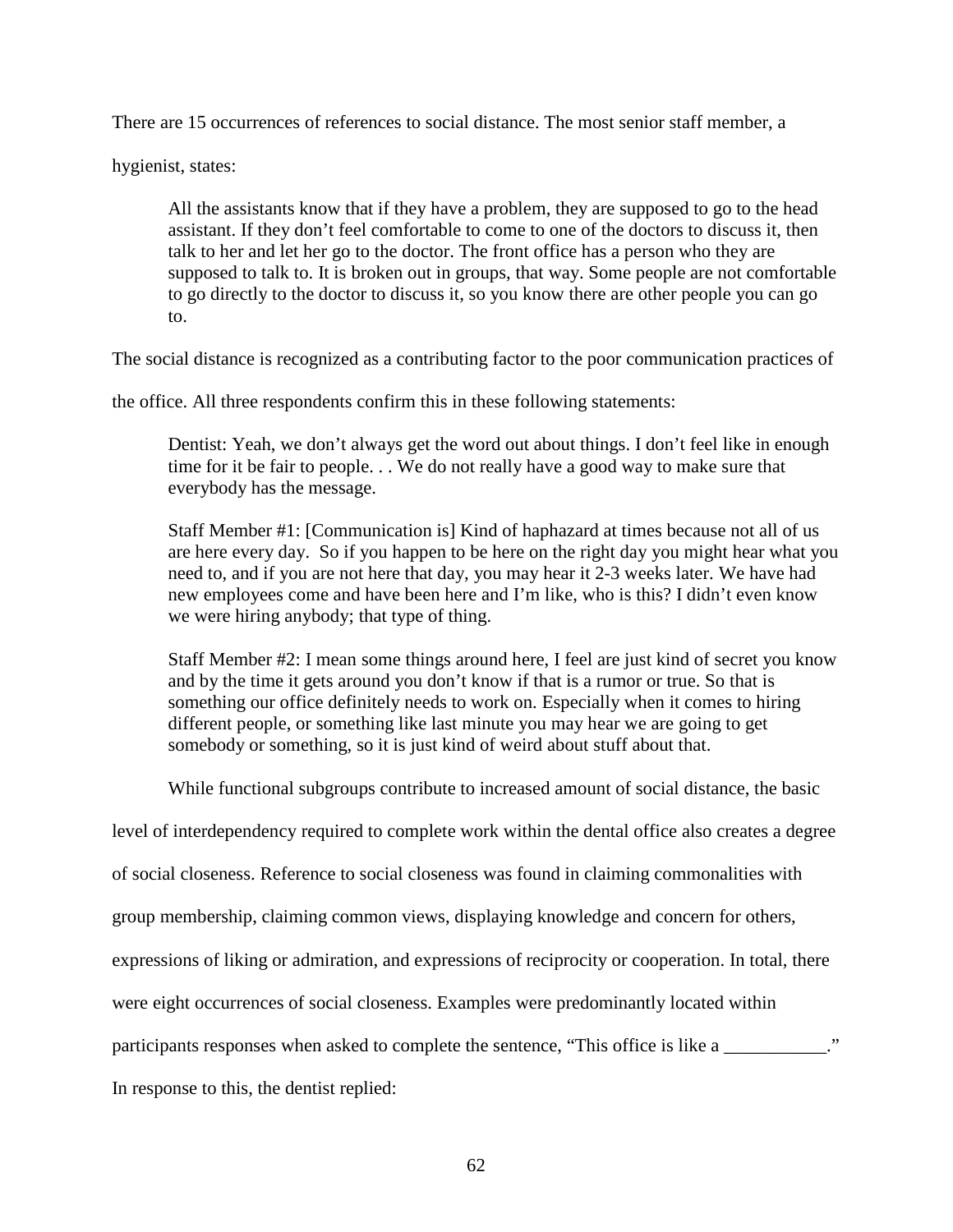Family. We have a great time working together. Everybody helps each other out. We work really well as a team. The group we have right now is probably the best in the practice. Everybody is friendly to each other and cut up, and we just have a good, good time. We care about each other's lives and what is going on and love each other. A lot of us have been together a long time. We spend a lot of time together; more time here than anywhere else.

Taking the numerous examples of social distance with the understanding of the communication practices within this office, it is not surprising that the other two staff members shared a more realistic view of the office's relationships. The more senior staff member stated that the office ran smoothly and while it was somewhat "like a little machine" it was a good place to work and that she had "only considered going somewhere one other time." The newer staff member, like the dentist, said the office was "like a family because we have our disagreements, and do not get along all the time," but said that they work together and care about each other in the end. Once again along the dimension of social distance, this office finds itself closer to the nominal team end of the scale.

*Conflict management tactics.* There were five references to the avoidance of conflict and two to confronting or collaborating. These two references to confronting and collaborating are discrepant in that they are in reference to how the dentist's would like team members to handle issues, not how things actually handled. While the dentist encourages confrontation and collaboration, the team members seem to avoid conflict. The dentist so aptly illustrated this when she stated:

We ask everybody not to go into another room and fuss about something to somebody who cannot do something about it, but take it to somebody who can take care of the problem. It doesn't always happen… We have had issues before where an employee would all of a sudden leave and there had been problems going on and nobody knew and we cannot help something if we do not know they are there.

The most senior staff member discussed her reluctance to bring issues before the dentists,

So sometimes you have to ask a questions and approach one of the doctors with it [an issue], but in order to get an answer you have to wait 3 weeks, until they all get together.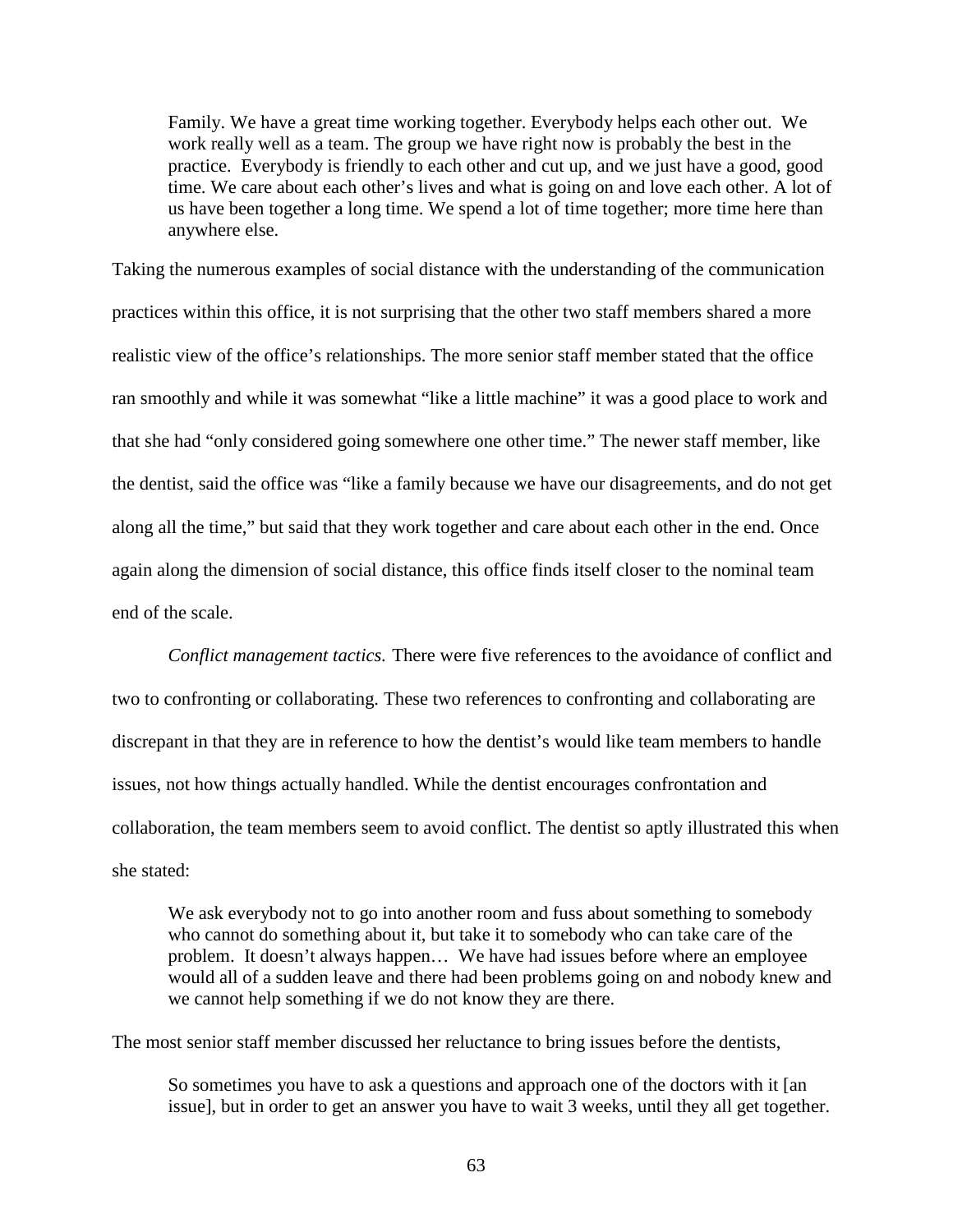Sometimes things could just fall through the crack and if you don't bring it up again, you may just never find out . . .Who wants to speak out if nothing is ever going to be done about implementing it, or if you have to bring it up 3 months in a row before you find out anything. You get to the point you want to say never mind.

It appears that the functional subgroups hinder the communication process and while the principles of healthy conflict management may be desired by the leaders, the team cannot find appropriate channels in which to express grievances. This office, as seen in figure 3, is placed more toward the nominal team end of the scale.

# *Results for Office Number Two*



*Figure 4.* Leadership and the resulting team culture for office number two

*Decision-making process.* The second office participating in the study had two practicing dentists. The primary dentist was interviewed. Decision-making processes were both autocratic and participative as all three participants discussed the dentist involving the staff in the change process, yet the staff members acknowledged that the dentist had the power to make "the last and final decision." The dentist while hierarchical in his view of himself as a leader, works to educate and include the staff about possible changes that will affect the team. When asked about change, the dentist stated: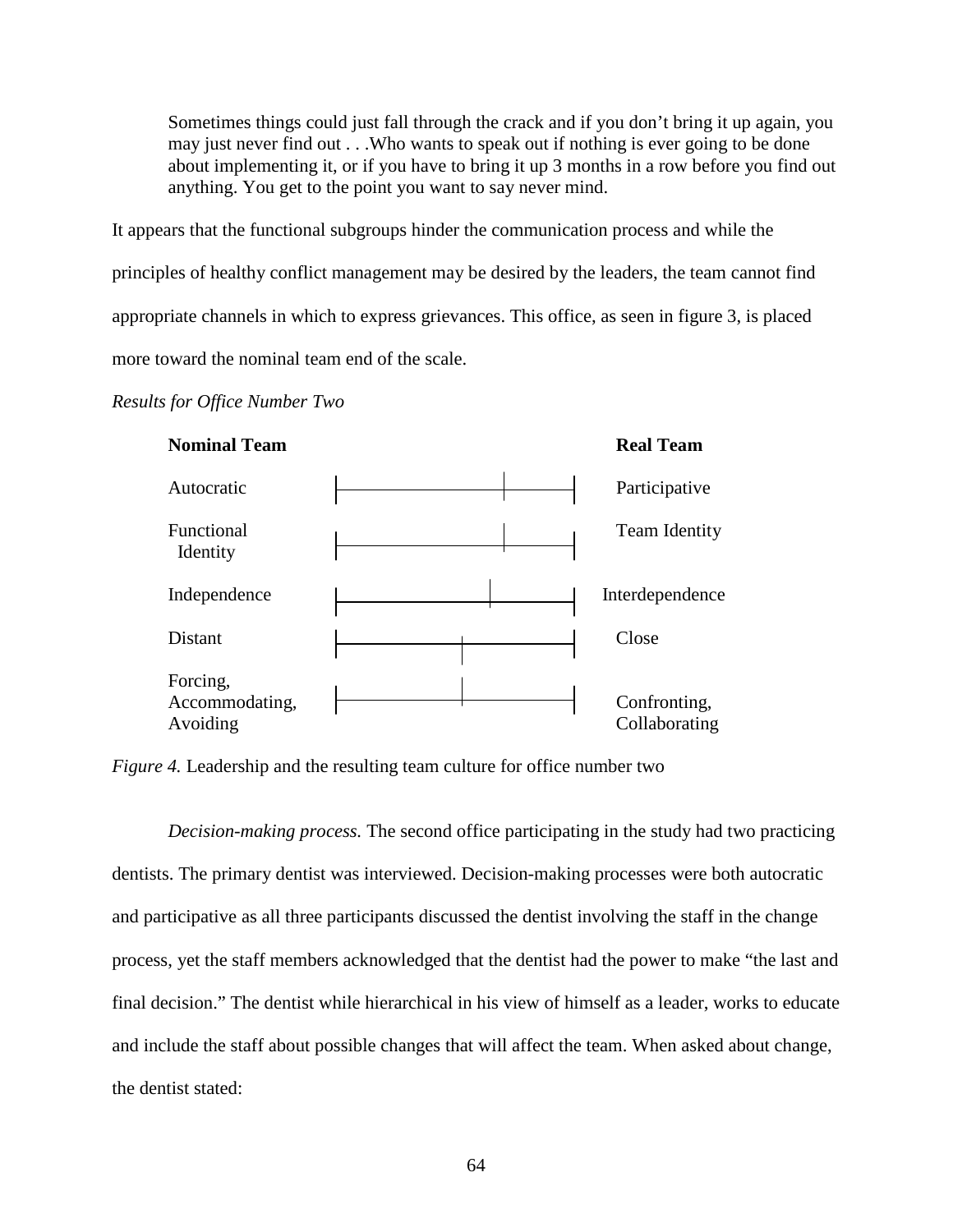I definitely have learned to some degree that the team has to buy into it. I have a very serious staff, as far as the number of years they have been in dentistry. And they need to buy into many programs, systems that we are doing if it is going to get us back to maximum effectiveness.

While there were two references from the staff concerning the dentist's final say in the decisionmaking process that were coded for as autocratic, the five collaborative decision-making references place the team more toward the real team end of the scale.

*Identity*. There were 43 occurrences of language indicating functional identity and 62 indicating team identities. Here the functional identity is due to separation referring to the dentist and the team, and the front office and the team. With a hierarchical view of the dentist as the leader by both the dentist and the team members this is not surprising, however there was a greater occurrence of team identity references. An example of functional identity includes a response from the first staff member, who works in the front-office, "If they need help in the back, to doing x-ray, like if they cannot step out of the room like that, we will do that." The majority of team identity references places this team nearer to the real team end of the identity scale.

*Interdependence*. There were nine occurrences of language indicating independence and 18 indicating interdependence. The independence, as previously stated, is due to task responsibilities of individuals within separate areas of the team as seen here is the statement, "I take care of cleaning the patient's teeth, the periodontal to make sure they don't have any problems there and just taking care of those patients when they come to my chair." While the team members have some autonomy within the team, they understand the interdependent nature of the dental office. This is evident by the interdependent references outweighed the independent references by 50 percent. As in the earlier response of the first staff member about pitching in where needed, other second staff member interviewed stated: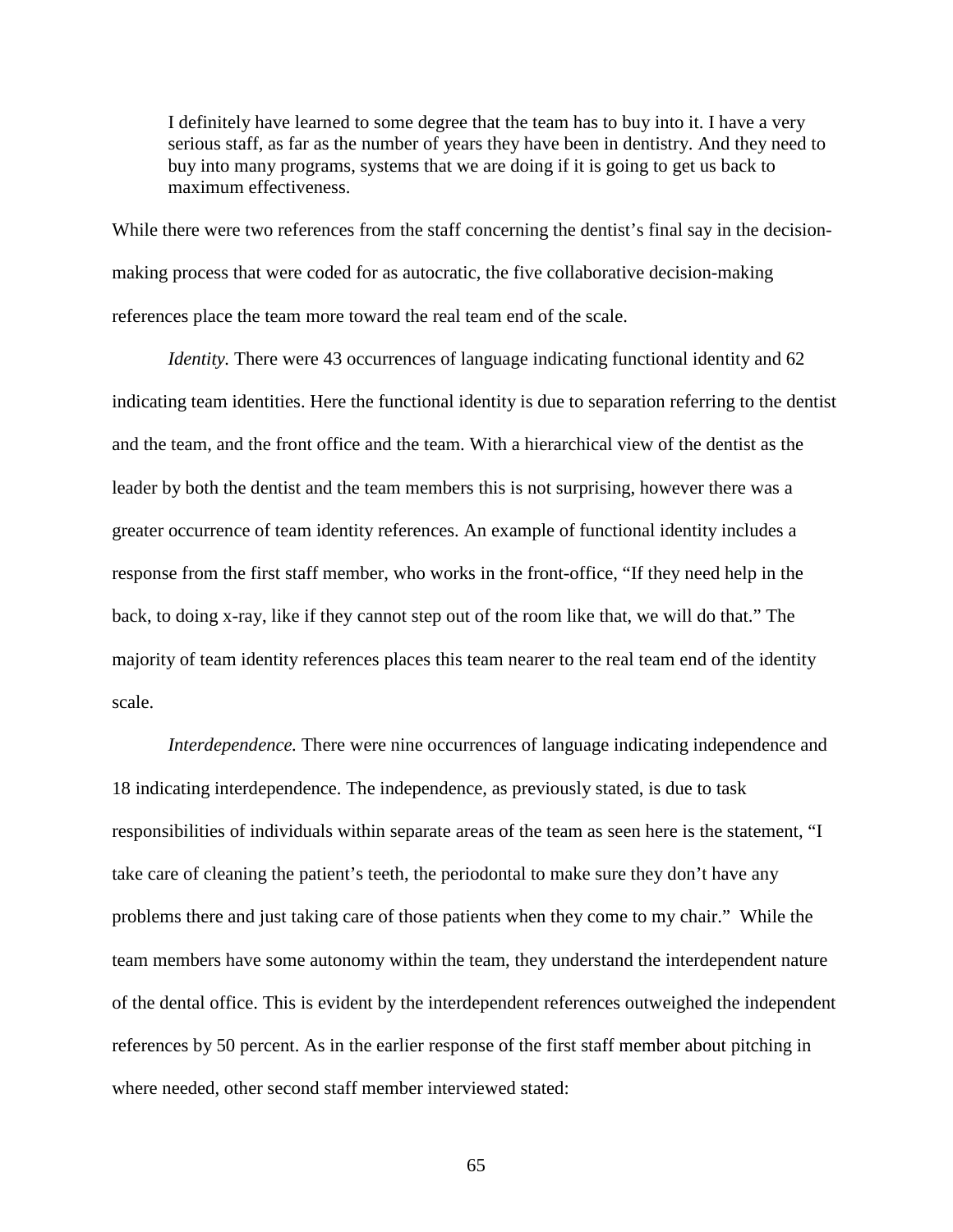Well, I am pretty much in the hygiene but now I have been in the back like cleaning instruments, if something needs to be done back there I can go back there and help, or I can do some things up front if I need to. So essentially just help out where needed.

Once again this measure places this office near the real team end of the interdependent scale.

*Social Distance.* The findings from this office resulted in the occurrence of six distant, or formal, references and seven referring to social closeness. The staff members view themselves as extremely close and use more formal language when speaking about the dentist, such as, "I know my role is to be under the doctor and follow what he expects." Similarly, the dentist while seeing the office culture in a familial manner, is patriarchal. This is seen in their completion of each participant's response to completing the statement "This office is like \_\_\_\_\_\_\_\_\_\_\_\_." The two staff members stated:

A little family. We all get along. Of course there are times where you don't get along, but it is all solved pretty quickly. I think we all enjoy coming to work. I don't ever hear anybody saying they do not want to.

It is probably like a little small family or something and sometimes you get in your little squabbles, but we are still here and we work together everyday. I think we are pretty close, most of us. I would compare it to a family.

Now compare the staff responses to that of the dentist:

They are like another family. They are like my kids. But managing them from communication standpoint is like managing my children. I have 4 children. So yeah, a lot of the times it is.

In this office, the formal view of the dentist's role as leader balances the social distance scale to

place the team in the middle between functioning as a nominal and/or real team.

*Conflict management tactics.* There were four accounts of forcing, accommodating, and

avoiding and five accounts of confrontation and collaboration. In this office, personalities

contributed to the styles of conflict management more than any other factor. While the team

members are given the opportunity to voice concerns there is no formal process. Essentially the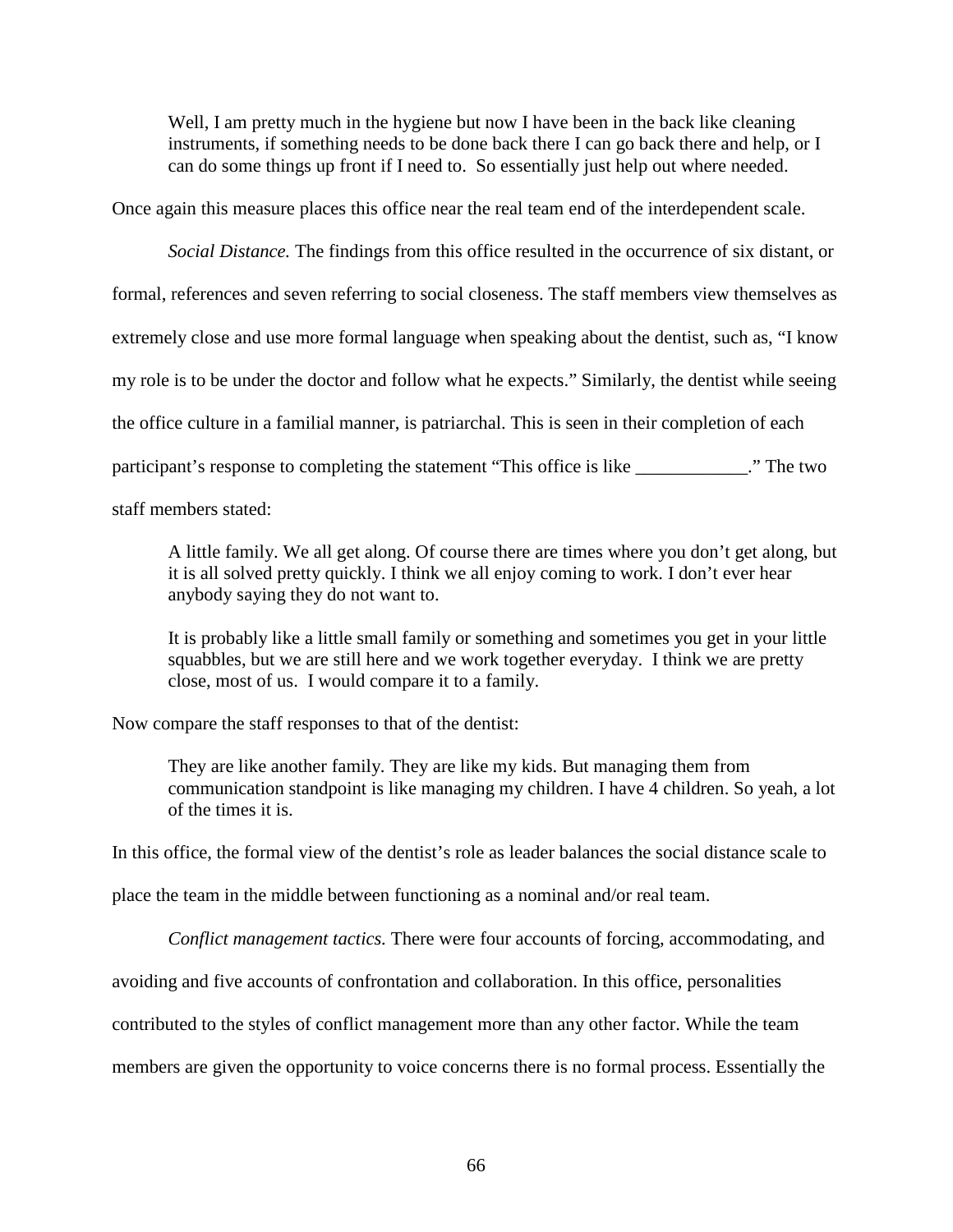individual's personal conflict style dictates the end result. The first staff member felt that the team members could deal with issues openly and effectively, "I think that everybody gets along well. Not the usual problems that people just don't just come right out and say." The second staff member refers to both confrontation on the office level and her tendency to avoid conflict by stating:

Usually if somebody has something to say, they usually say it and end up sticking their foot in their mouth. There is no one specifically, set aside that someone goes to, I don't think. Unless they go to  $Dr. \ldots$  Sometimes they can go to him. But usually they just either keep it inside until it blows up or those type things . . . Most of the time, I'm the one who keeps quiet. I don't talk much as far as things a lot. I hear a lot, but I don't say a lot. I hear a lot, but I keep my mouth closed. Because I don't like to start things up.

The dentist explained that issues can be brought out at any of the monthly meetings, but that he

would prefer the team member to discuss it with him first so that he is not "blind-sided." In his

response to how conflict within the office is managed he talked about the personalities of each of

the team members by saying:

They will bring it up. Now as far as bring it up ahead of time, if they bring it up ahead of time, normally it has really festered. It has really gotten to a point where it is time to intervene and in dealing with staff, you got to know your players. Some of your players bitch about everything that happens. Some of them rarely say anything, but when they speak you listen.

Here the team is placed toward the middle of the scale in regard to conflict management tactics.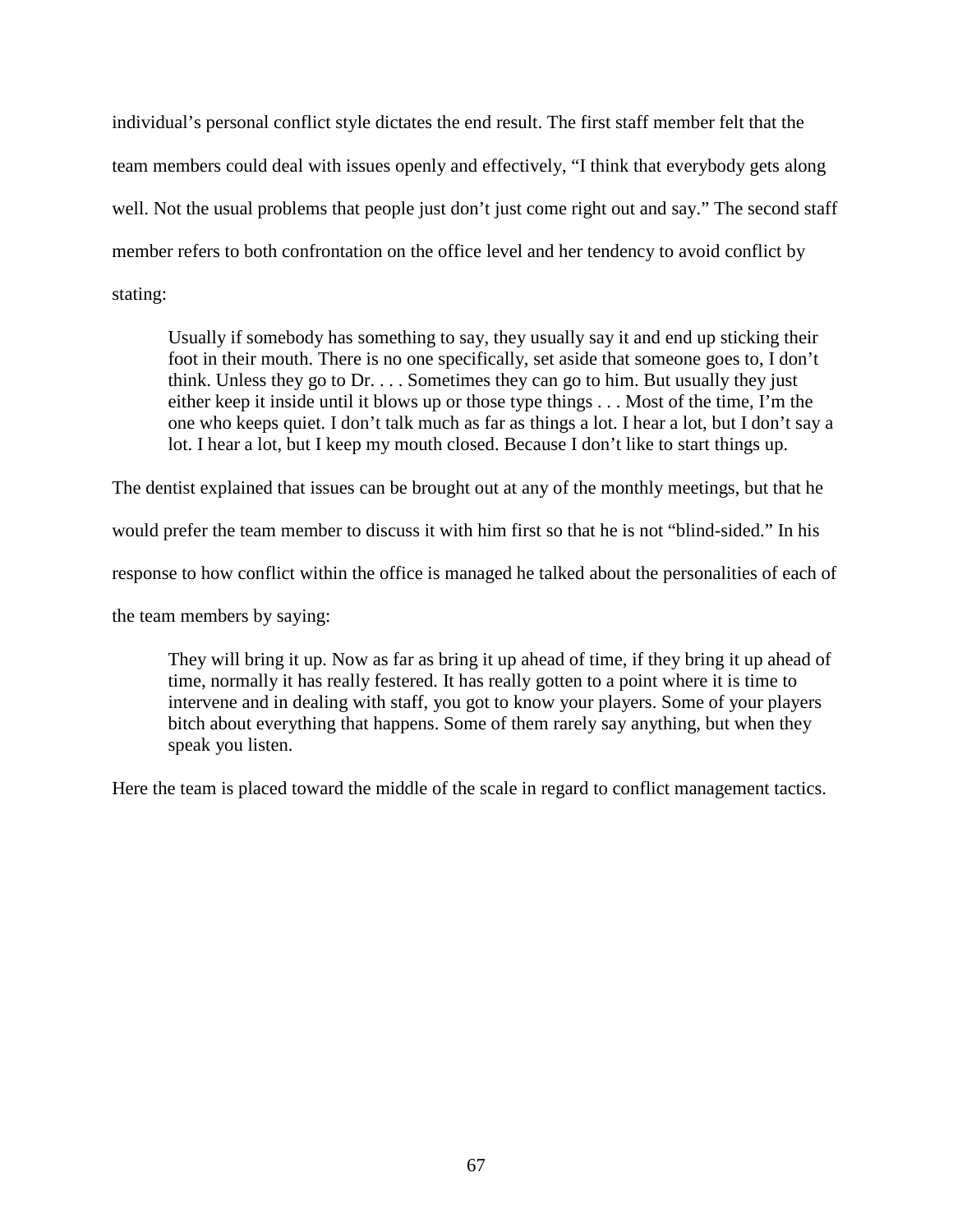## *Results for Office Number Three*



*Figure 5.* Leadership and the resulting team culture for office number three.

*Decision-making process.* The third office was run by one practicing dentist and a small team consisting of five staff members. The leadership of this office was laissez-faire as the dentist explained that he had been practicing for over 28 years and felt that the team and the practice were the way he wanted them. The dentist's "hands-off" approach limits the opportunities for change as he stated:

I have been doing this 28 years, so right now I am pretty cast on the way I like things to be, how I like things to go. So what I will do is that I will just say, if there is something that you feel like we can do better, if you come tell me and explain to me why, and if you can convince me, then we can change it. I do not like them going through and changing things without running it by me first. I am just kind of set in a pattern.

Out of all three participant responses, there was only one reference to autocratic and two references to participative decision-making behavior. The one participative reference was tempered with a later reference to the dentist valuing the opinion of his staff. While not proactive in his approach to change, he is somewhat open to ideas about change and seeks team members' input concerning decisions as seen in this staff member's comment: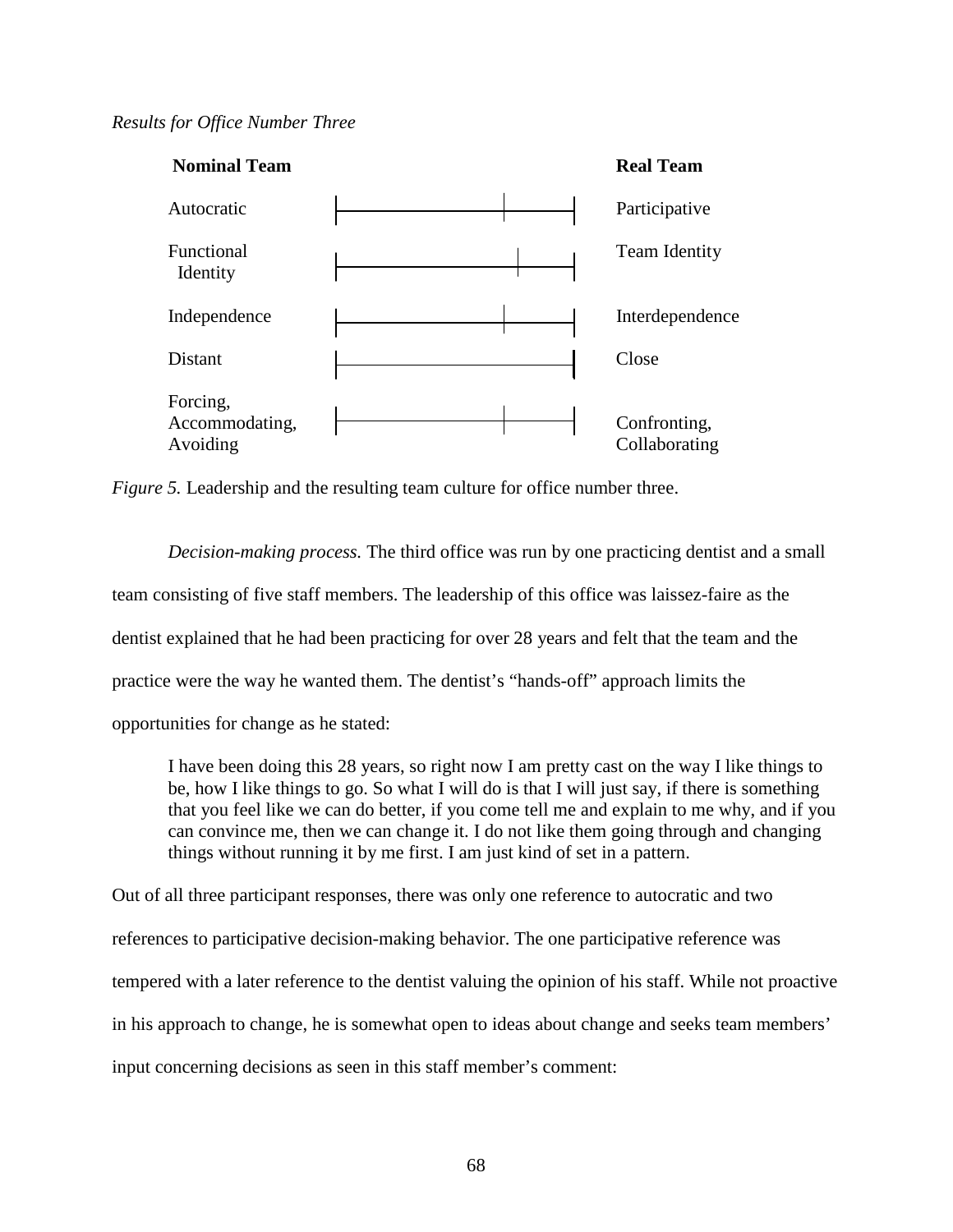He would have meetings. He would say, 'we are going to try it this way, we are going to do something different,' and he would tell us what our responsibilities would be . . . He just does not make a decision. He does ask for us to think about it. He gets our opinion. He does ask opinions at times, so that is good.

This office, along with the fifth office in the study, has a dentist that has been in practice for over twenty years and has a more lassez-faire leadership style. While somewhat resistant to change, they are not resistant to employee input. These accounts place this office more toward the real team end of the scale in regards to decision-making.

*Identity.* There were 28 accounts of functional identity and 51 of team identity. With the limited size of the team, when referring to the office the pronouns "we" and "us" were inclusive of the entire team. The presence of exclusive pronouns was predominantly, "he" (referring to the dentist) and "they" (used by the dentist at times to refer to the group) as in, "Sometimes I bring them together." The greater number of team identity responses places this office near the real team end of the identity scale.

*Interdependence.* The occurrences of independent verses interdependent references to the team are somewhat misleading. These findings do not accurately reflect the feelings of the team in that none of the six independent responses were found in the staff transcripts. All six accounts were taken from the dentist's response to an interview question concerning change. I will not say that they are discrepant in that they were made and illustrate the dentist's own sense of identity separate from the team. In this response he continually talks about himself "I" in his assertions of individual intent about resisting change. Part of his response is listed above and other statements of individual intent within that response include, "I do not make a lot of changes. I count on velocity of that." In total, there were 14 accounts of interdependence, 43% more than the number independent references, which numbered six. This placed the office nearer to the real team end of the interdependence scale.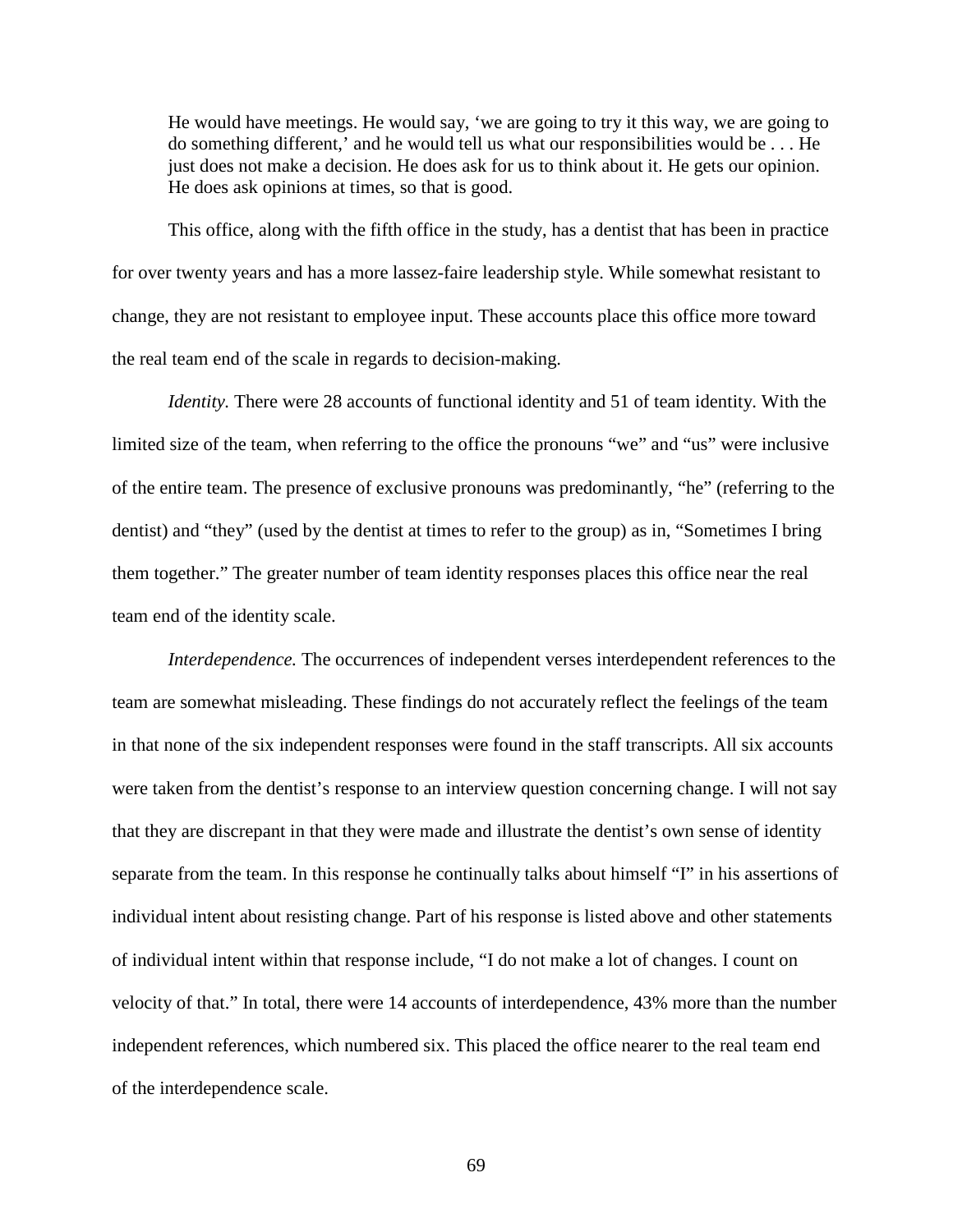*Social distance.* There were 10 accounts of social closeness which included claiming group commonalities, common views, liking or admiration, and expressions of reciprocity or cooperation. There were no accounts of social distance. The members of this team, perhaps due to the laid back atmosphere and the team's small size, relate to one another socially, as well as dental team members. Some examples of social closeness include the staff responses, "being part of the team", "we kind of all get along very well", and "We all just kind of come together and we work things as they come along."

Within the dentist's responses to the interview questions there were four references to social closeness including, "I just have good people working for me", and "I am blessed that everybody I have had for so long works well together and everybody helps each other out." The staff members discuss socializing beyond the confines of the dental office, going to lunch and calling to check on one another. These findings justify this team as a real team in regard to the key dimension of social closeness.

*Conflict management style.* There was just one reference to the avoidance of conflict. The most senior staff member stated, "If something comes up and it is just me or bothering me, I just don't talk about it." An interesting, although not relevant finding to this study's research questions was that many of the most senior staff members throughout all ten offices implied that they had passive personalities and were conflict avoidant. Therefore, in light of other statements made I believe that this can be attributed solely to personality and not office practices or culture. The same staff member goes on to state, "And then if it is between ourselves, we kind of all get along very well, and we would talk about it and kind of look in a way that would fix the problem." In total there were three references to a collaborative approach to conflict, all refer to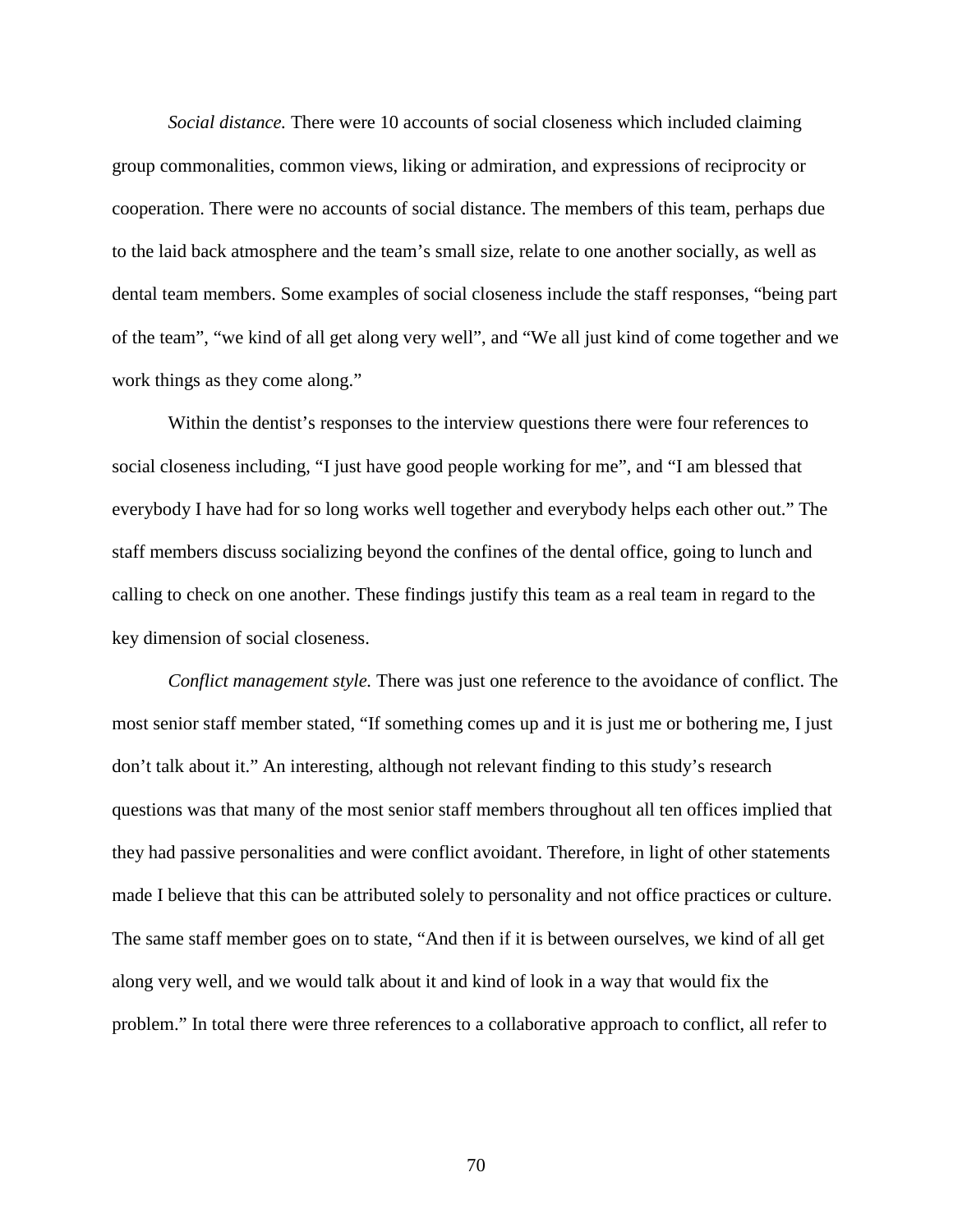open communication and imply a safe environment in which to air grievances. One other example illustrates this as the staff member states:

Like I said, if there is a problem, I just go talk to them. In communication the whole thing is talking. Because if you can talk about, you can figure it out and fix it. If you don't talk, if you don't mention it and then it builds up.

The figure 4.4 takes into account the one avoidance reference, but the team is still placed on the real team end of the conflict management scale. While this team does not have formal methods of communication, i.e. morning huddles or regularly scheduled staff meetings that would generally be considered times reserved for staff related issues to be brought to the table, they have embraced an open communication environment. Most of the members of the team have worked for the practice for a number of years and have adopted a relational view of their roles and relationships.





*Figure 6.* Leadership and the resulting team culture for office number four. *Decision-making process.* The fourth office was run by one practicing dentist and a team consisting of seven staff members. Here the leadership style is hierarchical, "I am the team leader. I am the alpha dog," and completely autocratic. This dentist, like dentist #8, recently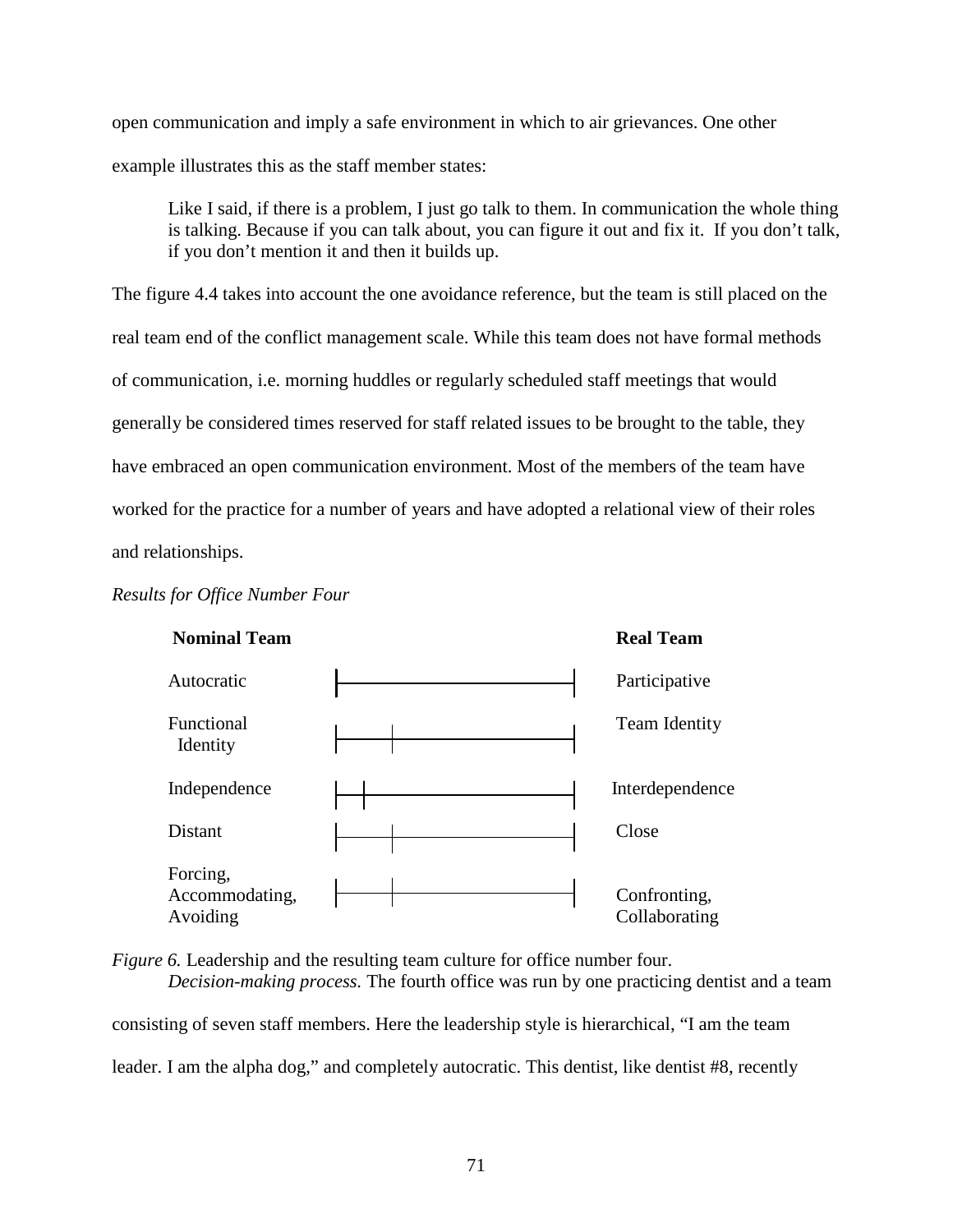bought the practice from a dentist who was retiring. Therefore many of the staff precede the dentist and are close socially to one another, but with new leadership come new team dynamics.

There were three references made to the autocratic decision-making style of the dentist and none involving team members in the decision-making process. Not only were references made to the autocratic nature of the dentist, but were amply elaborated upon as they had created "animosity" between the dentist and staff and between some staff members themselves. As noted in the findings of the second research question (p. 50), the dentist changed the office hours without input from the staff. The change meant that they were to come in and leave thirty minutes earlier than before. One staff member stated:

I feel like he should come to us and call us on board. For instance, it starts in the spring, all the way through October of next year, we are to be here at 7, without our input or anything, he goes ahead and changes that . . . And when he does stuff like that, I think it causes a lot of animosity on the team. He could ask us. Everybody could not be willing to do it, but they are much more willing when they are asked.

The dentist himself, when discussing change, never mentioned bringing the rest of the team into the discussion. He simply stated that:

Sometimes I will sit down side to side, like with . . ., and say we are going to change our schedule in the spring, like the hours from this to this. I will let her know and then I will discuss it with everybody else and we get it done.

The autocratic decision-making by the dentist places this office on the nominal team end of the scale. The staff's frustrations are a result of not feeling valued or empowered and since the time of the interviews, this particular staff member has left the office.

*Identity*. Within the three interview transcripts for this office, there were 46 functional

group identity references and 28 team identity references. As seen in the following example, the

identity of the team is broken up between functions, front/back office, as well as between the

staff and the dentist.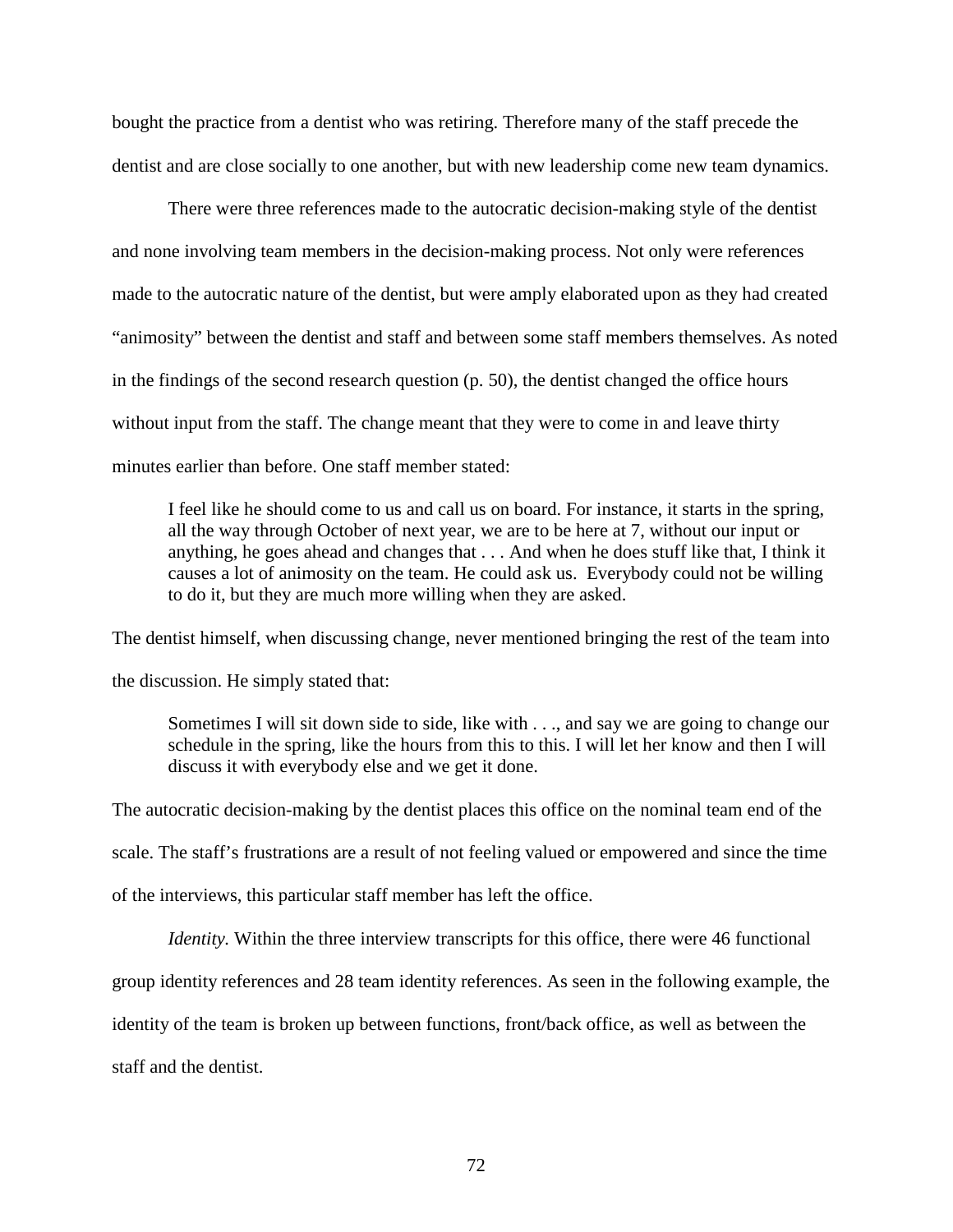Staff member: Among ourselves [front-office] and other employees, yes. I would say the doctor sometimes does not communicate with us very well. I am just being honest. But as far as us as a team, we girls are great.

This same staff member uses inclusive pronouns when discussing the office-wide meetings:

Every morning we have a huddle for about 10 minutes before we see any patients. We kind of touch base on what patients are coming in or what problems are happening to our patients. And once a month we have an hour meeting.

The greater functional identity of the team seems to be directly related to the dentist's self-

imposed separation from the staff both in his leadership perspective and behavior. The disparity

between the occurrence of inclusive verses exclusive pronouns places this team at the nominal

end of the scale.

*Interdependence.* There were 21 explicit references to independence and six references

indicating interdependence. Most of the independent statements were found within the dentist's

responses to the interview questions.

I have to help keep people motivated, focused, on track, organized, excited about what they do everyday, because ultimately that effects my ability to do what I do and [be] efficient. It is great what I do but I am not happy because of what things are going on and that is not good. But I am happy with what I am doing . . . I am the team leader. I am there at the rudder, getting the ship where we want it to go.

When asked about rating himself as a leader, he gives himself a three out of five and states:

I have been focused more on interests outside of the office than inside the office . . . Trying to keep balance in my life. When I leave here, I leave here. I am not consumed by focusing entirely on right now. But the downside to that is that it probably affects them more than it should.

The interdependent statements were made by the two staff members in relation to other team

members. They see themselves as interdependent and as having opportunity to help one another

out in task accomplishment. The staff member that worked in the front stated:

What I do is I see a need in the back for assistance, I can clean rooms, I can clean instruments, anything the back needs, I can get up and do, because what I am doing in the front can wait, unless it is one-on-one with the patient. So I try to help with the back.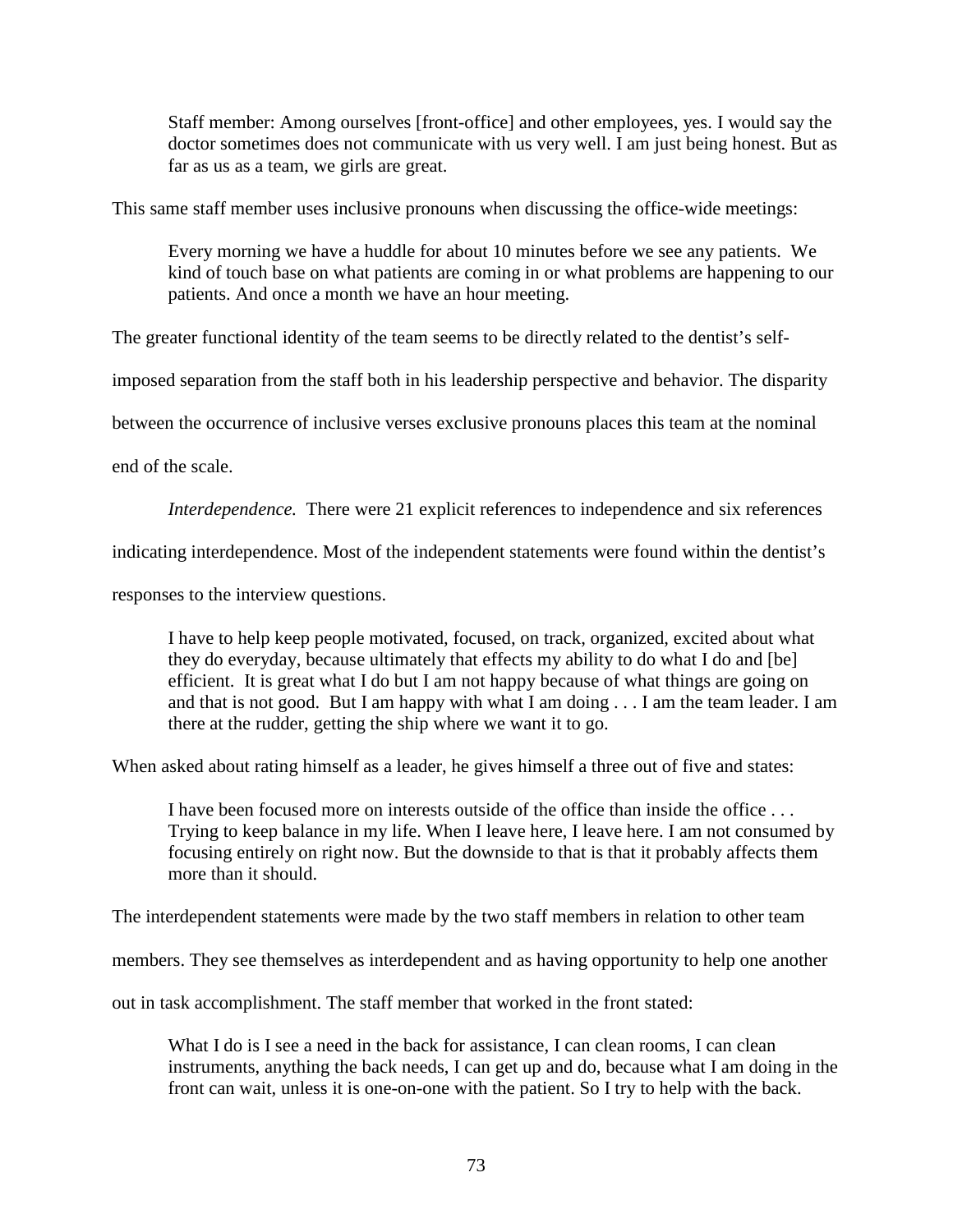The understanding of interdependence is present among the team members, however they see themselves as assisting one another apart from the dentist. This evidence places the office very near the nominal end of the scale which is indicative of member independence.

*Social distance.* So how does this nominal team view impact perceived social distance between members of the team? The previously examined three offices were closer to the real team end of the spectrum and most often likened the office to a family. The responses in this office to completing the statement, "This office is like a \_\_\_\_\_\_\_\_\_\_\_\_\_\_\_\_." included; a daycare, a family, and organism. Although the first staff member included a reference to social closeness in her response, you can see the difference:

Wow. Great. Okay, how much time do I have? I don't know. I am thinking. Can I say other things before I say that? I mean all and all it is a great place. *We are a good team*. I am trying to think. I want to say daycare, but it is always. Yeah, it is like a daycare. There is always somebody whining about something and then there is always the one who has to smooth over everything. Sometimes that is me.

The second staff member interviewed was the most senior member of the team, and as mentioned earlier as being a finding among senior members, has a passive personality. She responded by stating:

Family. Strong people, weak people, noisy people, and quiet people. Whiney, like a family. Everybody cannot be the strong one, and I am not one that tries not to make waves, I am the quite one.

The dentist's response was that the office was like an evolving organism; dynamic and able to

adapt. While not a negative response, there is no mention of the relationships within the office.

In total there were five references to social distance including, "As far as the doctor

communicating to the help, we have an office a meeting every morning for 10 minutes," and

three references of social closeness. This finding is less severe, but continues to place the team

toward the nominal end of the scale.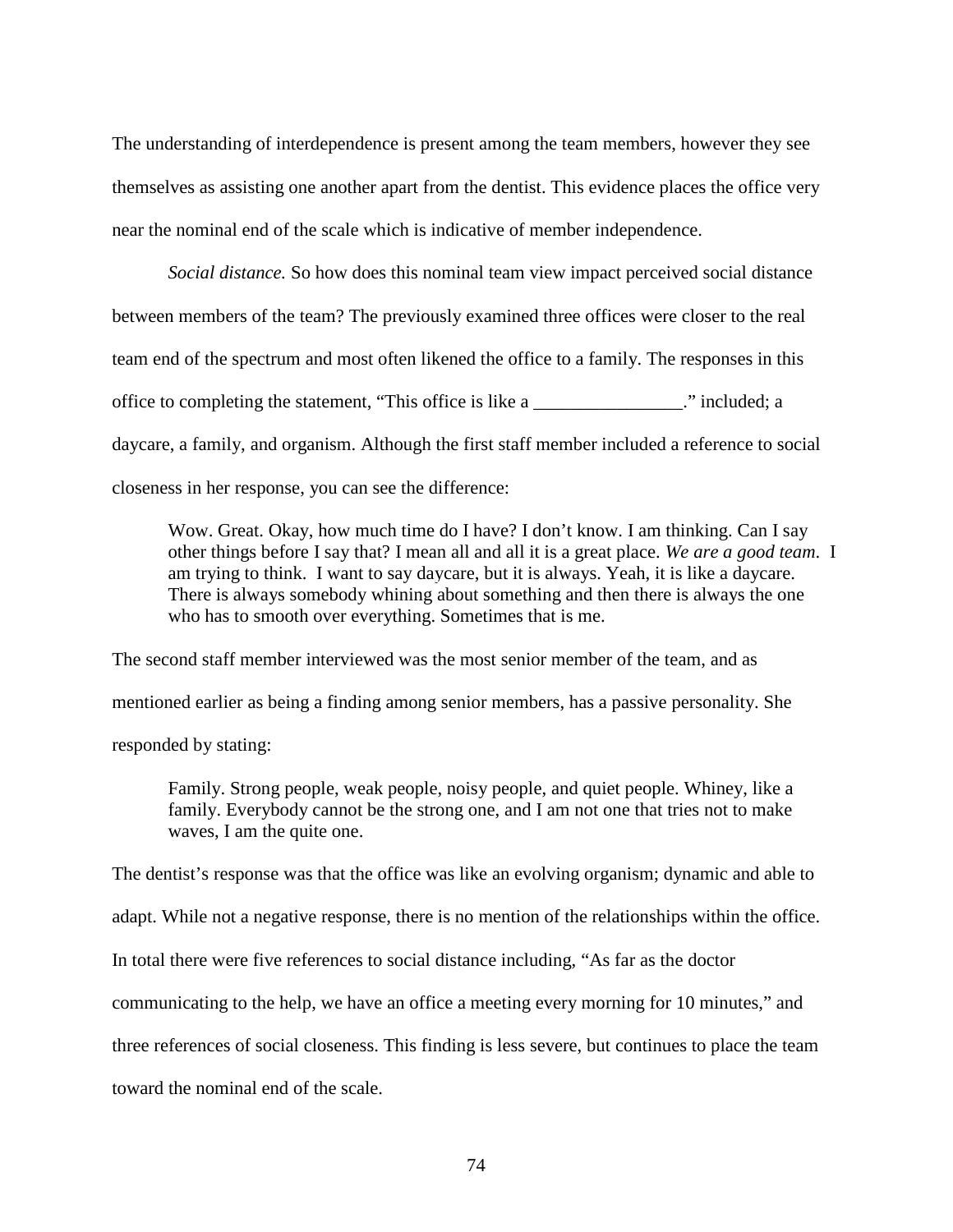*Conflict management style.* Due to the leadership style and behavior of this dentist, it becomes apparent that there is greater social distance between the staff and the dentist than between the staff members themselves. The staff, to some degree, may try and work out conflict among each other as seen in the above responses describing that some feel freer to express their opinions and resolve issues than others. The dentist, however, has created an operational paradigm limiting the voice of the team by not including them in decision-making processes. There were two references to confrontational conflict management (one which I refute as discrepant data) and five indicating force, accommodation, or avoidance. The senior staff member alludes to her own personal tactic of avoidance which accounts for one occurrence. The dentist admits that he is confrontational, but I argue that this is discrepant data because he is referring to force rather than a healthy form of communication. Within the same statement he then alludes to the fact that he would rather not have to deal with the group's conflict as seen here:

I think some of them are afraid of hurting one another's feelings. Some of us really like confrontation. People, and my staff tend to be the same way, it is going to be confrontational rather than information [al]. You just want to share information, but sometimes the person on the receiving end does not receive it as information. They receive it as criticism, so then it becomes confrontational and that is when one comes to me and then another one comes later, and I am kind of in the middle, which is back to the office managers, I don't want to deal with that. But I do, which is okay.

I am concluding then that the dentist's reference to confrontation is to be counted as a reference to force in that it has negative intent. Therefore the findings include six references to force, accommodation, and avoidance and one occurrence of confrontation as the senior staff member states, "Some people have to say it and get it out, so it is kind of like a family." This six to one ratio places the team at the far end of the conflict management scale indicating a nominal team culture.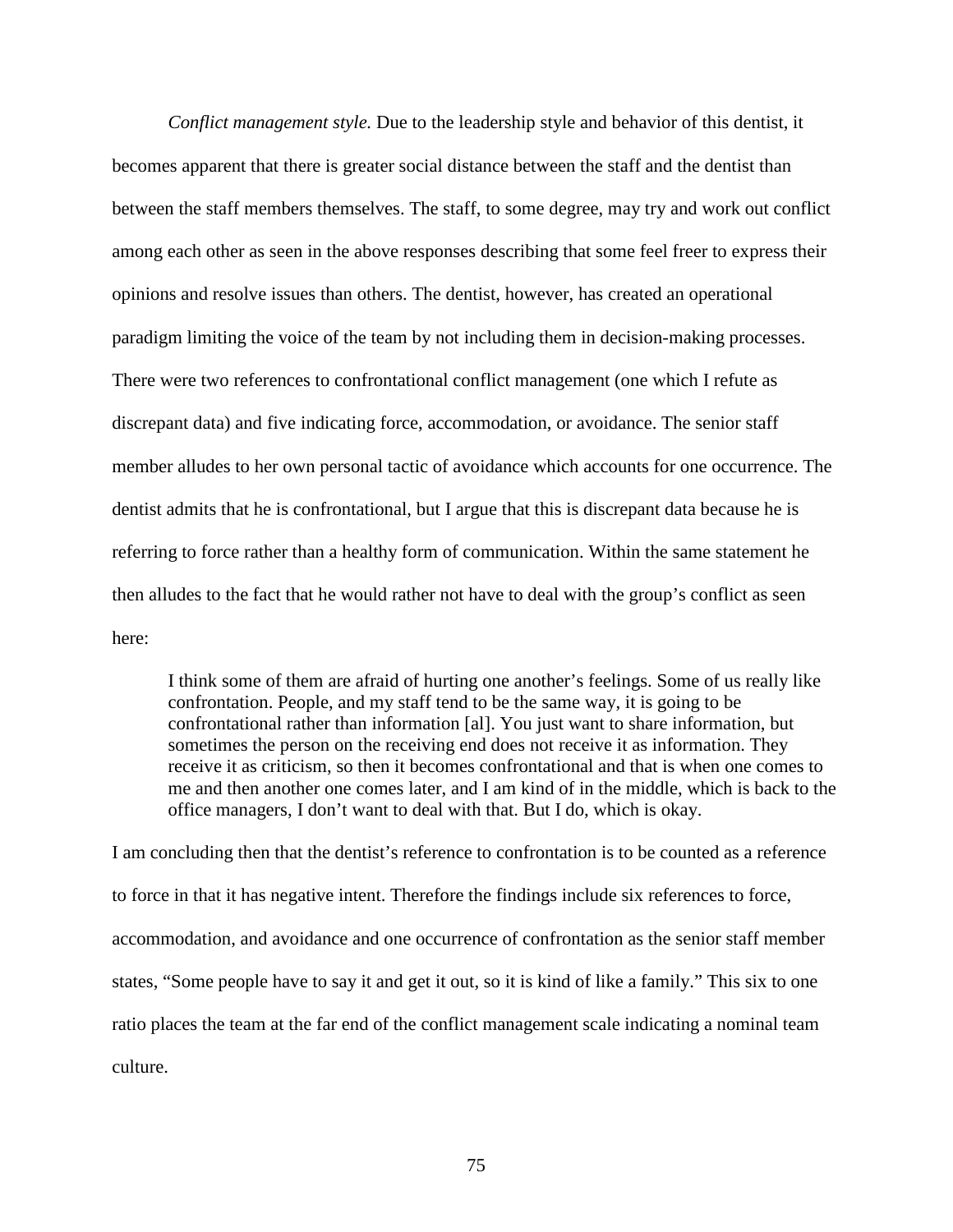## *Results for Office Number Five*



*Figure 7.* Leadership and the resulting team culture for office number five.

*Decision-making process.* The fifth office included two practicing dentists, an office manager, and a staff of seven. The dentist interviewed was the junior dentist, the son-in-law of the senior dentist. Staff responses indicated that the two had very different leadership personalities and therefore placed reliance on an office manager to alleviate staff-relations responsibilities. As with the third, ninth, and tenth offices, the leaders were laissez-faire in their basic approach to leadership and change and focused the office manager's efforts on maintenance of policy and procedure, and on finding more productive and lucrative operational methods. As with the other laissez-faire offices, the communication practices were not highly structured, as the dentist stated:

Being in a smaller confined office area, most of the time it [communication practices] is just verbal . . . We do not have weekly or for that matter, monthly meetings. We did at one time. To tell you the truth we have such a good group, we do not have to do that anymore.

Although the office manager referred to having monthly meetings, the newest team member of four months said, "We really have not had what you call an office meeting since I have been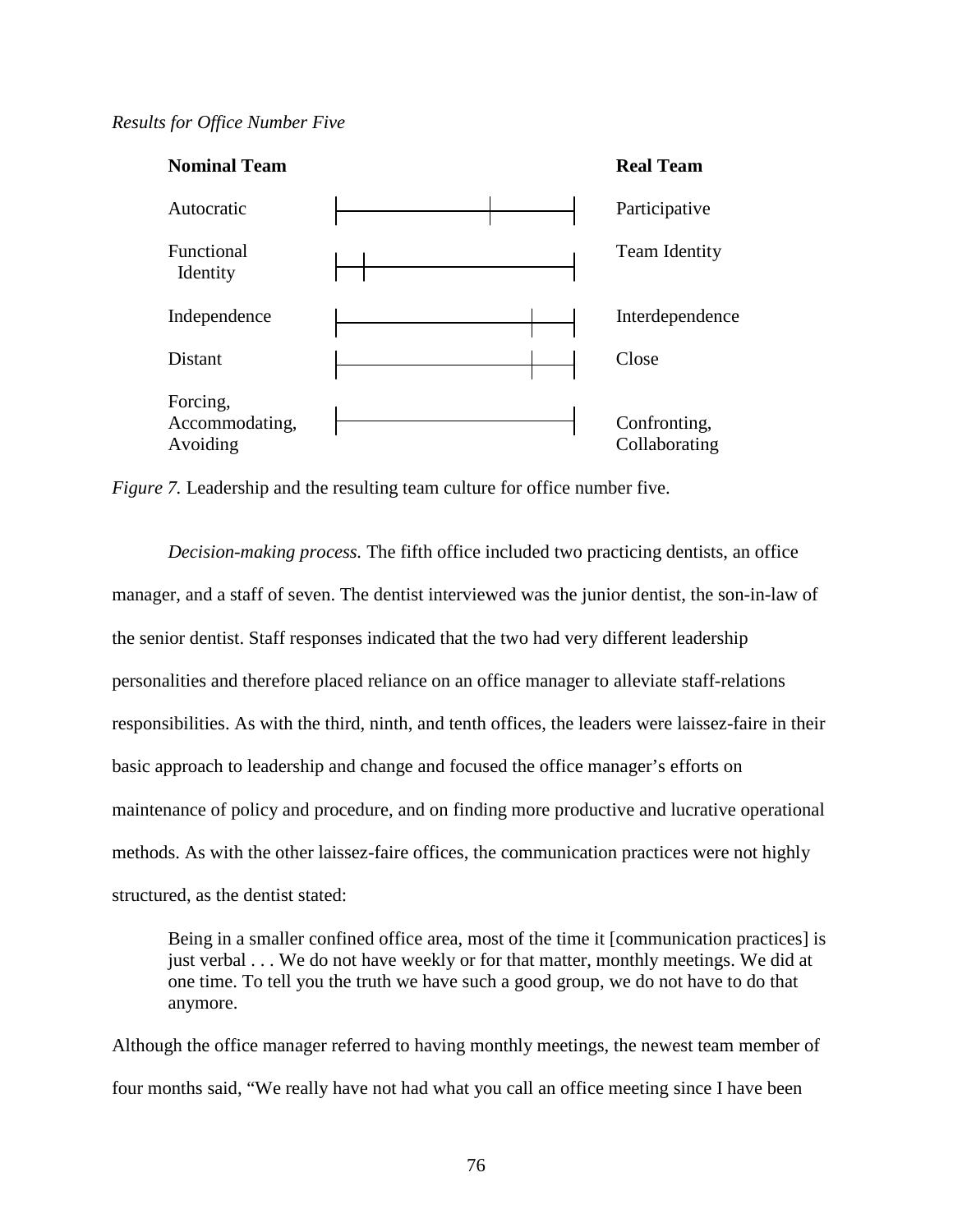here, where the doctor comes in and sits down with the staff and we communicate." It seemed that the office manager communicated directly to the staff more on a one on one, or by work area basis. Again much like office number ten, the "openness" of communication allowed them to feel that they could forego regular meetings. Within the transcripts, two references to autocratic and four references to participative decision-making processes were found. Findings indicate that the dentists discuss changes with the office manager first and then inform the staff. However, decisions are not iron clad and the feedback of the team is taken into consideration as the office

manager explains here:

We usually have a staff meeting if anything major is going to change, so we'll have a meeting and it will be told to everybody. . . Anything is open for discussion. They don't say, 'hey our new hours are going to be from M-Th from 8-7, and then that is a closed deal.' Everybody here feels very comfortable, even to the dentists saying, 'hey wait a minute, we cannot do it.' And then it is taken into consideration.

When asked about changes that affect the team, the dentist responded:

If the changes are major, obviously we will sit down and talk as the staff. They have a lunch. And then we all sit around and talk about issues. We will do that 2-3 times per year. If it is just something minor, we will just ask them individually, 'hey how do you feel about this,' 'what would work better here,' or something like that. But we always try to get their input and not just think, 'oh, okay this is not working, we are going to do that.' On some occasions I will just make an executive decision and say that we are going to do it this way. Because I have tried other things and it just has not happened, so now it is time for me to try my way. So sometimes I will do that too. Generally we try to include them in most all of the decision making.

Findings signify that the office is farther toward the participative end of the decision-making

scale which makes it more of a real, rather than nominal, team.

*Identity*. The findings for identity are affected by the functional position of an office

manager. The office manager sees herself as a member of the team while also separated

positionally from "the girls." This affected the accounts of functional identity. Numerous times

she referred to the rest of the team as "they" and referred to herself and the dentists as "we." The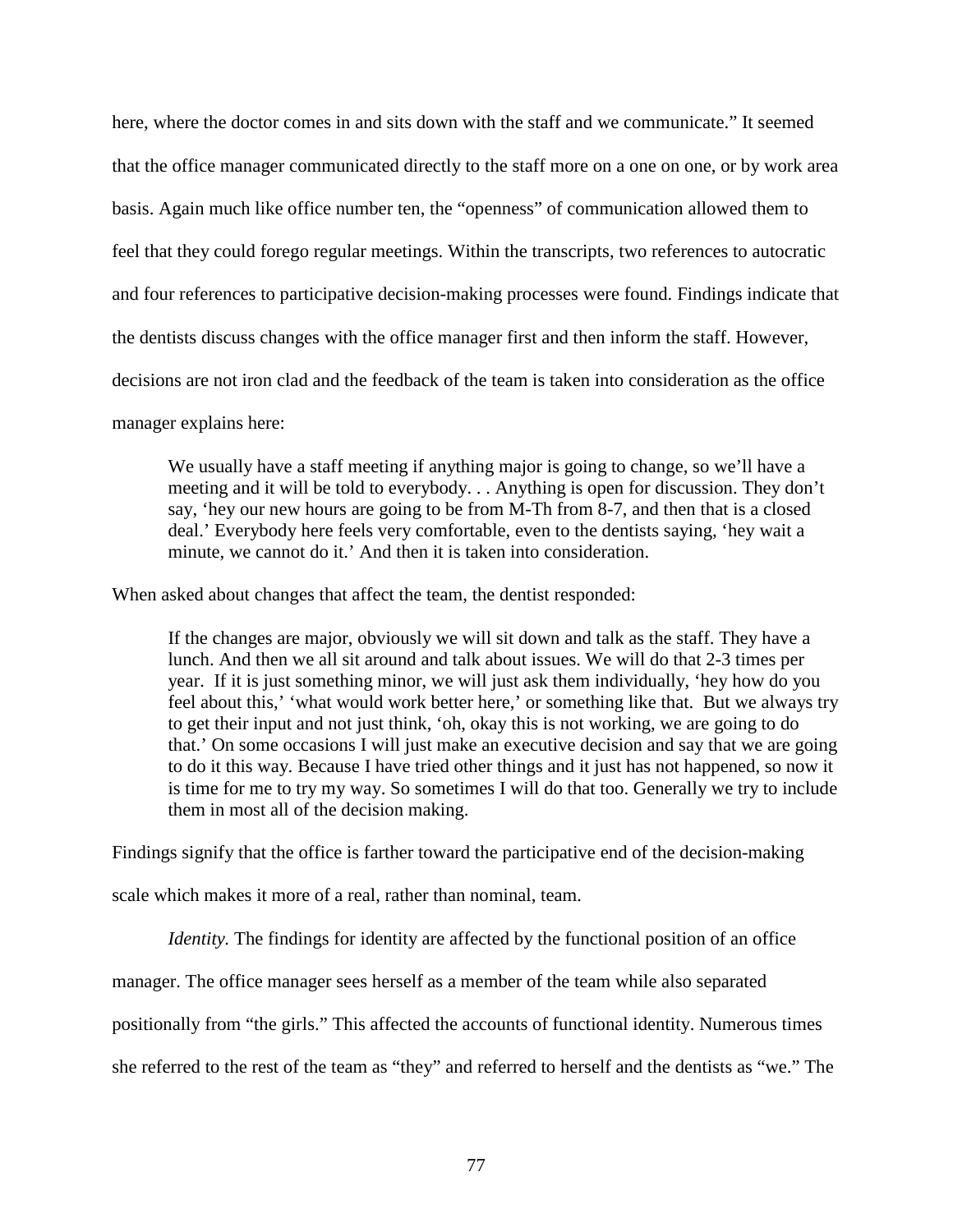other staff member interviewed saw herself as identifying with the team and used inclusive language primarily. The dentist's use of inclusive and exclusive language was equally divided. In total, there were 56 accounts of exclusive pronoun use and 26 of inclusive pronoun use. This almost 3:1 ratio places the team nearer to the nominal team end of the scale and indicates team members possess more of a functional rather than a team identity. Findings suggest that the role of an office manager, placing a member of the team in charge of personnel issues, imposes another organizational layer and creates a relational disconnect between the dentists and office manager, and the team. As seen in the following key dimensions, however, this may not affect the way the rest of the team sees themselves in terms of interdependence or social distance.

*Interdependence.* There were four independent statements and 19 interdependent statements found within the transcripts for the fifth office. While the dentists and office manager identify with each other as a sometimes separate unit from the team, the organizational goals are understood within this office as accomplished through genuine teamwork. To illustrate this point is a statement from the office manager, the member most responsible for the team's functional identity:

I think right now we have a good team. We all pitch in and help each other. We are a small office as far as the girls. . . There are times that we all have to pitch in if we want to get out of here for the day.

While the office manager mentions the team and pitching in, at the end of her statement she alludes to the fact that this type of teamwork may be sporadic. The other staff member interviewed sees the interdependent nature of the team work as a constant:

I may do ortho, lab, sterilization, front office, or assist. I basically run the halls. If I am not with a patient doing ortho, if the assistant with the doctor needs something, I will get it. Or if in the front they are in a bind, I come up front, work the computer, answer the phone, and make appointments. Well, since I know ortho, it is just something that we just work together as a team. We are just team oriented.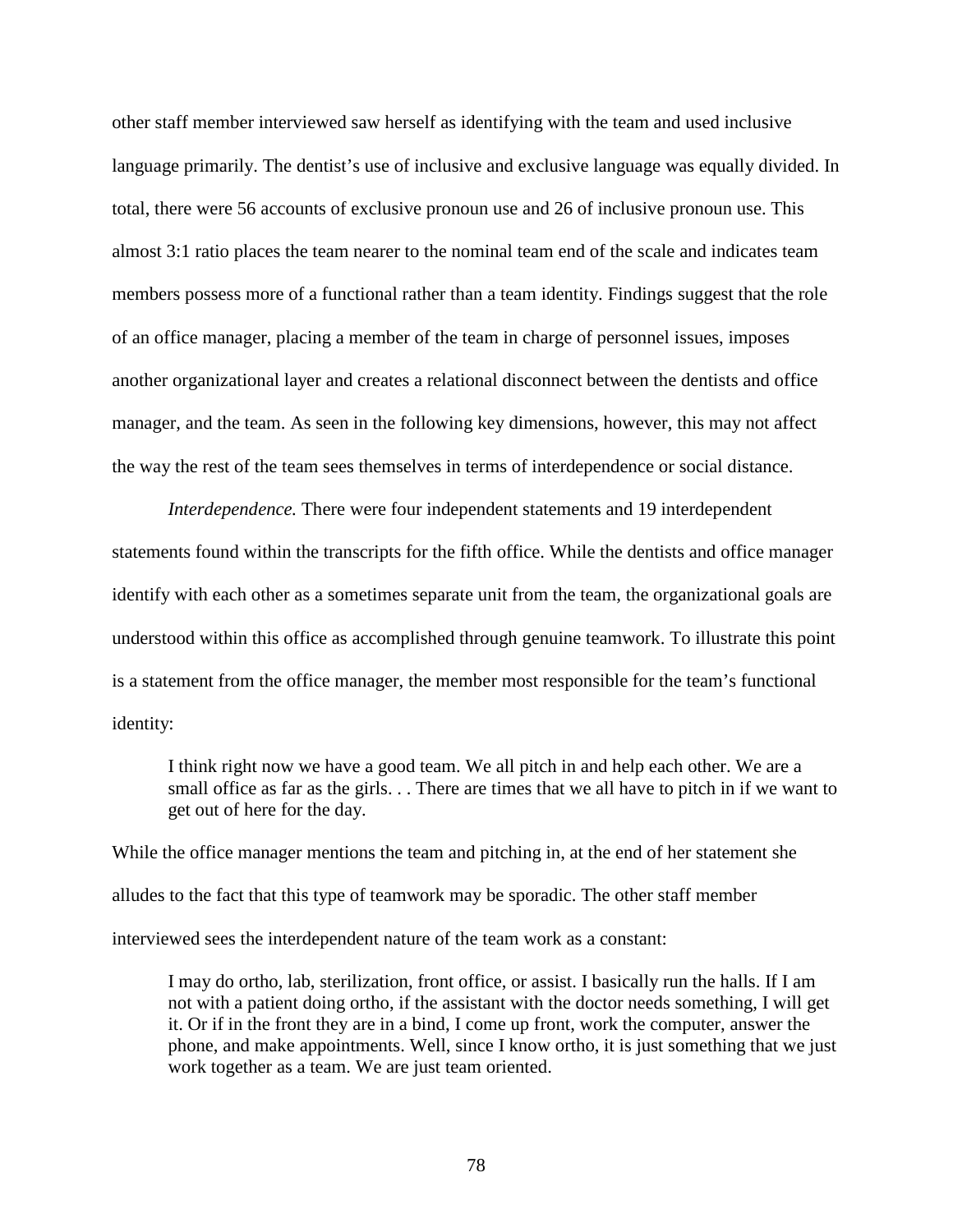The dentist's statement is more middle of the line in that he sees himself as having a very specific task-oriented role, but at the same time sees his reliance upon the team for overall task accomplishment:

I think we have to do our part and actually this is where we fall into line and we have a chair that we sit in and we have a task to complete and everybody else they help us to complete that task.

All ten dentists, at some point in the interview, mention their own task specific function of dentistry within the office. However, the level of explicitly stated interdependence with their team varies from dentist to dentist. Within this office, the independent statements are not negative. The dentist makes one independent statement when talking about having to make a decision after others have not sufficed. The other three are positive in that they only describe the individual's specific role within the office. The dentist explains the presence of independence when he refers to regular staff meetings as unnecessary by noting that, "They work very well together and work very independently too." This office, is placed at the real team end of the scale indicating a high level of interdependence.

*Social distance.* There were three forms of social distance accounted for and ten accounts of social closeness. Social distance occurred in language that distinguishes certain members of the team apart from or above the rest of the team. Here, all three accounts consisted of referring to "the doctors" as in, "The doctors are really good about having an open door policy . . . they [staff] can come to myself or they can come to the doctor and it is taken care of." Much like what was described earlier, the social distance is in reference to position. The position of office manager adds the extra hierarchical level within the organization.

 The ten accounts of social closeness included expressions of liking or admiration and expressions of reciprocity or cooperation. Responses to the question about what the office is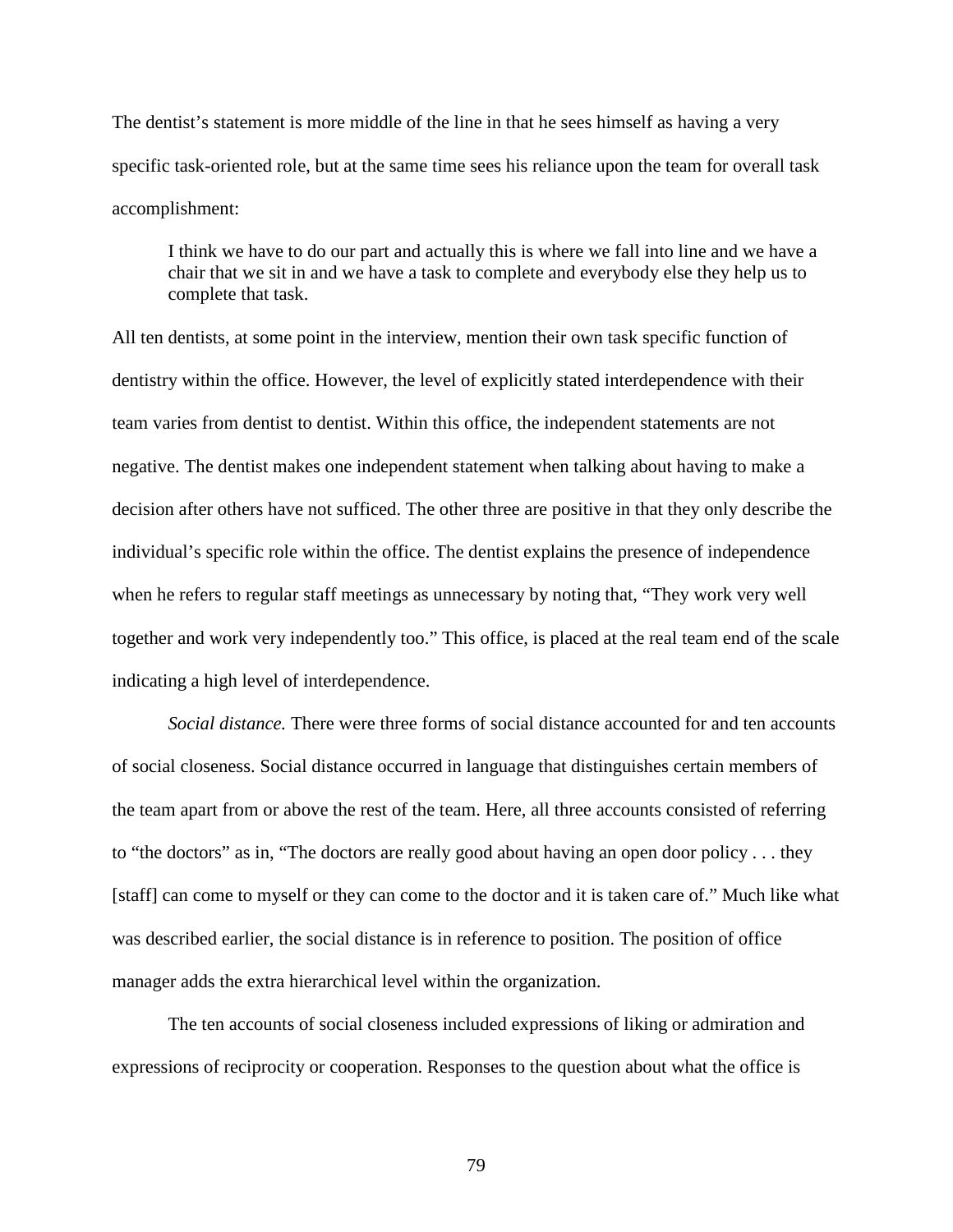"like", the office manager said, "Family, to each other and to our patients." The other staff member replied:

We don't have a lot of "ya ya ness." I am not stressed out with a knot on the back of my neck. I get up wanting to come to work. The staff is wonderful here, the staff is very good.

The dentist likens the office to "life" because like life you experience good days and bad days. The statements he makes referring to social closeness are in regards to what a good team he has and the fact that everyone gets along, he says, "It is a fun place to be because of that." The tone of the references to social closeness is not as intense as far as admiration and liking concerning relationships, but instead is one of relief that the environment is uncomplicated. The more than 3:1 ratio of social closeness to social distance places the team at the real team end of the scale.

*Conflict management style.* There were no indications within the responses of the participants of this office of forcing, avoiding, or accommodating as methods of managing conflict. There were five references to the use of confronting or collaborating in resolving issues. All three participants spoke about the "open door" policy of being able to air grievances to either the office manager or the dentists. I had the opportunity to go back to this office after the interviews were conducted and give a presentation on impression management to the entire staff. Although the observations of the latter visit are not included in the findings of this study, I happened to observe members of the staff openly express their personal views of possible short comings of the dentists as well as actions of the office in a non-threatening manner. All feedback was greeted with discussion and the synthesis of team member ideas. This shows a high degree of purposeful and positive conflict management ability. As the scale indicates, the office is at the farthest point and is considered a real team in regard to this key dimension.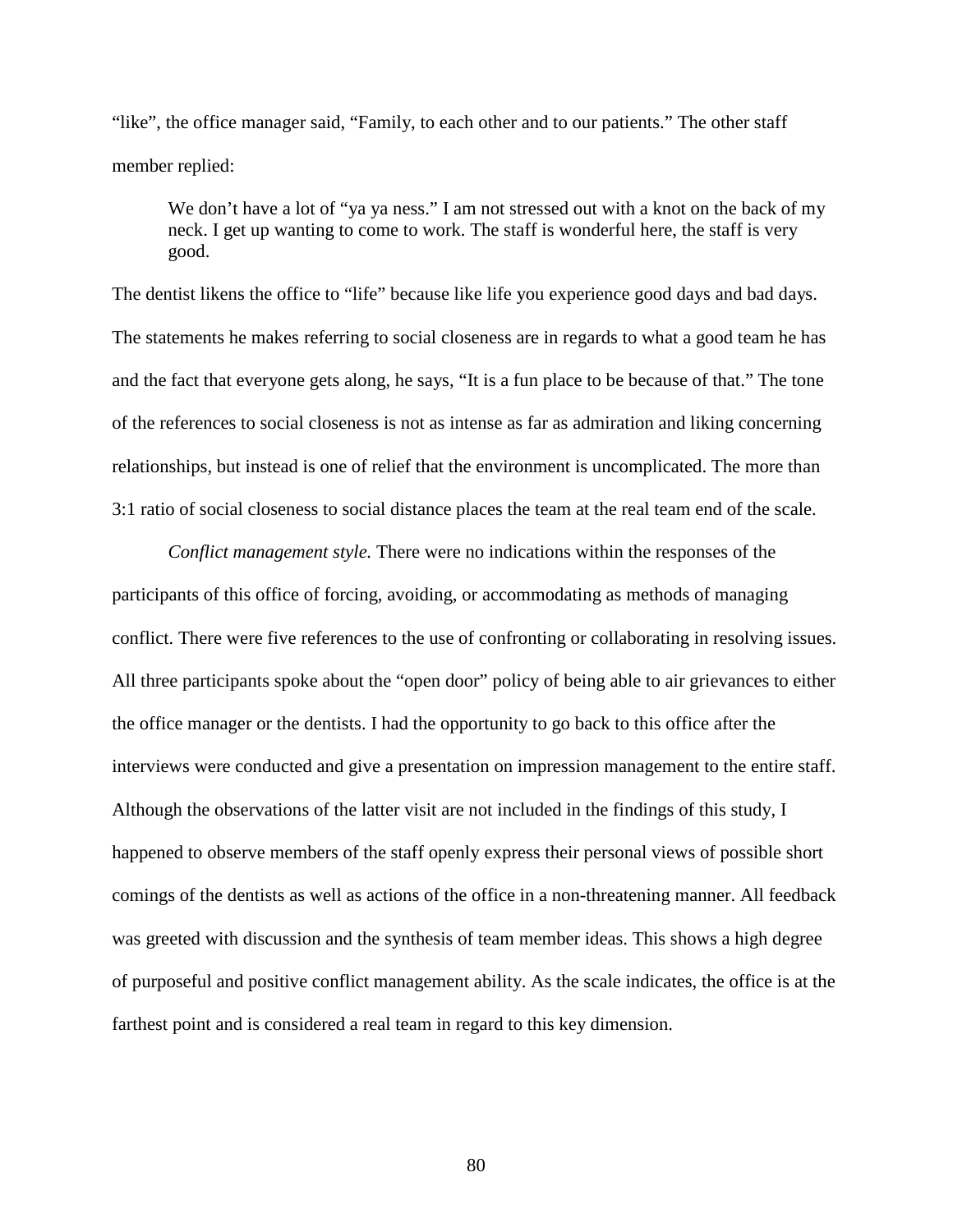## *Results for Office Number Six*



*Figure 8.* Leadership and the resulting team culture for office number six.

*Decision-making process.* Office number six was a solo practice where the dentist had been practicing for over 26 years. He was hierarchical, yet his leadership style was laissez-faire, "I am the bread winner and the paycheck writer. I kind of, out of most people, most of them know what they are doing. I just come in if there is a little friction or something." He has employed an office manager to manage the practice and (most importantly) to act as intermediary in handling all staff relations, as all three interview participants, including the dentist himself, mentioned that the dentist "doesn't communicate very well" and does not like confrontation.

During the interview, one staff member mentioned that the dentist is willing to train and teach her; therefore he is considered to focus on the continuing education of the staff. The communication practices of the office include morning huddles and monthly staff meetings.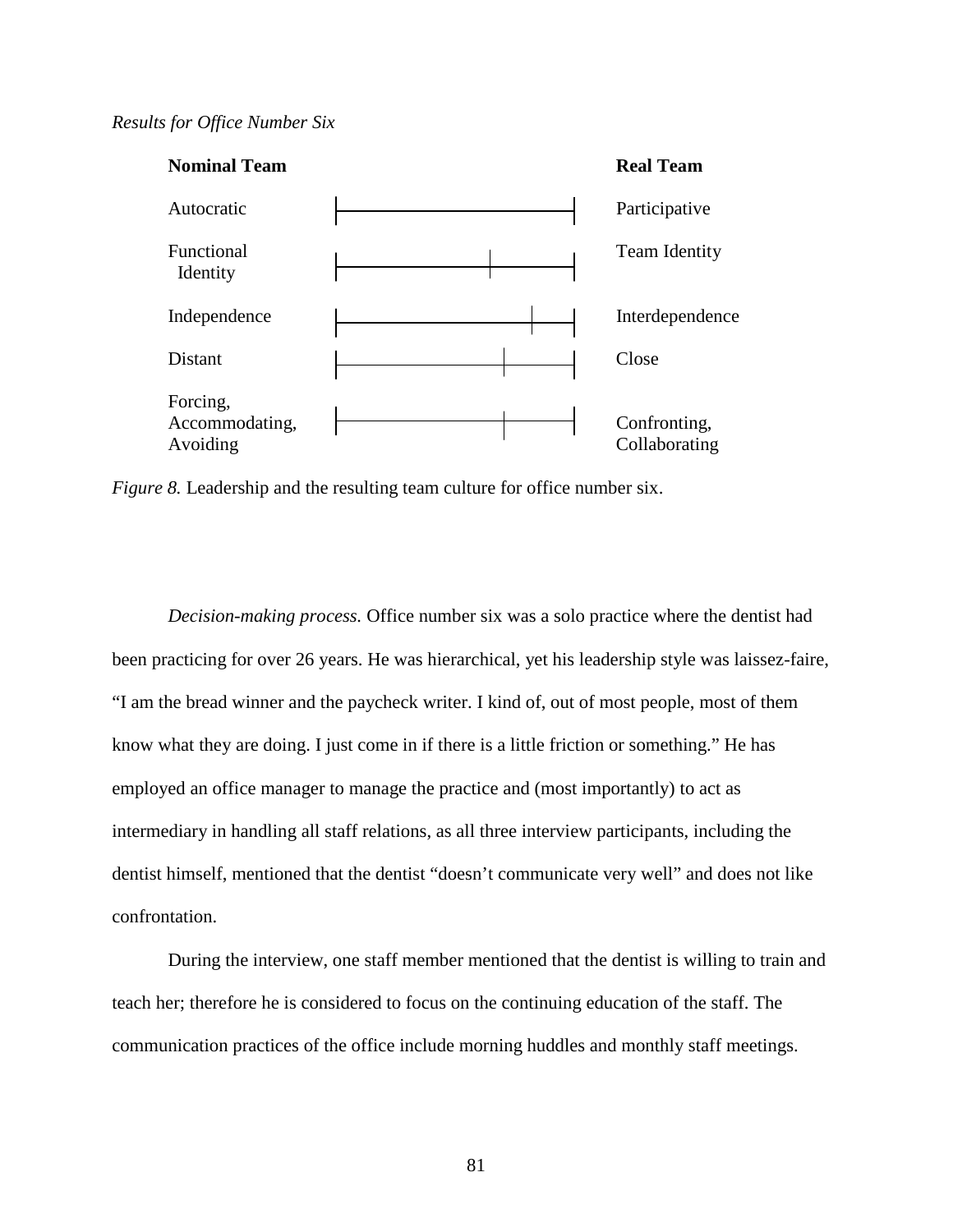Although the dentist's laissez-faire leadership style may not bring about a lot of change, he is open to a participative discussion regarding change,

I hope so; I never say "that is a dumb idea." You know, no idea is a dumb idea. It needs to be brought up so we can discuss it. Everybody knows a week before the meeting is coming up and they have time to think about it.

All three references made about the decision-making process within the office indicated participative methods. One staff member stated, "We just got new equipment and we discussed that. If it is not working we discuss that." With all statements referring to the participative nature of the way in which changes are considered, the office is placed at the farthest end of the decision-making scales indicating a real team.

*Identity*. There were 25 references to functional identity and 47 to team identity. The difference between this office and the previous one is that the office manager was a member of the team prior to advancing to her current managerial position. When talking about her organizational role she stated, "Because I started out in the back and these are my friends, that was kind of a little tough at first." She continues to identify with the team and uses more inclusive pronouns when talking about the office and its communication practices and only used exclusive language when referring to the team when she stated, "I try to get down to their level and say, 'Okay girls, you don't need to be …' you know." Beyond this instance, exclusive pronoun use was limited by all three participants to only referring to the dentist as separate from the group as the newest staff member states, "We [staff] talk to each other. There is no screaming. There is none of that. We have our staff meeting once a month, so we discuss things in the staff meetings with Dr. . ." All three participants used inclusive pronouns to refer to the entire team including the dentist when describing communication practices as in this statement, "Well, we do a morning huddle. Every day we start at 7:30, so at 7:15 everybody is supposed to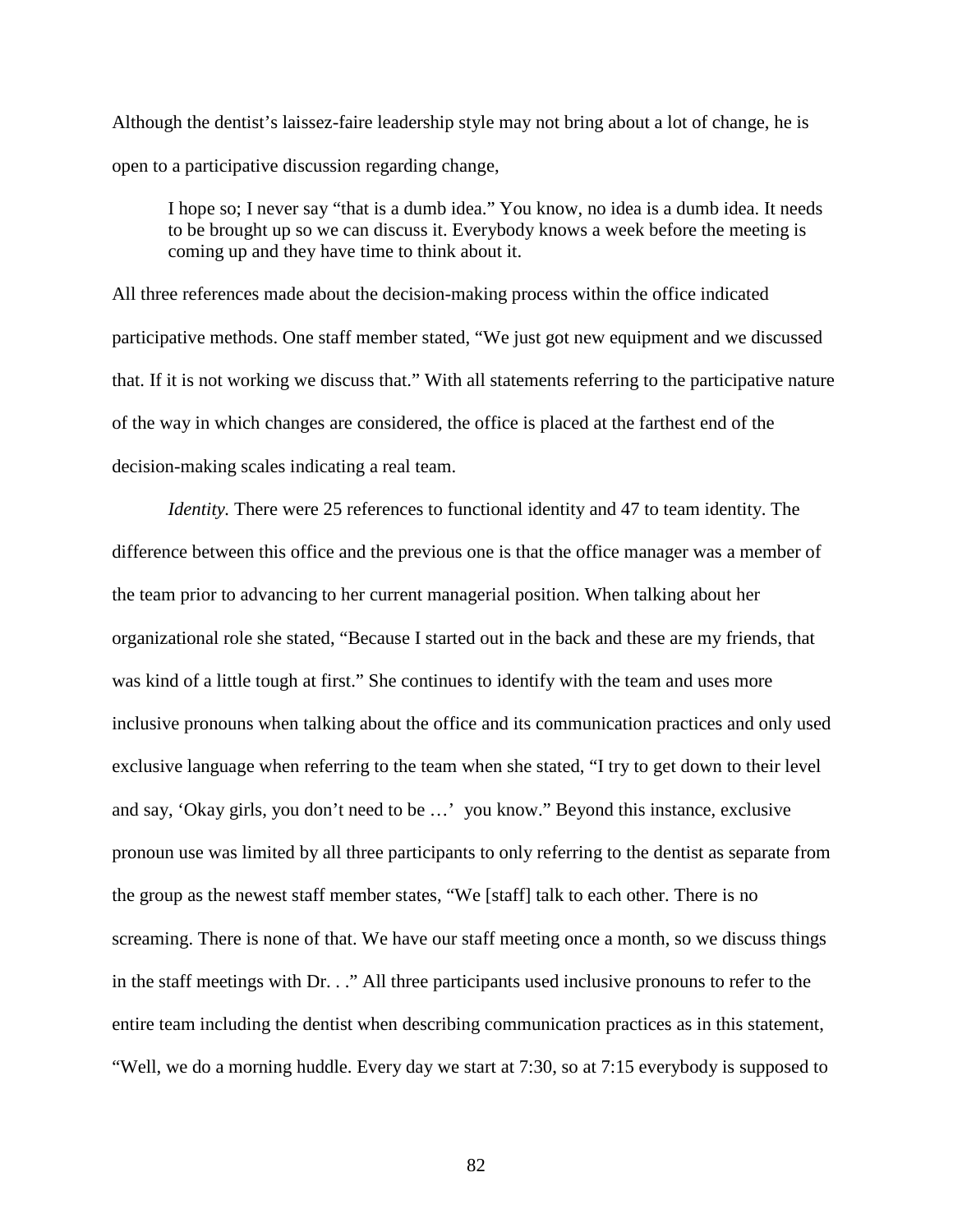be present for the morning huddle, where we go over the schedule." With an almost 2:1 ratio of inclusive pronoun use over exclusive pronoun use, the team is placed closer to the real team end of the scale which indicates a stronger sense of team identity.

*Interdependence.* There were four references to independence, all expressed within the participants' descriptions of their roles within the office. The office manager's discourse accounted for two of the four references as she explained her unique role in mediating staff tensions,

Yeah, a lot of times the girls will come to me if there is a problem, patient or anything else. If I can handle it I will try to handle it. If it is something that he needs to know about, other than [something] trivial, then I will just try to take care of it. If it is somebody is upset, crying, I will go and talk to him. I guess I have never thought about it. I just try to take care of it.

Her independence stems from her staff management and resolution responsibilities. The other staff member referenced her independence in a task-oriented manner in that she is solely responsible for ordering the supplies, distributing the supplies and overseeing maintenance, "I order the supplies and make sure they have what they need to work and make sure they fix the equipment." This gives her a specialized task, role, and authority within the team. The dentist, as discussed previously, is hierarchical and expresses independence in his role as "the bread winner and the paycheck writer."

 The is a greater number of accounts of interdependence, 22, signifying that although each participant recognized their independent task-oriented role within the office, they saw their larger organizational roles as interdependent with their team's efforts. Even though the office manager has a specialized role and the ability to exercise power over team members, she saw her larger role as facilitative,

I work in the back as well. If one of the assistants are out, then I am the assistant that day . . . We have a job because of the patients, so I always look at it as the patients are sitting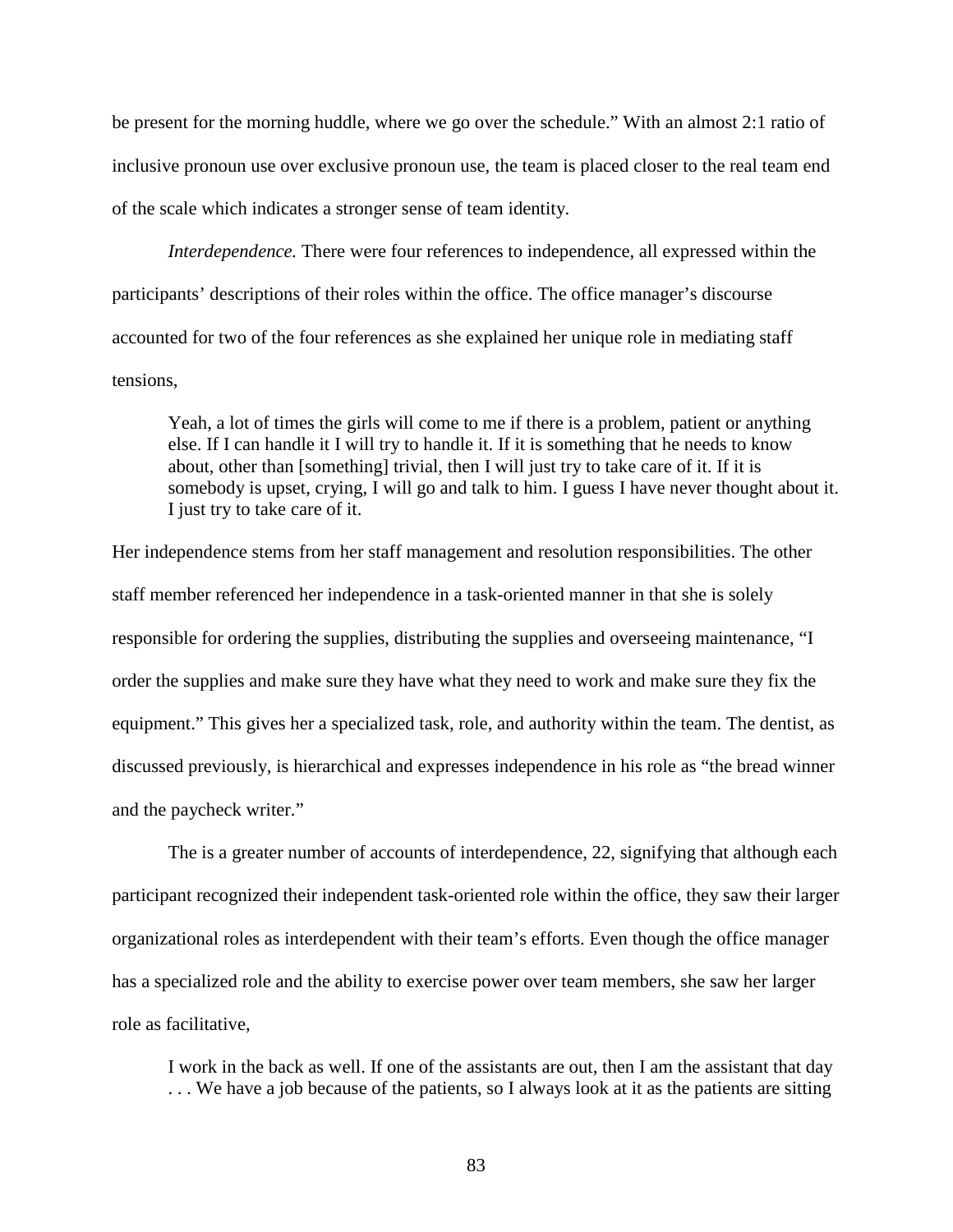out there waiting and I can be doing something that can get them in and out quicker, and they can have a good appointment, then I do it.

This second staff member shared this facilitative viewpoint and further explained her job as necessary to the team by stating, "Yes, by making everything work and making sure everybody has everything they need to work, everything flows nicely." The dentist, while the most independent in his organizational role, expresses understanding that the dental office experience for his patients is cumulative and that the team shares this responsibility, "And then I just ask them sometimes, if there is anything we need to discuss or anything we can do to make things better, for us or for our patients." The findings conclude that the interdependent accounts are over five times greater than the independent accounts, placing the team at the far end of the interdependent scale, indicating a real team culture.

*Social Distance.* There were two accounts of social distance through the use of formal language, both referring to "the doctor," and seven accounts of social closeness. As with the previous offices, I examined how the participants completed the statement, "This office is like a(n)." Both staff members likened the office to a "family." The social closeness within this office is found within the staff members. The "girls" have created a family-like culture among themselves.

*Office manager*: Family. You know we all know about each other's family and kids, extended family. We are all just real close like that.

*Staff member:* My second family. Relations, work, helping each other out. If we are not doing anything, make sure everybody is okay, make sure things are running and if they need help with anything. That is what we do. That is what is supposed to be.

Notice, that this familial view of the office has a relational and functional balance. Other offices' family-like comparisons contained elements of affection and conflict, not seen here. A possible reason for this difference will be explained in the next key dimension's section.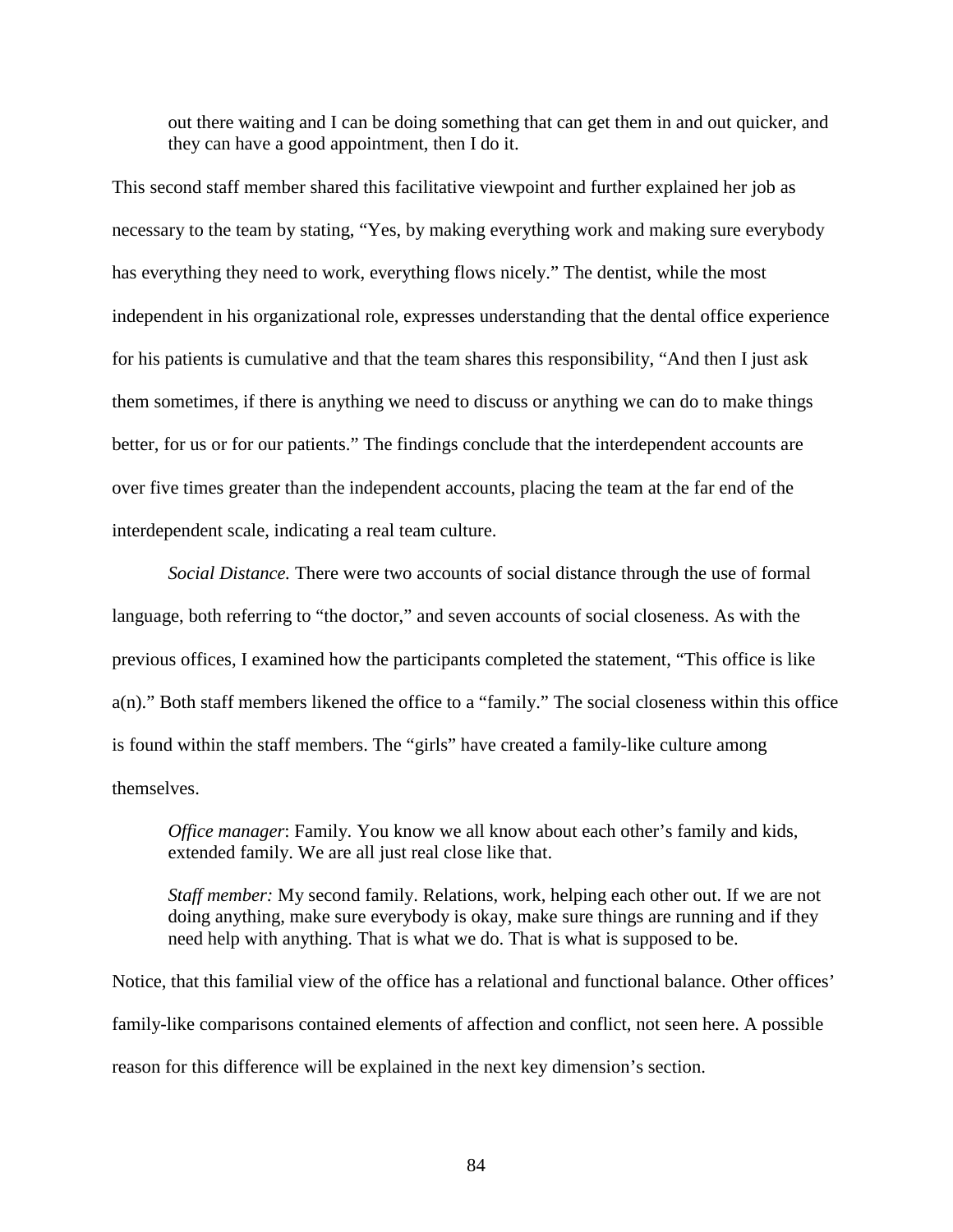The dentist's view of the office is machine-like. He compared it to a drone, and given his "hands-off" approach to staff relations this metaphor makes sense. He has purposely extricated himself from the day to day relational issues and therefore maintains more of an overseer mentality of the organization,

Sometimes it is seems like it is a drone, just flying itself. Everybody just gets things down without a rudder. I wish it was more organized, regimental, although you don't really want a regimental when you have a small office and everybody going a million different directions. But if everybody knew their job description, . . . it would turn out better.

As discussed in the next section, conflict management, he is conflict avoidant. His personality dictates that things to be free of equivocality. His view of the team is not a dynamic, humanistic one. The women express like and admiration for the dentist, "He is a great doctor. He is easy to work for. He is just a good guy. He has a personality too. He jokes with us sometimes," but foster a more socially edifying atmosphere for one another. The office manager explains this distinction as she states:

He is wonderful to us. But I think, you know what it is, he doesn't give a lot of praise. And I think that is just how he is. He thinks that when he is not slamming anybody that everything is great. I think the staff needs to get praised. You know, we never know if we have done anything good, so I tend to try to make up for that . . . I'm a cheerleader because he doesn't really even think about it. And I'm actually not going in there and tell him. When I pass out pay checks, I say, "Keep up the good work.

The office manager has taken it upon herself to build and foster the relationships within the team. The social closeness, among the team members, is due to her efforts in making up for the dentist's relational shortcomings. The findings conclude that she is the pivotal team relationship builder. The presence of social closeness accounts are less than in some of the other offices studied, however, the seven accounts of social closeness compared to the two accounts of social distance places the office closer to the real team end of the dimensions' scale.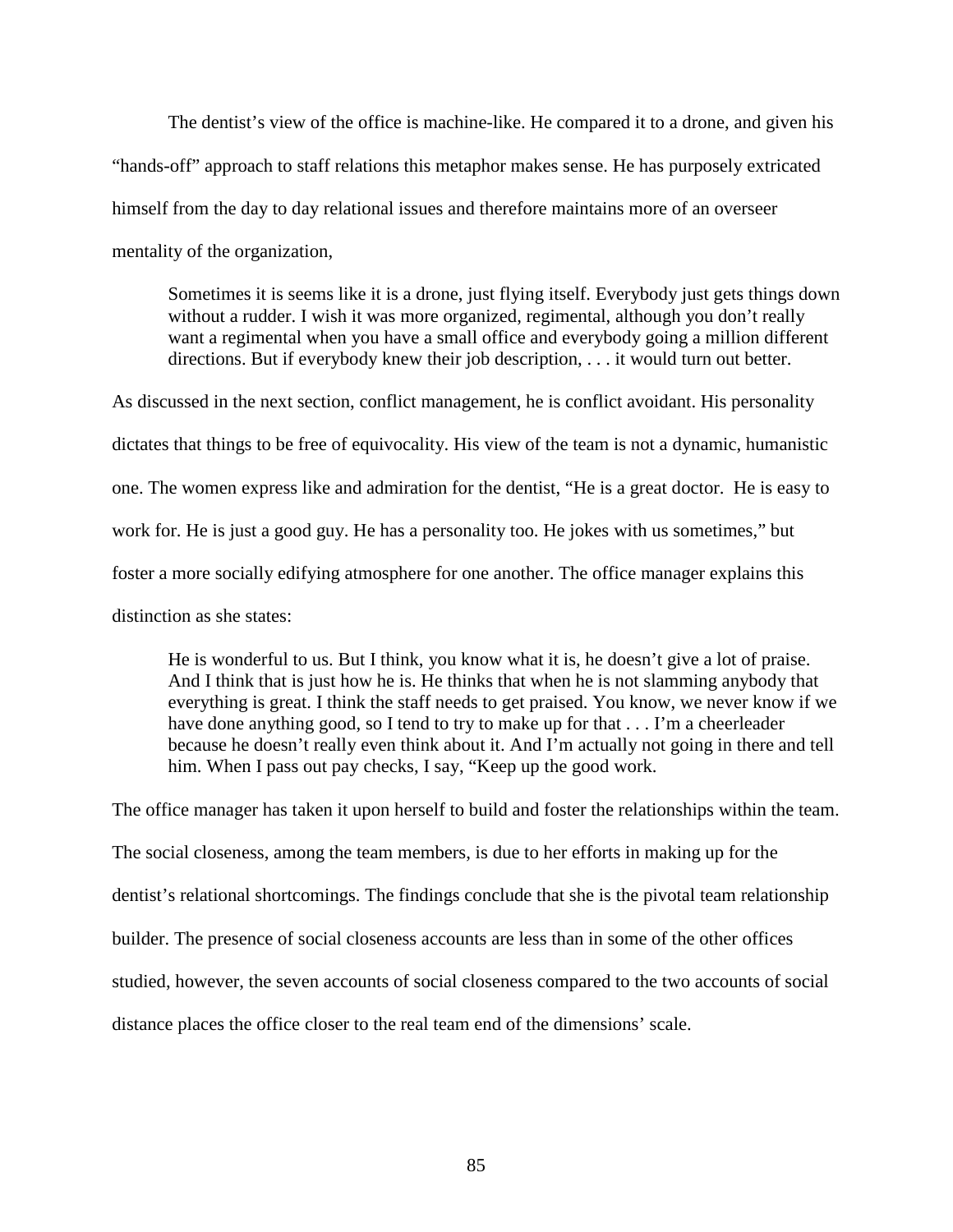*Conflict management tactics.* There were two references to avoidance both referring to the dentist's personal conflict management style, and seven accounts of collaborative conflict management. The office manager notes that the dentist "does not like confrontation." The other staff member when asked what, if any, leadership or communication changes would be beneficial for the team, answered,

Probably be with the doctor communicating better. If something is not going right or someone is not doing something right, just tell us what it is. That would be better for us. If we are doing something wrong, he can tell us and we can fix it and make it better. That would be helpful.

The collaborative efforts in managing conflict are due to the office manager. Within the interview, she talks about her personal tendency to avoid conflict, but that she has had to continually work on confronting the issues to be able to deal effectively with the staff. She encourages an open and communicative atmosphere where the conflict management is dealt with as issues arise.

I am really a very, I do not like confrontation. This has really been a learning experience for me, office manager, because I worry about people's feelings. I do know the job has to be done . . . We all pretty much tell each other, you know, in the staff meetings, one girl has told another girl, 'it really bothers me that you are late everyday.' It was not ugly. No one got their feelings hurt. That is how it is. And we have, you know, we have one person that is late. She was late today. And two people went to her and said, 'can't you get here on time?"

This empowerment of the team to confront issues as they occur has allowed them to manage conflict in a healthy way. The newest team member stated, "This is a great office, no drama. We don't talk about each other. We are all open with each other." This statement illustrates a theme among newer staff members interviewed in this study. Many of them discussed leaving their previous employers because of the "drama." In this office, the drama seems to have been eliminated by team members' empowerment and freedom in voicing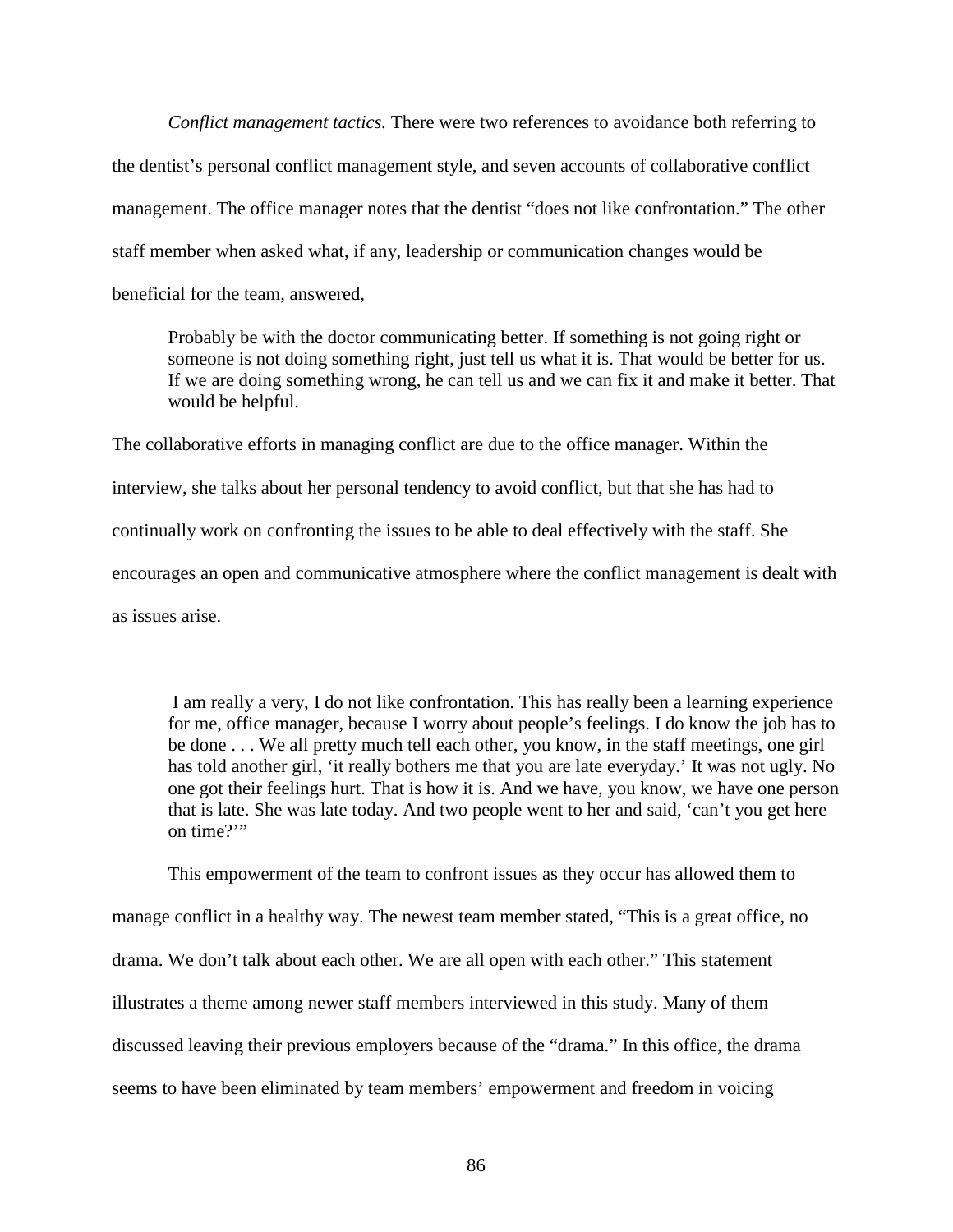opinions and confronting the issues with one another. Healthy conflict management, attributed to the office manger's efforts, was one of the determining factors in this office's positive team environment. The findings place them on the real team end of this key dimensions scale.

*Results for Office Number Seven* 



*Figure 9.* Leadership and the resulting team culture for office number seven.

 This office does not follow patterns seen in previous, or in the following, offices. With the other offices, it seems that the decision-making processes dictate to some extent the way in which the office falls along the nominal or real team scale. Within the findings of this particular office, it becomes apparent that the ability to communicate openly staff concerns and grievances, as seen in the last key dimension in Figure 4.8, is the attributing factor to the degree of interdependence and closeness the office experiences.

*Decision-making process.* The seventh office includes two practicing dentists, a partnership, much like the second office in this study. The office had recently experienced some turnover and the newest member interviewed was the office manager. The dentist interviewed was the initial dentist that began the practice and his personal leadership style is a team-oriented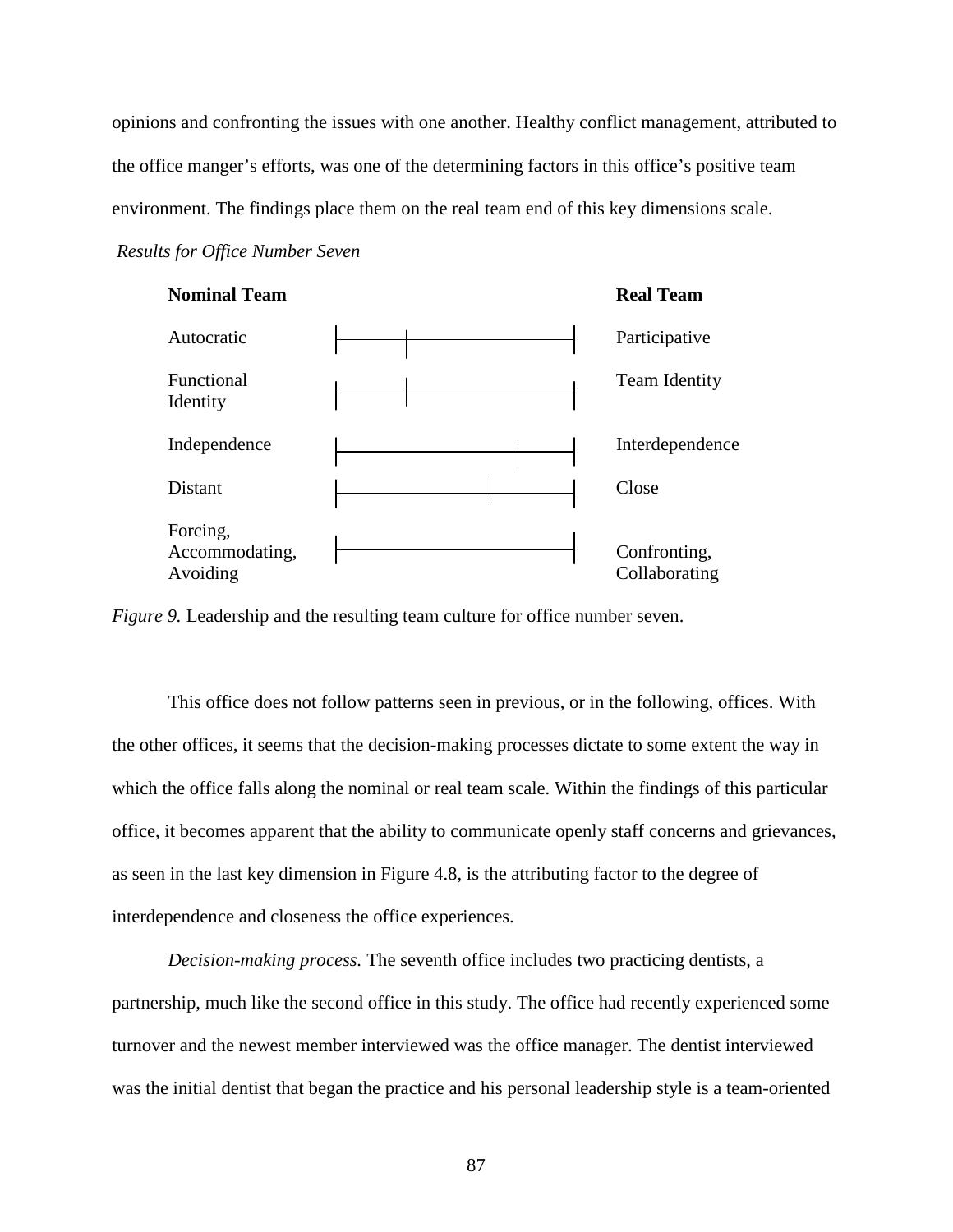one. He views his organizational role more as a facilitator, especially in regard to continuing education and training. Here, however, the dentists seem to make decisions apart from the staff and then "bring them aboard" ex post facto. The dentist, when asked about how changes within the office were made explained:

When we are making a change, now I talk . . . my partner, and we hash it out. Sometimes when we are driving home from work, over the phone, that kind of thing. And then we will say lets talk about it with everybody, usually in the morning huddle, if we make a decision. If we don't make a decision, we will just talk about it until we have a spare moment until we decide. And then you just kind of get everybody on board with it.

The newest staff member, the office manager, and the dentist made references to autocratic methods of decision-making. When asked the same question the office manager stated, "Between the doctors. And once they [have] made the decision to make a change, they usually let me know and then we will let the staff know." Any negativity stemming from this came not from the way decisions were made but in the way they were communicated. Although the office engages in morning huddles, the dentist and the more senior staff member talked about changes not being communicated properly and that the "fly by the seat of our pants" communication leaves gaps in information dissemination. The dentist stated, "Yeah, sometimes we decide things and forget to inform everybody else. That is a real problem with a lot of people. I have staff members that will point that out to me."

 The two references to autocratic decision-making were tempered by the more senior staff member's response to the question regarding change. She saw change as stemming more from the staff's realization of an issue and their bringing of that issue to the forefront of organizational dialog:

Sometimes we will start to discuss things amongst ourselves if we run into a problem we will ask the closest staff member if they are noticing similar problems, or, is it something that I am having an issue with or is this office-wide issue to be discussed.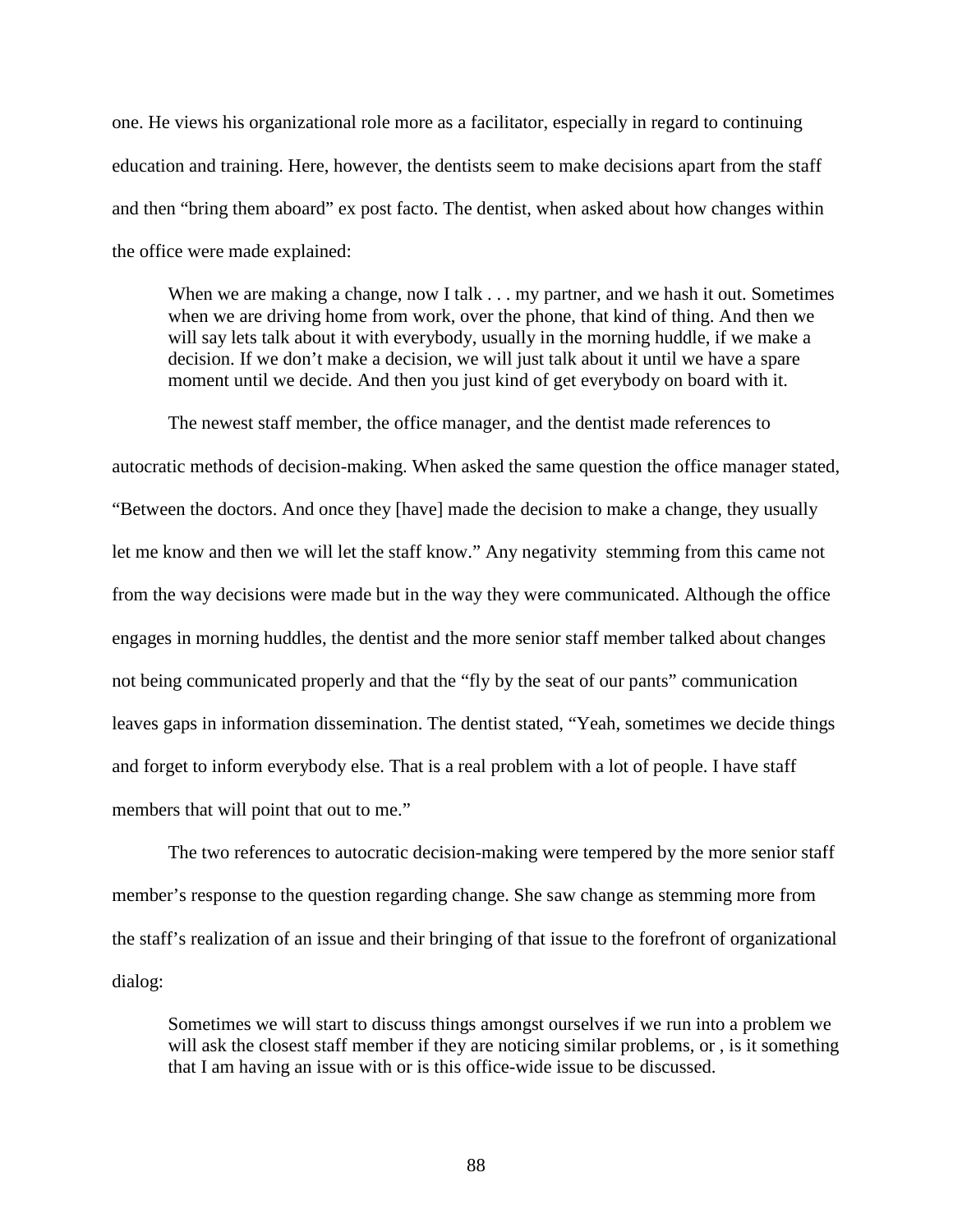This acknowledgement of a team voice from this staff member softens to some extent the autocratic nature of change. With two references to autocratic and one to participative decisionmaking processes, this office is placed nearer to the nominal team end of the scale for this key dimension.

One could argue that the newest member, only part of the team for three months prior to the interview, saw the decision-making process as autocratic due to her role and its close power distribution ties to the dentists. She had not yet had time to fully understand the extent to which the team may play a role in instigating or bringing about change. Her remarks throughout the interview alluded to a "honeymoon" period. A few of her statements included, "Well, I have only been here since June, but it seems like everybody gets along . . . So far so good. . . it is awesome to wake up in the morning and love to go to work." It would seem reasonable that with time, her view of change and decision-making processes would become more inclusive of possible team involvement.

*Identity.* There were 75 accounts of exclusive pronoun use, indicating a functional group identity, and 50 inclusive pronouns used to indicate team identity has placed the office nearer to the functional group identity end of the scale. The functional identity of the members emerge as they discuss themselves as part of a select group (e.g. the staff, the dentists, or the office manager and dentists) and refer to the rest of the team as "they" as in the office manager's statement, "if they [the staff] have anything they need to ask or say, they usually say it in the morning huddle." The presence of an office manager and a pair of dentists allows for more functional referencing to occur. The dentist, as with other dentists in this study, uses exclusive pronouns as he talks about he and the other dentist as "we" and the staff as "they" or "them" as illustrated here,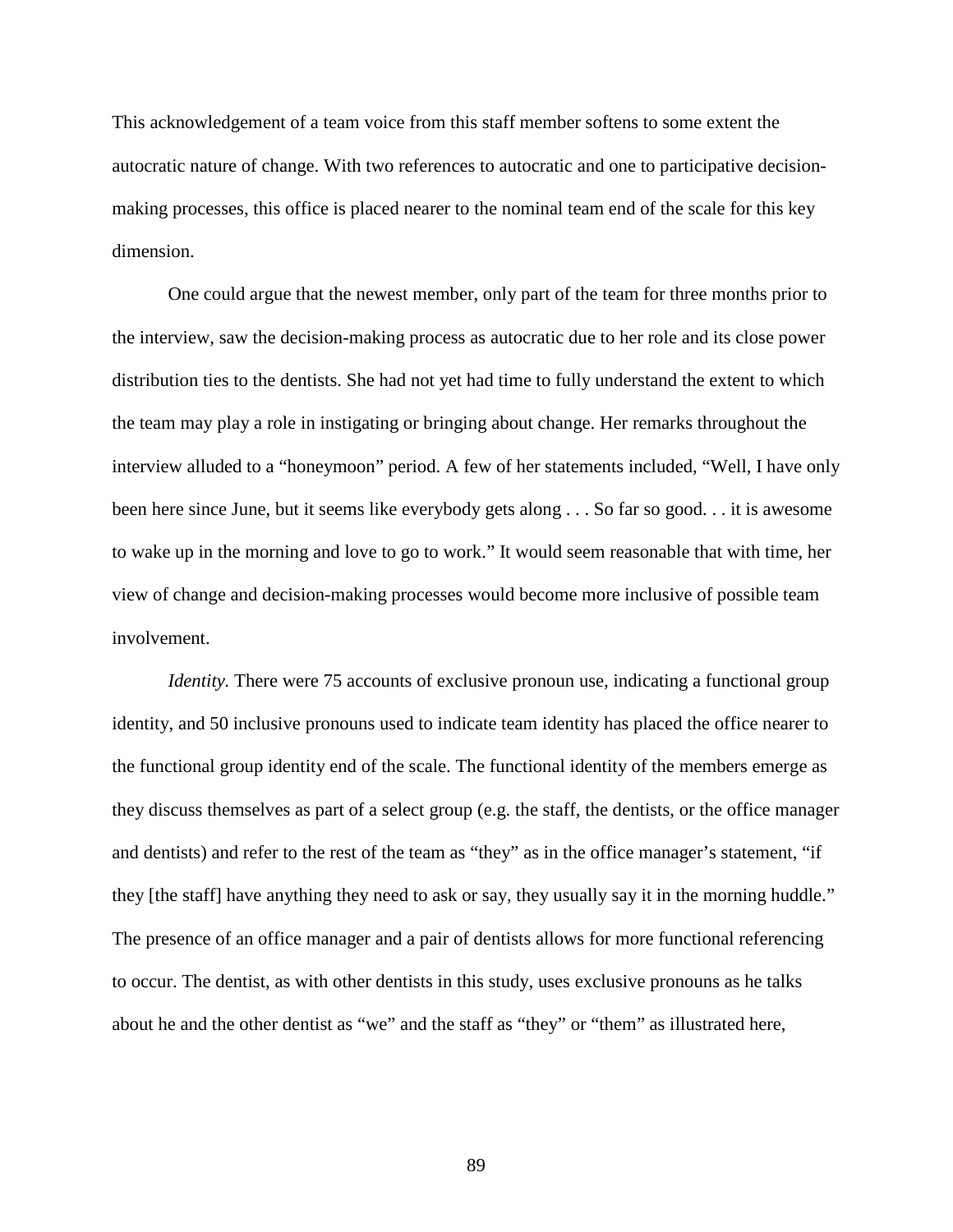"Anytime people need to learn something, I am the one who seems continuing education form or

the courses for them, trying to get them to be better at their job."

 Inclusive language was used primarily by each participant when discussing the communication practice of daily morning huddles. In this context, and for the only time during the day, the entire team is gathered together and is engaged in looking over the schedule, and discussing any relevant issues.

*Office Manager:* We usually open up every day with morning huddle. So anything you have questions about, usually you can address in that.

*Staff Member:* We huddle every morning and it gives us the opportunity to look over our day, our schedule for the day and discuss special needs for certain patients, things that may need a change about the schedule, to help us plan ahead and be better prepared for the day.

*Dentist:* In the morning we get her 15 minutes before and we have a morning huddle where we talk. We all have a copy of the day's schedule and we talk about areas that might be pitfalls and areas that, or if a patient has a concern or if a member of their family is sick, just anything that comes up.

Beyond the discussion about communication practices and the later question asking them to tell

me what the office is "like," each participant speaks more in functional group terms.

*Interdependence.* References to independence occurred four times and to

interdependence, 22 times. Although the office may operate from more of a functional group

perspective, members recognize the need for interdependence in work accomplishment. Like the

office manager in office number six, the office manager here views her role as a facilitative one,

"Well, basically just making sure everything runs smoothly. Just falling in wherever needed."

The dentist discussed the computer paging system that allows someone to call for another team

member to come to a certain operatory. The dentist explains that if the person being paged does

not happen to see the computer screen, "So our backup system is come run and get me if you

need me."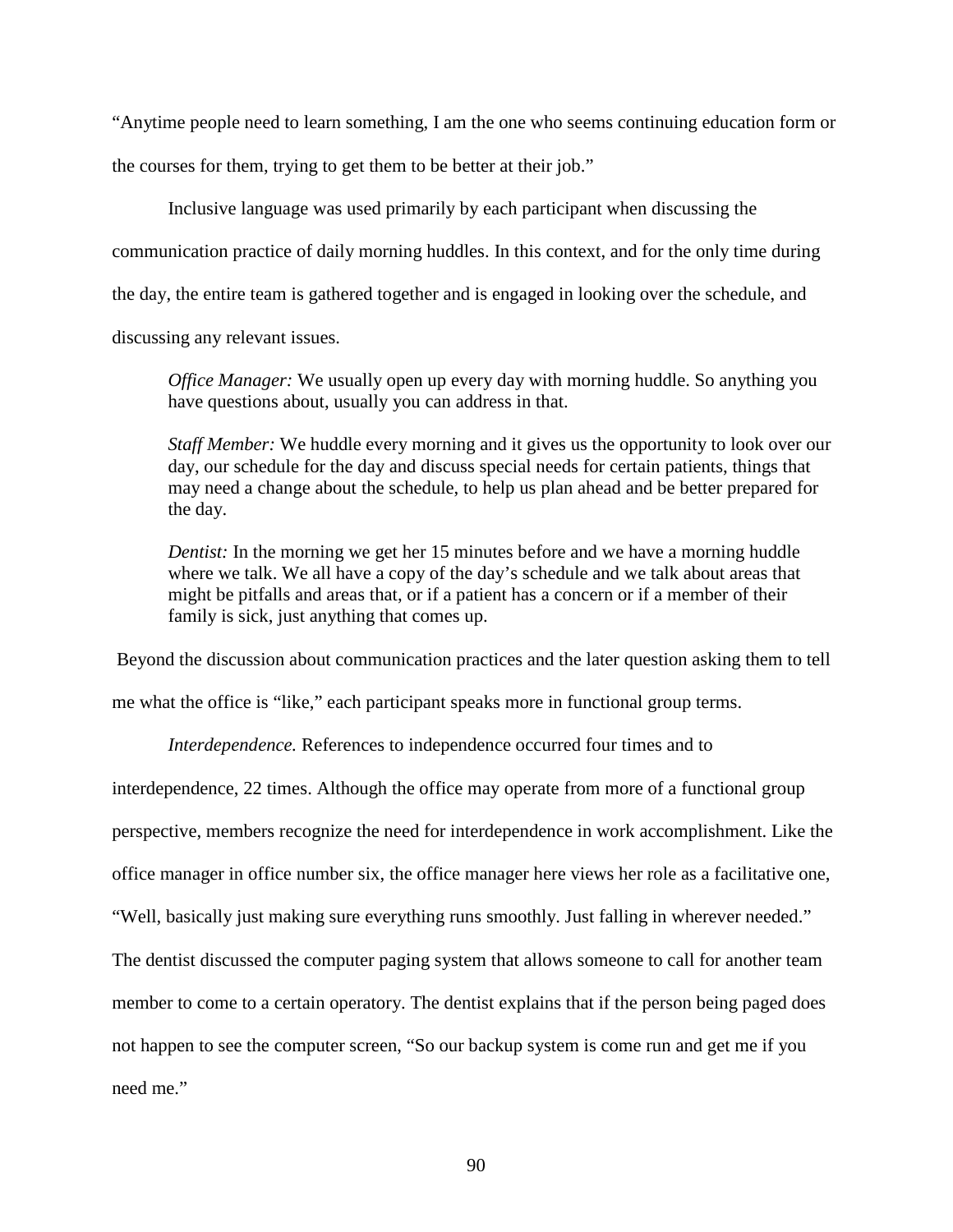The senior staff member was the primary source for referring to the interdependence of the team. She stated that, although she is a hygienist, she was a "team player." She discussed reliance upon the office manager (the previous one), on the team members in resolving functional or relational issues, and the interdependent nature of information dissemination. As noted earlier in the findings of this office, there are some gaps in the office's communication. This staff member talked about the need for better methods of communication and would like to have regular staff meetings reinstated. When asked what change she would implement that would be beneficial for the team she stated,

If we had some type of bulletin board and there was any new information that needed to be known by everybody, just whoever knew it and wanted to share it, should post it, and then if there needed to be discussion about it and wasn't just facts and information, I still think the staff meetings are the best way to do that . . .We use a bulletin board in our sterilization room to get items on that we are running low on that we need to be. We put items on that board for . . . who does our ordering, and that way if she is not always available to talk to you throughout the day, then we have a way of notifying her about information without interrupting her.

The same idea was brought up by the senior staff member in the first office. This speaks to the degree of the rate of change within a dental office and to the need for all parties' to be aware of information as it becomes available. The 22 references, at more than five times the occurrences of statements independence, revolve around "need," needing to help, needing one another's attention, or needing to pass on information. This interdependence allows for this office to be placed closer to the real team end of the scale.

*Social distance.* There were six accounts referring to social distance and eight to social closeness. Social distance is expressed by the office manager when referring to "the doctors," among other instances, as the "go to" people when issues need to be resolved and by the senior staff member when she states that the staff first takes issues to the office manager in order to "circumvent taking time from the doctors." Both staff members refer to the power distribution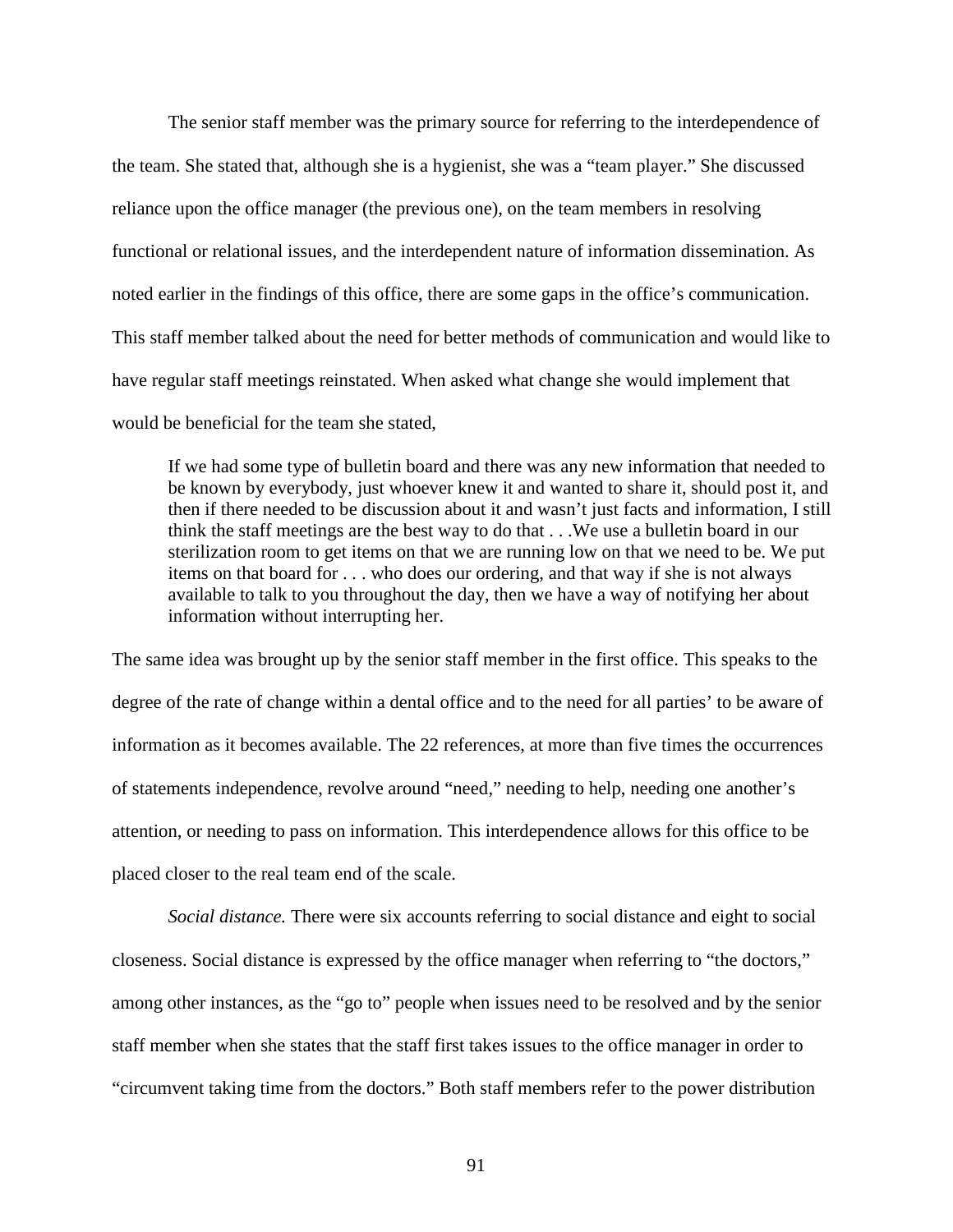distance between themselves and the dentists. The dentist does not make any reference to social distance and, in this case, does not use the term "the girls" to refer to the team as most other dentists in this study have done.

 Social closeness is evident in statements of admiration or liking. The office manager, as previously presumed to be in a "honeymoon" phase with her job, made four of the eight remarks counted as indications of social closeness. These include:

Everybody has been really nice. . . I think this is the best place I have ever worked, truly, and it is just because everybody here just likes each other. Everybody gets along and nobody really talks about each other. . . They [the dentists] really just seem to be good leaders and I think their employees do better job because they feel they are such good people.

The dentist and the senior staff member each made two references to admiration or relationships with members of the team.

When the office manager was asked to complete the statement "This office is like," she said it was like a well-oiled machine and that it ran smoothly. The dentist and senior staff member compared the office to a family or second home, and while their metaphors for the office were indicative of relationships they were more realistic, not overly sentimental. The dentist replied, "A family. I won't expand on that. Families are different and it is a family." The senior staff member stated that it was like a second home because "when you work closely with people all the time like we do, then when you establish a relationship with people you get attached." The findings of six social distance references and eight social closeness references puts this team more toward the middle to real team end of this key dimension's scale.

 *Conflict management style.* Findings for conflict management give some insight into the moderation of the office's culture, allowing it to be nearer to the real team end of three of the five key dimension scales. The decision-making processes here indicate that while the team is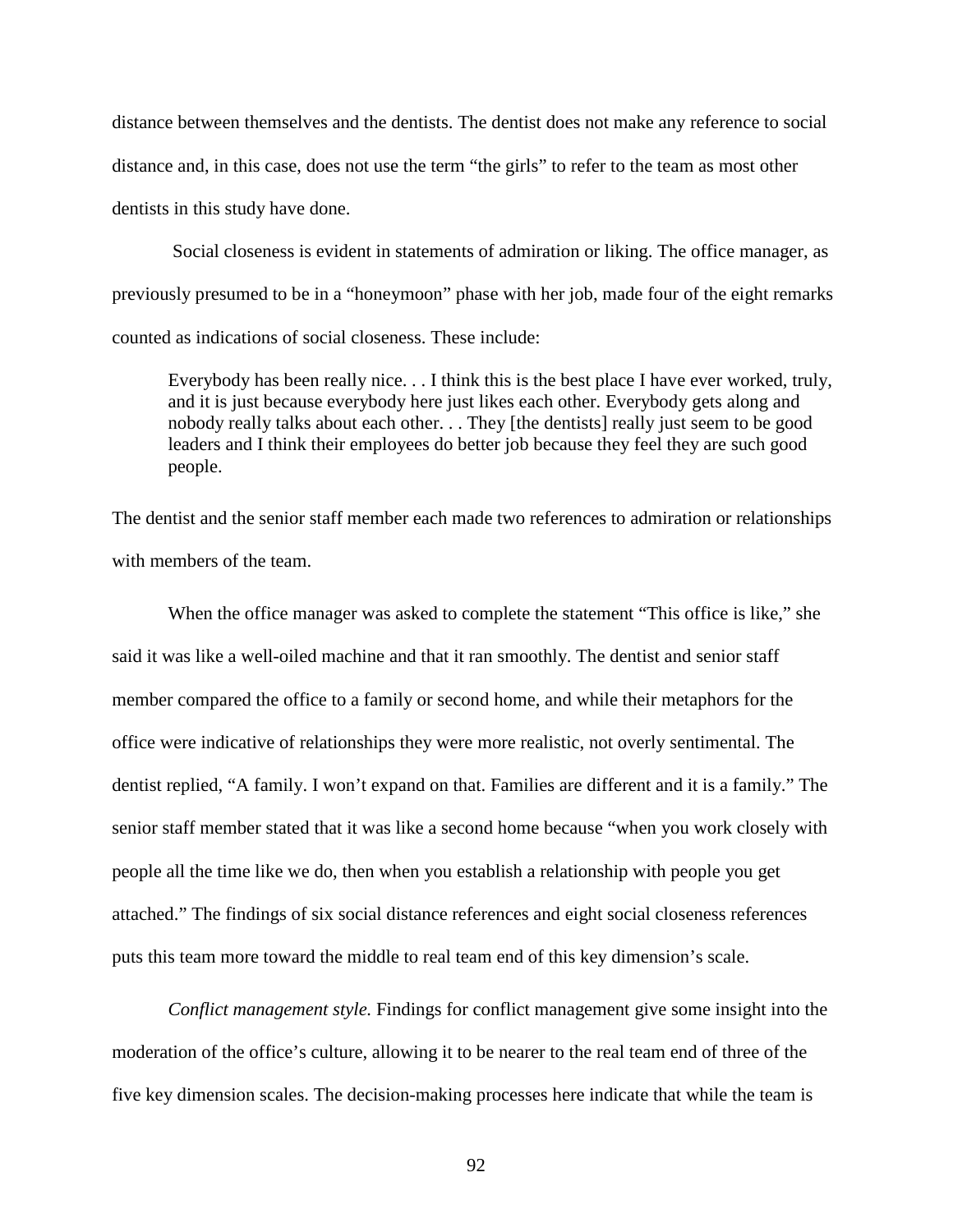not participative, they do engage in a collaborative and confrontational conflict management tactics that empower the staff. There were four accounts of collaboration and confrontation and none referring to force, avoidance, or accommodation. This places the office at the farthest end of the scale and indicates that they possess real team characteristics within this dimension. The senior staff member states,

Sometimes if there is a personal conflict we have been asked to address it in person. It is not going to cause uproar. That is usually done, and sometimes if it is not effective, [we go to] the office manager, and then if that is not effective, we do not hesitate to go to the doctors if we need to, because it is usually an issue that is going to effect the whole office, the entire flow of the office, and our patients, it is best to take care of it.

The office manager referred to the office's communication as open and honest, and the dentist said that dealing with conflict depends on the team member's personality, that he doesn't mind handling the conflict but that the office manager is the person the staff should go to first. Although the office leadership shows more autocratic tendencies and the team operates as more of a functional group, the staff members appear to feel free to confront and resolve issues in an open manner enabling healthy dialog that fosters relationships within the office.

*Results for Office Number Eight* 



*Figure 10.* Leadership and the resulting team culture for office number eight.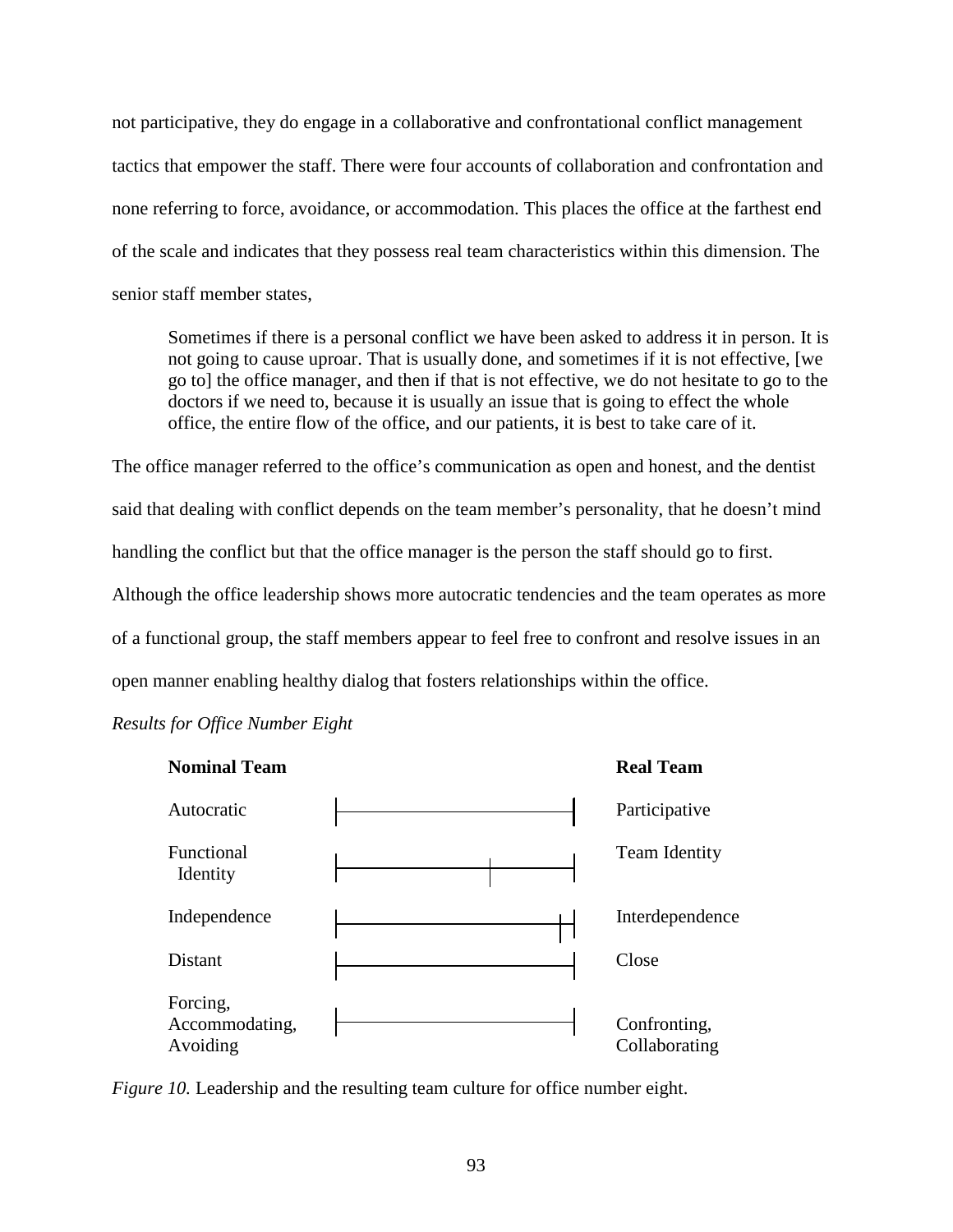The eighth office was different from the other offices in that the dentist had recently graduated from dental school, purchased an existing practice from a retiring dentist, retained many of the staff, and added two new staff members, one being his sister. He had been in practice for one year at the time of the interview. Like offices #3 and #10, the communication is constant rather than constructed. All three participants repeatedly discussed the dentist's learning curve as a leader and his reliance on the more seasoned staff to guide and collaborate with him. The most senior staff member, rather than viewing herself as incorporated into a new team, viewed the dentist as being added to the existing team.

When asked about his leadership ability she stated, "Being newly added, I think he is really improved at that [leadership]. I would say right now he has moved up to a four." The four being a rating with five as the highest possible score. This staff member makes three separate references to the openness of the communication and the dentist's willingness to listen, and while she along with the other senior staff members sees herself in a mentor-type role, she also gives deference to the dentist's positional authority. From the dentist's perspective, "Short of the technicality of me being the dentist, I feel like I am at a party of equals to a certain degree. I mean I treat people here the way I would want to be treated." He sees the senior staff as helping him adjust to his leadership role. The staff's experiential knowledge about the practice and its' patients has allowed him to step into the practice mid-stream and not have to experience a full start-up scenario.

*Decision-making process.* The one reference to autocratic decision-making was made by the dentist. When he took over the practice, he instituted health insurance for the staff and discontinued their retirement plan. Although at the time he felt it was in their best interests, he continues to deal with the decision, "You know we talk about that on occasion, about why we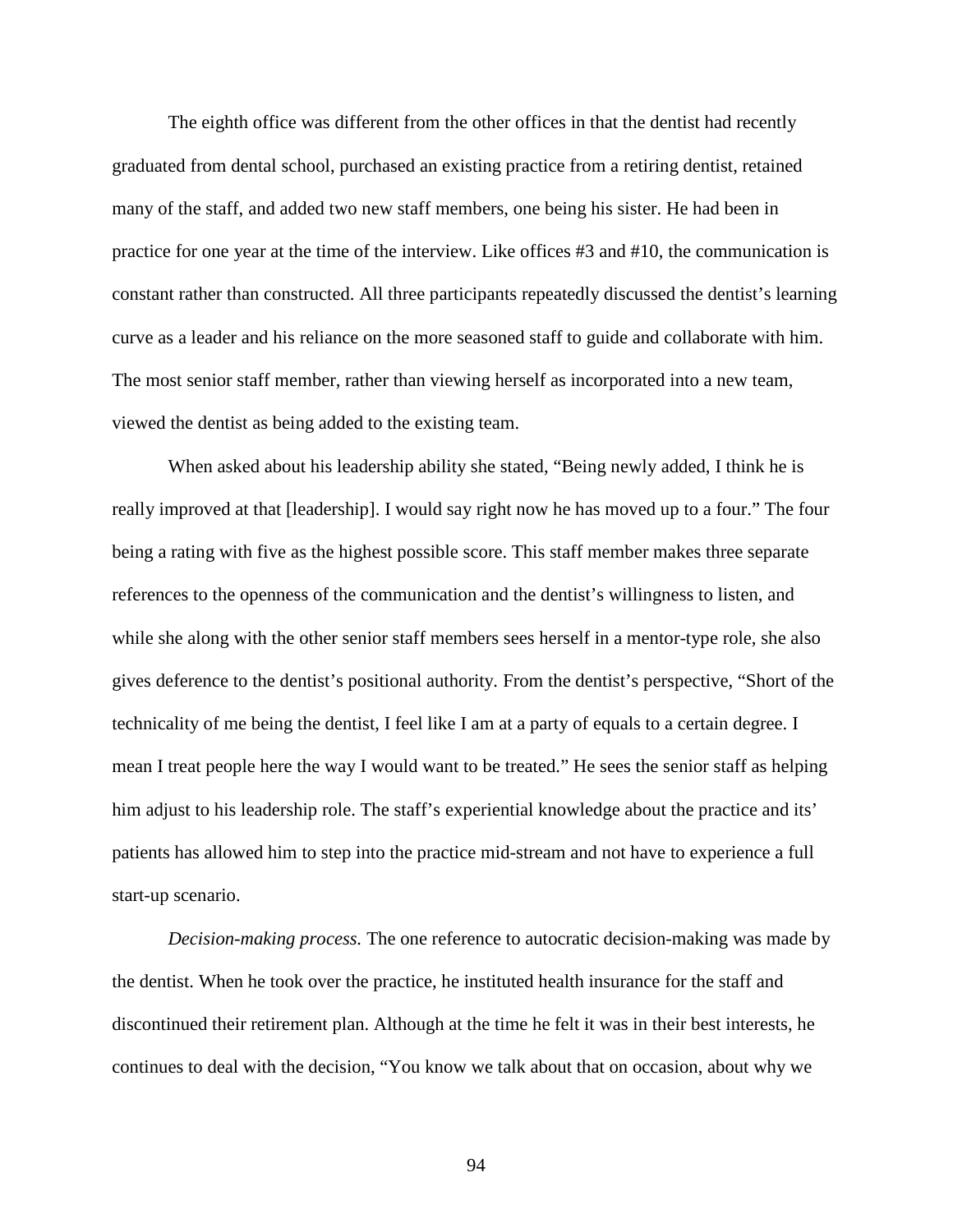don't have a retirement plan right now, and I think that becomes a little bit of an issue." It could be argued that this is discrepant data as the examination is concerned with how decisions are made currently, and this decision was one made prior to working with the team. All comments from both staff members regarding change were that all decisions are participative.

` The three accounts of participative decision-making processes were inclusive of the entire team. The most senior staff member talked about the staff and the dentist as having a voice in managing change,

As far as having staff meetings, we do not sit down and plan one that often, but if we have concerns, everybody will congregate somewhere and we will discuss it and get it all figured out right that minute. . . Because in the beginning you really do not know how things are going to move and then as you work a little bit longer, he says, 'I really do not need to book a patient like at 11:30, because we are running over and we are going to be 12:30 before we leave for lunch. I think we should just mark off the 11:30 spots and not schedule.' That is kind of how that works too, as you feel your way through.

The newest member of the team, the dentist's sister, stated, "If there is something that is that

drastic, or if there is going to be a big change, we definitely talk about it before he makes a

change on anything." With the one autocratic reference arguably discrepant, the office is placed

at the farthest end of the scale indicating a real team in regards to the decision-making process.

*Identity*. There were 51 functional group identity and 68 team identity accounts. The

exclusive pronouns used referred to the functional roles of individuals as seen in the senior staff

member's comments about communicating to one another about patients:

Like with the receptionists, because she greets the patients first, so the communication has to be anything that the patients or their parents relay to her she has to relay to us, the dentist, or the hygienist right off the bat . . . If she cannot verbally tell us, if we are working on a patient, she always writes it on the forms we have.

This is a good example of how the team members rely on the constant flow of communication from one functional area to another. The functionality of the group is based upon task-oriented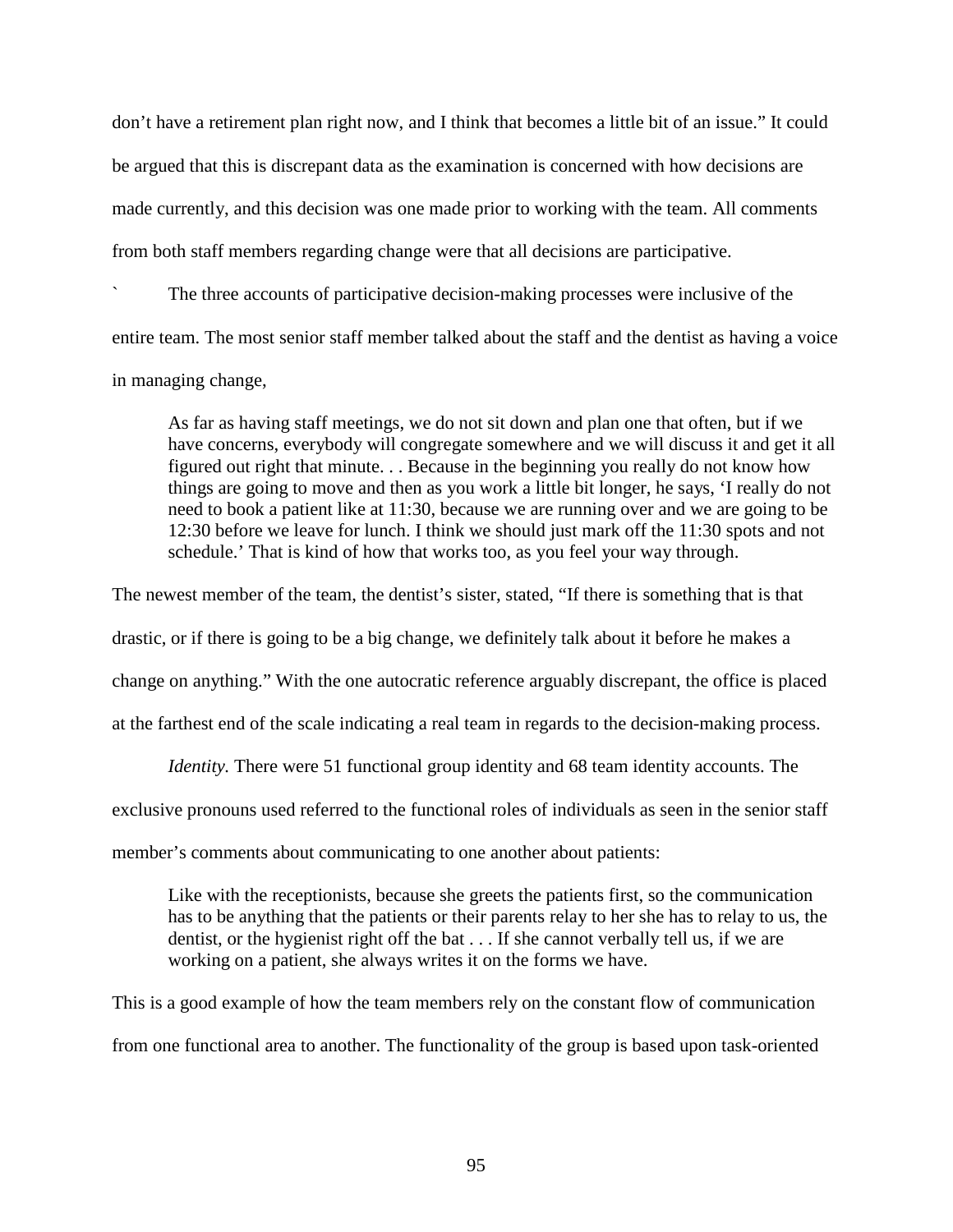areas (dentist, receptionist, and hygienist) and speaks more, in this office, to the extreme interdependence experienced within such a small group.

 The 68 references to team identity were found throughout the participants' transcripts. Note that in the previous quote, "he says, 'I really do not need to book a patient like at 11:30, because we are running over and we are going to be 12:30 before we leave for lunch. I think we should just mark off the 11:30 spots" that the staff member quotes the dentist using inclusive language as he makes a suggestion for scheduling changes. All three participants used inclusive pronouns indicating a team identity. The number of inclusive verses exclusive pronouns places the office approximately at a point two-thirds along the scale in the direction of a team identity.

*Interdependence*. The findings of interdependence within this team were high, with 54 accounts of interdependence and only three of independence. All participants viewed the team as highly interdependent. The dentist recognized his own dependency on the more senior staff, "And like I said, for me they kind of took me in as their son, the ladies here . . . But most of it is just me learning as I grow and as I am here longer." The newest member of the team talked about her multiple roles and doing "a little bit of everything. I guess I can say a team player." The most senior staff member understood the interdependence of the team in terms of caring for the patients successfully:

We have to know before we get a patient back, we have to know all of their history and anything; you have to relay everything to each other. Like me and the other hygienists, we have to work together . . . Everybody has to know what is going on. Your right hand has to know what the left hand is doing at all times.

The three independent statements were made by the dentist as he talked about the changes he had implemented since he bought out the practice. One example is, "I probably easily close to doubled the patient load from the get go, just because I was willing to take more patients then she was taking, and because I brought in another hygienist." The dentist takes ownership of the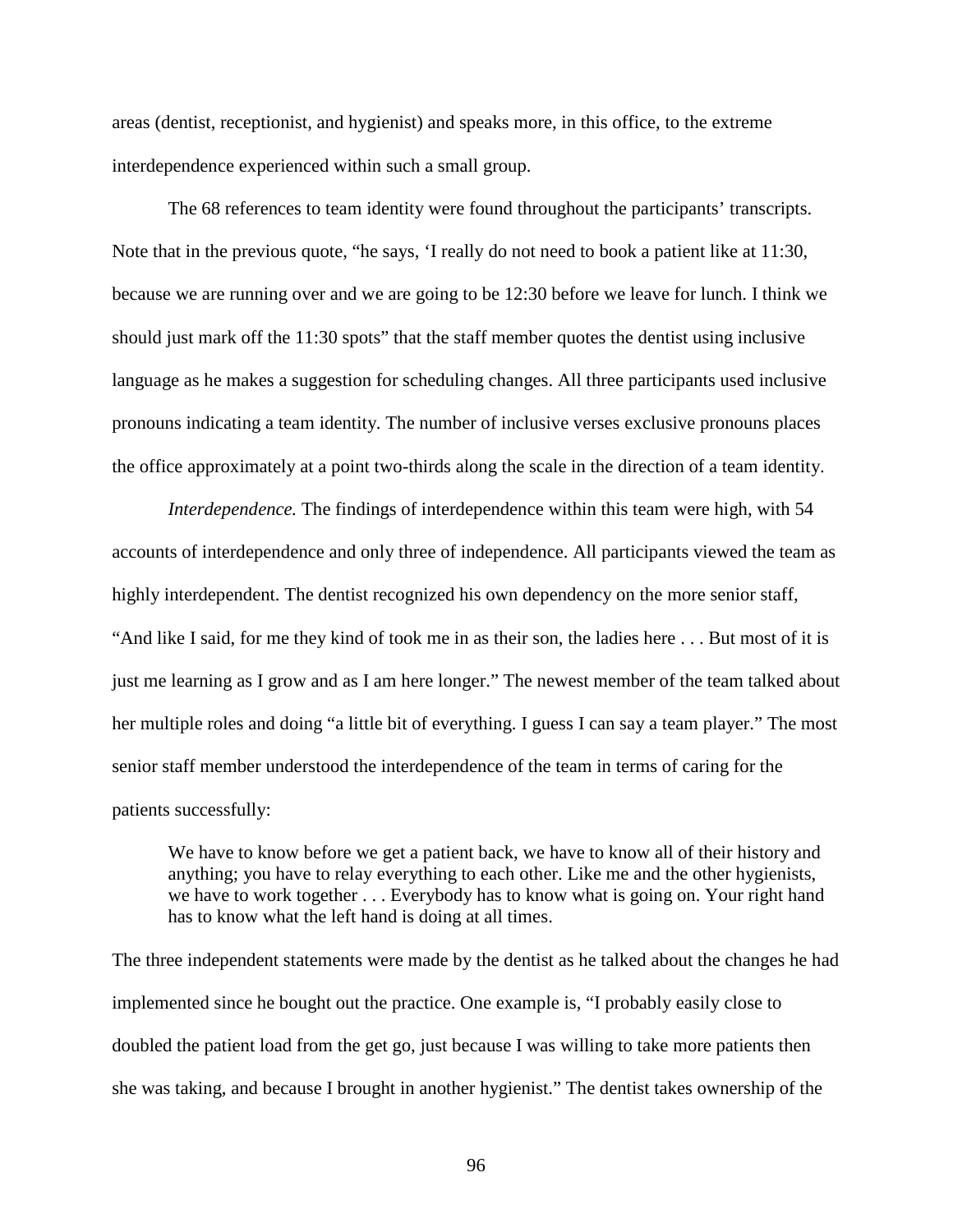changes that have affected office productivity, yet sees the daily and relational nature of the team as highly interdependent. Accounts of interdependence were 18 times greater than those of independence; this places the team at the far end of the scale indicating a real team.

*Social Distance.* The "family" metaphor truly characterized this office. The team consisted of two literal family members, more senior members that felt maternal about the practice and new dentist, and one other new staff member who had been a childhood patient of the previous dentist and therefore had a long-term relationship with the senior staff. There were 21 references to social closeness and none to social distance. Each participant likened the office to a family:

*Senior staff member:* A big family. Everybody has to know what is going on . . . We know each other's limits and things like that. But some of us have worked together for a long time. You can just look at each other and say "oops, let me go do this." And like the newer, the assistants and all that he has hired, I just feel like everybody has just been perfect.

*Newest staff member:* Probably a family, just because . . . and I are siblings, so this is definitely family. But I think we are all pretty close and we all get involved in each other's lives outside the office too. Everybody is very supportive of anything that is going on in my life as far as anything and they are the same with me in theirs. I think we are like a family. I think we work well together and sometimes we have arguments, but we talk about them and get over it.

*Dentist:* It is more like being a family, but it is more like being a very young family, like where . . . and I are right now with a brand new baby. It is not a very established family, it is still kind of a family where you are feeling your boundaries with each other and kind of like when you are new husband and wife, you are kind of testing each other on how far you can push and how far you will push back. We are just trying to learn all these different roles kind of at the same time. It is not like an established, like we are a big happy family here. But you know, it is new.

Other statements were made referring to liking or admiring the other members of the team apart

from the responses to this one interview question. With the 21 accounts of social closeness the

team is placed at the end of the scale, indicating a real team.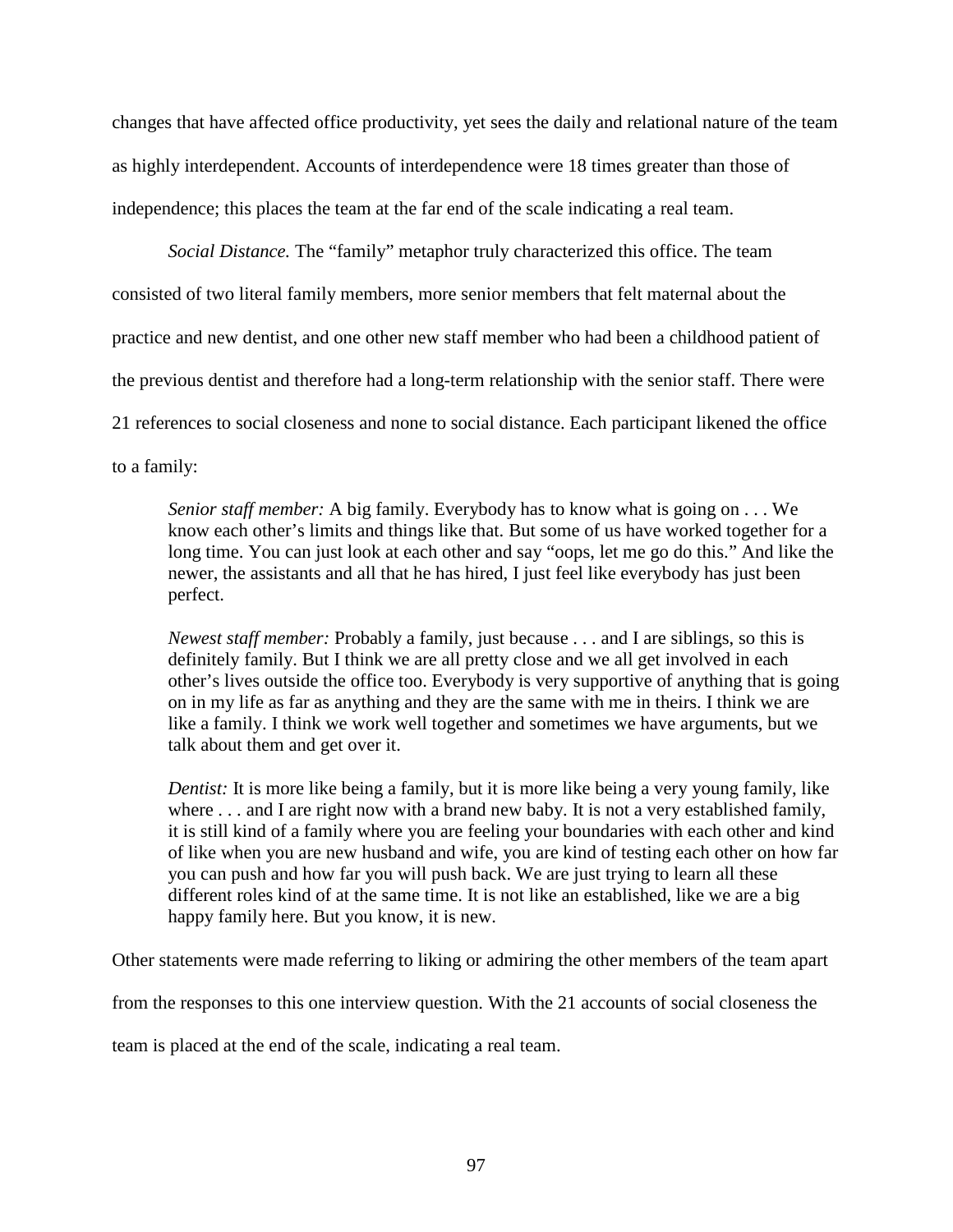*Conflict management style.* There were 22 references to collaborating or confronting as methods of conflict management and none to forcing, avoiding, or accommodating. The participants continually discussed the openness and the ability to air issues or grievances with other members of the team, even the dentist. The dentist stated,

I do not have a fearful staff when it comes to calling me out on something. If they feel that I did not handle a situation properly, or I am not handling a situation properly kind of in midstream, they know how to kind of grab me on it.

The senior staff member on three different occasions during the interview stated that the staff was opinionated and that the dentist was a good listener, "I think we are all very outspoken about it and he is very good to listen to any concerns we have." His willingness to hear the opinions of the team members and to foster an open forum seems to allow for more immediate resolution and a secure environment relationally. The newest member of the team validated the senior member's views of the confrontational nature of the staff,

We are very opinionated women so that is difficult at times but at the same time it is good because nothing ever goes unsaid. If somebody has a problem, they pretty much go straight to the person they are having a problem with. If we [the entire staff] have a problem we will sit down and talk about.

These views of the collaborative or confrontational behaviors of the team were reiterated numerous times through the transcripts. This office may be unique in its set-up, as many of the team are more senior members of the practice than the dentists, but the dentist has struck a balance in empowering the team, valuing their input in assuring them that they are heard, and has maintained his formal positional power. This has placed this team closer to the real team end of each of the key dimensions than any other office in this study.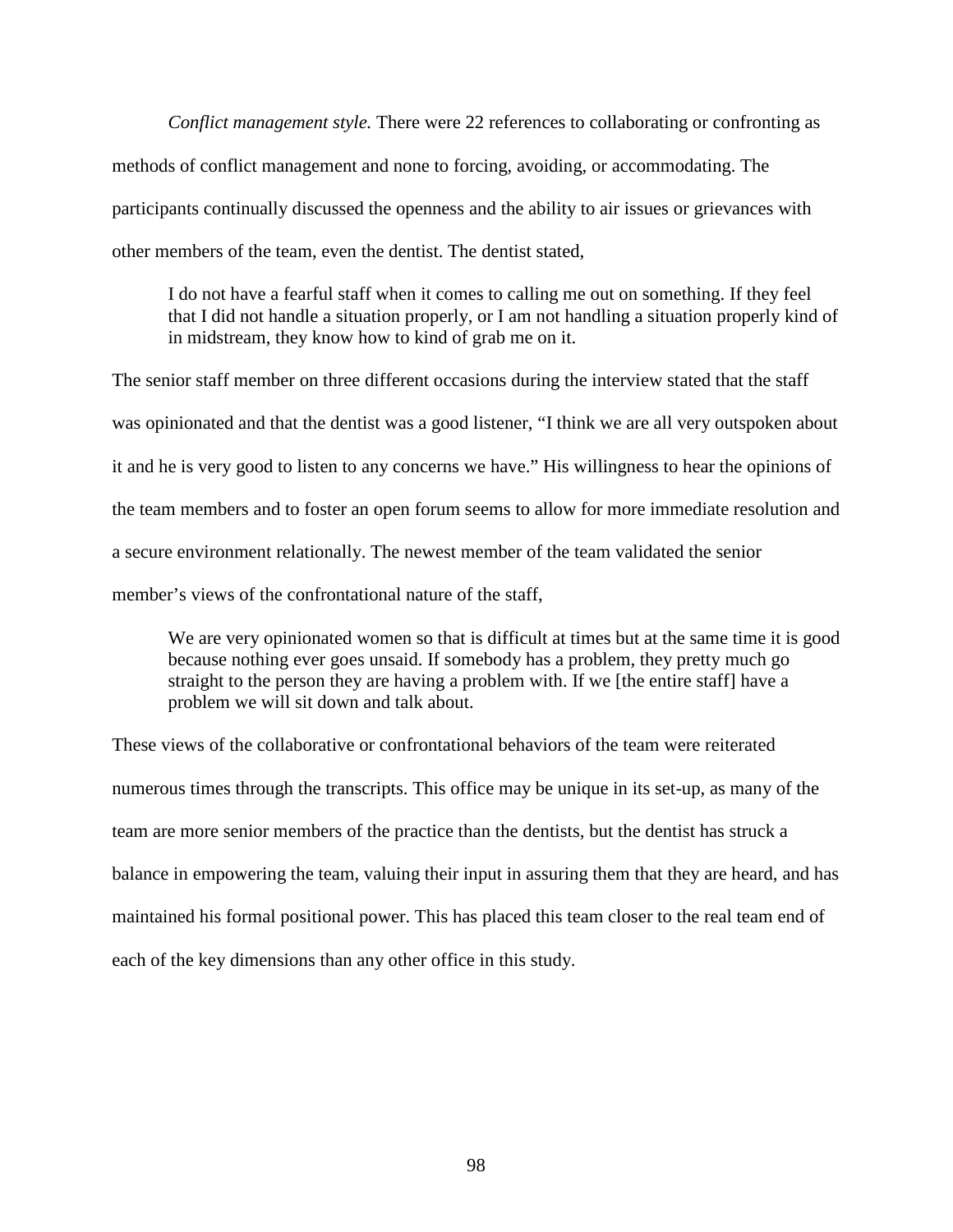## *Results for Office Number Nine*



*Figure 11.* Leadership and the resulting team culture for office number nine.

The ninth office was the practice of a female dentist. She had a small staff of five and much like the other offices led by a laissez-faire leadership style, communication was not highly structured, nor was it as constant and open as in office #8. This dentist viewed her position in hierarchical terms, and coined the phrase "female factor" in discussing dealing with the other women in the team. The communication practices of this office were seen as an issue needing improvement by all three interview participants as meetings inclusive of the entire staff were functional and brief, not allowing for full discussions of the issues at hand. The dentist described the normal method of communication as, "my status quo would be like, 'is everything okay up here?' and it's 'uh huh it's fine.'" Themes emerging from the participants remarks suggest that the focus of the office is functionality and "comfort."

*Decision-making process.* There was one reference to autocratic and three to participative decision-making processes. The one autocratic reference was about the dentist choosing all continuing education courses, as one staff member stated, "she chooses for us." Each of the staff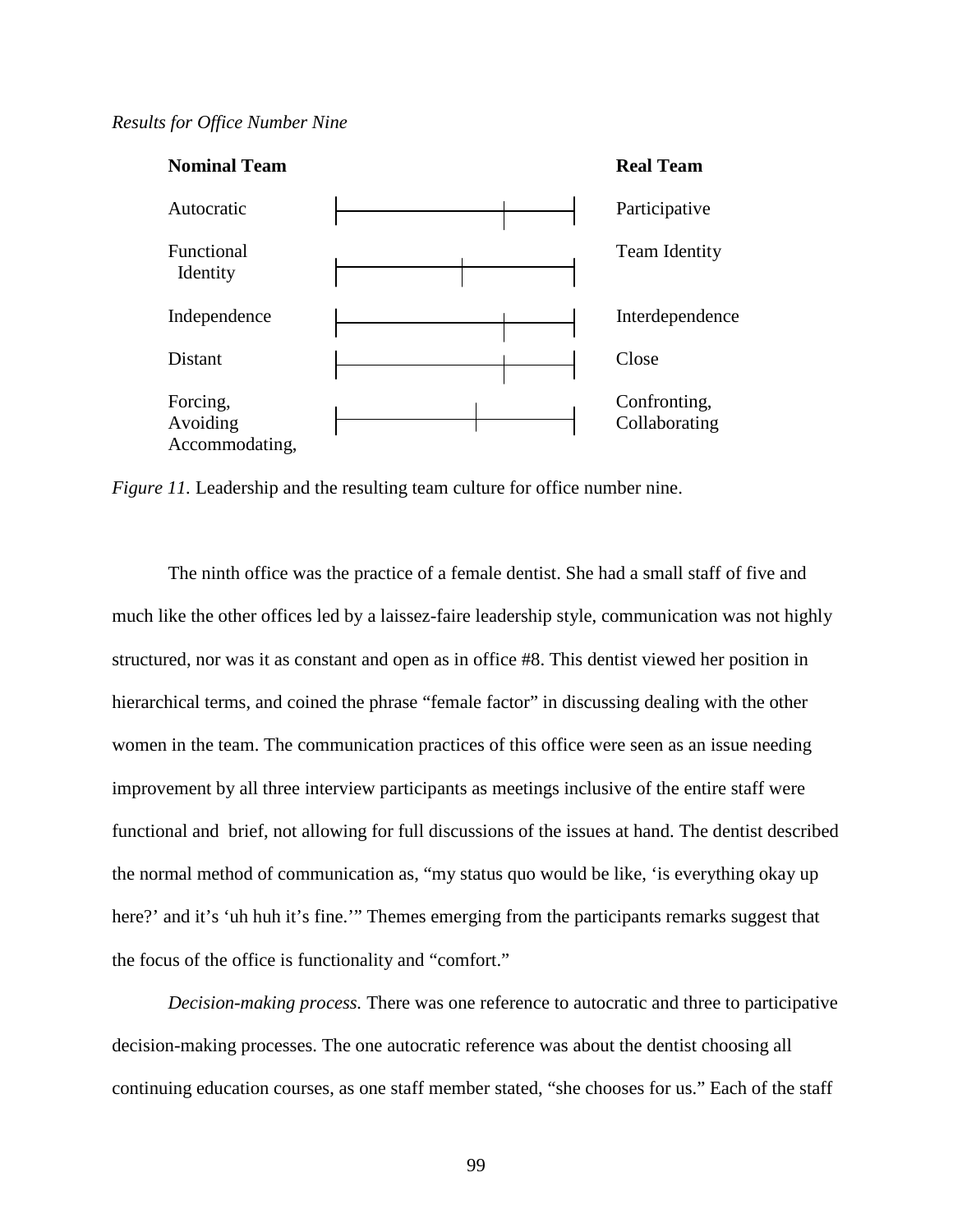as well as the dentist made a statement indicating more participative methods for changes that will affect the office. The decision-making is participative, but the staff also expressed understanding of that the dentist has the authority to make the final decision:

Usually the doctor will bring it up in a meeting and we will all give our opinion on it and then she just goes from there. Usually we all talk about it together first before she makes her decision and that works out for the most part.

The office is placed at a point two-thirds along the scale toward the participative nature of the decision-making process that suggest a real team.

*Identity*. With 37 accounts of functional identity and 38 accounts of team identity, the office is placed in the middle of the scale for this key dimension. Possibly as a result of the size of the team, the exclusive pronouns were not indicative of functional groups within the team. Instead, most exclusive pronouns used by the two staff members were "us" and "the doctor." From the dentist's point of view, "I" and "they" were used, although very sparingly as she primarily used an inclusive "we."

*Interdependence.* There were seven independent statements and 20 interdependent ones accounted for. The independent statements were made in regards to functional responsibility, as when the senior staff member stated, "Sometimes I overdo because I like to kind of keep things on a steady stream, flowing smoothly" or the statement by the newer staff member, "I'm the computer whiz." Some of the dentist's independent statements include,

It ultimately comes down to bottom line, me on the whole thing. I try to delegate as much as I can. I am primarily, obviously doing the dentistry and diagnosing, garnishing relationships with referring dentists. I am a periodontist. I do delegate to Jan, the front office what I can, but I find that I have to have a hand and know how to do it all or it does not get done well.

The dentist, along with the hierarchical view of her position, is independent of the "female factor" that she has to manage. During the interview she spoke about some team conflict that had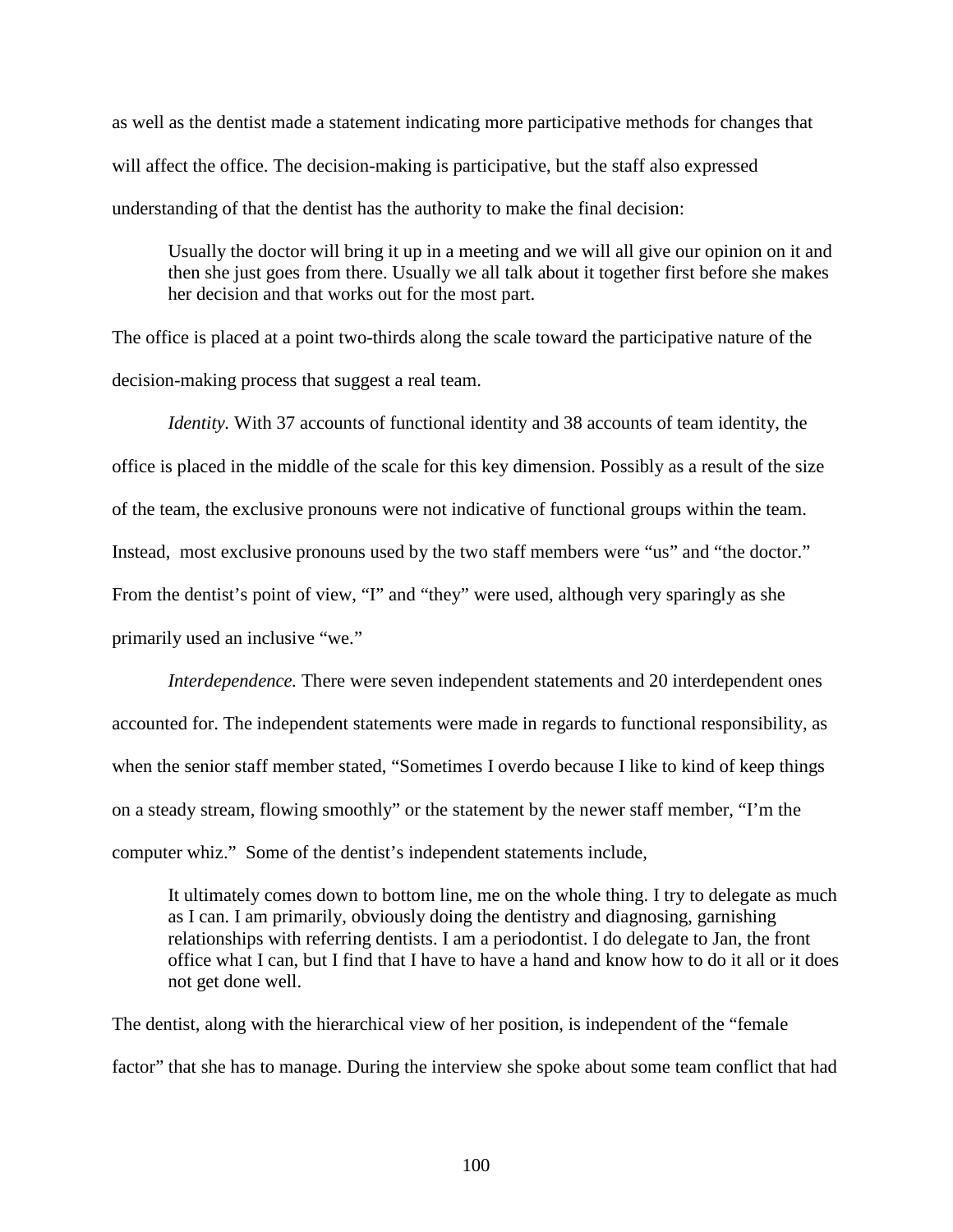arisen and that she was going to have to handle. The issue revolved around, "Because it was somebody saying 'that is your job...' and to me 'that' is everybody's job." The dentist explained trying to manage women and communicate to them the need for interdependence, "Yes, you are supposed to have each your own duties, but when one person is over run…**"**

The participants engaged in three times the interdependent language as independent, as they talked about being a team and "pitching in." Said one staff member, "We are pretty much a team around here. I don't think there is any "I." It may seem counter to their independent language, but I would point to the fact that in a small team each person is known for what they independently are responsible for while at the same time are called upon to work together. In the interview, the dentist talked about the struggles with the limited amount of personnel and that the office would be making a move to a larger facility and gaining one new team member. She hoped that this change would be an improvement for the team. The newest staff member summed up the atmosphere of the office's interdependent nature when she said,

We all try to help each other out as much as possible. Like whenever somebody is busy or back to back, and they cannot do this, clean instruments, we will all jump in and do it when we get a chance, or just e-mails. If . . . is out, I will go in and do the e-mails on Wednesdays when she is not here. We will all try to help each out and do each other's roles when they are not here, or they are too busy to do their own.

Findings suggest that the team is more interdependent than independent and therefore the team is placed toward the real team end of the scale.

*Social distance.* There were four accounts of social distance and eight of social closeness, placing the team closer to the real team end of the scale for this key dimension. The distance is the formal, positional distance between the staff and the dentist as seen in previous offices. The closeness, mostly taken from the "This office is like" question, is a result of the interdependence and the "comfort" level of the environment. One staff likened the office to, "Everybody kind of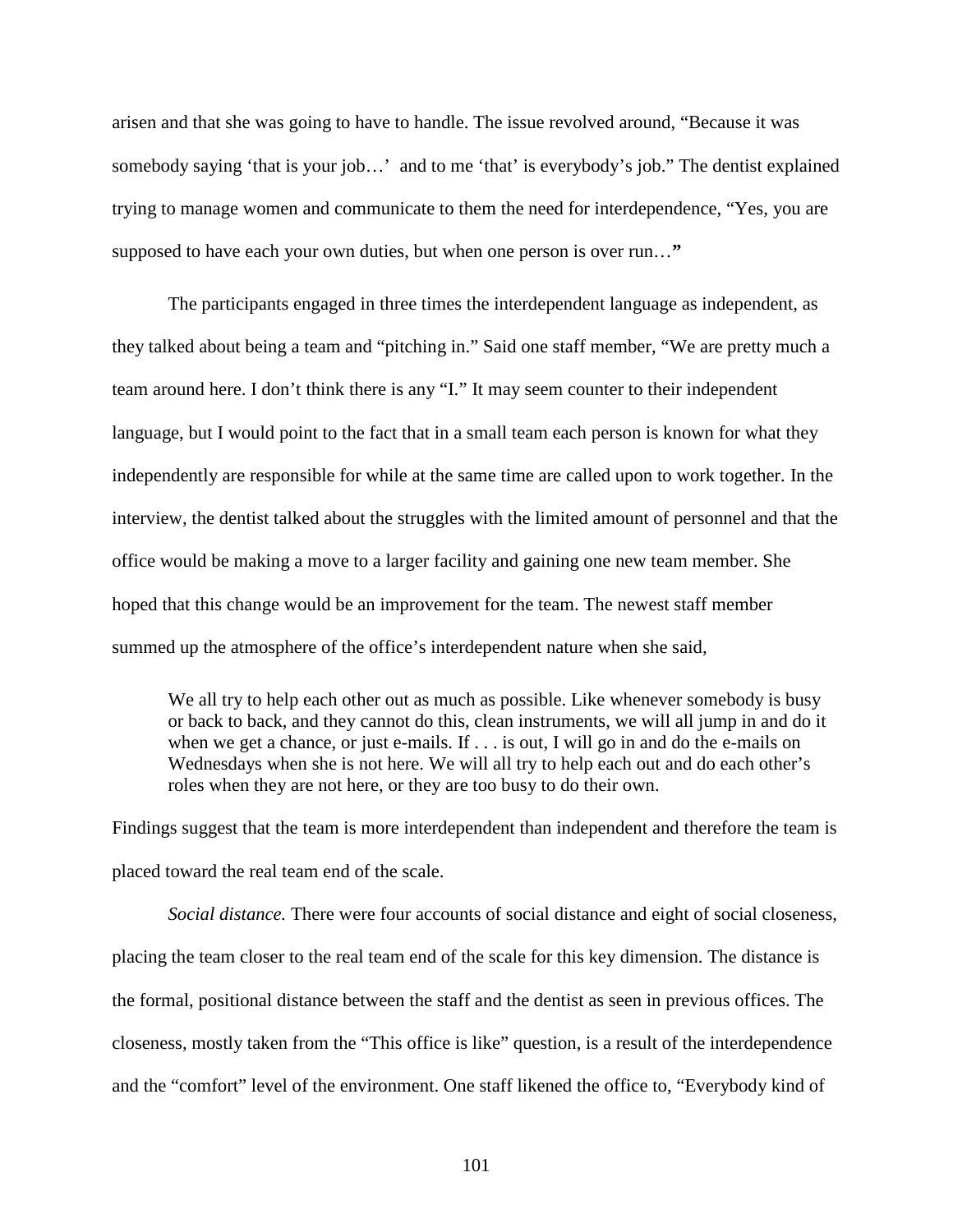works together as a team. So it is like a home away from home." Another team member compared the office to a "lazy chair. It's easy. It's the softness of an easy chair. It is comfortable. The way we are around here is that we are ourselves." The dentist also talked about the importance of feeling comfortable in the office, that she wanted her team to feel that way in their work environment. The dentist, in her response to the same question, did not mention the relationships within the office but instead talked about what she hoped the office is like for the patients. The remaining accounts of social closeness were found in comments from the staff members about the dentist, such as "She is good" and "she is a real good leader and an excellent person to work for."

*Conflict management tactics.* "I think the biggest policy is that you try to settle it yourself and if you cannot, then take it to the doctor to solve. She will be the mediator." This statement made by the most senior staff member sums up the office's view of conflict management. There were three accounts of forcing, avoiding or accommodating and four of confronting and collaborating, placing the team slightly toward the real team end of the scale in this aspect. As seen in the previous quote, the dentist encourages the team to be open and handle grievances, especially with one another. Her involvement in conflict results in forcing or accommodating as seen in her statement,

I think it is called a female factor. Maybe it could be men too, but if you get enough women in the pot, they are going to stir it up. Somebody is going to be upset about something. I don't handle the petty stuff, and if you get to where I have to handle it, then we are going to have problems. Like somebody and parking. I'm like, you cannot figure out who is going to park behind each other and do it in an adult manner, then I will figure it out for you and you are not going to like it.

As stated earlier, this office does not engage in regular meetings that include the entire staff or allow for time to discuss issues relevant to them. This "hands off" approach by the dentist results in the conflict management style seen here.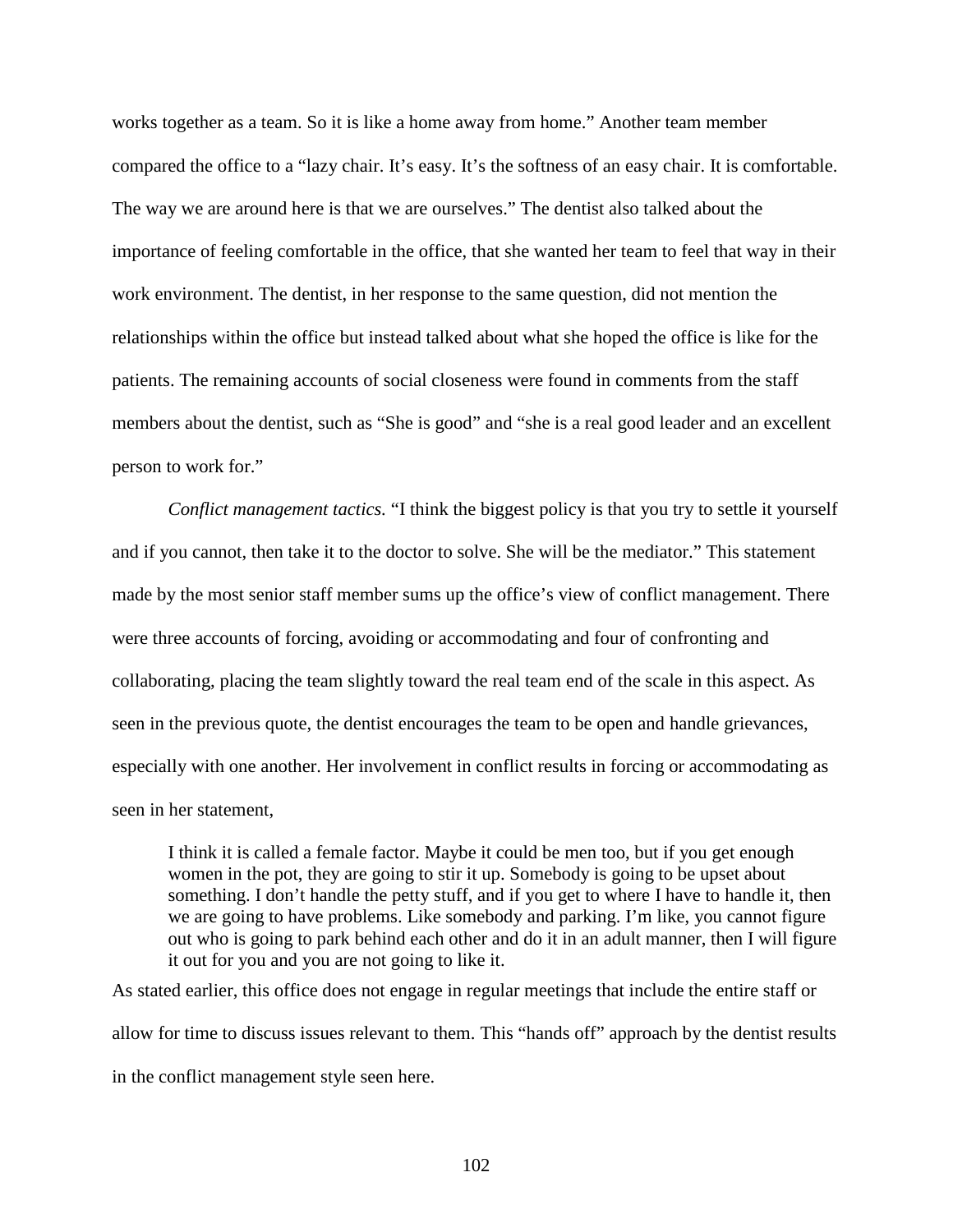## *Results for Office Number Ten*



*Figure 12.* Leadership and the resulting team culture for office number ten.

 The tenth office was a husband-wife dental partnership. It consisted of a small team in comparison to other offices in the study. I interviewed the husband when I visited the office, but found that he was very hands-off as far as dealing with staff communication and relations and therefore had to later interview the wife. She shed much more light as to why this was such a happy staff, as they rated both dentists as fives on the leadership scale and seemed to genuinely enjoy the work environment. The husband and wife team are not in the office everyday together, and instead of regular morning huddles or meetings, they rely on an "open access, open line" of communication. One staff member supported this in her statement,

On a day to day basis, it [communication] is pretty informal, just catch you when you can. Like, I need to tell you something quickly, its pretty just hit and miss, and sometimes we have to catch the doctor, 'wait, you can't go home, we have to talk because this patient called'. . . So it's just grab 'em when you can.

The dentist called this "tying up loose ends at the end of the day" and this seems to work for this small group. The dentists have a very laissez-faire, laid back attitude and as the husband stated,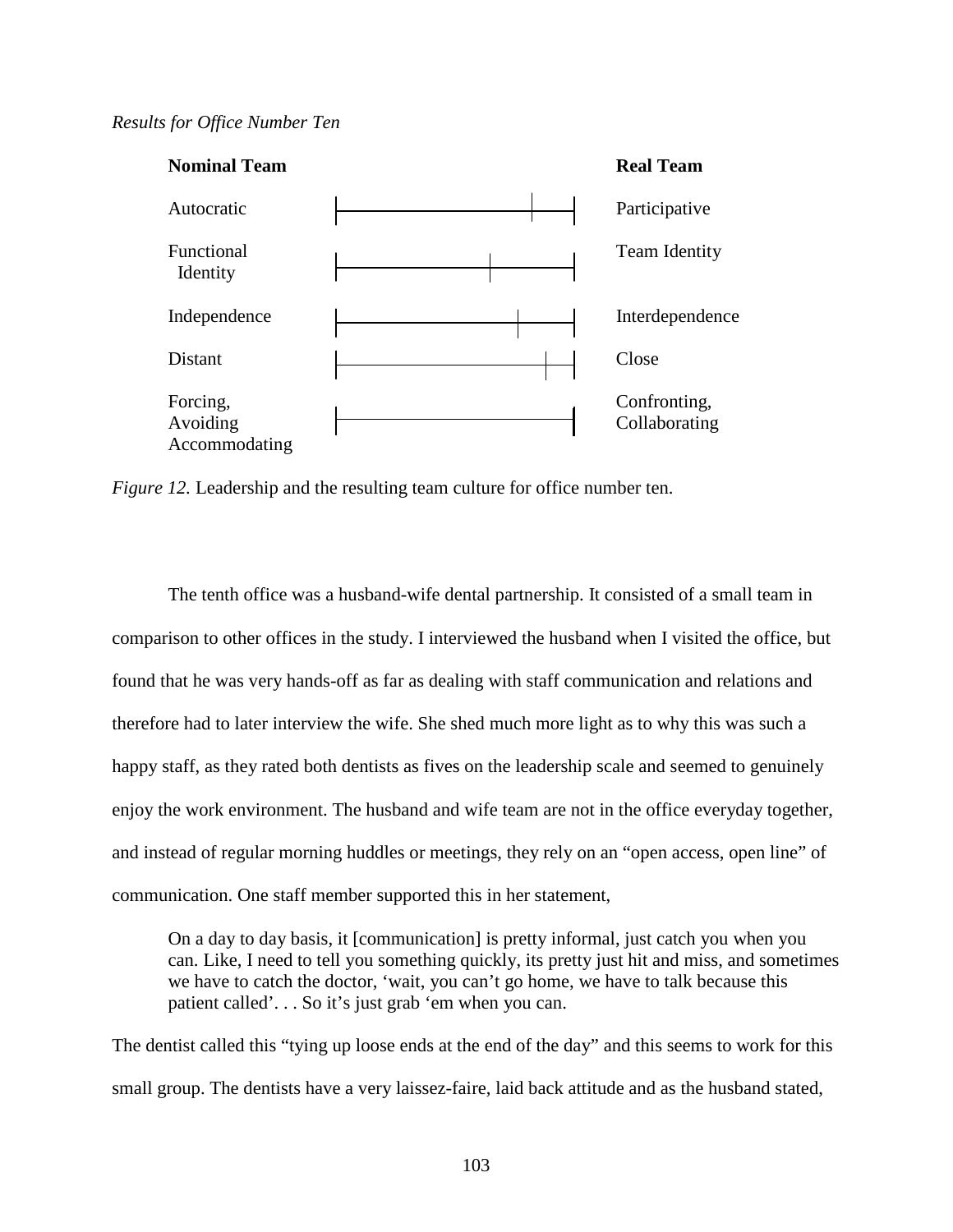"I just want to come in and do dentistry." He also stated that he knew he was a strong type A personality and therefore when hiring, made sure he didn't hire any other individuals with strong personalities. This style of leadership and communication appears to work for this group as discussed in the findings for each of the key dimensions.

*Decision-making process.* There was one reference to autocratic decision-making processes made by a staff member who stated that the "doctors pretty much take control of schedules and so forth." This same staff member stated that there were some group discussions about possible change but that "ultimately the doctors make the decisions." This was counted as participative, because like many offices the team may be included in the process but the team members understand the formal authority of the dentist(s) in making the final decision. There were four references to participative decision-making in total. The wife had a participative viewpoint and said that she asks them, "what do you think about this? Because it's going to affect them, and then it [how it affects them] is going to affect me."

The findings place the team closer to the real team end of the scale for this dimension.

*Identity*. There were 26 accounts of functional identity and 44 of team identity. As in previous offices studied, the functional identity exclusive pronouns were to distinguish between the doctors and the team. One staff stated about the dentists, "They have strong personalities. They really can communicate with their patients extremely well." There had to be a distinction between the "we" the dentist used to describe her and her husband and the "we" used to describe the entire team inclusive of the dentists. The team identity statements were strong and included statements by the staff of the office as, "We are a pretty informal office. Well, I feel we all try and pitch in and help each other . . . We are very laid back." These findings place the team at the real team end of the identity scale.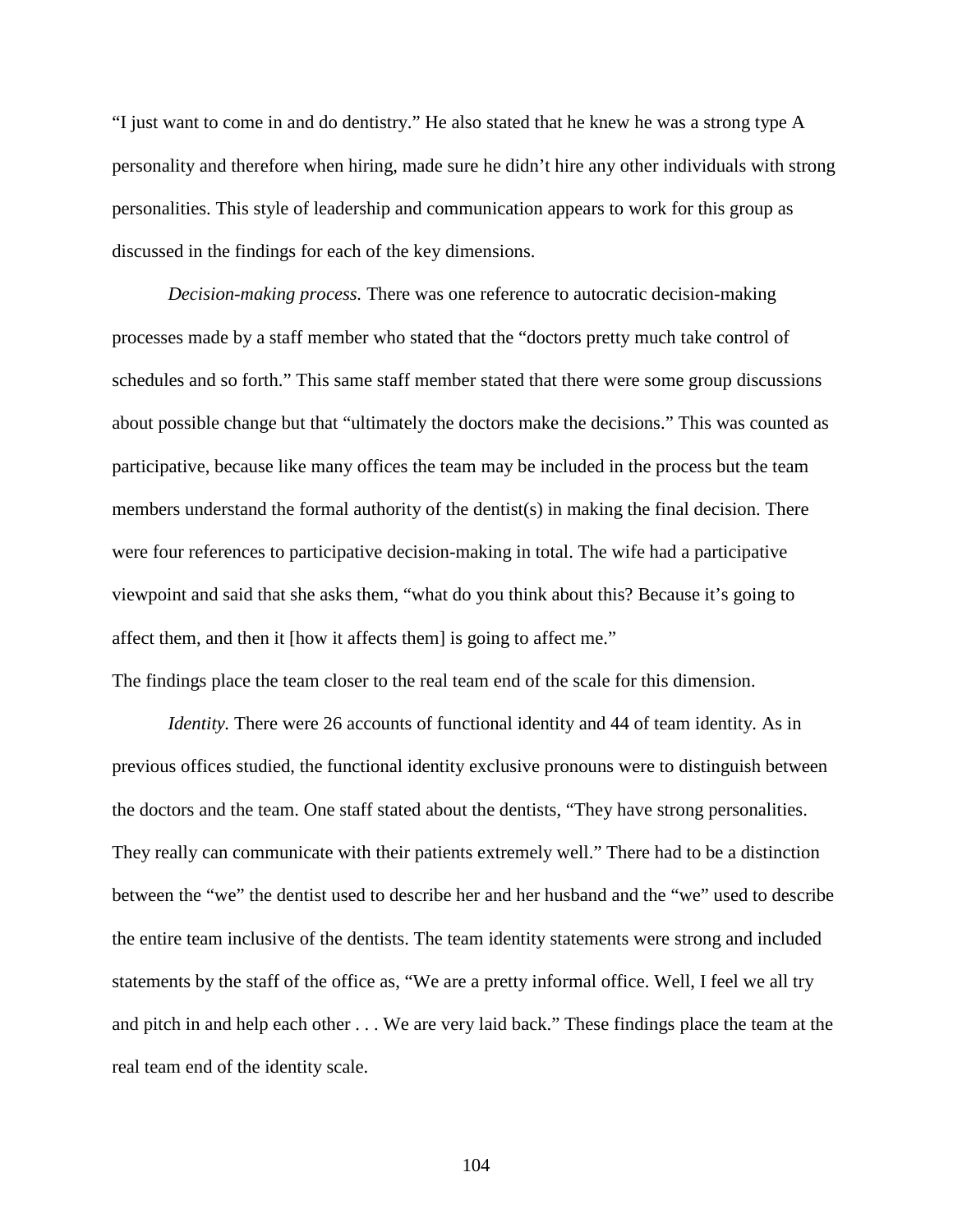*Interdependence.* There were two references to independence, both resulting from the husband's remarks about his role within the office. He talked about his wife facilitating his ability to be independent and focus on enjoying his role as a dentist. He had relinquished the staff duties to his wife and is willing to re-enter the process when needed to "coach" a team member. The wife and the team all spoke in highly interdependent terms, "we all pitch in to help each other," "everybody works as a team around here," "everybody is willing to help one another." The findings suggest, as far as how the office is run, that by the primary dentist (the husband) taking a more hands-off approach and allowing the secondary dentist (who is not in the office everyday) to manage the staff, the staff understands the need to work together to maintain order and efficiency. This office is placed at the far end of the scale in terms of interdependence.

*Social distance.* With one account of distance and nine accounts of social closeness, this office is at the very far end of the scale, indicating a real team. The one account was in a remark about the "doctors" making the ultimate decision. In the findings for this office, while I took into account what the first dentist had said during his interview, the wife's statements were the primary ones included in the findings. The reasoning being that he is more of a figure-head and not a leader in relation to managing the staff. Therefore, in examining the findings within social distance, they were extremely high due to the wife's admiration and pleasure in her current staff, "I prayed for each of these women, and I feel blessed to have the group I have . . . They are like my closest friends." The staff responded with comparing the office to a family in very relational and positive terms, "We enjoy each other's company and we laugh a lot together and we have cried a lot together about personal issues. So yeah, I think it's a good family."

*Conflict management tactics.* Findings concluded that the office engages in the positive conflict management tactics of confrontation and collaboration. The dentist stated that the team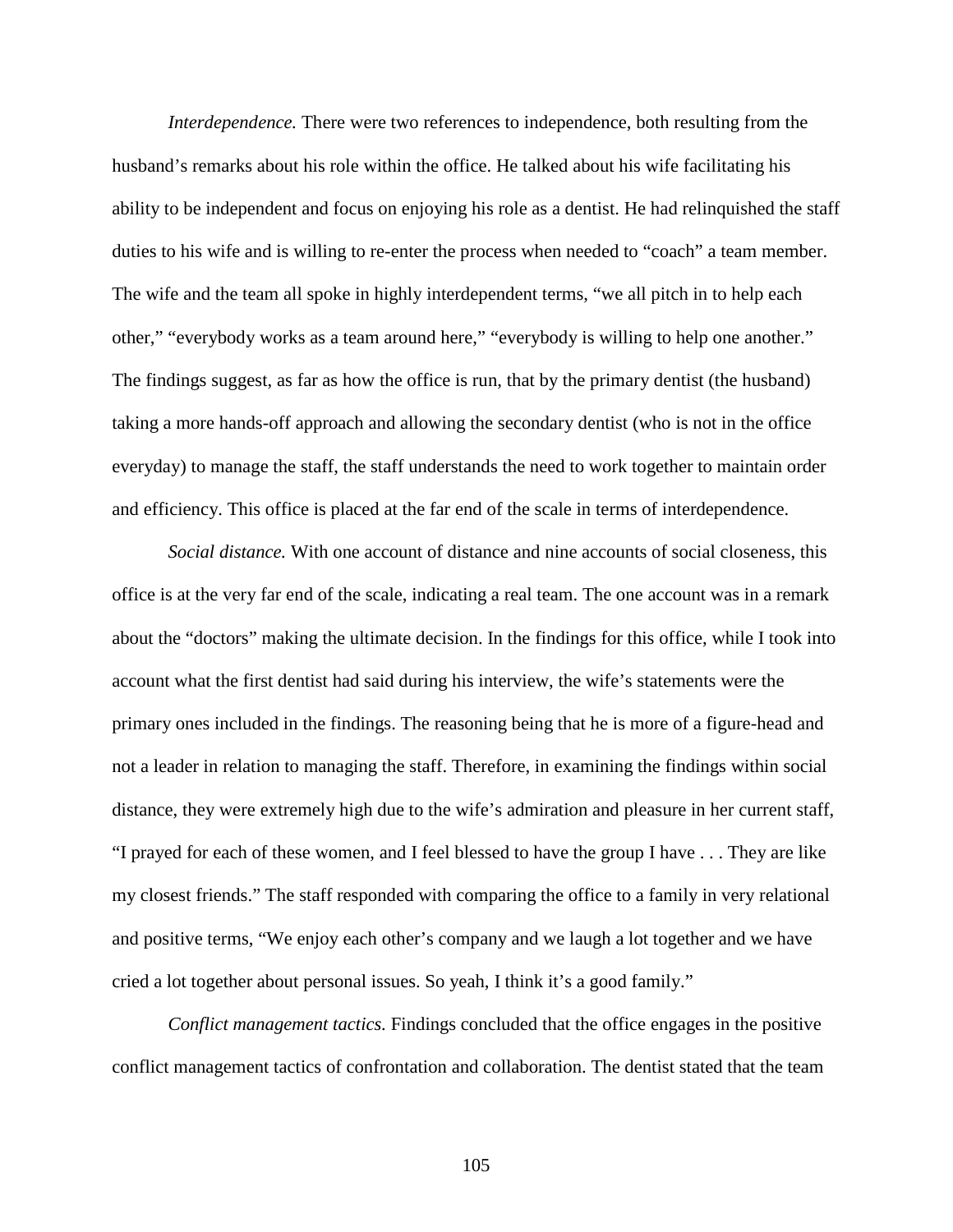"talks openly, even about disputes" and the staff reiterated with one staff stating, "We try to be very honest with each other and open and just like, 'I really need to tell you this,' and so far so good." With three accounts of collaborative and confrontational tactics, and none indicating force, accommodation or avoidance, this team is placed at the farthest end of the scale indicating a real team.

#### *Summary of Findings*

 This study examined the dentist's view of their organizational role, leadership styles and behaviors, the team's communication practices, and the effects of these on the nature of the team. Findings include that a dentist's view of his/her organizational role in regards to team membership falls into one of two categories, hierarchical or team-oriented leadership. Either view does not necessarily dictate subsequent leadership behaviors and the nominal or real nature of the team, although one must note that all three dentists who were autocratic in their decisionmaking processes were also categorized as having hierarchical organizational perspectives.

 Thematic analysis found that leadership behaviors manifested themselves in decisionmaking processes, a focus on continued learning, the intentional hiring of an office manager to become an intermediary between the dentist and the staff, and the formal as well as informal communication practices that ultimately affect conflict management tactics employed by team members. The formal implementation of communication practices such as morning huddles and regularly scheduled staff meetings do not have a direct impact on the nature of the team.

Morning huddles, a widely accepted communication practice within dental offices, are conducted in six of the ten offices and were also mentions by some staff members in offices that do not engage in them as something they would like to see implemented. Their purpose is functionality as they allow for all members to look over the schedule together and prepare for the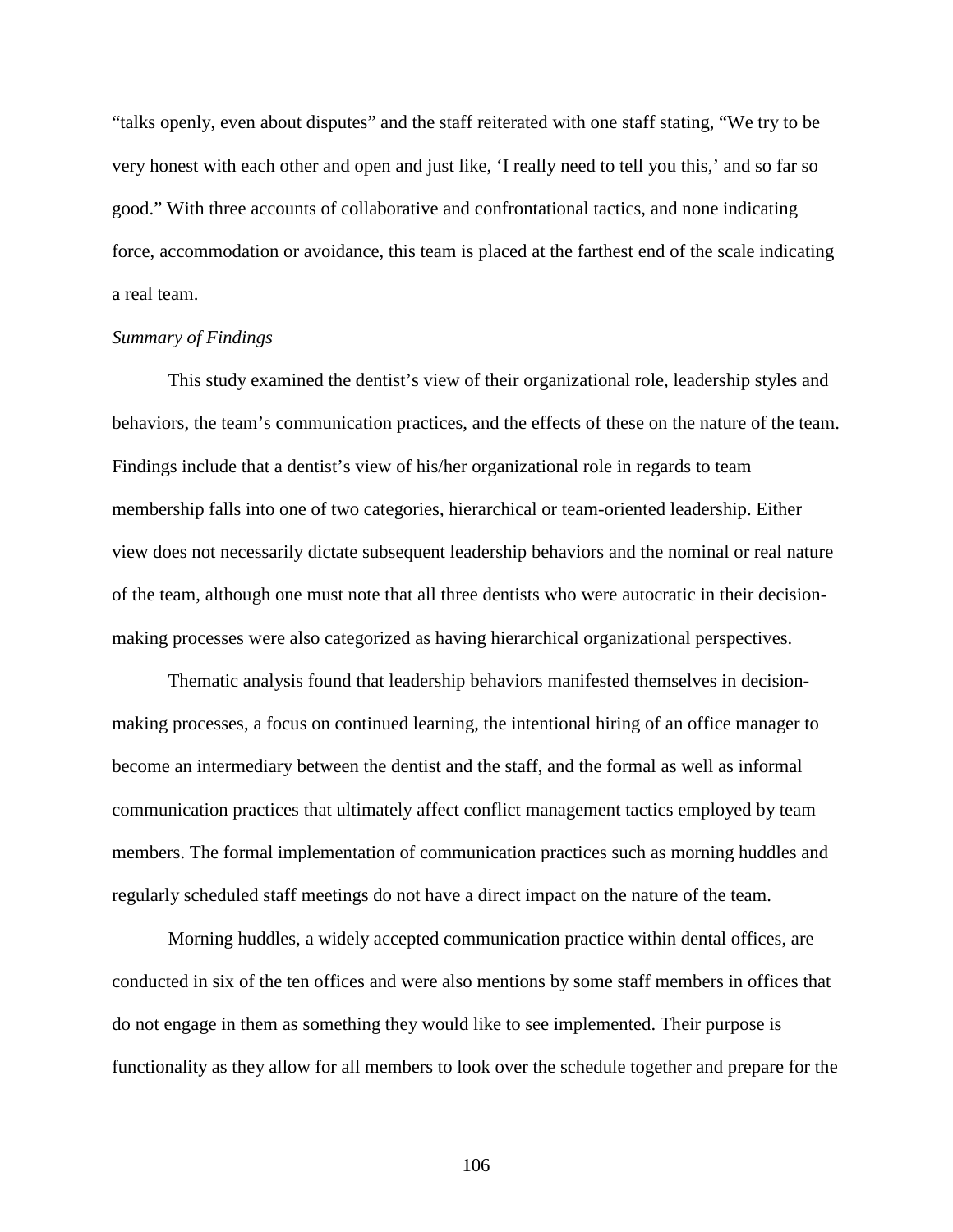day ahead. They do not, however, have any direct impact on the culture of the team. The regularly scheduled staff meetings are more for allowing larger issues to be discussed, including the adoption of possible changes. Findings suggest that these meetings are beneficial as they allow the entire team time apart from the day's patient schedule to reconnect and communicate about relational issues and upcoming challenges or changes affecting the office team. Once again as noted by examining office ten, the normative behavior of open-access communication can be as successful, if not more so, than many of the offices with formal communication practices in place.

 The employment of an office manager was categorized as a leadership style or behavior in that each of the five dentists who had an office manager had done so to create an intermediary position between them and the staff, allowing them to focus more on the task of performing dentistry. It was thought by all five, including office number ten where the office manager was the wife-dentist, that the reliance on an office manager increased their ability to enjoy dentistry. There were no directly related characteristics attributed to offices with office managers as opposed to offices without them.

 Value added is the overarching message in leadership behaviors that include a focus on continued training and in participative decision-making processes. These leadership behaviors communicate an organizational-employee relationship and employee ownership and responsibility to the organization. The most significant of the two in terms of affecting the nature of the team is decision-making processes. Findings conclude that offices engaging in participative processes involving team input and feedback have higher degrees of team identity. Dentist(s) that engage in autocratic decision-making processes make decisions that affect the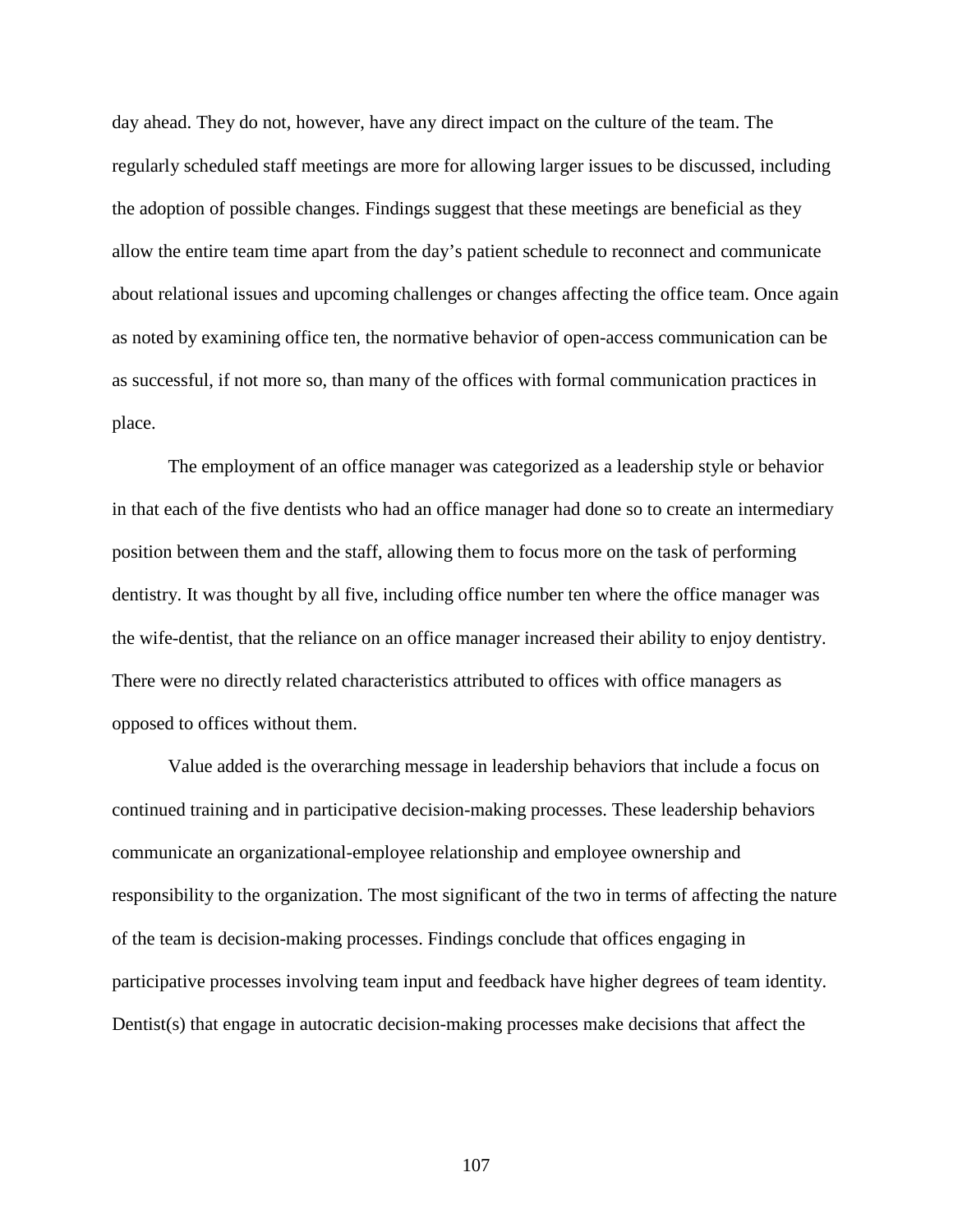team without involving, and many times even communicating the changes ahead of time, the members and as a result have teams with higher degrees of functional identity.

 In examining conflict management tactics, offices that encourage open communication result in more healthy confrontation and collaboration. These environments are more likely to occur in offices that also engage in participative decision-making processes. Dentists that are autocratic, and with this distinction comes an adoption of a hierarchical positional view of leadership, have higher occurrences of conflict management tactics that include force, accommodation, and avoidance among team members. This results in the team having more nominal team characteristics.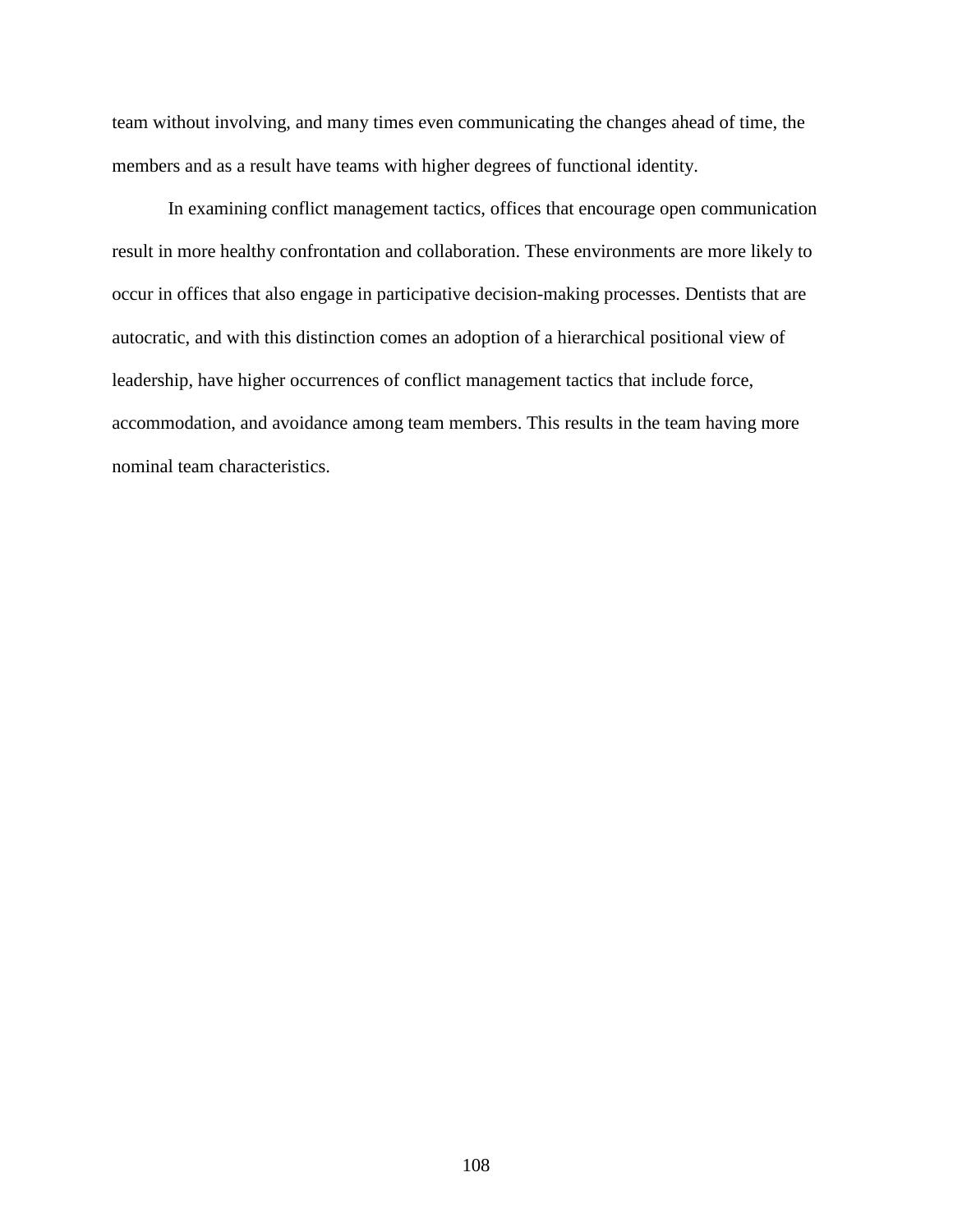#### **Discussion**

This study began a course of research within the dental field on which to build upon and has added to the existing organizational communication literature. As Poole and Real (2003) found, it is not enough for literature to advocate a team approach and discuss guidelines for working with teams, but that systematic investigations of teams themselves is necessary. "Only a few [medical] studies report group characteristics, structure, processes, and outcomes so that the impact of team dynamics on outcomes can be explored" (Poole & Real, 2003, p.383). This study found that while "communication is the cement that holds teams together and joins them to the organization," leadership behaviors are central to the creation of communication practices and therefore directly affect the team, its ties to the organization, and to one another (Poole & Real, 2003, p.396).

 A surprising finding prior to collecting data was the willingness of the dentists to participate, beginning with the number of dentists that voluntarily completed the survey and signed up for the study at the Georgia Academy of General Dentistry meeting. Outside of the logistics of finding mutually convenient times, resulting in the small number taken from the pool of subjects, seventy percent of the dentists that I cold-called were willing to participate. The possible factors that contributed to the dentists' willingness to participate will be discussed at the end of the chapter as the study will conclude as it began, with the observation that dental schools are not sufficiently preparing students for team leadership and effective communication practices.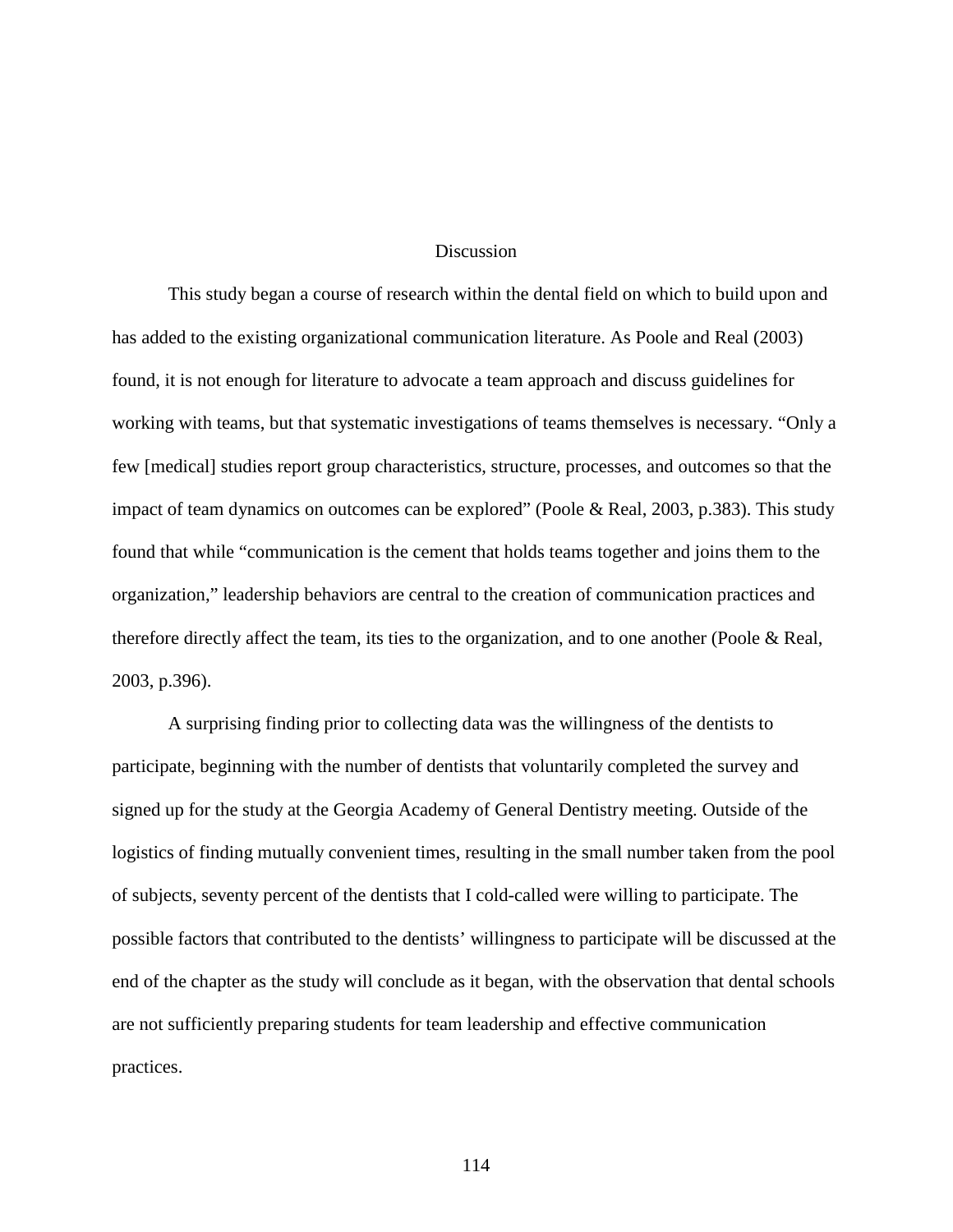The inquiry began with trying to first gain an understanding of how dentists view themselves in terms of leading the team. They were asked to describe their organizational role as a member of the team, intentionally omitting the use of the term leader. Four dentists discussed their roles from a hierarchical and six from a team-orientation perspective. It was stated, in the beginning of the study, that the personality type of those typically admitted to dental school was, "technologically oriented, introverted, and rigid" (Ratcliff, 2008). Leading one to presume that dentists might be more inclined to adopt a hierarchical view of their organizational role as seen in Nowjack-Raymer's (1995) traditional model of the dental team. This supposition was incorrect.

There were no demographic patterns within the findings that could be attributed to the adoption of either a hierarchical or team-oriented leadership perspective. A dentist who perhaps instinctively has a better understanding of interpersonal communication may lead from a more interpersonal perspective, being team-oriented, as seen in Becker's 2003 study of the effects of emotional intelligence on the hiring practices and staff retention rate of dentists. Therefore, a dentist's perspective on their organizational role is dependent upon personality traits or previously learned capacities. As seen later in the discussion, a dentist's hierarchical or teamoriented perspective does not necessarily influence their leadership style or decision-making processes which both have greater effects on the real or nominal nature of the team. *Linking leadership behaviors and communication practices* 

 No systematic study until now has examined the current leadership behaviors and communication practices of the private dental practice and although two separate research questions were formulated in this regard, it became obvious during the analysis that the two were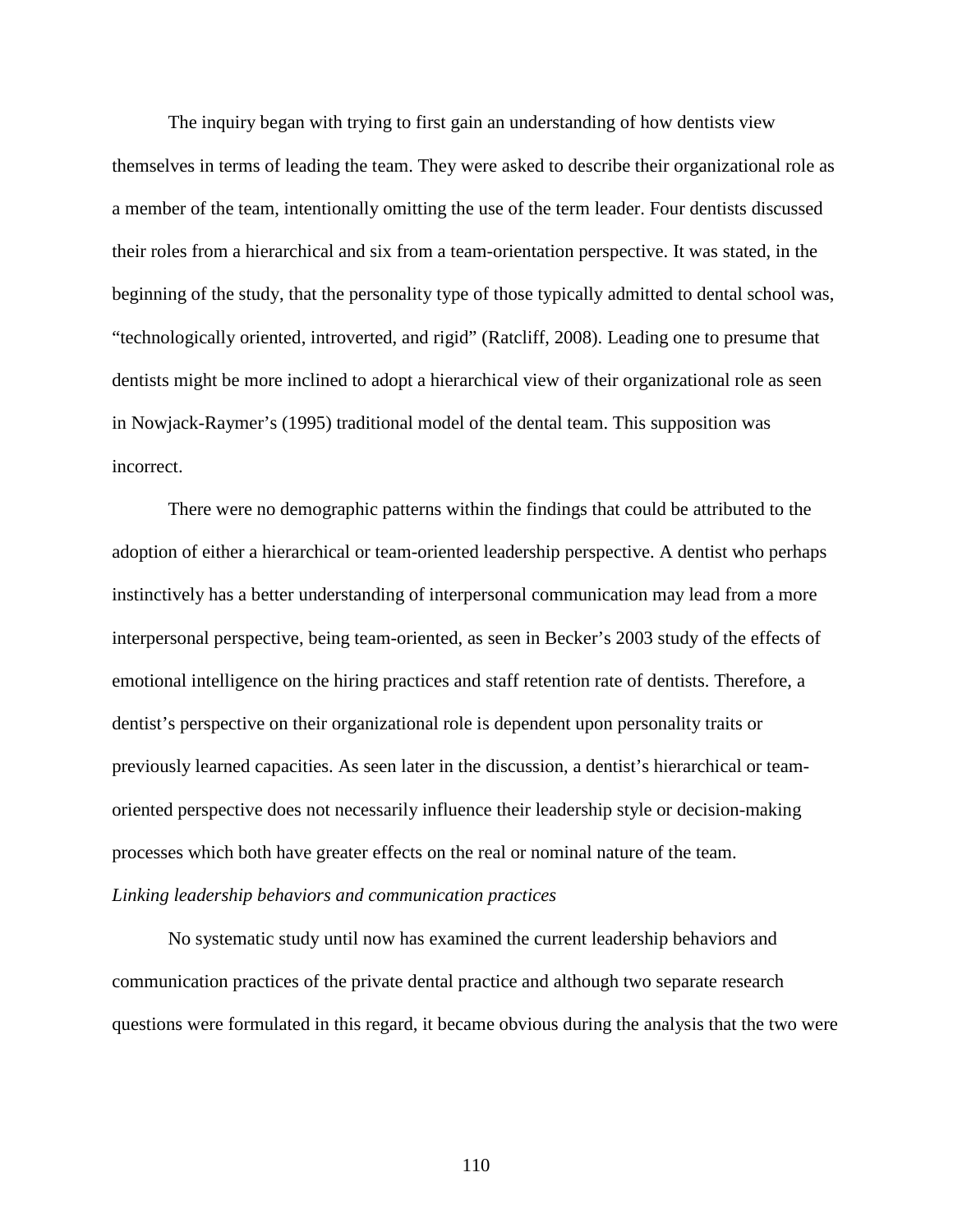inseparable as one is seen to directly affect the other. Not all communication practices are determined by the style of leadership that the dentist has adopted, but definite patterns emerged.

It was discovered that the leadership behaviors exhibited in the offices studied included either proactive or laissez-faire methods, and participative or autocratic decision-making processes. Six of the dentists in the study had proactive methods of leadership. These dentists were either catalysts of change that focused on keeping abreast of new technologies and training methods, as in the dentists of offices #s 1, 2, and 7, or were open to new ideas that would improve current practices as in offices #s 4, 6 and 8. There were no demographic distinctions that set this group apart. A proactive leadership style was not a predictor of decision-making processes, as half were participative and half autocratic, but all three dentists in the study who were autocratic were also proactive in their leadership style. There was a more direct link between leadership style and the communication practices the offices engaged in.

Morning huddles and staff meetings were found to be the two predominant communication practices. As stated earlier, morning huddles are 10 to 15 minute meetings each morning to go over the schedule and any patient or housekeeping information. These meetings are purely functional and are intended to prepare the team for the day ahead. They are based upon the premise that though team members are separated during the day by their functional tasks as well as by physical office space, that the team is dependent on each other for overall task accomplishment. Information concerning the day ahead alleviates equivocality and facilitates needs being met in advance. All six of the dentists that exhibited a proactive leadership style conducted morning huddles with their team. This is significant along with the finding that none of the offices led by a laissez-faire style of leadership engaged in morning huddles.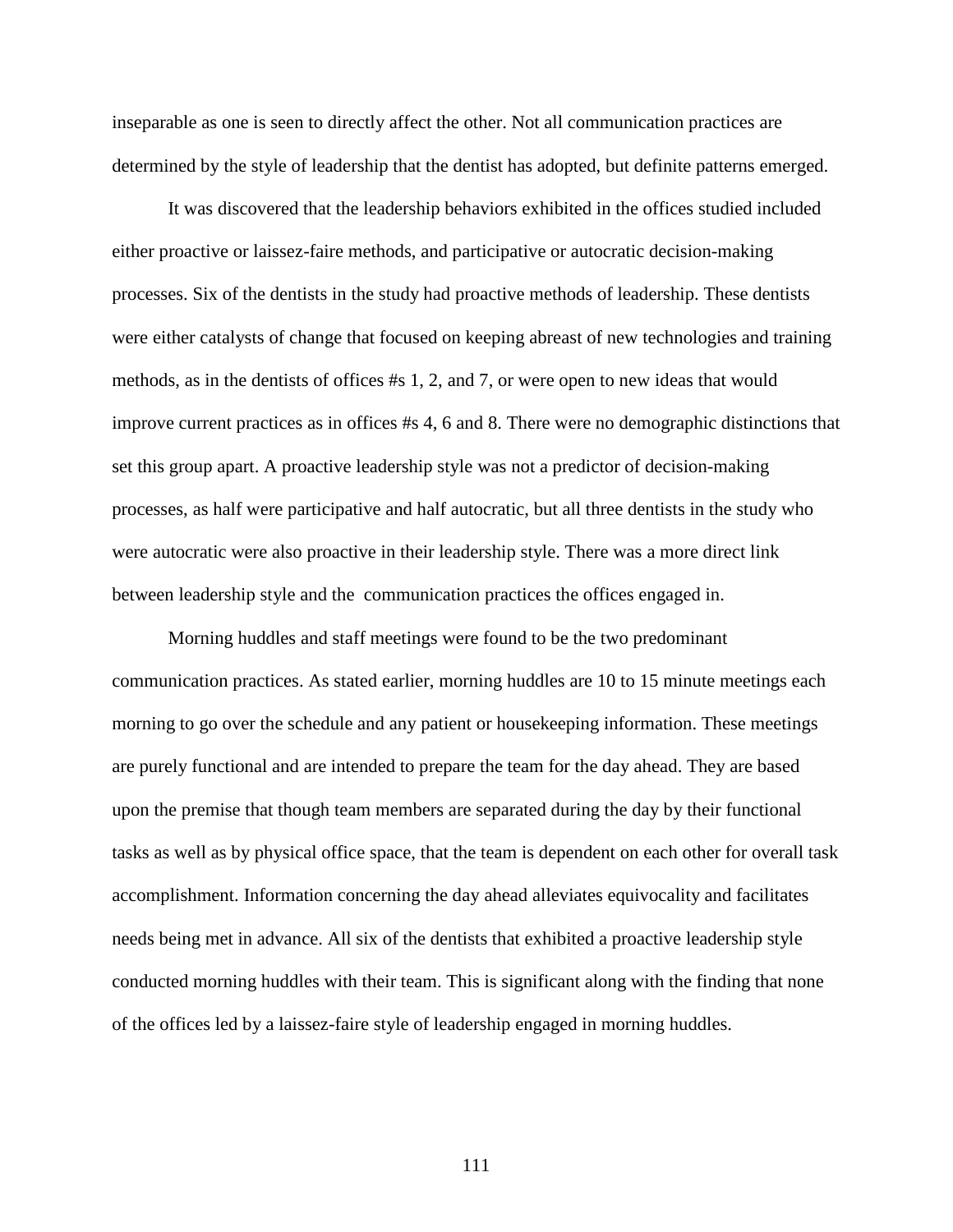Five out of the six offices in this proactive category engaged in regularly scheduled staff meetings; weekly, monthly, and some annual meetings in the form of a staff retreat. Staff meetings, are a time to discuss staff related issues and the possibility or implementation of change. Participants from these offices gave examples of staff members using this time to air grievances and make suggestions. The one office that did not engage in staff meetings depended on the morning huddles as the primary time for team communication. However, the dentist stated that the morning huddles were not the place for larger issues as they served a more daily functional purpose. By not engaging in staff meetings, there is no specific time to discuss staffrelated issues or upcoming changes with the team. During the interview he stated,

Yeah, sometimes we [the dentists] decide things and forget to inform everybody else. That is a real problem with a lot of people. I have staff members that will point that out to me, and then the next time I will do it again.

It is important to have some regularly scheduled time to meet with team members outside of morning huddles, whether highly structured or not, as long as dialog concerning larger organizational issues can be engaged in.

## *Laissez-faire leadership*

Four of the dentists were categorized as laissez-fare in their approach to leadership as they were more hands-off in terms of staff management and content with the current operations of the practice. There was no demographic category that these four dentists fit into; two of them were male and had been practicing for over twenty years, one was a female who had been practicing for nine years, and the last office was the husband and wife team who had been in practice for approximately eight years. The main motivation in these practices was comfort; of the patients, employees, and themselves, along with a desire to simply come into the office and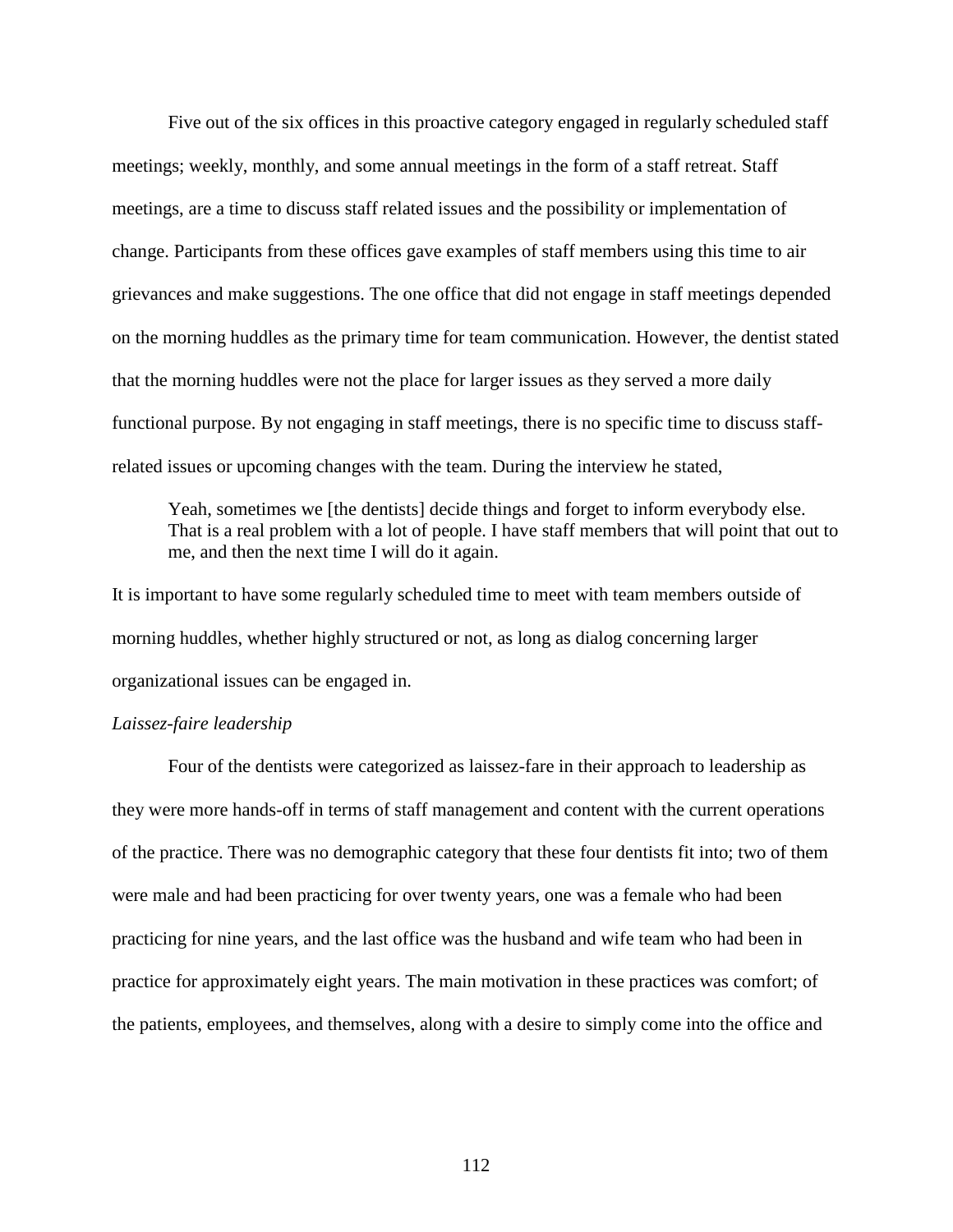enjoy practicing dentistry. None of the dentists actively sought change, but not all were completely change-resistant as some were open to ideas from the staff.

The team's comfort level was not a predictor of how they rated the dentist as a leader, as some team members acknowledged the lack of formal communication was something that could be improved upon. As noted earlier, these offices did not participate in morning huddles, nor did they engage in regularly scheduled staff meetings. There were two that talked about meeting with the staff regularly, but the meetings are not formalized. Instead, they are times during the day or week that the dentist and team members may, if necessary, briefly go over team issues or changes. When participants in three of the offices were asked what communication practice they would institute or change that would be beneficial to their team, staff members said they would institute morning huddles or regular meetings. One responded, "I would have a staff meeting every morning before the start of the day, discuss the needs that this patient may have, that this assistant worked with the patient last time . . ., just little things." In other office, a staff member replied,

I think we do need some kind of staff meeting, whether it is once a month or whatever, to talk about things that need to change or patients that we need to be with or whatever. Well, I think we would all have a better understanding of what is going on and things that we needed to change.

The tenth office was the exception, and while not participating in any type of formal meetings, their "open-access" or "constant" communication allowed the team to feel well-informed and gave the dentists the ability to communicate changes when necessary. The staff members in this office offered no suggestions for change.

## *Autocratic verses participative decision-making processes*

 Decision-making processes along with the conflict management tactics were the two largest factors in determining the real or nominal nature of the team. For eight of the ten offices,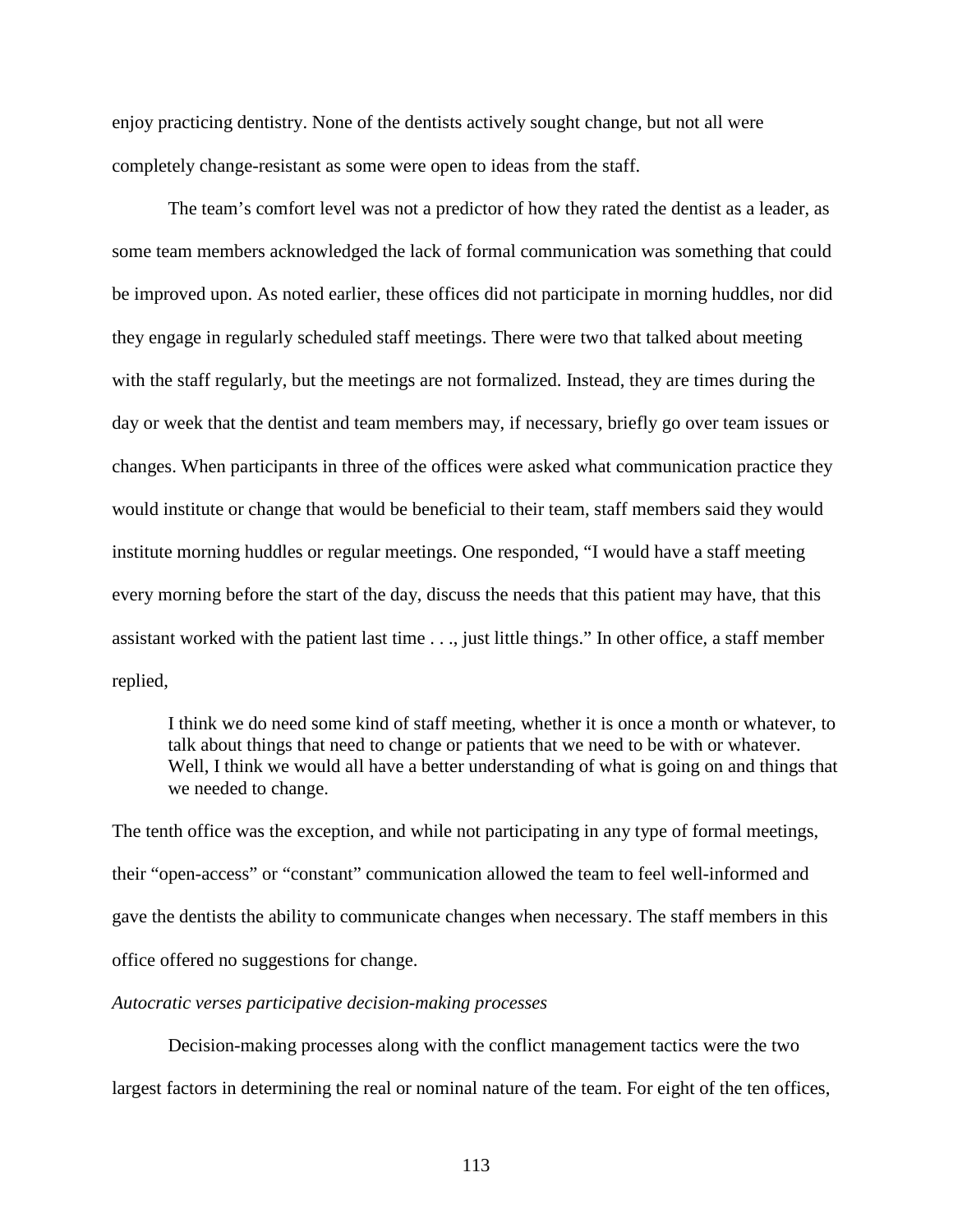both team identity and interdependence followed the approximate placement along the nominal or real team scale as marked in the decision-making dimension. Autocratic decision-making indicated a nominal team and anchored the far left end of the scale. Three dentists engaged in autocratic decision-making processes. In these three offices the team was made aware of the decisions ex post facto, creating resentment and team division. Resentment on the part of the team members toward the dentist for not seeking their input or taking into consideration how the decisions would impact them, and division among team members as some more easily accepted the imposed change than others. In office #4, this became evident as one staff member stated, "he does it without asking our input . . . And when he does stuff like that, I think it causes a lot of animosity in the team." This staff member made other similar comments throughout the interview process reiterating her disgruntledness.

 Another negative result of autocratic decision-making is that often the dentist(s) make unilateral decisions and neglect to inform the staff. Because the team was not a part of the change discussion, the dentist(s) may communicate the change to one team member but neglect to go through a formal process of informing the entire team. This leads to team members feeling left out of the information loop. This was evident in all three of the offices; 1, 4, and 7. One newer member stated, "I think the only thing would be the whole secret kind of thing. It does not seem like everybody communicates with each other." Changes had occurred without prior notice resulting in her feeling "in the dark" as she assumed others had received the information. She felt as though she had not been assimilated into the group, when in reality the more senior member had made similar remarks.

The greatest effect that autocratic decision-making had on the team was in regards to identity. All three offices had a greater occurrence of functional rather than team identity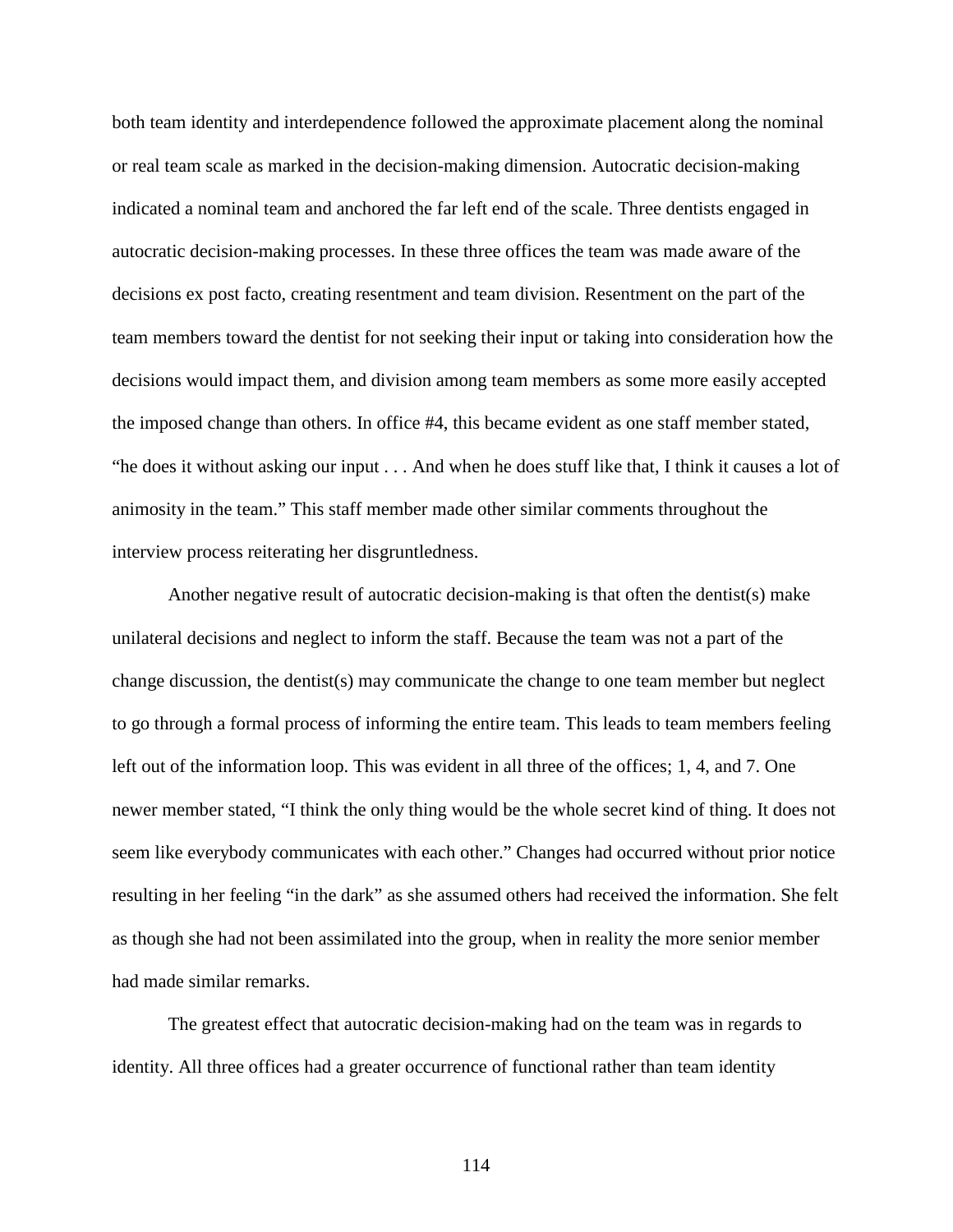references, and were placed on the far end of the identity scale indicating a nominal team. This type of decision-making confirms the power differential between the dentist and the team. Unlike participative processes that demonstrate team member value, autocracy, as Lockard (2007) stated, was a more traditional method that "considered employees as replaceable units that could be plugged into the rigid dogma of managing, organizing and controlling. Their only responsibility was to do as they were told and be quick about it" (p.90).

Although not a predictor by itself, these dentists also had hierarchical views of their organizational roles. A dentist who adopts a hierarchical perspective along with autocratic decision-making and one-way communication, confirms Nowjack-Raymer's (1995) view of traditional dental leadership. He states that within a traditional dental team these four areas (*i.e*., personnel function, communication, decision-making, and leadership) are "most frequently discussed in the literature as causing the most stress and dysfunction to inexperienced and unprepared team members," (p.101).

#### *Participative decision-making*

Participative decision-making processes indicate a real team and anchor the far right end of the scale. Democratic leaders assume that group members can make informed decisions, that input and collaboration are necessary, and are relationship oriented (O'Hair & Wiemann, 2004). Seven dentists engaged in participative decision-making processes. These offices indicated a greater sense of team identity. Participative decision-making gives the team members a voice and creates a sense of team identity that is inclusive of the dentist. Team members experience a greater sense of ownership in the practice and "buy-in" to the changes necessary to further its' success, distributing the vested interests in overall goal accomplishment. These findings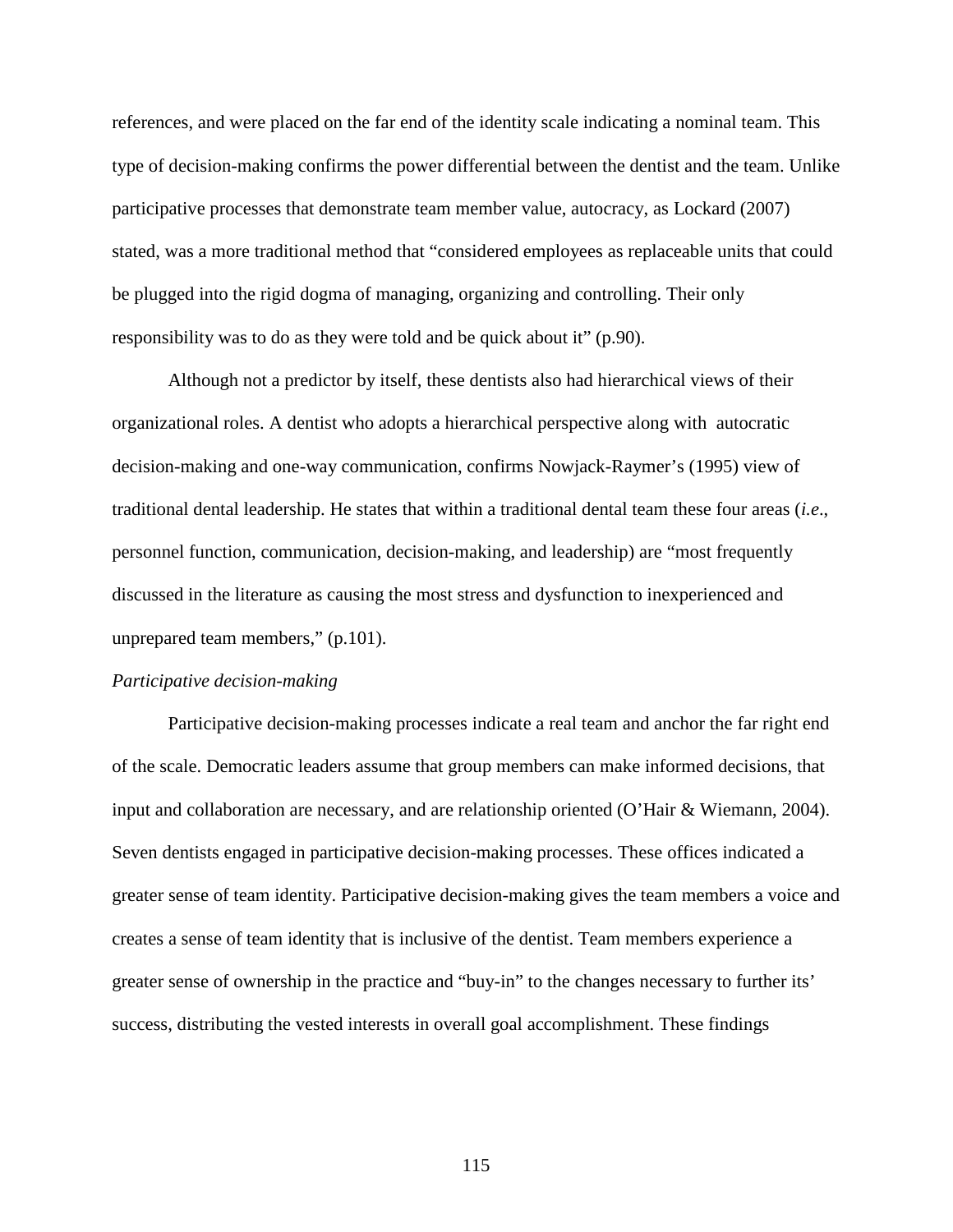corroborate Donnellon's conclusions "that team leaders who are competent and share power are effective because they inspire responsible membership" (p.234).

There was no direct observable connection between a dentist's hierarchical or teamoriented view of his/her organizational role and participative decision-making processes, as three of the seven dentists were hierarchical and four team-oriented. It is important to note that while the team was included in the process, many of these staff members also gave deference to the positional power of the dentist and acknowledged that he/she made the final decision. This system confirms Nowjack-Raymer's (1995) recommendation for dentists to engage in communication that encourages group discussion and problem solving, and to adopt a more inclusive rather than autocratic, hierarchical power structure.

#### *Conflict-management tactics*

Conflict management tactics include force, accommodation, and avoidance which are indicative of a nominal team, or collaboration and confrontation, indicative of a real team. Two offices had greater accounts of forcing, accommodating, and avoiding. These dentists, in offices #1 and 4, also engaged in autocratic decision-making processes which resulted in greater functional group identity. The conflict management style is seen to correlate directly with interdependence and social distance as it affects the way the team regards issue resolution and the relationships among team members. One senior staff member stated,

Who wants to speak out if nothing is ever going to be done about implementing it, or if you have to bring it up 3 months in a row before you find out anything. You get to the point you want to say never mind.

One dentist discussed team members as having a tendency to perceive issue-related communication as "criticism" and stated, "I don't want to deal with that." This is a result of ambiguity in how team members can most effectively bring forth issues and norms for conflict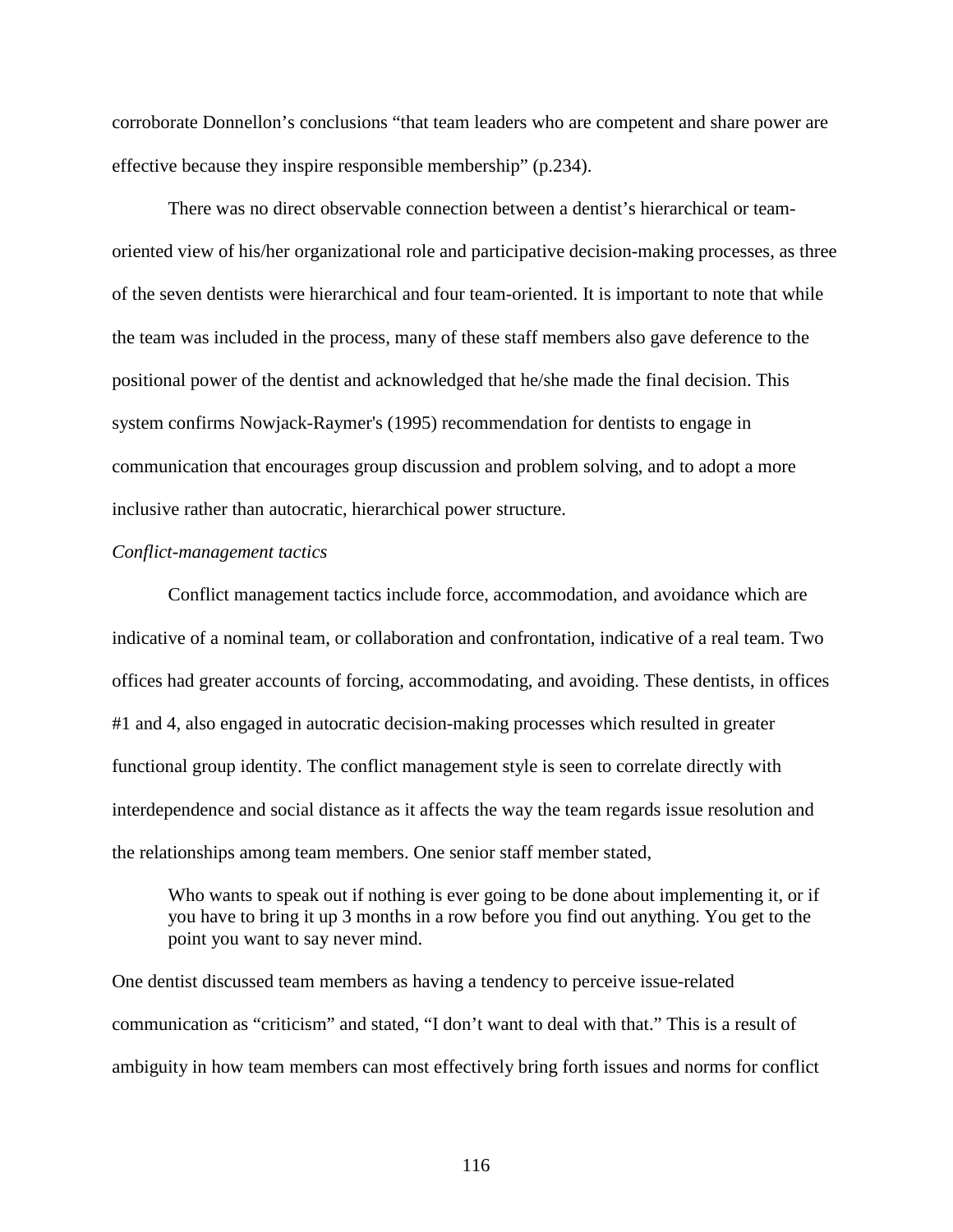resolution, creating a disconnect between the staff and the dentist, and allowing tensions to build between team members.

Another possible effect of unproductive conflict management is an increased rate of turnover. Turn-over of employees was mentioned by members of both offices, and as noted earlier, one participant from office #4 left shortly after I had conducted the interviews. These conflict management tactics along with an autocratic decision-making style create a nominal team culture, proving to be the most unconstructive leadership and communication practices in which to engage in.

#### *Collaboration and confrontation*

Collaboration and confrontation are positive in that team members feel free to voice dissenting views to one another as well as to the dentist without fear of negative repercussions. Individuals are afforded appropriate channels or procedures in which to openly discuss issues as they arise. As Hackman and Johnson (2000) realized, the organization is created and sustained by communication and the culture is a by-product of that communication. Within this dimension of organizational communication, it was found that conflict management tactics affected the degree of interdependence and social closeness experienced by the team.

Greater accounts of positive conflict management tactics that include collaboration and confrontation were found in eight of the ten offices. This empowerment of the team to confront or collaborate on issues, allows them to manage conflict in a healthy manner. Nowhere is this more evident than in office #7. When examining figure 4.8 one can see that the office is placed on the nominal end of the scale for decision-making and identity, and then closer to the real team end of the scale for interdependence, social distance and conflict management. The openness with which the team felt they could handle conflict made the difference in the real team aspects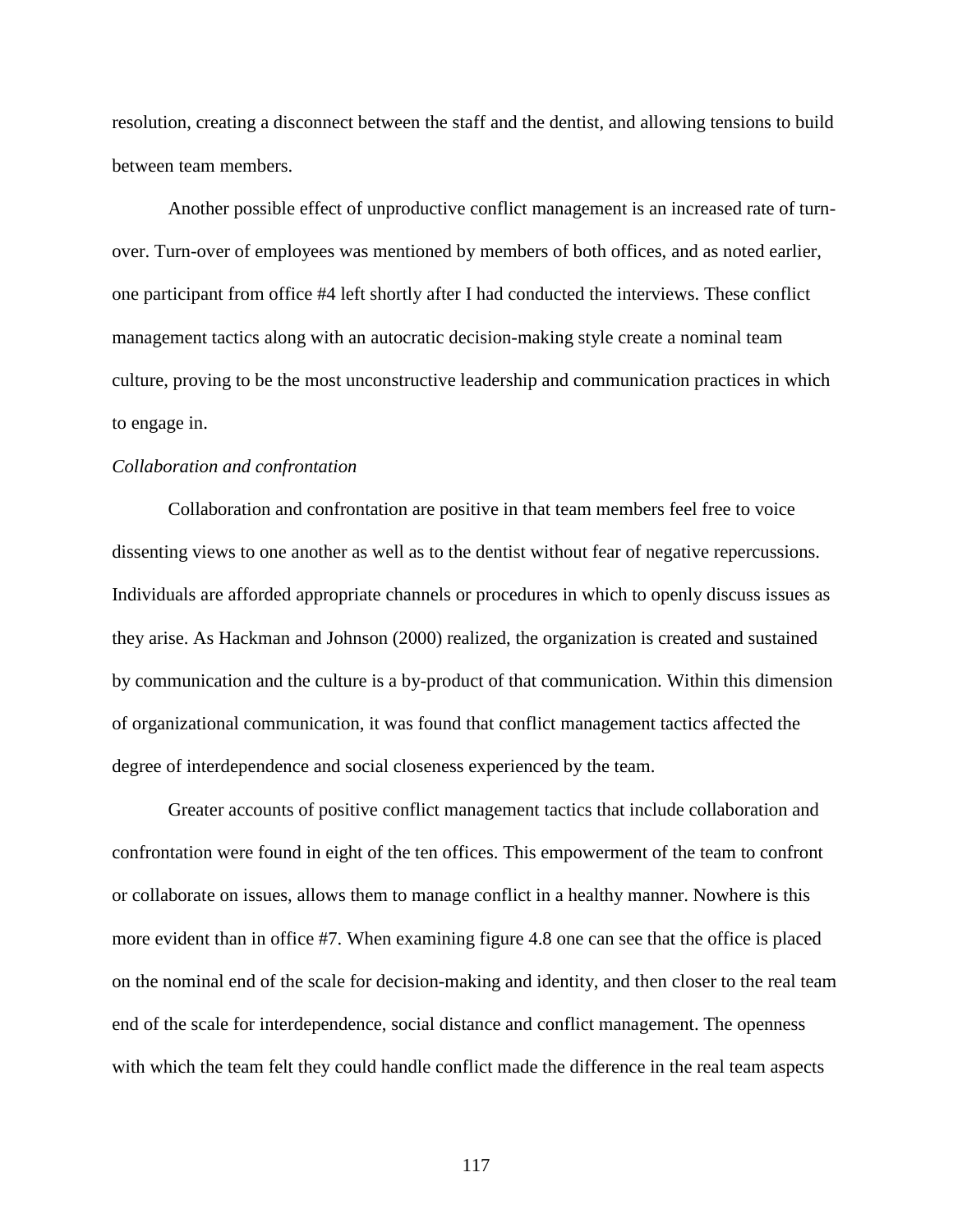of their culture, generating and sustaining trust. Trust is the result of behavioral norms created by leadership behavior and expectations that gives members the freedom to voice and accept dissent and the assurance that they can endure times of turbulence within the group process.

In one office, the newest team member stated, "This is a great office, no drama. We don't talk about each other. We are all open with each other." During the interviews I asked the newer members if they had previously worked in other dental offices. Many of them talked about leaving offices because of the "drama" created a result of autocratic decision-making and conflict management tactics that produced in-fighting among team members. For offices with open and non-threatening communication practices, the team members have the ability to express their concerns and feel that they will be listened to. One staff member stated,

I think it is just really open. I think if there are any concerns anyone has, I think we are all very outspoken about it and he is very good to listen to any concerns we have, so we can all discuss it and come up with the best solution to everything.

Confrontation between team members can be as simple as:

We all pretty much tell each other, you know, in the staff meetings, one girl has told another girl, "it really bothers me that you are late everyday." It was at the staff meeting. It was not ugly. No one got their feelings hurt. That is how it is.

This type of group communication facilitated relational openness and therefore a greater degree of interdependence and social closeness. Even a dentist who may be conflict avoidant can create a collaborative and confrontational atmosphere. This is accomplished by ensuring team members their concerns are valid and that the team is mutually responsible and accountable to one another. In some cases an office manager was able to facilitate open communication and issue resolution. As Bennis (1997) stated, one secret to great groups is a leader who, "intuitively understands the chemistry of the group and the dynamics of the work process. They encourage dissent and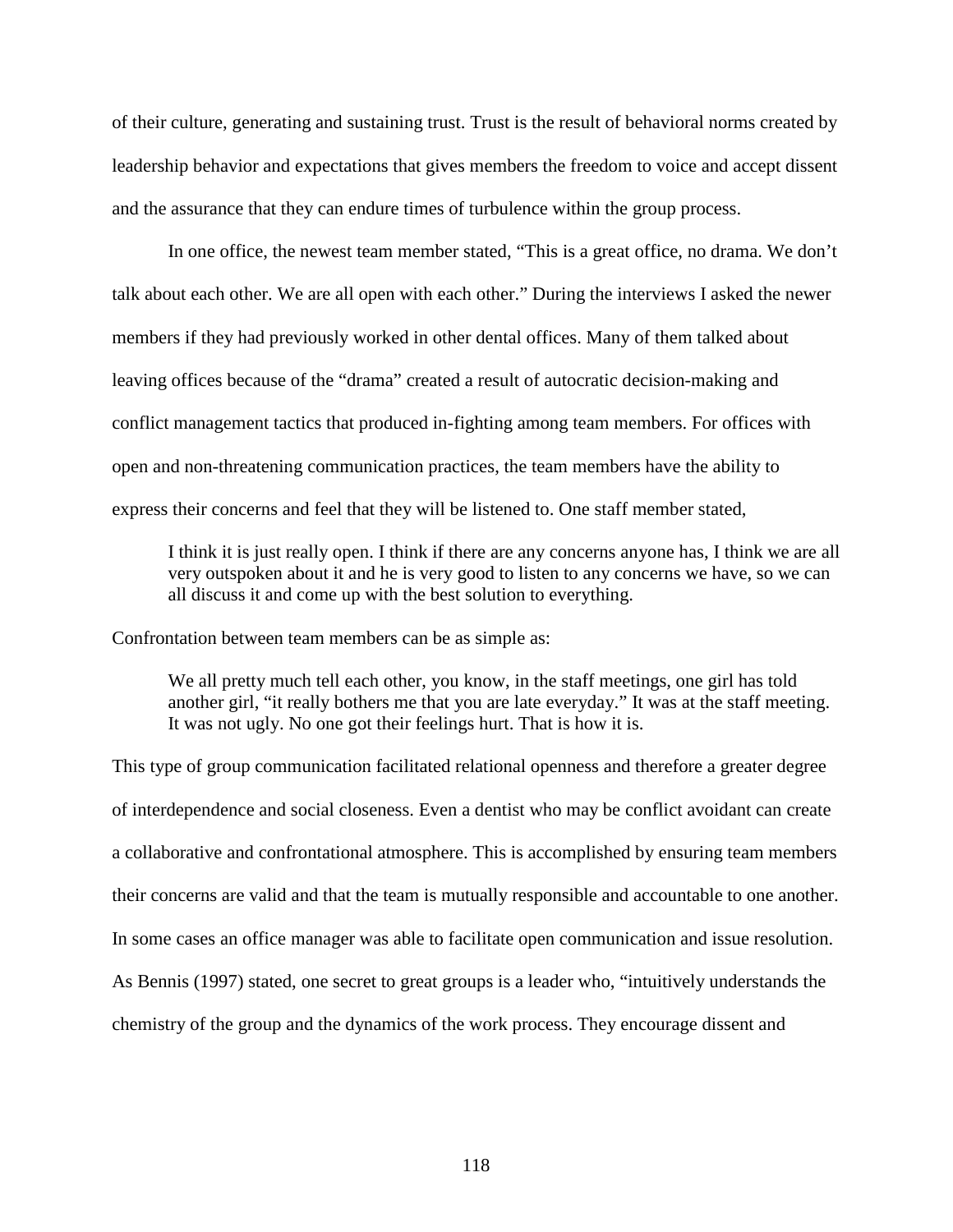diversity in the pursuit of a shared vision and understand the difference between healthy, creative dissent and self-serving obstructionism" (p.31).

## *Retrospective on the gaps in curriculum*

As mentioned in the beginning of this chapter, the willingness of dentists to take part in this study was greater than expected. The possible reasons can be found in the dentists' answers to the final interview question which asked them what, if anything, would have been beneficial for them to have learned in dental school in terms of running a dental practice. When asked this question, the third dentist interviewed replied, "Yeah, they just threw us to the wolves." As seen in the literature review, there are not many opportunities for dental students to learn interpersonal communication or business skills, and no existing opportunities at present for them to learn about group or organizational leadership (Ratcliff, 2008). Themes present in the dentists' responses included learning: 1) interpersonal communication skills, 2) how to create "systems" or procedural manuals, 3) hiring, 4) business, and 5) "you just have to learn it the hard way."

Five dentists discussed learning skills that would help them with interpersonal relationships and group leadership. They discussed how development of interpersonal skills may have helped them be able to better clarify goals, motivate, and reduce staff conflict. Responses include:

Dentist #1: Maybe personality profiling and understanding what makes people work and where they are coming from and why, why sometimes you clash with somebody else.

Dentist #4: Well, part of it would be understanding that you would have to deal with other people, employees, needs, human needs, psychological needs, . . .We [dentists] are usually perfectionists. We are hard on ourselves and because of that we are hard on other people.

Dentist #5: I wish that somebody would have taught me how to teach people from all walks of life and all personalities how to know what I want from them because there are many times over the years that people have told us [the dentists] that "I am not sure of what it is you want from me."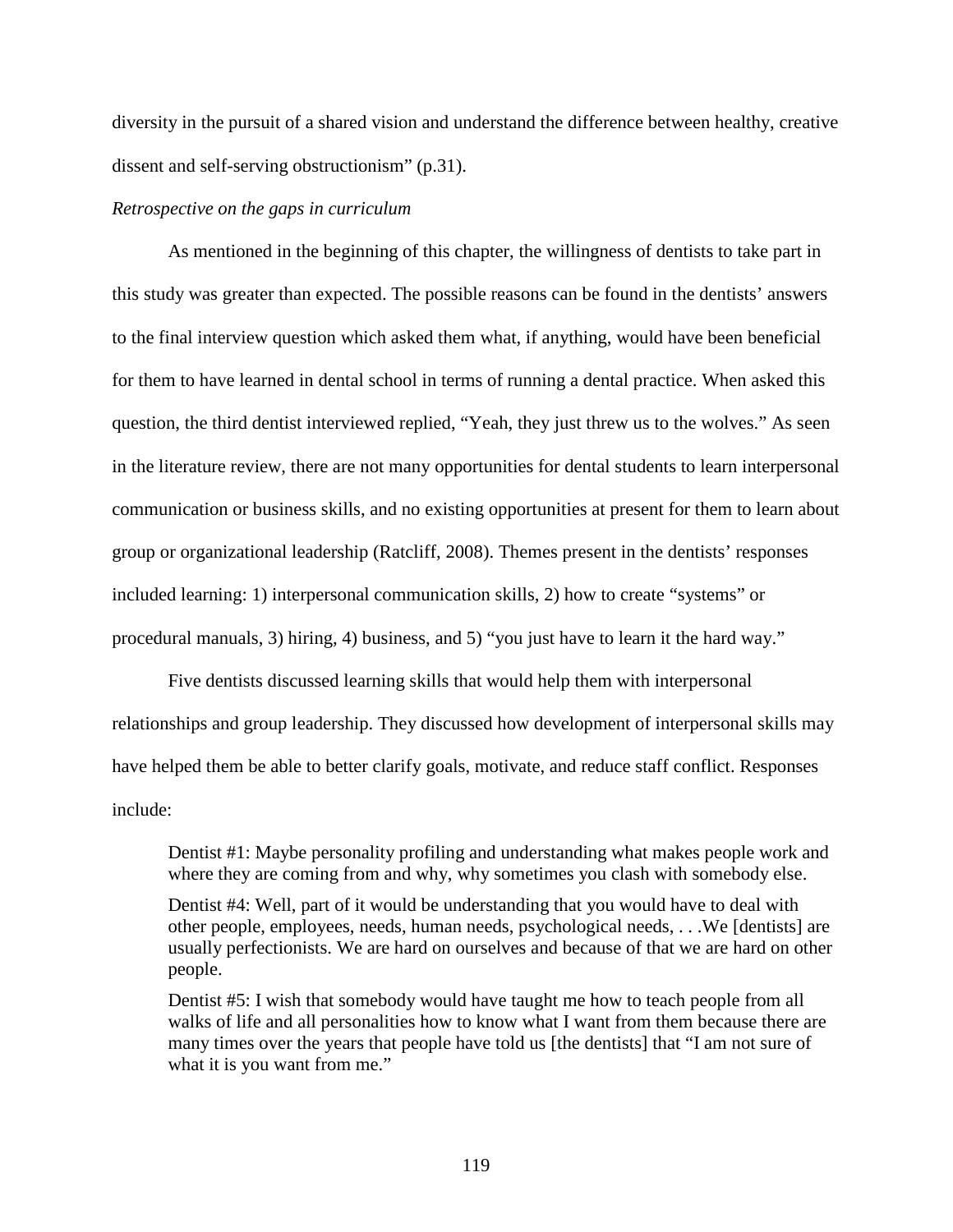Dentist #7: They don't teach you working with people skills at all. Not much business either. But I think most people are smart enough to get somebody else to run their business, or run it themselves, or learn by trial and error and make mistakes. I do not know that you could take a course on it, but definitely teamwork and those type of things would be probably pretty good to have known.

Dentist #8: I used to feel the big lapse in dental school, and it still is a big lapse, is the kind of business side of things, giving us like a fast track MBA while at the same time we are doing the dental side. But at the same time I think it is a lot more kind of interpersonal communications, more to a sociology side where I am learning how to deal with a bunch of women that are not my wife. Like it is just kind of a sexist thing to say, but it really is the dental office. It is very rare to have another male in the dental office that is not another dentist.

While all of these responses take a different approach to the answer, they all focus on the need for social and group interpersonal skills and awareness. Some of the dentists also mention the lack of business skills taught in dental school, but made the distinction that interpersonal skills were (or are) a more salient issue for them. The eighth dentist brings up the fact that dental offices are female rich environments. While he was the only one to bring the issue up in response to this particular question, other dentists in the study made similar remarks regarding the "female factor."

The second theme was the need for learning to create and implement "systems," written forms of organizational communication. Two of the ten dentists felt it would have been beneficial to learn how to construct explicitly written documents concerning office policies and detailed job descriptions. They felt that more policies and procedural manuals would have aided in staff training and in the reduction of organizational ambiguity.

Dentist #4: But that training is very important, so having systems in place, including handbooks for employees, training manuals would be very important, because that helps take some of the load off of you to implement training so it is not so stressful when people leave, get fired, sick, or whatever. . . I wish I knew then to have all that stuff in place to start and then develop it as you go rather than wait until you hit a crisis stage and then have to dump all that on everybody. Dentists love predictability.

Dentist # 6: They don't teach you staff relations, business. You know, you breeze by it and that is about it. Oh I wish I had gotten out and had everything official. I would have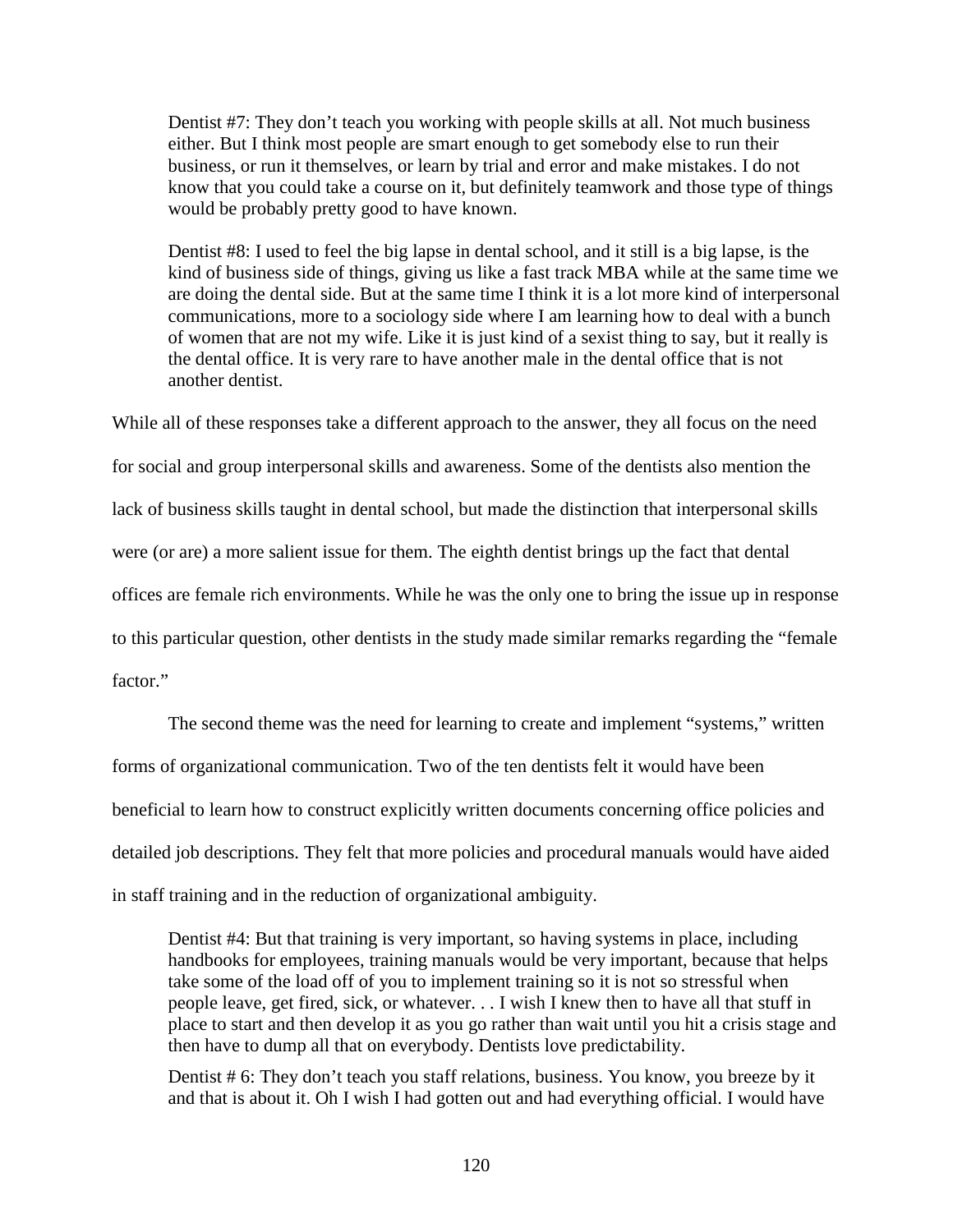an office manual that describes every step. You would have everything written down, every procedure, group financial policies, everything written out so anytime you have someone new, they can study it and it is all here.

Although there are only these two examples concerning systems in response to this interview question, two other dentists and one office manager mentioned the need for better systems when asked the question (number six) about changes or improvement in current leadership or communication practices. Their responses, like those of the prior examples, supported the perception that more explicit policies would decrease training time and the occurrences of staff setbacks. The office manager stated,

Too many times when people start to feel comfortable in an office, the handbook is disregarded and the policies and procedures are not followed through in the way they should be. People start cutting corners and doing little things here and there that do not follow procedure. I think that policy and procedure[s] could make that run smoother.

Business skills were not a predominant theme. As one dentist stated earlier and one

below, most dentists hire someone that is capable of handling the business, financial, aspects of

the organization. That often includes an office manager or separate front office personnel to

handle insurance and bookkeeping. Related to skills needed to run a business, one dentist

mentioned hiring and another dentist business principles as being beneficial to have learned in

dental school.

Dentist #3: I guess a lot of the problem is, is not really knowing who to hire. I think a lot times hiring people that are kind of similar to yourself and back then it was kind of as long as they were young and cute they could get a job. But now it is a situation that if they are stable. If they are stable at home and have really good family situations, and have maturity that is important.

Dentist #9: What I wish I would have learned is more business principles. Because you were so focused as an undergrad on biology and chemistry, you get no business. My last accounting class was in high school. I can understand a debit and a credit, but anything beyond that is just…but that is why you hire someone who knows what they are doing.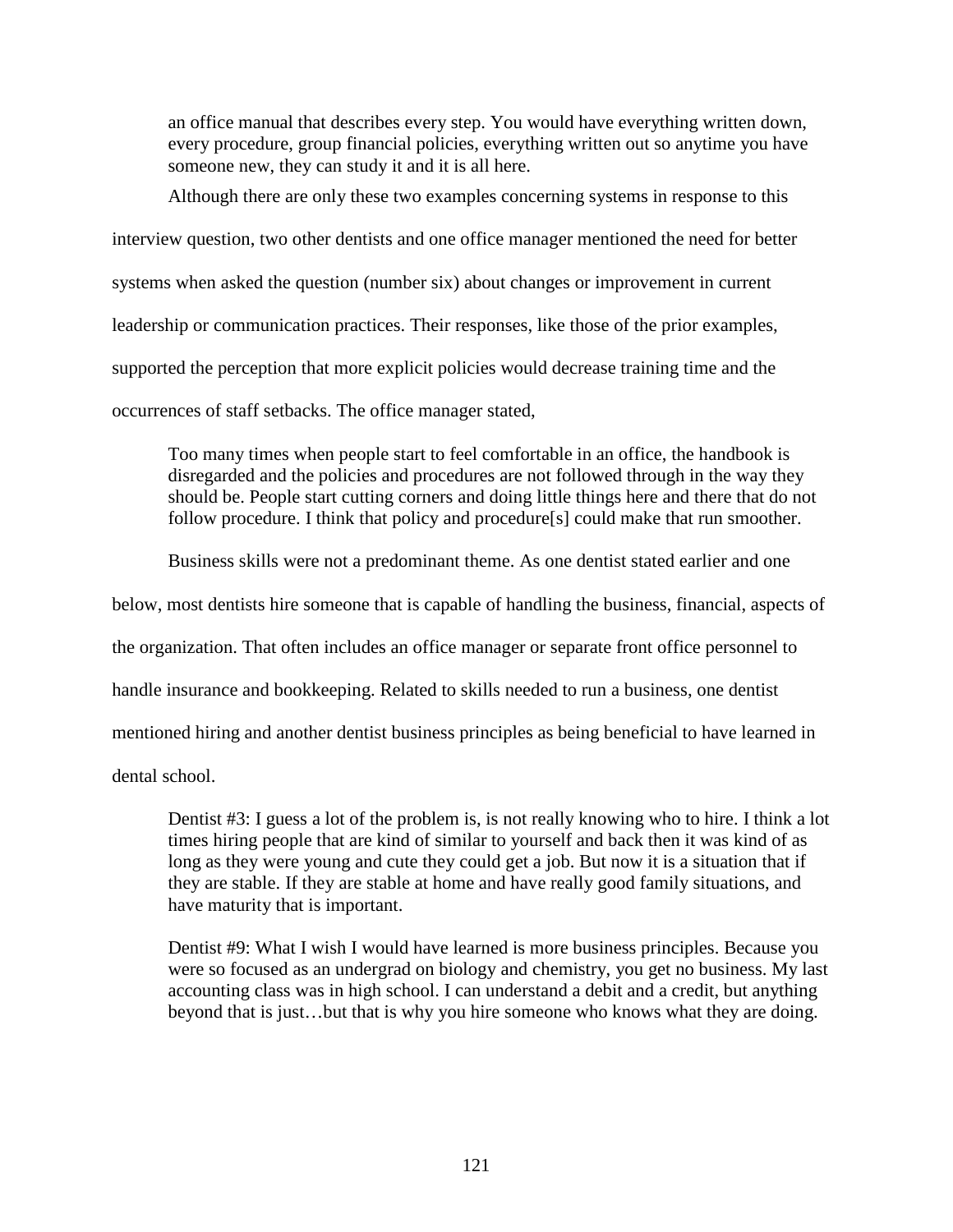Four dentists began their response with the disclaimer that interpersonal and group skills

could not have been learned while in dental school. They felt that these skills cannot be taught

outside of the dental office environment and that they are only learned experientially.

Dentist #1: I don't know about that. Talk is that helps. But you really don't have a clue until you get into a mix of a bunch of people.

Dentist #2: I don't know if until you were put in this pod that you would get the effect which you have now. And I think you have to have a couple years of help with handling staff to have an idea of what you don't know and what you need to learn.

Dentist #9: Well, they tried to teach us some of that stuff and we didn't listen. We were too focused on passing that test. They tried to teach us some of these things, they'd have day seminars, and whatever. And you hear some of it, and you would be like, "umm, yeah, yeah, I don't get that." So they tell you these things, but you don't know until you get here. I have always learned just by the hard knocks.

Dentist #10, husband: I just don't know that you could have learned a lot about leadership and communication; you just have to get out and do it.

This was confirmed by Howard Gamble, D.D.S., Fellow of the Academy of General Dentistry, who stated that "they don't know what they don't know" referring to senior dental students in regards to communication and leadership (personal communication, January 30, 2009). This confirms Hannah, Millichamp, Ayers' (2004) study that found a majority of dental students reported communication skills as unnecessary in a pre-study survey. Half of their subjects then took part in a short communications course which resulted in student feedback that "indicated they would prefer to have this type of course earlier in their training and continuing throughout subsequent years" and that they viewed communication skills as more important than prior to taking part in the course (p. 974).

# *Practical Implications*

Many dental students do not feel that there is time, or the need, for a course on interpersonal communication. Once they begin to practice, many feel like the dentist in this study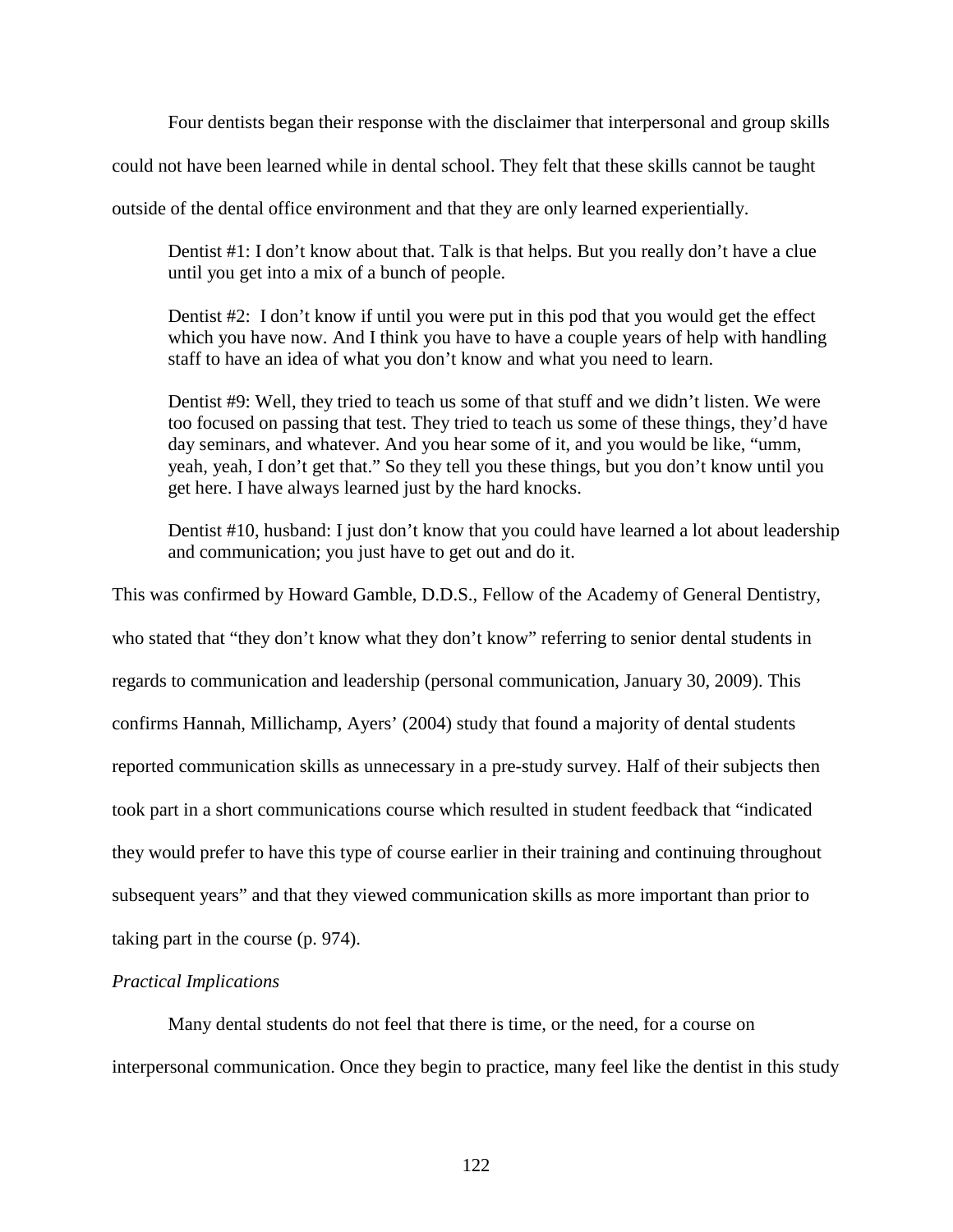who stated, "they [dental school] threw us to the wolves." All of the above themes reinforced Dr. Steve Ratcliff's (2008) and Nowjack-Raymer's (1995) statements about the current state of dental curriculum and the dentist's ability post-qualification to lead their team effectively. "There is very little leadership, management or personal growth training in dental schools and as a result we end up in roles for which most of us have little talent and ability, let alone skill sets" (S. Ratcliff, personal communication, March 28, 2008). Nowjack-Raymer (1995) concluded his study on dentists as part of larger multi-disciplinary teams by suggesting that greater attention to training dentists in the area of teamwork and collaboration must be "improved upon substantially" as many dentists "believe that their educational preparation for teamwork was less than ideal" (p.103).

Jupp's (2000) statement that it is the "lucky" dentist that enjoys working with his/her team, and that an overwhelming majority of dentists report staff-related issues as the number one stressor in their practice was confirmed by this study's earlier survey findings (p.647). Revisiting the pre-study survey results, the following were consistently listed as one of the top three out of ten possible factors that contribute to dentists personal stress levels: handling complaints or grievances, staff conflict, turnover/hiring, motivating employees, and personal leadership ability. Both the literature and personal communication confirmed that it is the "lack of leadership training of dental students [that] makes it hard for them to lead their teams, ensure a happy work environment, and deal with staff issues" (Stone, 2006, p.66).

A shift needs to occur in the dental curriculum to include more emphasis on training in interpersonal and team communication and leadership. The practical implications in regard to this area are two-fold. First, administrators of dental curriculum should be made aware of the long-ranging impact that this gap in training has on the relationship between a dentist's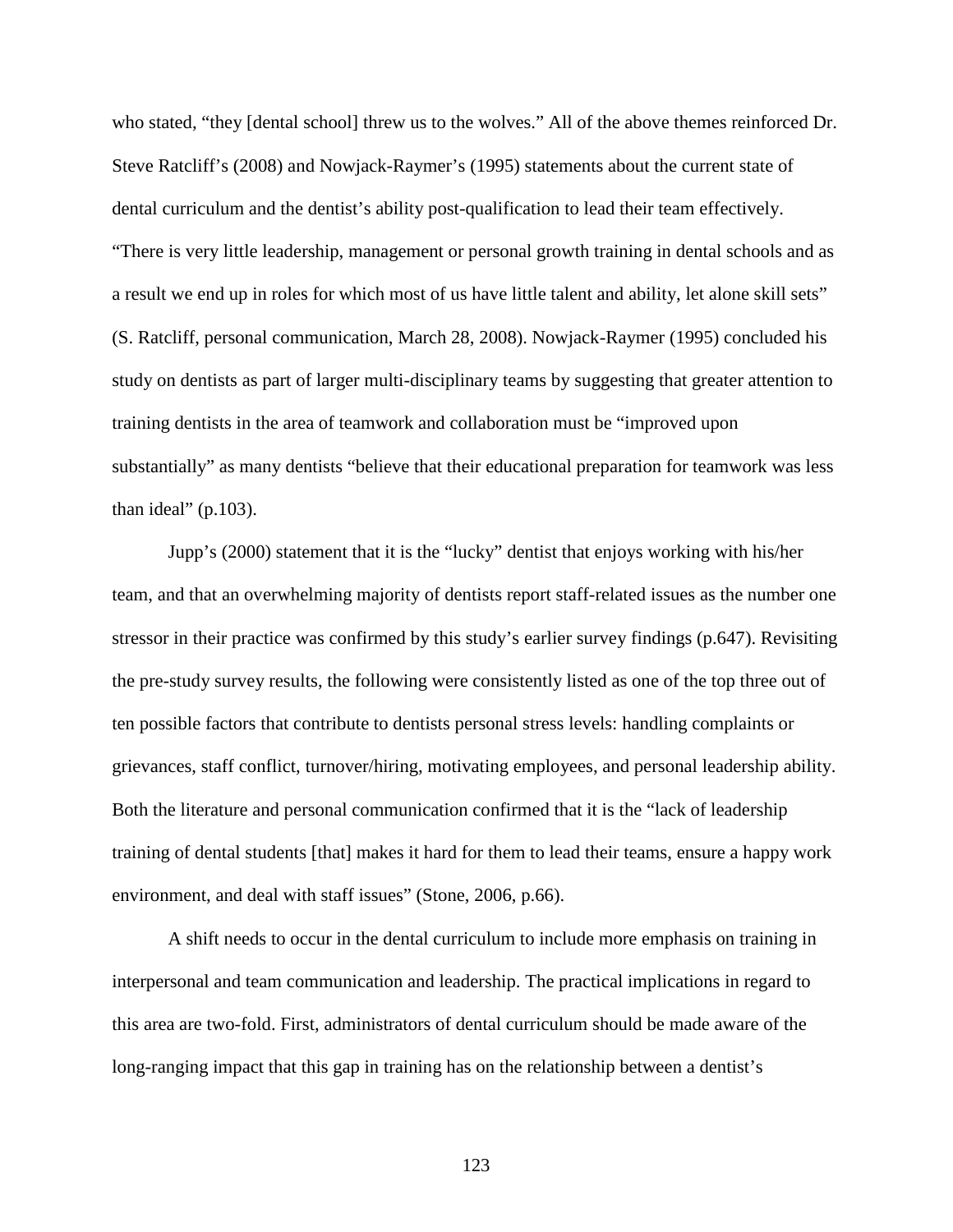leadership and communication competencies and his/her team culture as well as the level of success the private dental practice experiences. Courses should be more comprehensive than one day seminars or mini courses, and should be offered throughout the four years of formal dental school. The courses must also broaden their approach to include interpersonal communication beyond the dentist-patient relationship and that incorporate principles behind the leadership behaviors that have positive impacts on the real nature of the team. Secondly, a stronger focus needs to be placed in this area post-qualification. Currently, continuing education courses that deal with leadership and team effectiveness do so from a personal perspective, a retired dentist or hygienist or even a self-proclaimed consultant, more so than from a research perspective. Continuing education opportunities that are based upon more objective research findings and as Real and Poole (2003) suggested report group characteristics, structure, processes, and outcomes so that the impact of team dynamics. Practical applications of such would be a far improvement over operating from the long adopted "common sense" approach to leadership which, as witnessed in this study, is mostly determined by the personality of the dentist.

## *Theoretical Implications*

In examining the ten offices in this study, the most significant findings were that the inclusion of staff in the decision-making process along with the facilitation of open communication and accepted methods of collaboration and confrontation as forms of conflict management are the two leadership and communication behaviors that create a real team culture. This finding is validated when one examines the three offices that had a leadership rating of 5, the highest score possible. All three of these offices were participative, collaborative or confrontational, and had open communication practices whether through formalized meetings or the implementation of an "open-access" environment.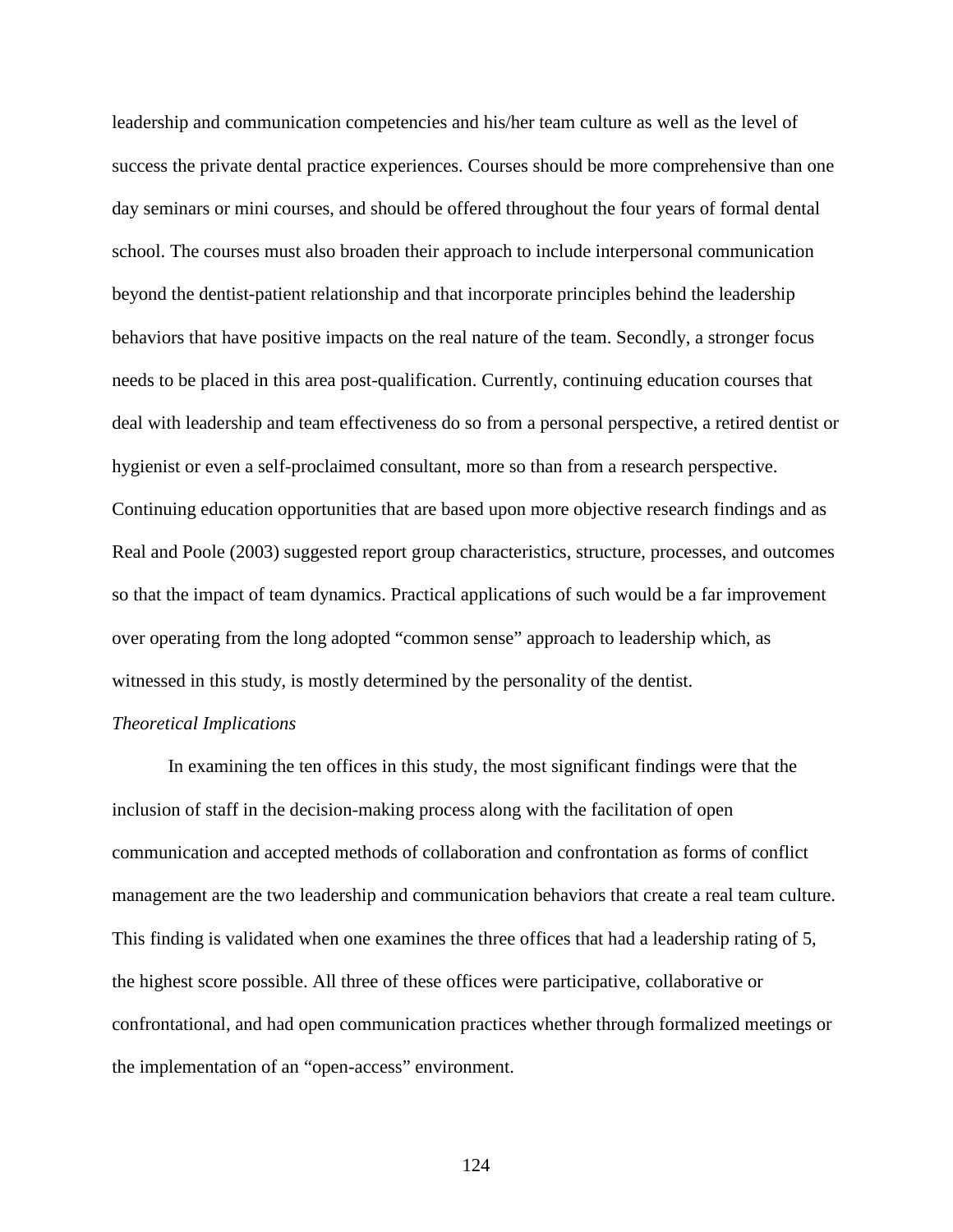The influence of leadership provides the organizational members a lens through which to view their personal identification with and interdependency to the group in which they are a part of, and to judge the events that impact its organizational environment. In Lockard's (2007) book, *The Exceptional Dental Practice*, he states that:

Good leaders develop their own leadership style, consistent with their values and character. Sometimes they are inspiring and motivating, and other times they must make tough decisions about people and finances without fear of offending. Leaders need to know how and when to adapt their style to fit the situation (2007, p. 47).

Leaders do need to be able to adapt to situational conditions, but moving beyond Dr. Lockard's personal advice on dental leadership, this study has shown that there are certain leadership behaviors that prove to be beneficial in creating a positive team culture. Dental literature, both within scholarly and trade journals need to recognize the impact of this behavioral sciences gap and produce work that offers a more concrete understanding of the leadership process. The findings of this study are in line with Dr. Ratcliff illustrations of successful dental offices. In this quote, he describes a culture that conveys value and empowerment to the members of the team:

I would be curious about the [communication] styles of the highly successful practice, whether the dentist provides an environment that encourages continuous learning, expresses employee value and recognition of skills, includes training in communication skills, and grants access to necessary resources. If you find teams which can answer these kinds of questions affirmatively, you have a winner of a leader. (personal communication, March 28, 2008).

Another implication of this study is that Donnellon's (1996) American model of team work is useful for other methods of team analysis. Theoretically, this model can be expanded upon to include different types of teams and can be applied to different linguistic analysis methods. Although her study observed live conversations occurring between team members, the principles of her model were transferable and could be applied to the language used in in-depth interviews. Adjustments to the model can be made in order to accommodate the type of team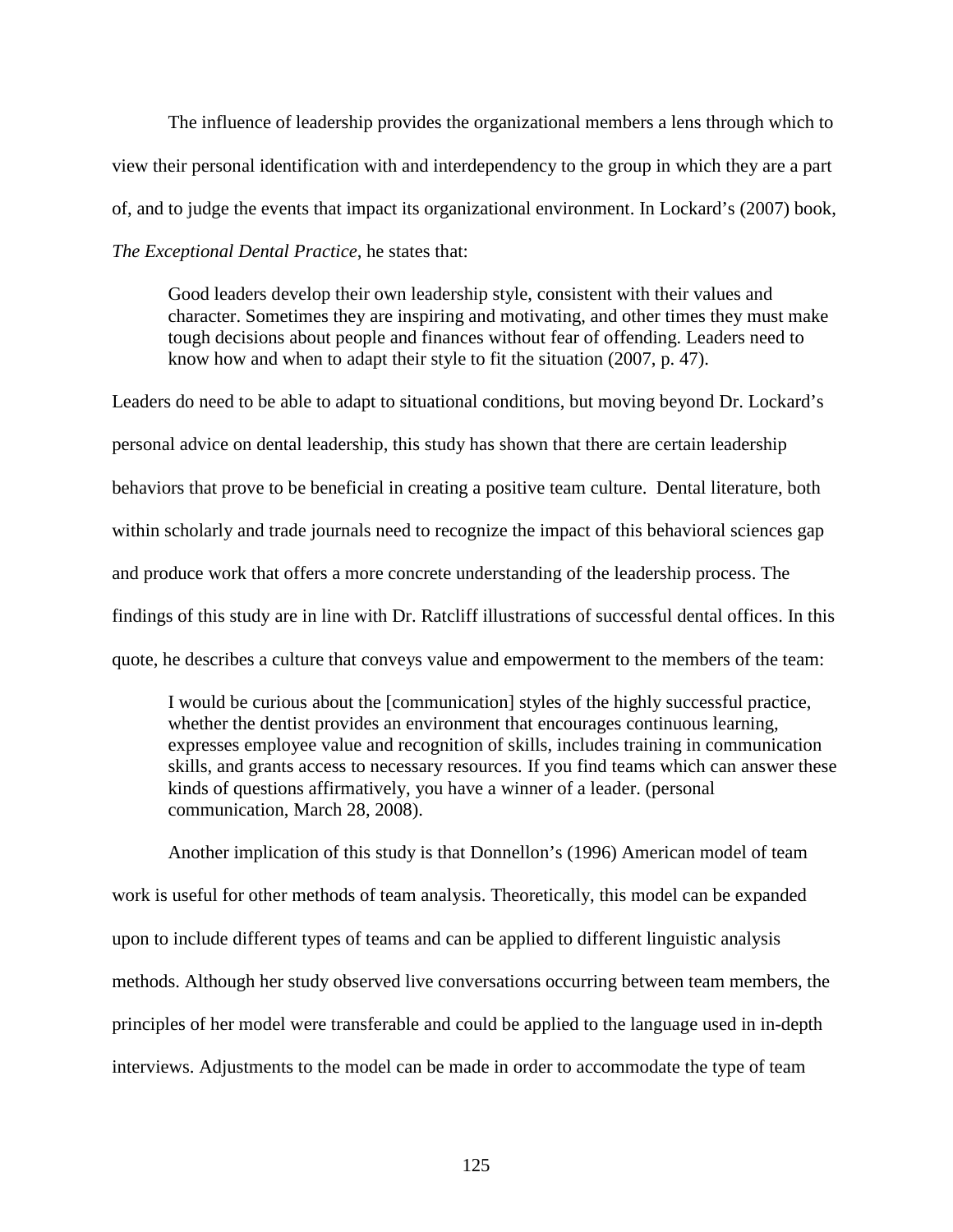under examination. Her key dimensions of identity, interdependence, social distance and conflict management tactics were applied to the ten dental offices, while the dimensions of power differentiation and negotiation process were not.

 The major change to her model was the inclusion of a scale for leadership in the form of decision-making processes. Donnellon's analysis included the key dimension of power differentiation, but this was evaluated in terms of the use of language in interpersonal interactions of team members which could not be applied to the study at hand. The teams within Donnellon's study were task or project oriented teams within a larger organization, and with the top leadership positions external to the team under examination. The dental office teams in this study required a power or leadership measurement that was indicative of the nature of the organization. Realizing that the decision-making processes were a chief leadership behavior provided the rationale to add this particular key dimension. The model worked well and has helped to provide an illustrative understanding to the relationship between leadership and team communication behaviors and resulting team cultures.

## *Limitations*

The most significant limitation is that the interview method may have only provided a partial view of the leadership and team behaviors and environment, rather than what might have been provided through a more extensive method such as ethnography. The interview questions, however, were designed to accumulate as much objective information about the current leadership styles and behaviors, communication practices, and team culture as possible. Through the analysis of transcripts, I believe that a wealth of team and cultural information was divulged.

It may have been beneficial to have had the ability to include dentists from all areas of the United States, an even distribution of female to male dentists, and examine any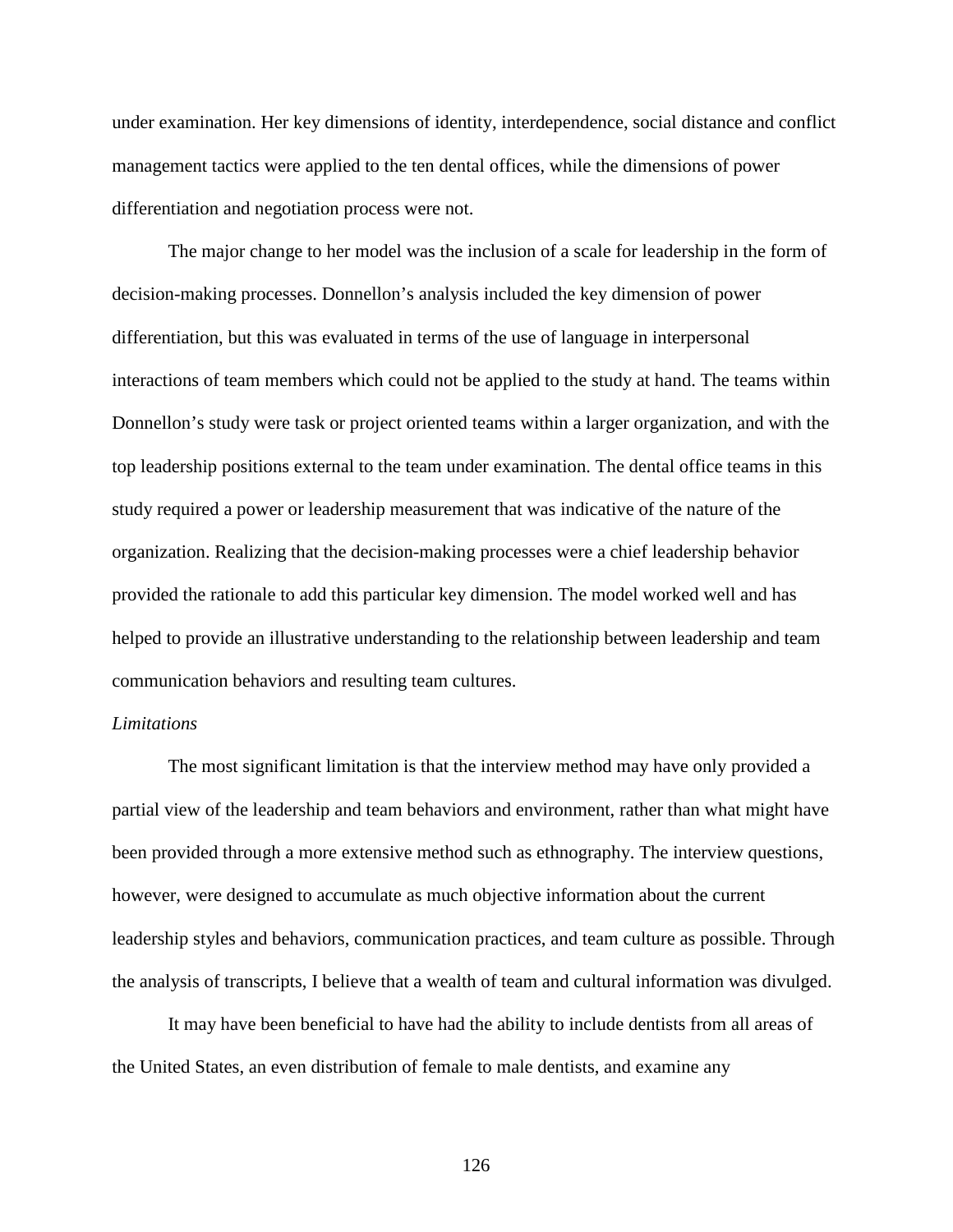differentiations between sole or multiple proprietary practices. The study included dentists with practices in Georgia, Alabama, and Mississippi. While I do not believe that geographic location is any predictor of leadership knowledge or ability, and as established in the pre-study survey findings that included dentists from nation-wide dental schools, a wider array of practice locations outside of the southeast would have been more inclusive and negate any assumptions of geographic limitations on the study's findings. Many of the participating dentists in the current study graduated from dental schools located in the southeast: Medical College of Georgia, University of Tennessee, and the University of Alabama at Birmingham.

 This study included seven male dentists and three female dentists. Findings did not show any direct relationships between the dentist's sex and their leadership style or the resulting nature the team in terms of identity, interdependence, social distance, or conflict management tactics. Though perhaps a larger study more inclusive of female dentists would have shown differences in leadership perspectives, styles, and behaviors. The some could be said for single dentist verses multiple dentist practices. While no major distinctions could be made between two, it seemed that the office with three dentists had a more difficult time in communicating with each other in a structured manner and then in communicating with the staff as relevant information. This, office number one, had the most references to the lack of communication and information sharing. *Future Research* 

 Research in this area is limitless. There is such a great need for a better understanding of effective leadership and team communication within the private dental practice that both qualitative and quantitative methods could be employed to further this research topic. There are three distinct populations that future research could explore, dental schools and students, practicing dentists, and the dental associations' continuing education programs. Quantitatively,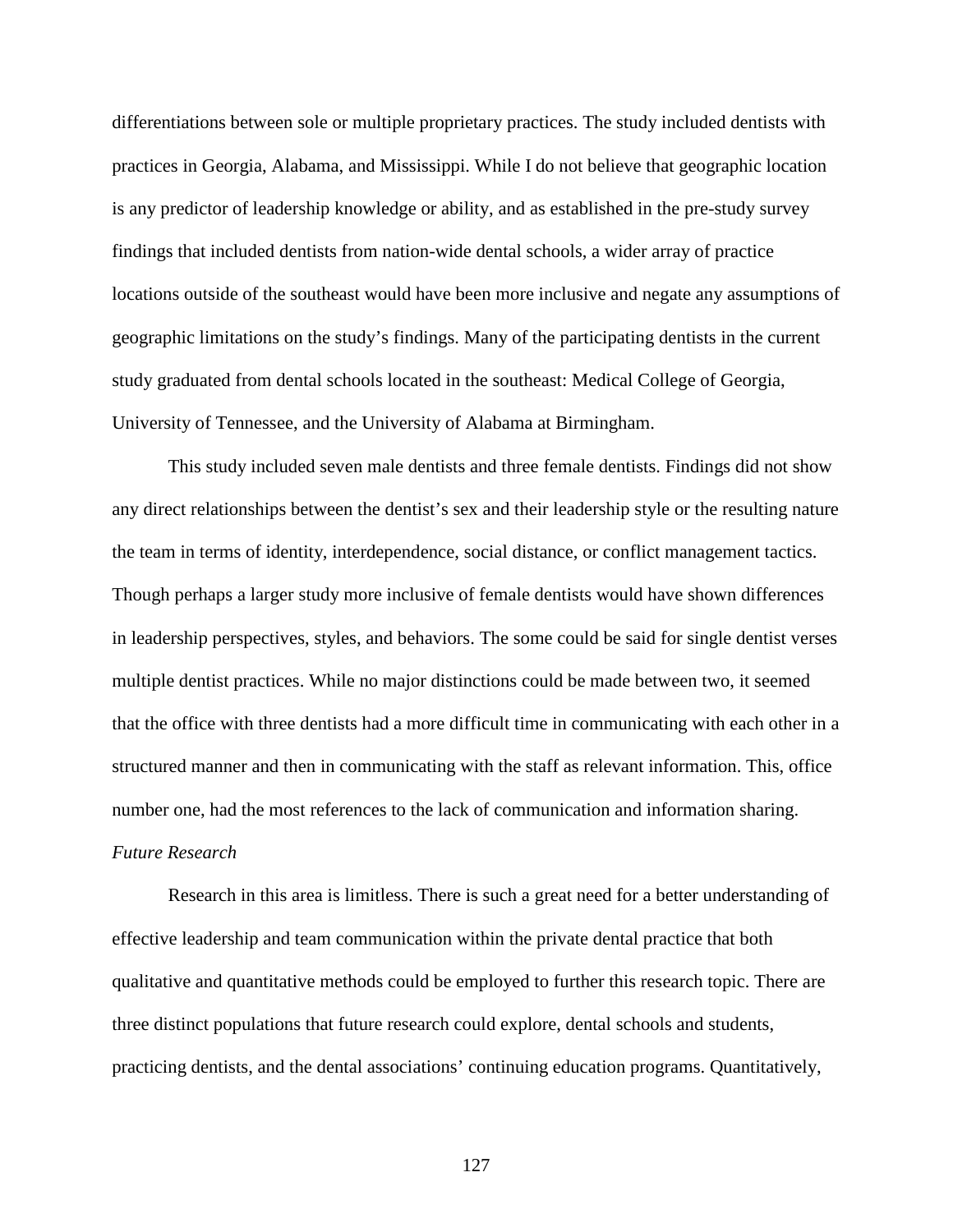surveys to larger state and national associations, such as the Academy of General Dentistry and the American Dental Association, could be constructed and distributed in order to seek specific knowledge as to these same research questions asked in this study.

Dental schools and their current students could be surveyed to explore their perspectives on the need for communication and leadership training. Expanding on previous studies, experimental research could be conducted involving classes of dental students, some who are exposed to a course teaching the leadership principles found to be beneficial in this study and control classes unexposed to such courses. Here, long-range research could examine and compare both groups of students post-qualification in the dental office environment.

Both the General Academy of Dentistry and the American Dental Association provide continuing education programs to dentists. A simple content analysis of offered C. E. programs could be conducted to discover the types of courses offered in the area of leadership and communication. A distinction would have to be realized that C.E. courses on practice management do not address leadership and team communication issues. While this area seems to be largely underrepresented in C.E. courses, no formal count or categorization of courses nationally has been conducted.

#### *Final Note*

This study was one of discovery and exploration into an area of organizational communication that had not been systematically researched previously. It's findings confirm that there is a lack of communication and team leadership training in the dental curriculum and that dentists operate from a "common sense" approach that is largely constructed by personality dispositions. This research has enabled recommendations to be made for certain leadership and team communication practices which lead to the increasing real nature of a team. As Donnellon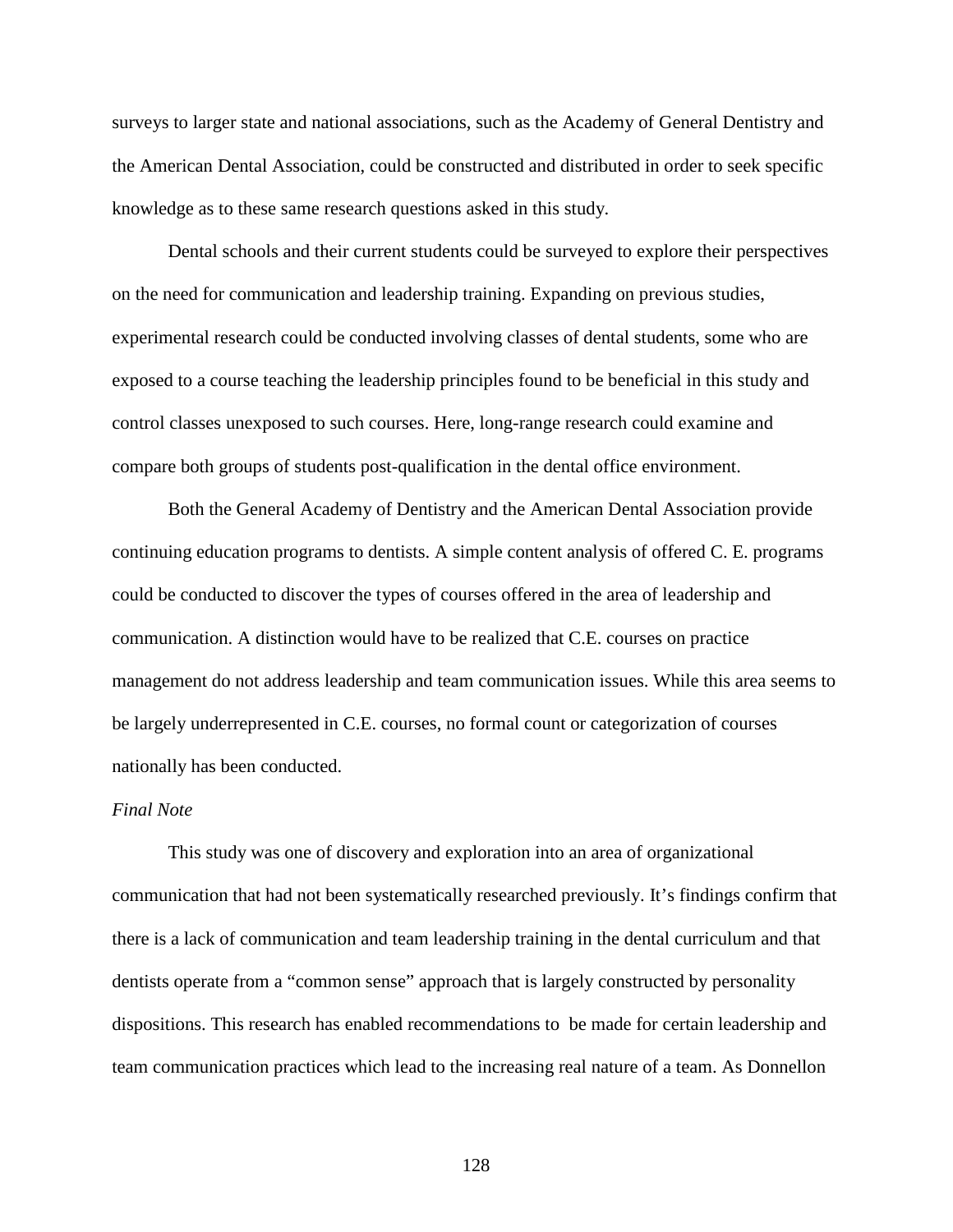noted, a real team produces teamwork rather than the nominal nature of team work. These recommendations, if taught, can have long-reaching implications for the health of a private dental practice in terms of the dental practitioners' level of frustration and stress with staff relations, turn-over, and the overall effectiveness of the dental team which ultimately affects the patient's perception of the level of care provided.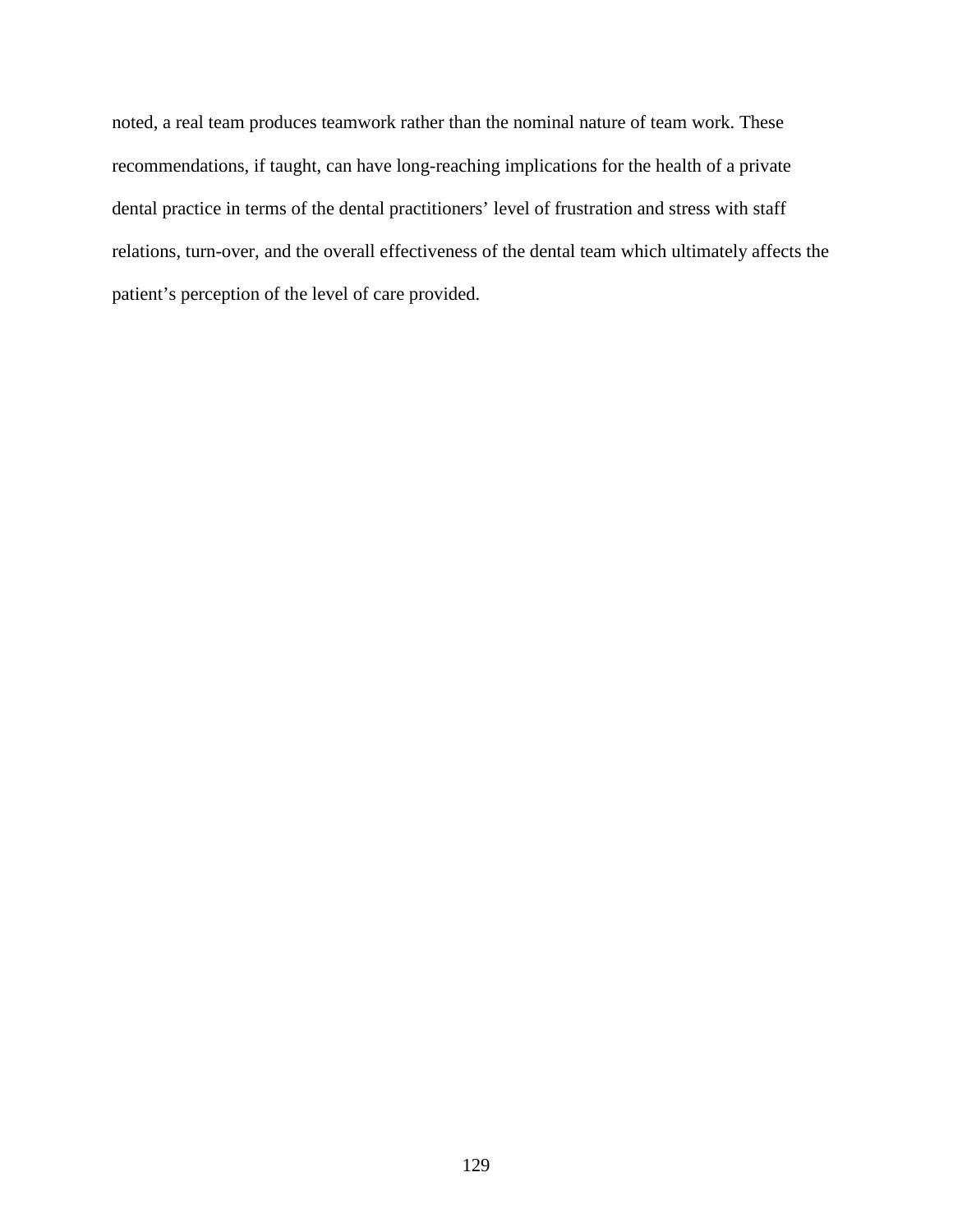#### References

- Academy of General Dentistry. (2006). 2006 Economic contribution of dentistry profession. Retrieved June 16, 2008 from: http://www.eyeonwashington.com/agd/
- American Association of Dental Schools. (1993). Curriculum guidelines for behavioral science. *Journal of Dental Education, 57*, 648-57
- Avtgis, T. A., & Polack, E. P. (2007). Predicting physician communication competence by patient perceived information exchange and health locus of control. *Human communication*. *10*(2), 136-144.
- Banner, D. K., & Gagne, T. E. (1995). *Designing effective organizations: traditional and transformational views.* London: Sage Publications.
- Barker, R. and Camarata, M. (1998). The role of communication in creating and maintaining a learning organization: Preconditions, indicators, and disciplines. *The Journal of Business Communication, 35*, 443-467.
- Barnard, C. I. (1938). *The functions of the executive*. Cambridge: Harvard University Press.
- Barry, P. (2007). The power of listening., *Dental Practice Management, Winter 2007*. Retrieved March 11, 2008, from http://www.oralhealthjournal.com/issues \_DPM/ISarticle.asp?id=193989&story\_id=65352124959&issue=12012007&PC
- Bass, B.M. & Avolio, B.J. (Eds.). (1994). *Improving organizational effectiveness through transformational leadership*. Thousand Oaks, CA: Sage Publications.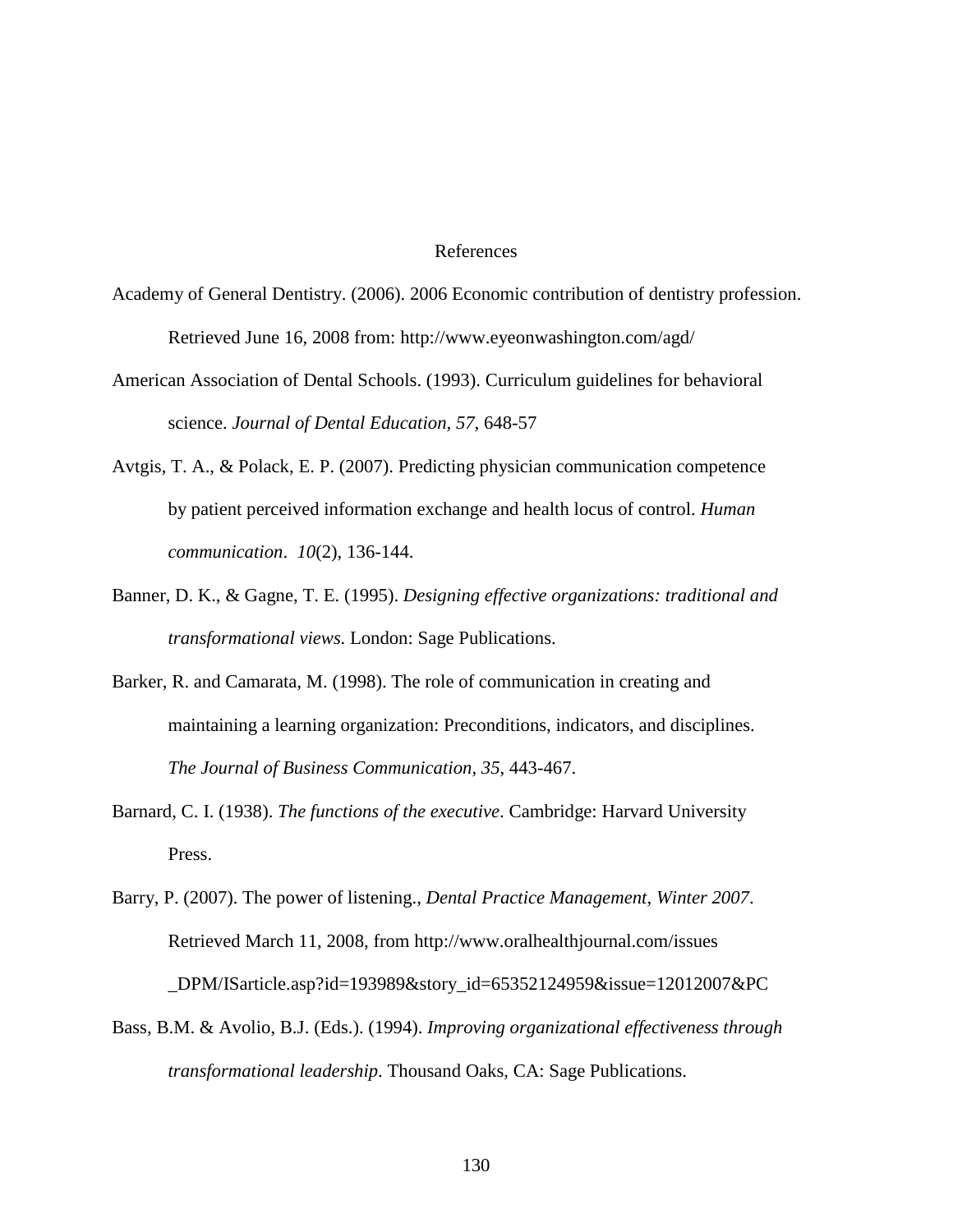- Beckhard, R. (1974). ABS in health care: Who needs it? *Journal of Applied Behavioral Science, 10,* 93-106.
- Becker, I. M., Ackley, D. C., & Green, R. A. (2003). New study: The value of emotional intelligence on dentistry. *Dentistry Today, 22*(10), 106-111.
- Bennis, W. (1997). The secrets of great groups, *Leader to Leader*, *3,* 29-33.
- Brown, L.J. (2001). Dental work force strategies during a period of change and uncertainty. *Journal of Dental Education. 65*, 1404-1416.

Burns, J.M. (1978). *Leadership.* New York: Harper & Row.

- Cameron, E. & Green, M. (2004). *Making sense of change management: A complete guide to models, tools & techniques of organizational change*. London, Virginia: Kogan Page Limited.
- Campbell, K. S. (2006). *Thinking and interacting like a leader: The TILL system for effective interpersonal communication*. Chicago: Parlay Press.
- Cheney, G. (1995). Democracy in the workplace: Theory and practice from the perspective of communication. *Journal of Applied Communication Research*, *23*, 167-200.
- Christensen, G. J. (1997). Developing a great dental team. *JADA, 128,* 1703-1704.
- Creswell, J. W. (1998). *Qualitative inquiry and research design: Choosing among five traditions.* London: Sage Publications.
- Davis, E. L., Tedesco, L. A., Nicosia, N. E., Brewer, J. D., Harnett, T. E., & Ferry, G. W. (1988). Use of videotape feedback in a communication skills course. *Journal of Dental Education, 52,* 164-166.

DePalma, A. C. (2004). Habits of effective offices. *RDH Magazine*. Retrieved April 11, 2008,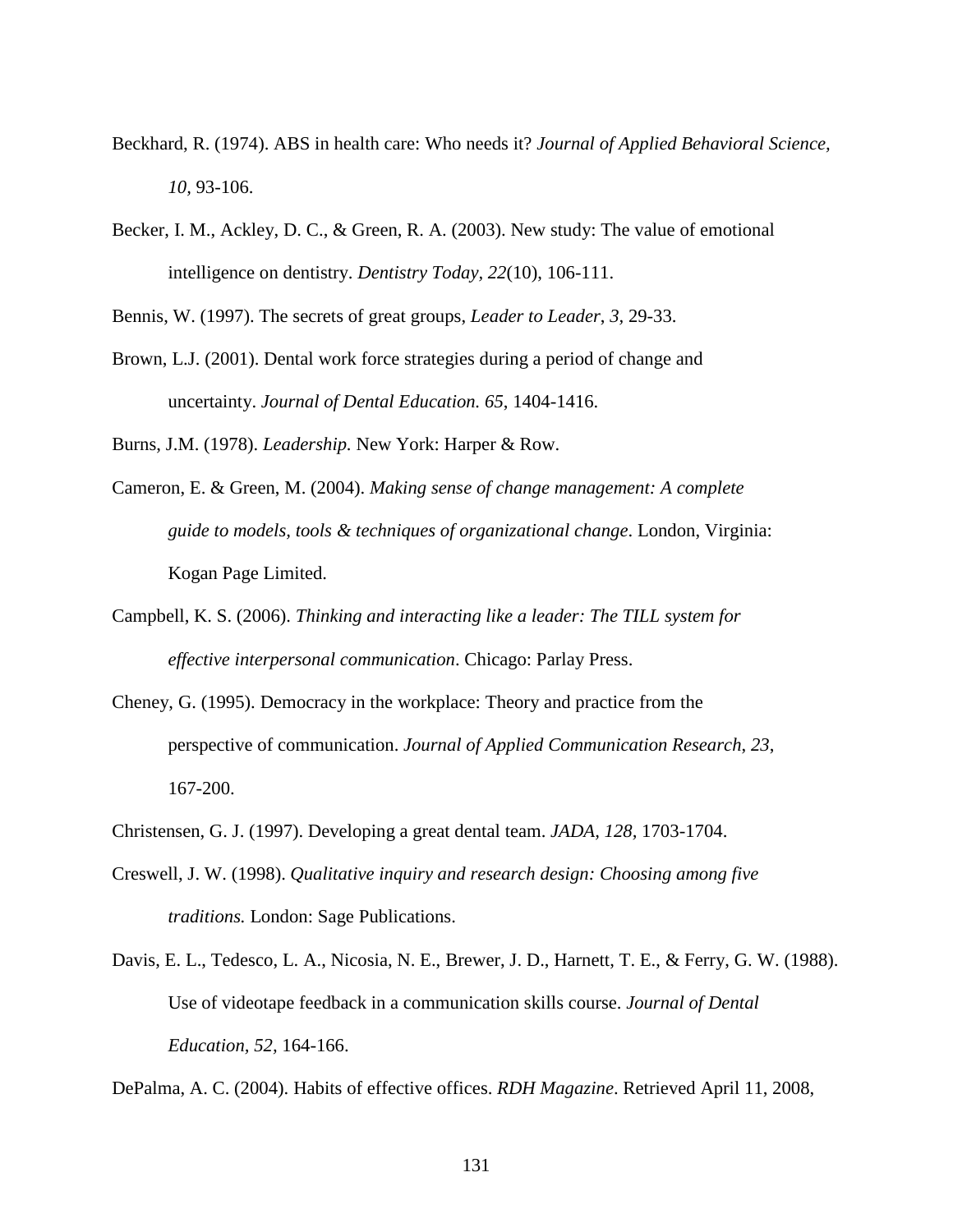from http://www.rdhmag.com/display\_article/205630/56/none/none/Feat/Habits-ofeffective-offices.

- DeWine, S. (2001). *The consultant's craft: Improved organizational communication* (2 ed.). Boston, New York: Bedford/St. Martin's.
- Dimatteo, M. R., McBride, C. A., Shugars, D. A., & O'Neil, E. H. (1995). Public attitudes toward dentists: a U.S. household survey. *The Journal of the American Dental Association, 126*, 1563-1570.
- Donnellon, A. (1996). *Team talk: The power of language in team dynamics*. United States: Harvard College Press.

Fiedler, F. E. (1967). *A theory of leadership effectiveness*. New York: McGraw-Hill.

- Frahm J., Brown, K. (2006). Developing communicative competencies for a learning organization. *The Journal of Management Development, 25*(3), 201-212. Retrieved April 10, 2008, from ABI/INFORM Global database. (Document ID: 1042706051).
- General Dental Council. (1990). *Guidance on the teaching of behavioral sciences.* London: General Dental Council.
- Gorter, R. C., & Eijkman, M. A. (1997). Communication skills training courses in dental education. *European Journal of Dental Education, 1*, 143-147.
- Graen, G. B., & Cashman, J. F. (1975). A role-making model of leadership in formal organizations: A developmental approach. In J.G. Hunt & L.L. Larson (Eds.), *Leadership frontiers* (pp. 143-65). Kent: Kent State University Press.
- Hackman, M. Z., & Johnson, C. E. (2000). *Leadership: A communication perspective* (3rd ed.)*.* Prospect Heights, IL: Waveland Press.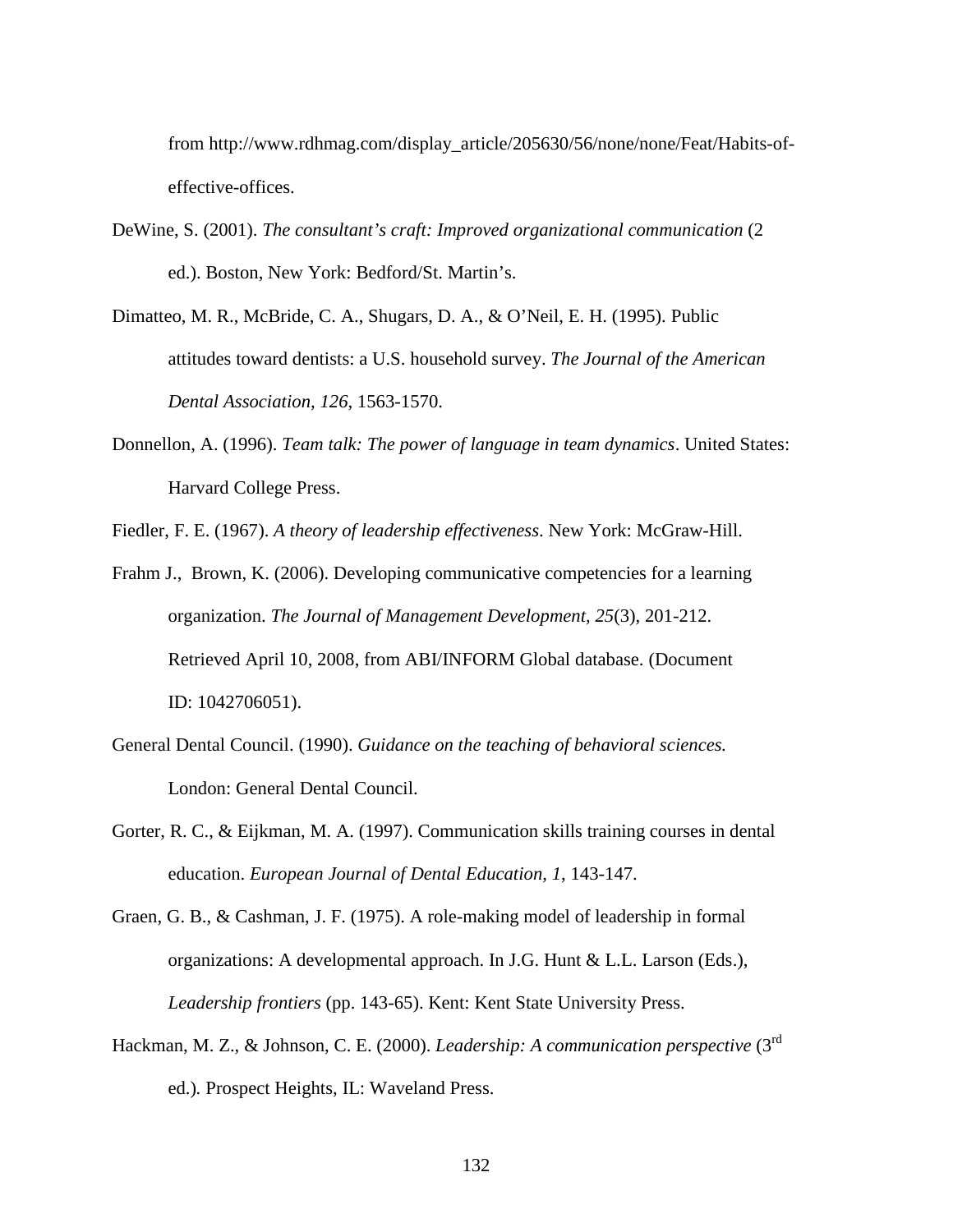- Hackman, M. Z., & Johnson, C. E. (2004). *Leadership: A communication perspective* (4<sup>th</sup> ed.). Long Grove, IL: Waveland Press.
- Hannah, A., Millichamp, J., & Ayers, K. (2004). A communication skills course for undergraduate dental students. *Journal of Dental Education, 68*, 970-977.
- Harris, P. R., & Harris, K. G. (1996). Managing effectively through teams. *Team Performance Management*, *2*(3), 23-36.
- Harris, T. E., & Nelson M. D. (2008). *Applied Organizational Communication: Theory and Practice in a Global Environment* (3rd ed.). New York: Lawrence Earlbaum Associates.
- Harris, T. E., & Sherblom. J. C. (2008). *Small Group and Team Communication* (4<sup>th</sup> ed.). Boston: Pearson Education, Inc.
- Hersey, P., & Blanchard, K. H. (1988). *Management of organizational behavior: Utilizing human resources* (5<sup>th</sup> ed.). Englewood Cliffs, NJ: Prentice Hall.
- Hirokawa, R. Y., Cathcart, R. S., Samovar, L. A., & Henman, L. D. (2001). *Small Group Communication: Theory and practice.* Los Angeles: Roxbury Publishing Company.
- House, R. J. (1971). A path-goal theory of leader effectiveness. *Administrative Science Quarterly, 16,* 321-38.
- Islam G., Zyphur M. (2007). Ways of interacting: The standardization of communication in medical training. *Human Relations*, *60*(5), 769-792. Retrieved November 21, 2007, from ABI/INFORM Complete database.
- Jupp, A. (2000). Hiring, staffing policies and productivity. *JADA, 131*, 647-650.
- Kasila, K., Postkiparta, M., & Villberg, J. (2006). Cultural and communication traits of oral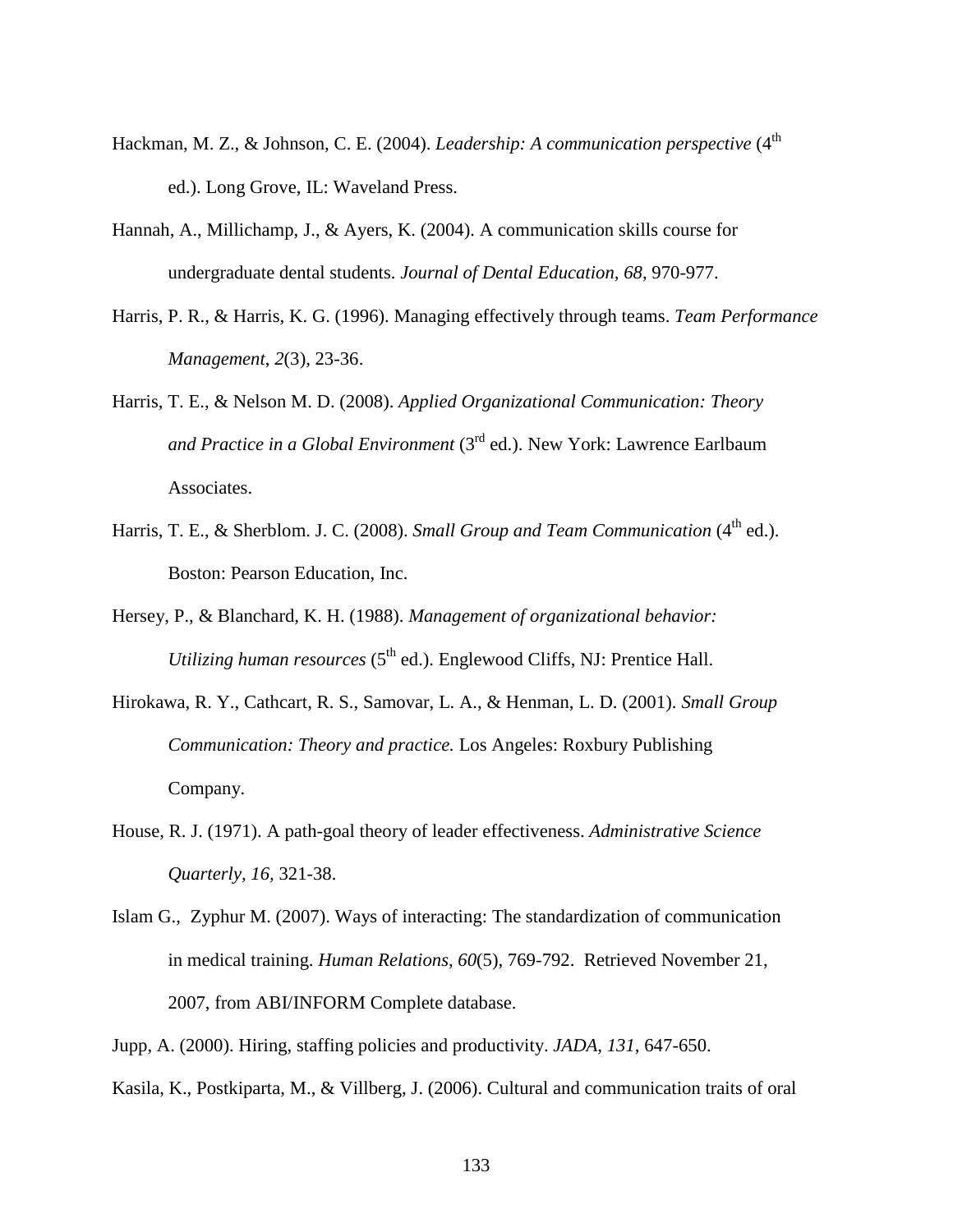health care: Results of a Finnish case study. *Organization and Management, 20*(6), 537- 551.

- Katz, D., & Kahn, R. L. (1978). *The social psychology of organizations* (2nd ed.). New York: Wiley.
- Kent, G., & Croucher, R. (1998). *Achieving oral health care: The social context of dental care*. Oxford: Reed Educational and Professional Publishing.
- Koerber, J. C., & O'Connell, K. (2003). The effects of teaching dental students brief motivational interviewing for smoking-cessation counseling: A pilot study. *Journal of Dental Education*, 67(4), 439-447.
- Kouzes, J. M., & Posner, B. Z. (1987). *The leadership challenge: How to get extraordinary things done in an organization*. San Francisco: Jossey-Bass.
- Lewin, K., Lippitt, R., & White, R. K. (1939). Patterns of aggressive behavior in experientially created "social climates." *Journal of Social Psychology, 10,* 271- 1 99.
- Lindlof, T. R. (1995). *Qualitative communication research methods*. Thousand Oaks, California: Sage.
- Linton, J. C., McCutcheon, W. R., & Stevenson, J. M. (1975). Teaching behavioral principles to dental students: a pilot course. *Journal of Dental Education, 39*, 149- 151.
- Lockard, M. W. (2007). *The exceptional dental practice: Why good enough isn't good enough.* Lockard Publications, Oklahoma City, OK.

 $\overline{a}$ 

Manning, T., & Robertson, B. (2002). The dynamic leader: Leadership development beyond the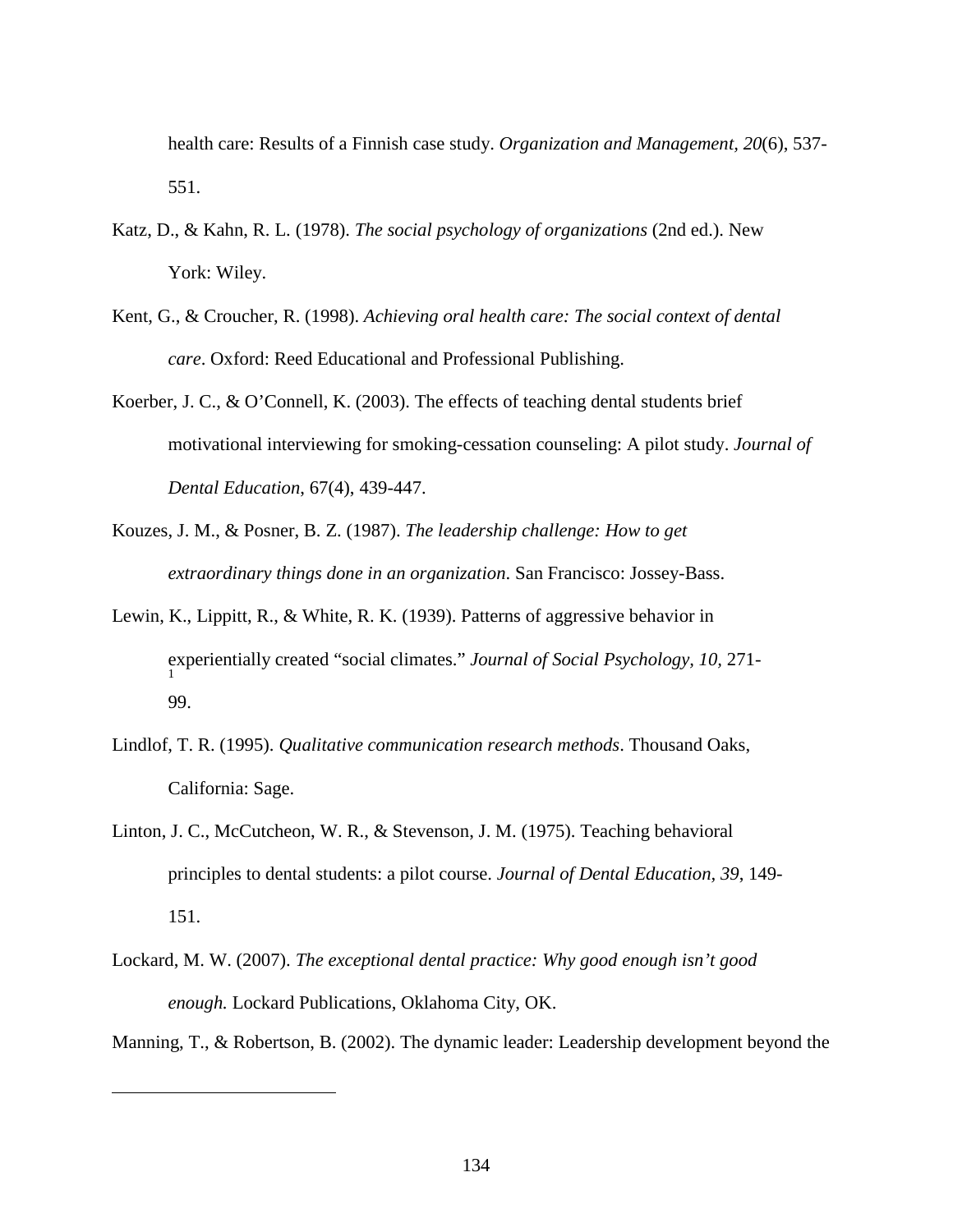visionary leader. *Industrial and Commercial Training, 34*(4), 137-143. McGoldrick, P. M., & Pine, C. A. (1999). A review of teaching of behavioral sciences in the United Kingdom dental undergraduate curriculum. *British Dental Journal,* 

*186*, 576-580.

McGulgan, P. J., & Eisner, A. B. (2006). Marketing the dental practice: Eight steps toward success. *Practice Management, 137,* 1426-1433.

Michalisin, M. D., Karau, S. J., & Tangpong, C. (2007). Leaderships Activation of team cohesion as a strategic asset: An empirical simulation. *Journal of Business Strategies, 24*(1), 1-26. Retrieved April 28, 2008, from ABI/INFORM Global database. (Document ID: 1286522881).

- Morison, S., Marley, J., Stevenson, M., & Milner, S. (2008). Preparing for the dental team: investigating the views of dental and dental care professional students. *European Journal of Dental Education, 12*, 23-28.
- Nestel, D., & Betson, C. (1999). An evaluation of a communication skills workshop for dentists: cultural and clinical relevance of the patient-centered interview. *British Dental Journal, 187*, 385-388.
- Northouse, P. A. (2007). *Leadership: Theory and practice* (3<sup>rd</sup> ed.). Thousand Oaks, CA: Sage.
- Nowjack-Raymer, R. E. (1995). Teamwork in prevention: Possibilities and barriers to integrating oral health into general health. *Advances in Dental Research, 9*(2), 100-105.
- O'Hair, D., & Wiemann, M. O. (2004). *The essential guide to group communication*. Boston: Bedford/St. Martin's.
- Oral Health America. (2000). The disparity cavity. Retrieved June 20, 2008, from www.oralhealthamerica.org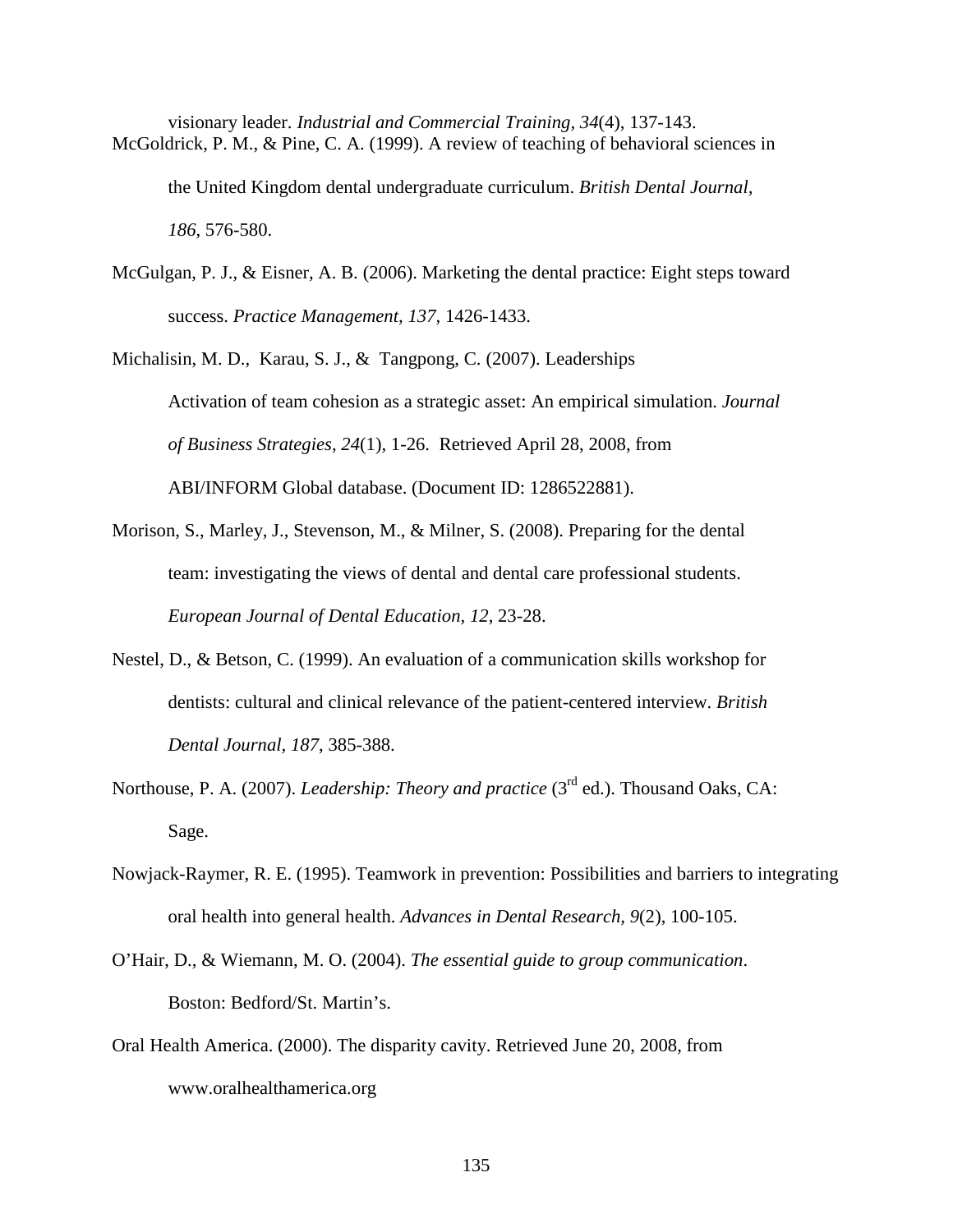- Oral Health America. (2003). Keep Smiling America: Oral Health in America. Retrieved June 20, 2008, from www.oralhealthamerica.org
- Pace, W. P., & Faules, D. F. (1994). *Organizational communication* (3<sup>rd</sup> ed.). New Jersey: Prentice Hall.
- Payne, H. J. (2004). Reconceptualizing Social Skills in Organizations: Exploring the Relationship between Communication Competence, Job Performance, and Supervisory Roles. *Journal of Leadership & Organizational Studies, 11*(2), 63- 77. Retrieved April 10, 2008, from ABI/INFORM Global database. (Document ID: 789855101).
- Petroni, S. (1999). "Translating scholarship into practice:" An alternative metaphor. *Journal of Applied Communication Research*, *27,* 87-91.
- Philp, L. (2007). Setting the stage for success: A new dentist guide to jump starting a practice. *Dental Practice Management, Fall*. Retrieved April 10, 2008 from http://www.oralhealthjournal.com/issues\_DPM/ISarticle.asp?id=192031&story\_id=5443 2151124&issue=11012007&PC=DPM
- Poole, M. S. & Real, K. (2003). Groups and teams in health care: Communication and effectiveness. In Thompson, T., Dorsey, A., Miller, K., & Parrott, R. (Eds.) *Handbook of Health Communication*. (pp. 369-402). New Jersey, London: Lawrence Erlbaum Associates.
- Quick, J. C. (1992). Crafting an organizational culture: Herb's hand at Southwest airlines. *Organizational Dynamics, 21,* 45-55.
- Senge, P. M. (1990). *The fifth discipline.* New York: Currency/Doubleday.
- Senge, P. M. (1992). Mental Models. *Planning Review. 20*(2), 4-13.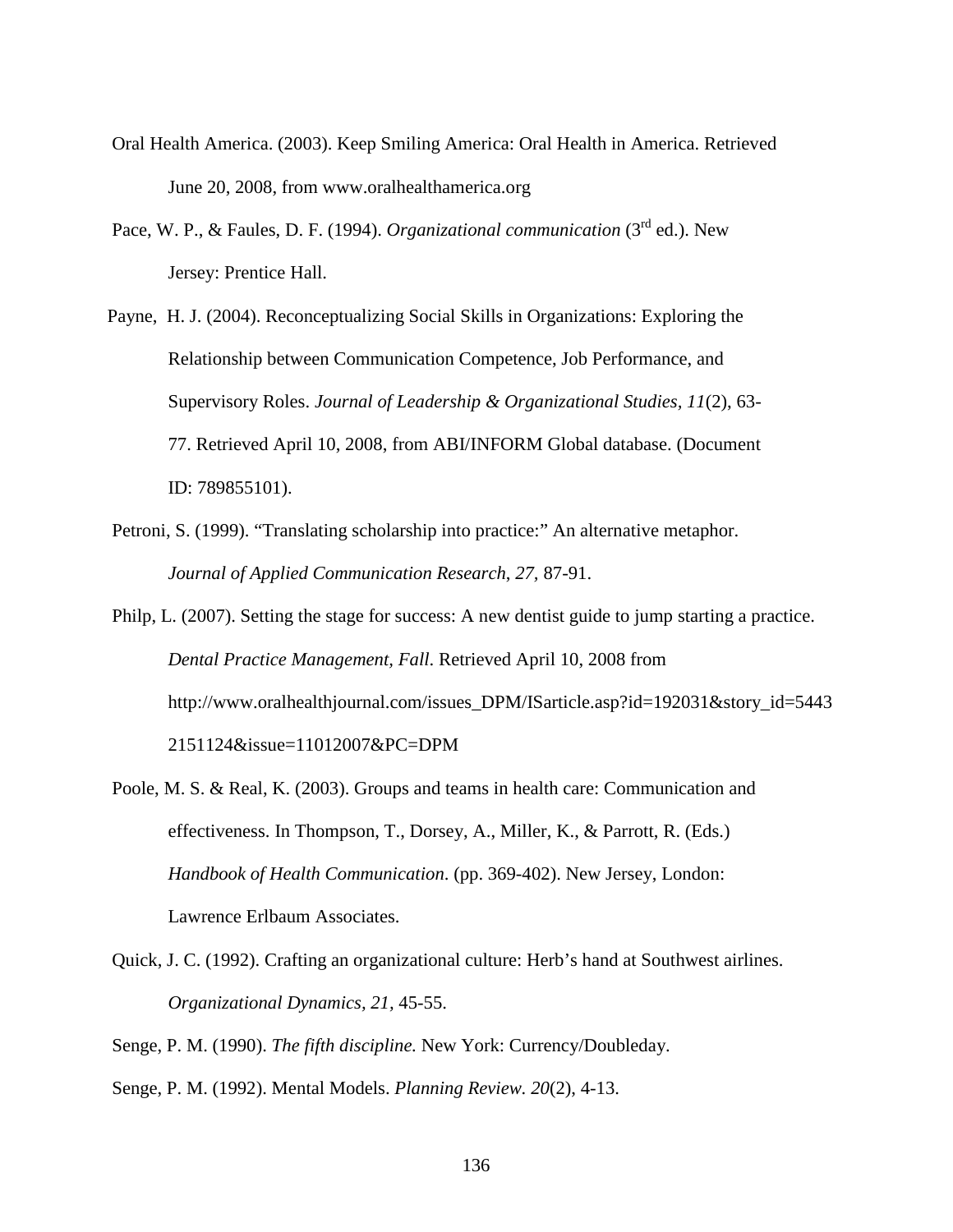- Schofield, R. F., & Amodeo, M. (1999). Interdisciplinary teams in health care and human services settings: are they effective? *Health & Social Work, 24*(3), 210-219.
- Spitzberg, B. H., & Cupach, W. R. (1984). *Interpersonal communication competence*. Beverly Hills, CA: Sage.
- Stodgill, R. M. (1948). Personal factors associated with leadership: A survey of the literature. *Journal of Psychology, 25,* 35-71.
- Stodgill, R. M., & Coons, A. E. (1957). *Leader behavior: Its description and measurement.* Columbus: Ohio State University, Bureau of Business Research.

Stone, A. (2006). Swim or Sink. *RDH, 26*(6), 66-113.

- Stough, G. E. (2002). Stress-less staff: Hiring a good supporting cast. *GDA Action, January*, 25- 27.
- Tait, R. (1996). The attributes of leadership. *Leadership & Organizational Development Journal*. *17*(1), 27-32. Retrieved April 22, 2008, from Academic OneFile
- Taylor, F. W. (1911) *The Principles of Scientific Management.* New York: W. W. Norton & Company.
- ter Horst, G., Leeds, J. G., & Hoogstraten, J. (1984). Effectiveness of communication skills training for dental students. *Psychology Rep., 55,* 7-11.
- Trumble, S. C., O'Brien, M. L., O'Brien M., Hartwig, B. (2006). Communication skills training for doctors increases patient satisfaction. *Clinical Governance*, *11*(4), 299-307. Retrieved November 21, 2007, from ABI/INFORM Complete database.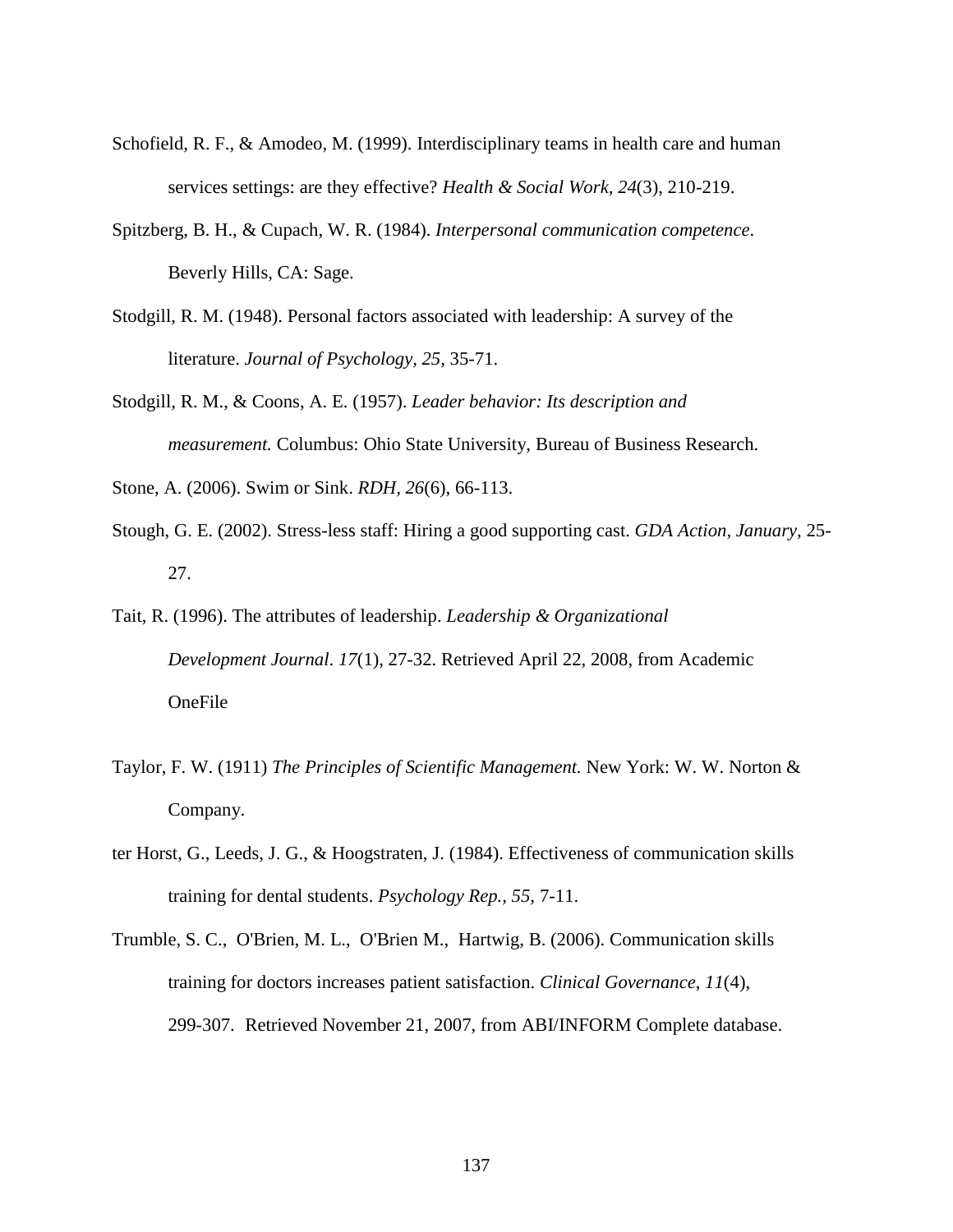- Vroom, V. H., & Yetton, P. W. (1973). Leadership and decision-making. Pittsburgh, PA: University of Pittsburgh Press.
- Weber, M. (1947). *Theory of Social and Economic Organization.* "The Nature of Charismatic Authority and its Routinization" translated by A. R. Anderson and Talcot Parsons.
- Weber, M. (2002) *The Protestant Ethic and "The Spirit of Capitalism,"* translated by Peter Baehr and Gordon C. Wells*,* London:Penguin Books*.*
- Wepman, B. J. (1977). Communication skills training for dental students. *Journal of Dental Education, 41*, 633-634.
- Yoshida, T., Milgrom, P., & Coldwell, S. (2002). How do U.S. and Canadian dental schools teach interpersonal communication skills? *Journal of Dental Education, 66*, 1281-1287.
- Zerhouni, E. A. (2005). Translational and clinical science: Time for a new vision. *The New England Journal of Medicine*, *353*, 1621-1623.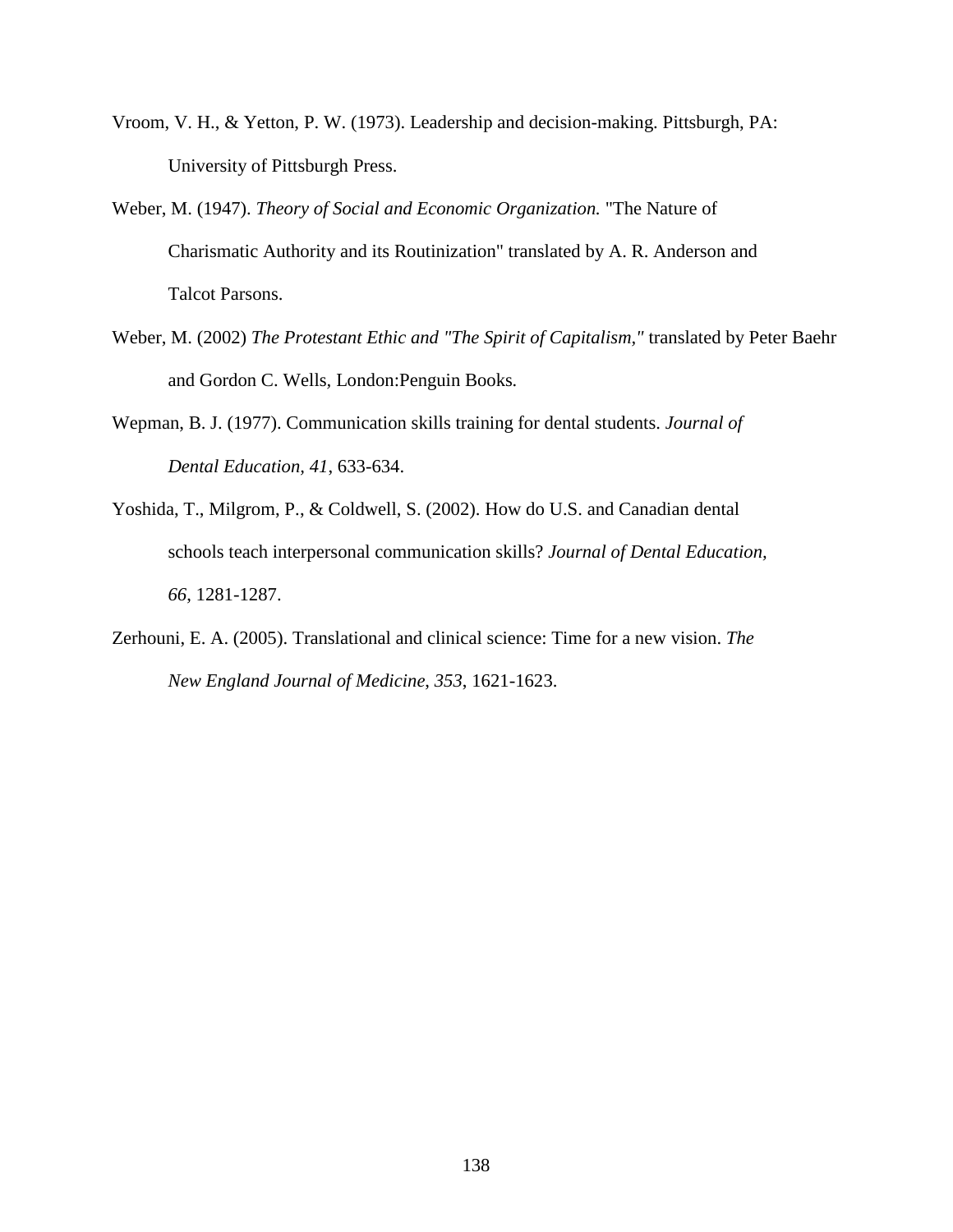## Appendix A Pre-Study Survey Questionnaire

Communication Competence enables a leader to "translate her or his relevant knowledge, skills, and situationally appropriate behavior to group members (and patients) in ways they can understand and trust" (Harris and Sherblom, 2008, p.261).

- 1) Did you attend any courses while in medical school that focused on communication skills? Yes No
- 2) Have you attended any courses on how to be an effective organizational leader? Yes No
- 3) How familiar are you to the concept of communication competence?

Not at all \_\_\_\_\_\_ \_\_\_\_\_\_ \_\_\_\_\_\_ \_\_\_\_\_\_ \_\_\_\_\_\_ Very Familiar (5) (4) (3) (2) (1)

4) How satisfied are you with your current staff situation?

Not at all \_\_\_\_\_\_\_ \_\_\_\_\_\_ \_\_\_\_\_\_ \_\_\_\_\_\_ \_\_\_\_\_\_ Very Satisfied  $(5)$   $(4)$   $(3)$   $(2)$   $(1)$ 

5) Overall, how satisfied do you perceive your patients to be?

Not at all \_\_\_\_\_\_\_ \_\_\_\_\_\_ \_\_\_\_\_\_ \_\_\_\_\_\_ \_\_\_\_\_\_ Very Satisfied (5) (4) (3) (2) (1)

6) Rank the areas you stress as being important to your staff?  $(1 - Most important factor to 8 - Least important factor)$ 

- \_\_\_\_\_ Technical Skills
- \_\_\_\_\_ Continuing Education
- **Sense of Unity / Mission (in the practice)**
- \_\_\_\_\_\_\_ Appearance
- **Personality / Social-Communication Skills**
- \_\_\_\_\_ Sense of Humor
- \_\_\_\_\_ Selling course of action to patients
- \_\_\_\_\_ Collections / Finances of Office

7) Rank the importance of the following factors in staff recruitment.

 $(1 - Most important factor to 8 - Least important factor)$ 

- \_\_\_\_\_ Technical Skills
- **EXPERIENCE PREVIOUS Dental Experience**
- Level of Education
- \_\_\_\_\_\_\_ Salary Expectations
- \_\_\_\_\_\_\_ Appearance
- **EXECUTE:** Personality / Social-Communication Skills
- \_\_\_\_\_ Sense of Humor
- \_\_\_\_\_ Ability to fit in with current staff